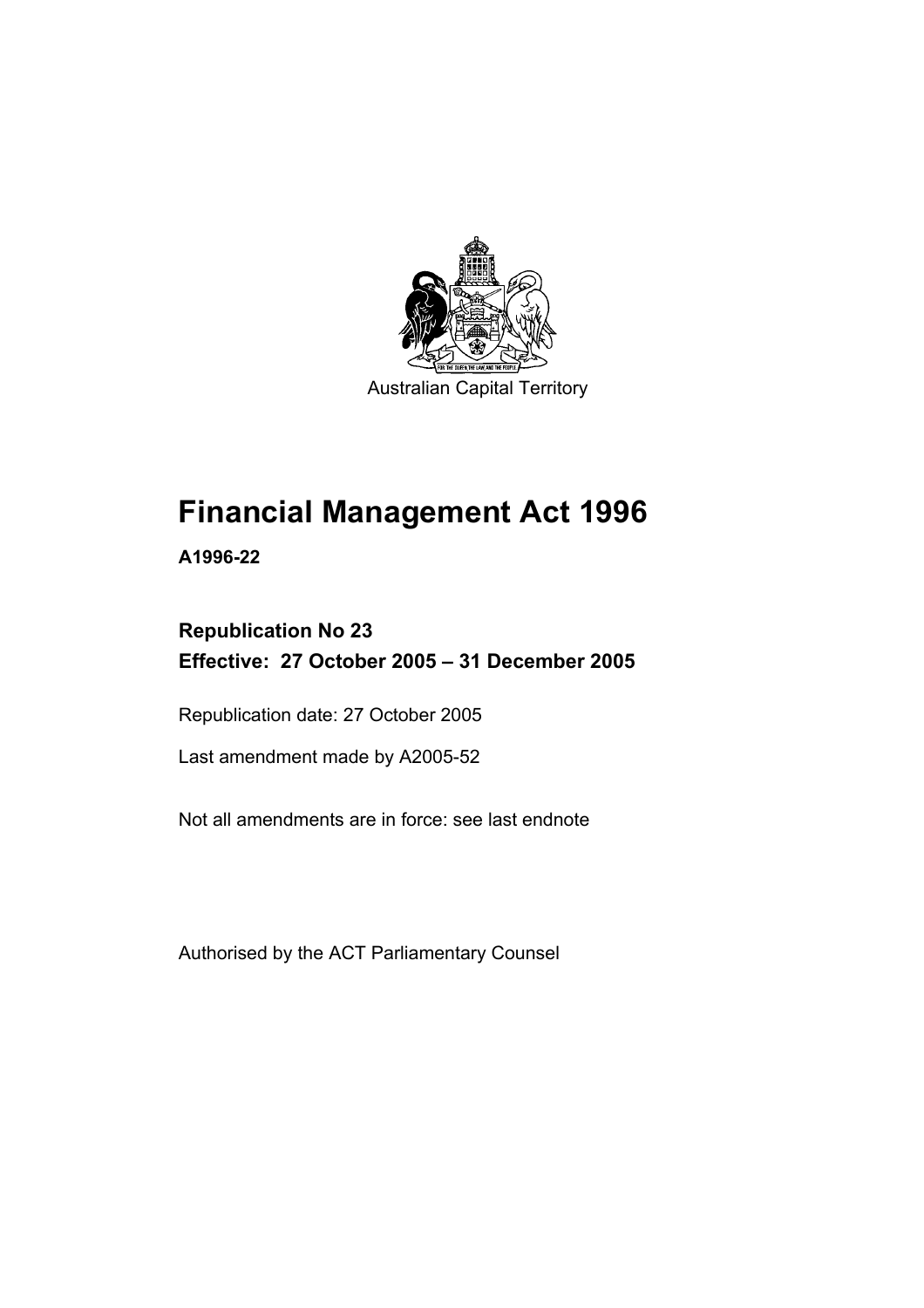#### **About this republication**

#### **The republished law**

This is a republication of the *Financial Management Act 1996* (including any amendment made under the *Legislation Act 2001*, part 11.3 (Editorial changes)) as in force on 27 October 2005*.*  It also includes any amendment, repeal or expiry affecting the republished law to 27 October 2005.

The legislation history and amendment history of the republished law are set out in endnotes 3 and 4.

#### **Kinds of republications**

The Parliamentary Counsel's Office prepares 2 kinds of republications of ACT laws (see the ACT legislation register at www.legislation.act.gov.au):

- authorised republications to which the *Legislation Act 2001* applies
- unauthorised republications.

The status of this republication appears on the bottom of each page.

#### **Editorial changes**

The *Legislation Act 2001*, part 11.3 authorises the Parliamentary Counsel to make editorial amendments and other changes of a formal nature when preparing a law for republication. Editorial changes do not change the effect of the law, but have effect as if they had been made by an Act commencing on the republication date (see *Legislation Act 2001*, s 115 and s 117). The changes are made if the Parliamentary Counsel considers they are desirable to bring the law into line, or more closely into line, with current legislative drafting practice.

This republication does not include amendments made under part 11.3 (see endnote 1).

#### **Uncommenced provisions and amendments**

If a provision of the republished law has not commenced or is affected by an uncommenced amendment, the symbol  $\mathbf{U}$  appears immediately before the provision heading. The text of the uncommenced provision or amendment appears only in the last endnote.

#### **Modifications**

If a provision of the republished law is affected by a current modification, the symbol  $\mathbf{M}$ appears immediately before the provision heading. The text of the modifying provision appears in the endnotes. For the legal status of modifications, see *Legislation Act 2001*, section 95.

#### **Penalties**

The value of a penalty unit for an offence against this republished law at the republication date is—

- (a) if the person charged is an individual—\$100; or
- (b) if the person charged is a corporation—\$500.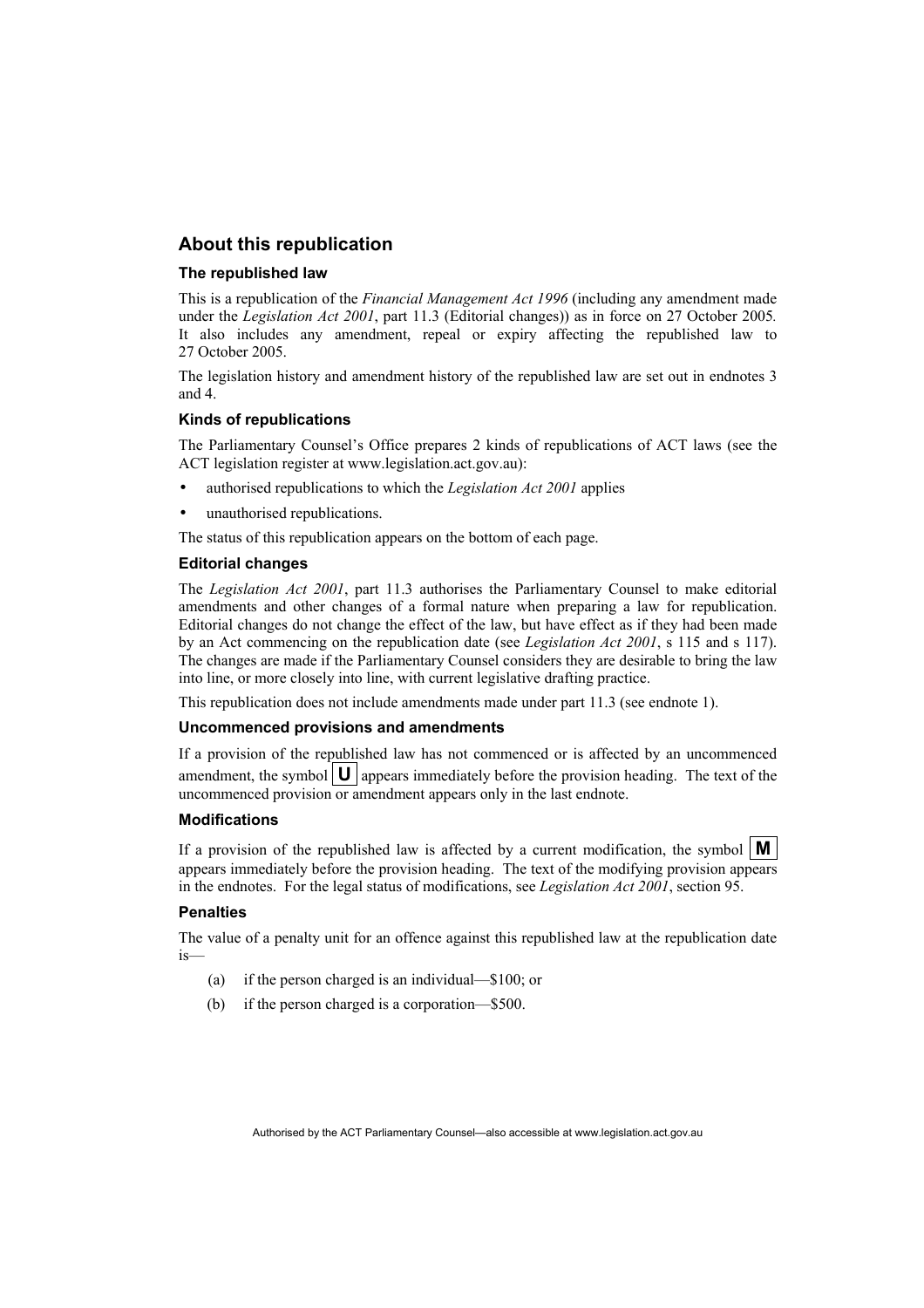

# **Financial Management Act 1996**

# **Contents**

|                     |                                                                            | Page       |
|---------------------|----------------------------------------------------------------------------|------------|
| Part 1              | <b>Preliminary</b>                                                         |            |
| 1                   | Name of Act                                                                | 2          |
| 2                   | Act subject to Territory Superannuation Provision Protection Act           | 2          |
| 3                   | Dictionary                                                                 | 2          |
| 3A                  | <b>Notes</b>                                                               | 2          |
| 3B                  | Declaration that certain authorities are not territory authorities for Act | 3          |
| 4                   | Application of pt 2, pt 3 and pt 5 to Legislative Assembly secretariat     | 3          |
| Part 2              | <b>Budget management</b>                                                   |            |
| <b>Division 2.1</b> | <b>Appropriations and budgets</b>                                          |            |
| 5                   | Timing of first Appropriation Bill for financial year                      | 4          |
| 6                   | Necessity for appropriation                                                | 4          |
| 7                   | Payments authorised on lapse of appropriation                              | 4          |
| 8                   | Form of appropriation                                                      | 5          |
| R <sub>23</sub>     | Financial Management Act 1996                                              | contents 1 |
| 27/10/05            | Fffective: 27/10/05-31/12/05                                               |            |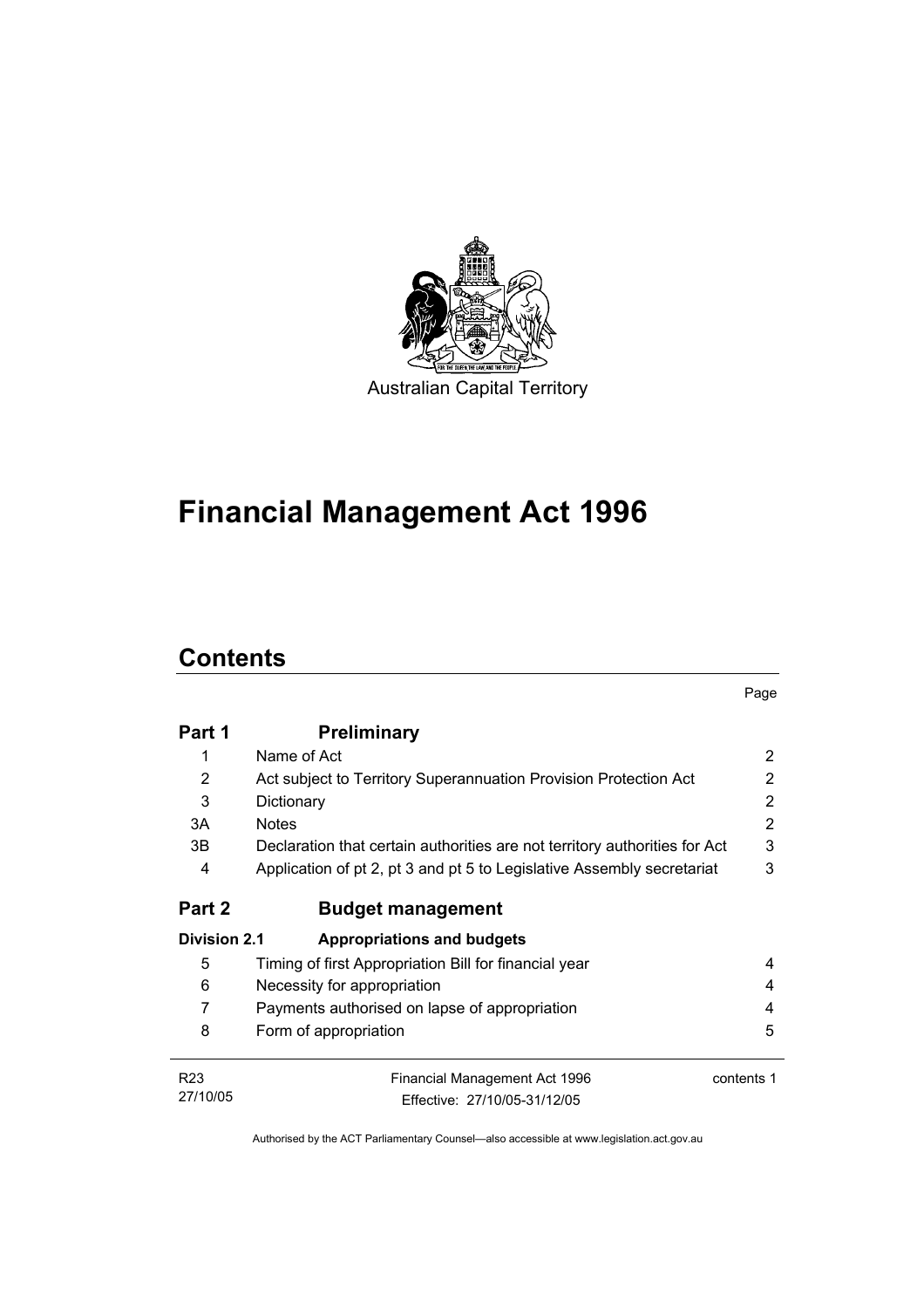#### **Contents**

|                     |                                                                                | Page            |
|---------------------|--------------------------------------------------------------------------------|-----------------|
| 9                   | Net appropriations for outputs                                                 | 5               |
| 9Α                  | Net appropriations for capital injections                                      | 6               |
| 9B                  | Appropriations for payments on behalf of Territory to be net<br>appropriations | 6               |
| 10                  | <b>Budget papers</b>                                                           | 6               |
| 11                  | <b>Territory budgets</b>                                                       | $\overline{7}$  |
| 11A                 | Financial policy objectives and strategies statement                           | 10              |
| 12                  | Departmental budgets                                                           | 11              |
| 12A                 | Public trading enterprise budgets                                              | 12              |
| 13                  | Supplementary budget papers                                                    | 12              |
| 13A                 | Amendment of budgets for supplementary appropriation                           | 13              |
| 14                  | Transfer of funds between appropriations                                       | 14              |
| 15                  | Transfer of funds within appropriations                                        | 14              |
| 15A                 | Reclassification of certain appropriations                                     | 15              |
| 16                  | Transfer of functions between departments                                      | 15              |
| 17                  | Variation of appropriations for Commonwealth grants                            | 16              |
| 17A                 | Variations of appropriations for certain payments to Commonwealth              | 17              |
| 18                  | Treasurer's advance                                                            | 17              |
| <b>18A</b>          | Assembly to be told about treasurer's advance                                  | 19              |
| 19                  | Refunds of payments made without liability                                     | 19              |
| 19A                 | Payments for Territory GST liabilities                                         | 20              |
| 19B                 | Authorisation of expenditure of certain Commonwealth grants                    | 20              |
| 19 <sub>C</sub>     | Amendment of conditions of capital injection                                   | 20              |
| 19D                 | Amendment of performance criteria                                              | 21              |
| 20                  | <b>Budgets for Legislative Assembly secretariat</b>                            | 22              |
| <b>Division 2.2</b> | <b>Budget reviews and pre-election updates</b>                                 |                 |
| 20A                 | <b>Budget review</b>                                                           | 22              |
| 20 <sub>B</sub>     | Purpose and contents of budget review                                          | 23              |
| 20C                 | Pre-election budget update                                                     | 24              |
| 20 <sub>D</sub>     | Purpose and contents of pre-election budget update                             | 24              |
| Part 3              | <b>Financial reports</b>                                                       |                 |
| <b>Division 3.1</b> | <b>Financial reports of the Territory</b>                                      |                 |
| 21                  | Meaning of the Territory in div 3.1                                            | 27              |
| contents 2          | Financial Management Act 1996                                                  | R <sub>23</sub> |
|                     | Effective: 27/10/05-31/12/05                                                   | 27/10/05        |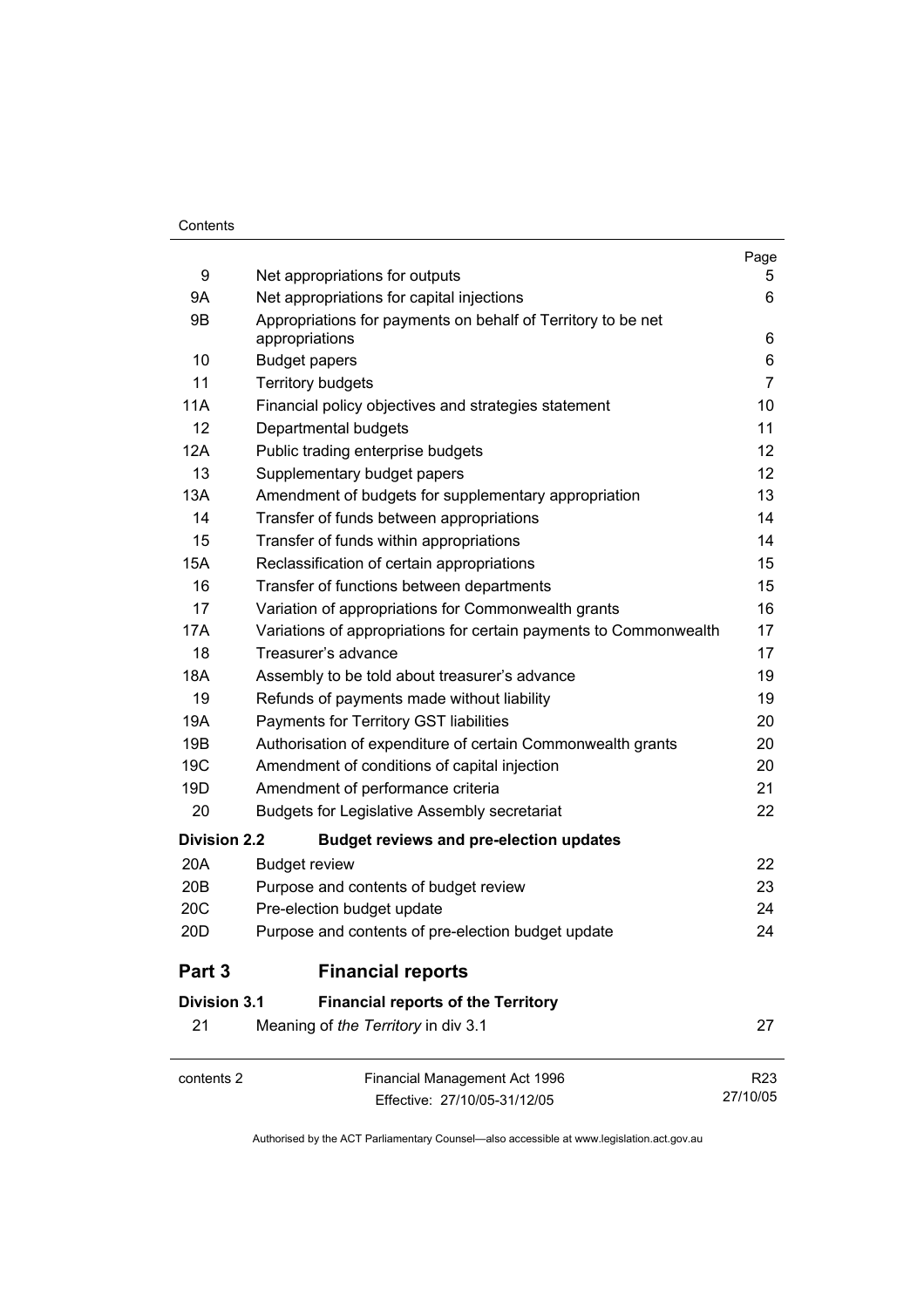|                     |                                                                                  | Contents   |
|---------------------|----------------------------------------------------------------------------------|------------|
|                     |                                                                                  | Page       |
| 22                  | Annual financial statements of the Territory                                     | 27         |
| 23                  | Responsibility for annual financial statements                                   | 27         |
| 24                  | Audit of annual financial statements                                             | 28         |
| 25                  | Presentation of annual financial statements to Legislative Assembly              | 29         |
| 26                  | Periodic financial statements                                                    | 29         |
| <b>Division 3.2</b> | Financial reports and performance statements of<br>departments                   |            |
| 27                  | Annual financial statements of departments                                       | 30         |
| 28                  | Responsibility for annual financial statements of departments                    | 31         |
| 29                  | Audit of financial statements of departments                                     | 31         |
| 30                  | Departmental annual financial statements to be included in annual<br>reports etc | 31         |
| 30A                 | Statements of performance of departments                                         | 32         |
| 30 <sub>B</sub>     | Responsibility for departmental statements of performance                        | 32         |
| 30C                 | Scrutiny of departmental statements of performance                               | 33         |
| 30 <sub>D</sub>     | Departmental statements of performance to be included in annual<br>reports etc   | 33         |
| 30E                 | Half-yearly departmental performance reports                                     | 33         |
| Part 4              | Financial management responsibilities of chief                                   |            |
|                     | executives of departments                                                        |            |
| 31                  | Responsibilities of chief executives of departments                              | 35         |
| Part 5              | <b>Banking and investment</b>                                                    |            |
| 32                  | Agreement for the conduct of banking for Territory                               | 37         |
| 33                  | Territory banking account                                                        | 37         |
| 34                  | Departmental banking accounts                                                    | 37         |
| 34A                 | Transfer of departmental banking account                                         | 38         |
| 34B                 | End of year balances of departmental banking accounts                            | 39         |
| 35                  | Payments into banking accounts                                                   | 39         |
| 36                  | Transfer following change in departmental responsibilities                       | 40         |
| 36A                 | Transfers from departmental banking accounts to territory banking<br>account     | 40         |
| 37                  | Payments from territory banking account                                          | 40         |
| 38                  | Investment of certain public money                                               | 41         |
| R <sub>23</sub>     | Financial Management Act 1996                                                    | contents 3 |

27/10/05 Effective: 27/10/05-31/12/05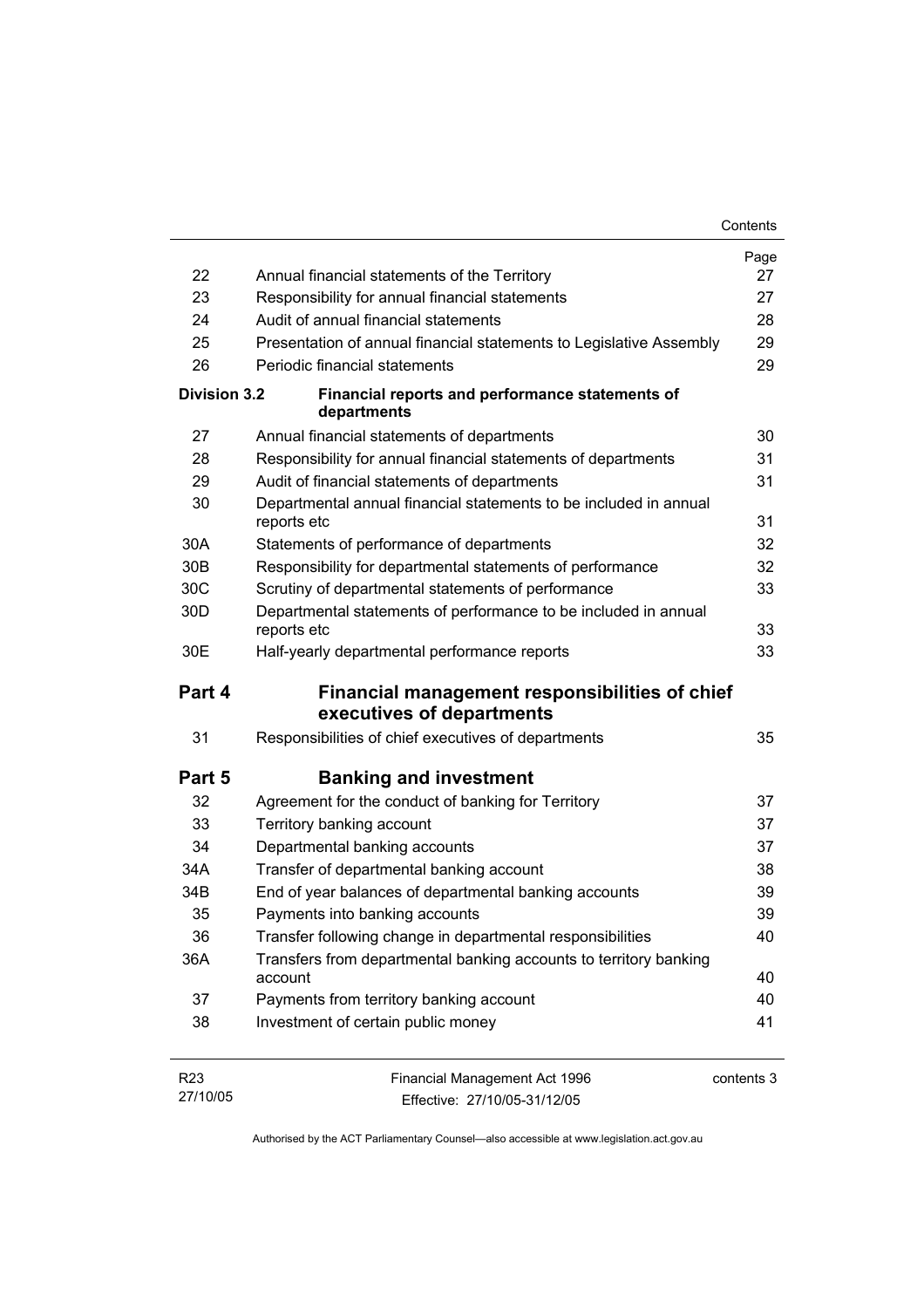#### **Contents**

| Part 6     | <b>Borrowing and guarantees</b>                                                      | . ugu           |
|------------|--------------------------------------------------------------------------------------|-----------------|
| 39         | Power of Territory to borrow                                                         | 43              |
| 40         | Treasurer may borrow on behalf of Territory                                          | 43              |
| 41         | Power of territory authorities to borrow                                             | 43              |
| 42         | Borrowings by territory authorities to be approved                                   | 43              |
| 43         | Territory authorities may give security                                              | 44              |
| 44         | Power to approve borrowings not delegable                                            | 44              |
| 45         | Loans to be paid into territory banking account                                      | 44              |
| 46         | Payments by Treasurer                                                                | 44              |
| 47         | <b>Guarantees by Territory</b>                                                       | 44              |
| Part 7     | <b>Trust money</b>                                                                   |                 |
| 49         | Identity of trust money                                                              | 46              |
| 50         | Administration of trust money                                                        | 46              |
| 51         | Departmental trust banking accounts                                                  | 46              |
| 51A        | Transfer of departmental trust banking accounts                                      | 47              |
| 51B        | Transfers between trust banking accounts-changes in departmental<br>responsibilities | 47              |
| 51C        | Transfers between trust banking accounts-investment                                  | 47              |
| 52         | Transfers between banking accounts                                                   | 47              |
| 53         | Investment of trust money                                                            | 47              |
| 53A        | Unclaimed trust money                                                                | 47              |
| 53B        | Review of decisions                                                                  | 49              |
| 53C        | Notification of decisions                                                            | 49              |
| Part 8     | <b>Financial provisions relating to territory</b><br>authorities                     |                 |
| 54         | Responsibilities of chief executive officers                                         | 50              |
| 55         | Banking accounts                                                                     | 51              |
| 56         | Investment                                                                           | 51              |
| 57         | Borrowing                                                                            | 52              |
| 58         | Statements of intent                                                                 | 53              |
| 59         | Borrowing by territory authorities                                                   | 54              |
| 60         | Guarantees by territory authorities                                                  | 54              |
| 61         | Territory authority statements of intent                                             | 54              |
| contents 4 | Financial Management Act 1996                                                        | R <sub>23</sub> |
|            | Effective: 27/10/05-31/12/05                                                         | 27/10/05        |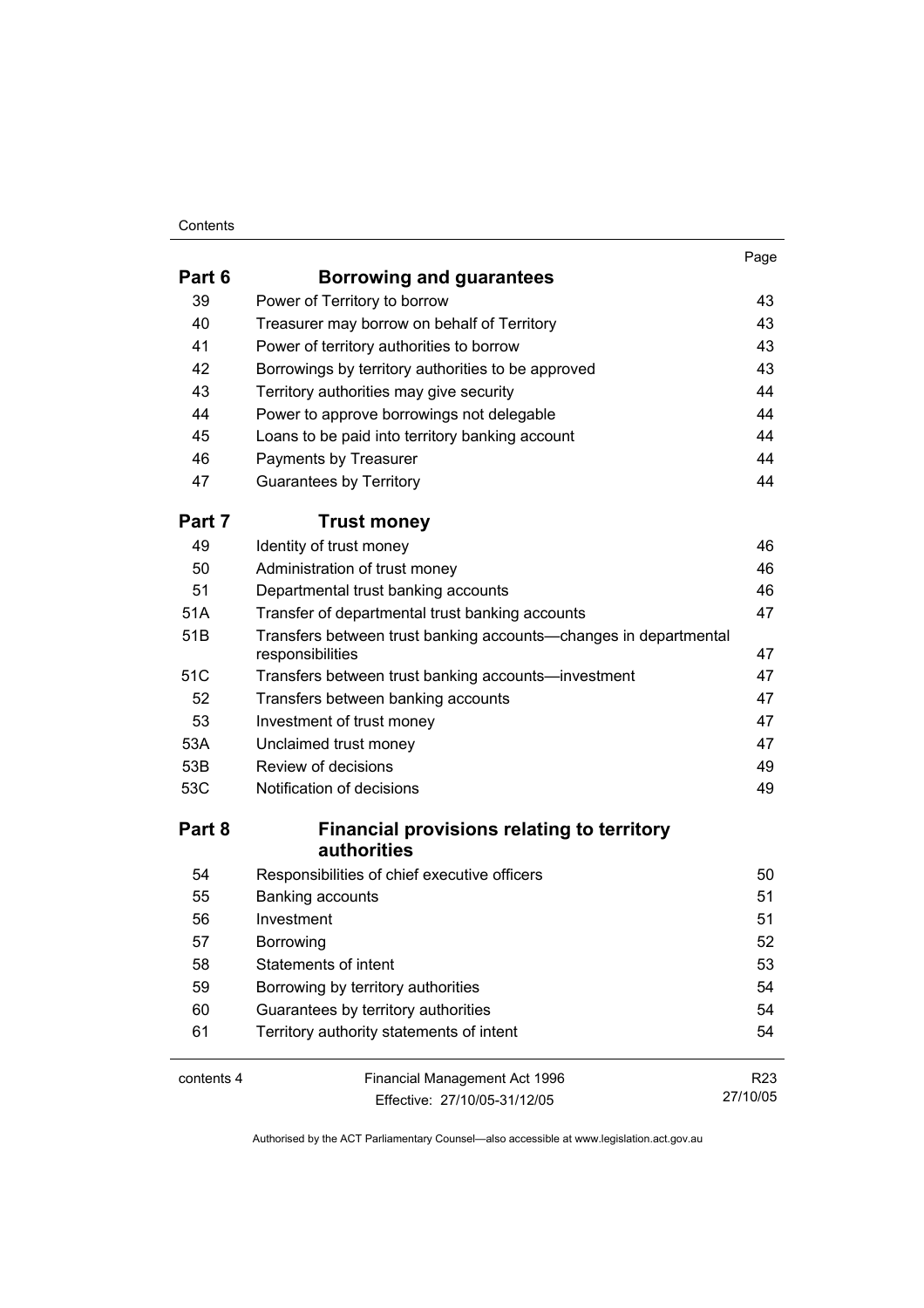| Contents |
|----------|
|----------|

|                             |                                                                                                | Page       |
|-----------------------------|------------------------------------------------------------------------------------------------|------------|
| 62                          | Presentation of statements of intent of territory authorities                                  | 54         |
| 63                          | Annual financial statements of territory authorities                                           | 54         |
| 64                          | Responsibility for annual financial statements of territory authorities                        | 55         |
| 65                          | Audit of annual financial statements of territory authorities                                  | 55         |
| 66                          | Annual financial statements of territory authorities to be included in<br>annual reports etc   | 56         |
| 67                          | Treasurer may require interim financial statements etc for territory<br>authorities            | 56         |
| 68                          | Statements of performance of territory authorities                                             | 57         |
| 69                          | Responsibility for territory authority statements of performance                               | 57         |
| 70                          | Scrutiny of territory authority statements of performance                                      | 58         |
| 71                          | Territory authority statements of performance to be included in annual<br>reports etc          | 59         |
| Part 9                      | Governance of territory authorities                                                            |            |
| Part 10                     | <b>Miscellaneous</b>                                                                           |            |
| 104                         | Act of grace payments                                                                          | 60         |
| 105                         | Waiver of debts etc                                                                            | 61         |
| 106                         | Payments in relation to deceased estates                                                       | 62         |
| 107                         | Guideline-making power                                                                         | 63         |
| 108                         | Regulation-making power                                                                        | 63         |
| Part 11                     | <b>Transitional</b>                                                                            |            |
| 109                         | Financial Management Legislation Amendment Act 2005-provisions<br>with 1 July 2005 application | 64         |
| 110                         | Financial Management Legislation Amendment Act 2005-provisions<br>with 1 July 2006 application | 65         |
| 111                         | <b>Transitional regulations</b>                                                                | 65         |
| <b>Dictionary</b>           |                                                                                                | 67         |
| <b>Endnotes</b>             |                                                                                                |            |
| 1                           | About the endnotes                                                                             | 73         |
| 2                           | Abbreviation key                                                                               | 73         |
| R <sub>23</sub><br>27/10/05 | Financial Management Act 1996<br>Effective: 27/10/05-31/12/05                                  | contents 5 |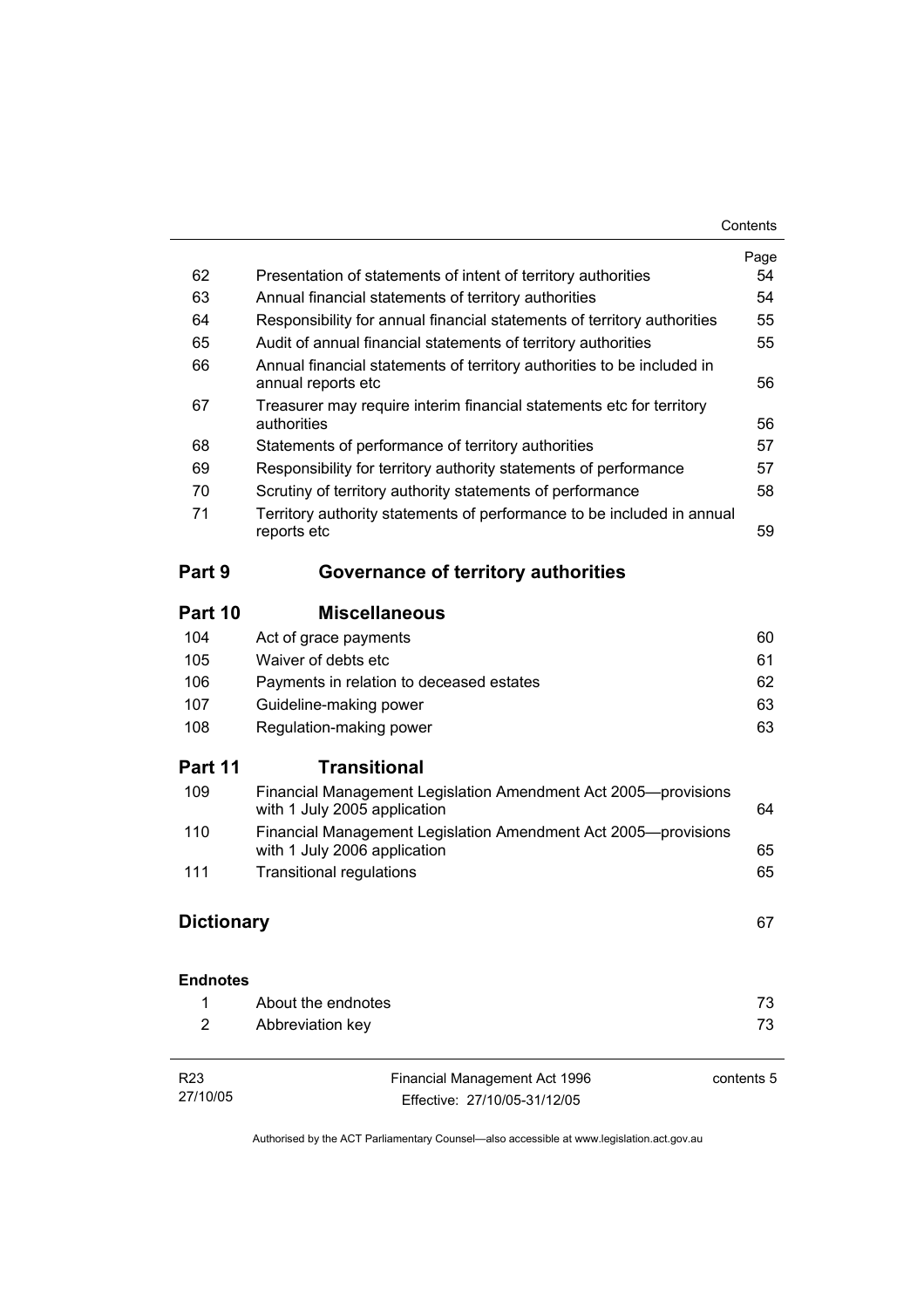|   |                        | Page |
|---|------------------------|------|
| 3 | Legislation history    | 74   |
| 4 | Amendment history      | 78   |
| 5 | Earlier republications | 91   |
| 6 | Uncommenced amendments | 93   |

contents 6 Financial Management Act 1996 Effective: 27/10/05-31/12/05

R23 27/10/05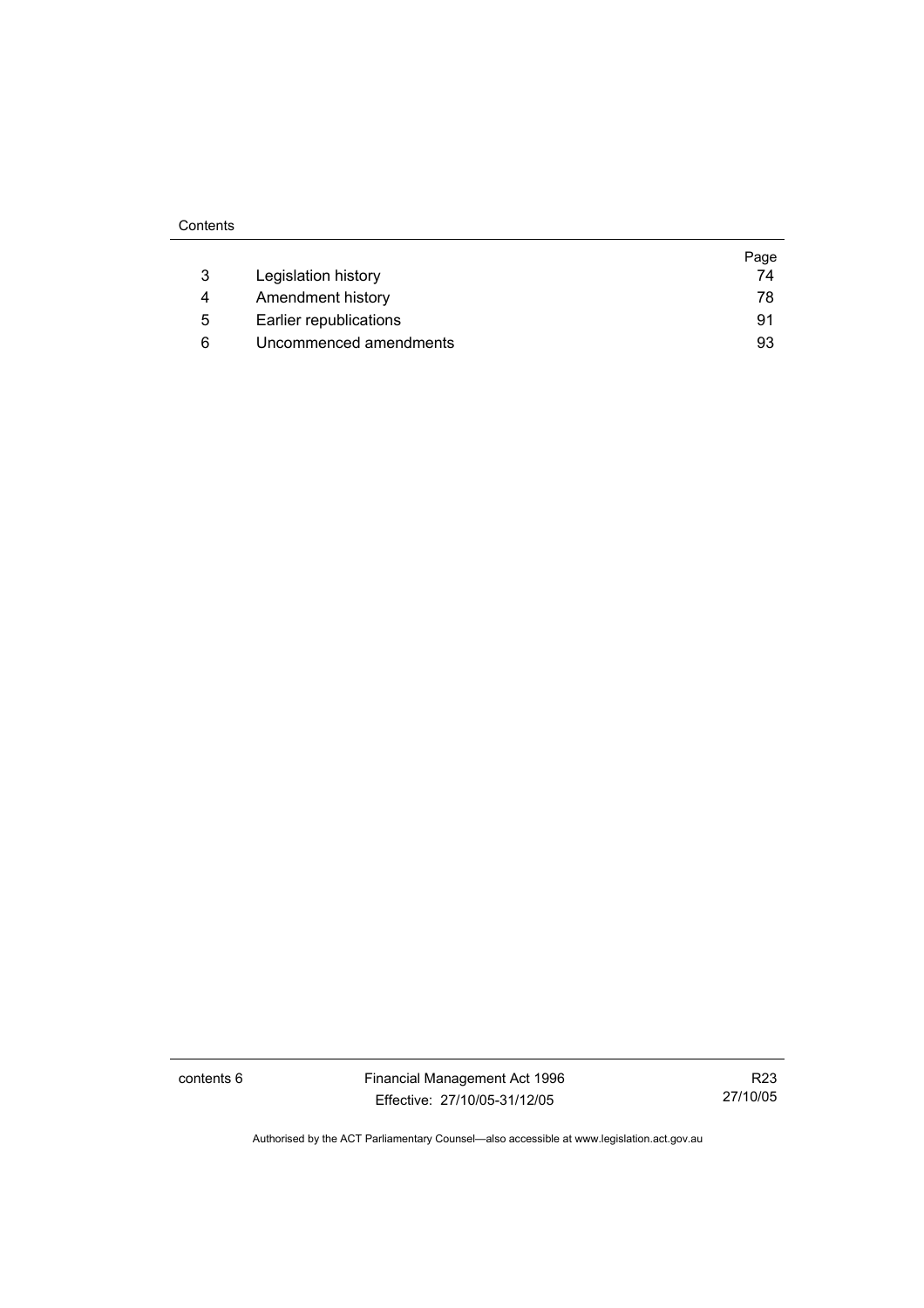

Australian Capital Territory

# **Financial Management Act 1996**

An Act to provide for the financial management of the government of the Territory, to provide for the scrutiny of that management by the Legislative Assembly, to specify financial reporting requirements for the government of the Territory, and for related purposes

R23 27/10/05

I

Financial Management Act 1996 Effective: 27/10/05-31/12/05

page 1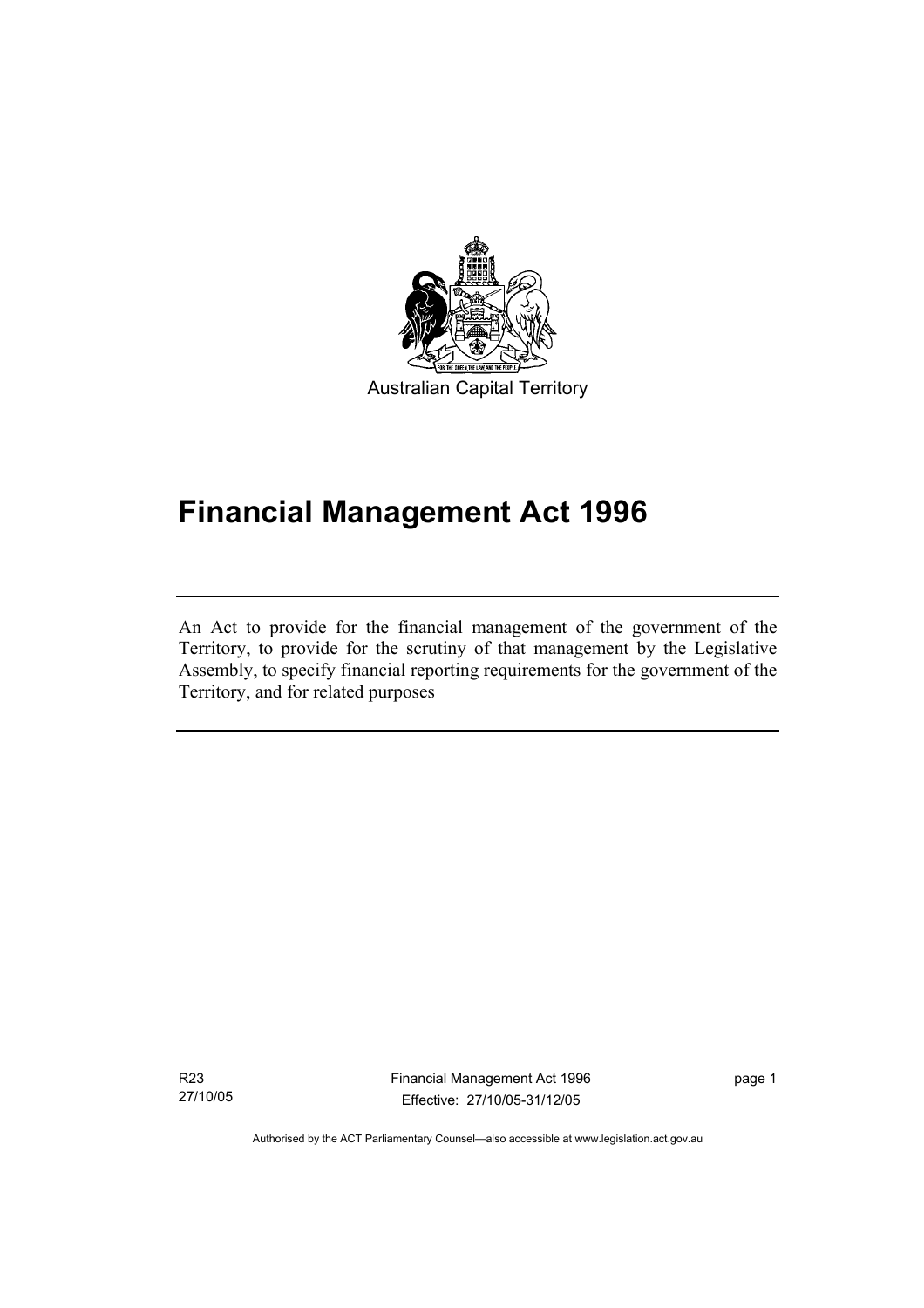#### **Part 1** Preliminary

Section 1

## **Part 1** Preliminary

#### **1 Name of Act**

This Act is the *Financial Management Act 1996*.

#### **2 Act subject to Territory Superannuation Provision Protection Act**

This Act is subject to the *Territory Superannuation Provision Protection Act 2000*.

#### **3 Dictionary**

The dictionary at the end of this Act is part of this Act.

*Note 1* The dictionary at the end of this Act defines certain words and expressions used in the Act, and includes references (*signpost definitions*) to other words and expressions defined elsewhere in this Act or in other legislation.

> For example, the signpost definition '*superannuation appropriation* see the *Territory Superannuation Provision Protection Act 2000*, dictionary.' means that the expression 'superannuation appropriation' is defined in that dictionary and the definition applies to this Act.

*Note 2* A definition in the dictionary (including a signpost definition) applies to the entire Act unless the definition, or another provision of the Act, provides otherwise or the contrary intention otherwise appears (see Legislation Act, s 155 and s 156).

#### **3A Notes**

A note included in this Act is explanatory and is not part of the Act.

*Note* See the Legislation Act, s 127 (1), (4) and (5) for the legal status of notes.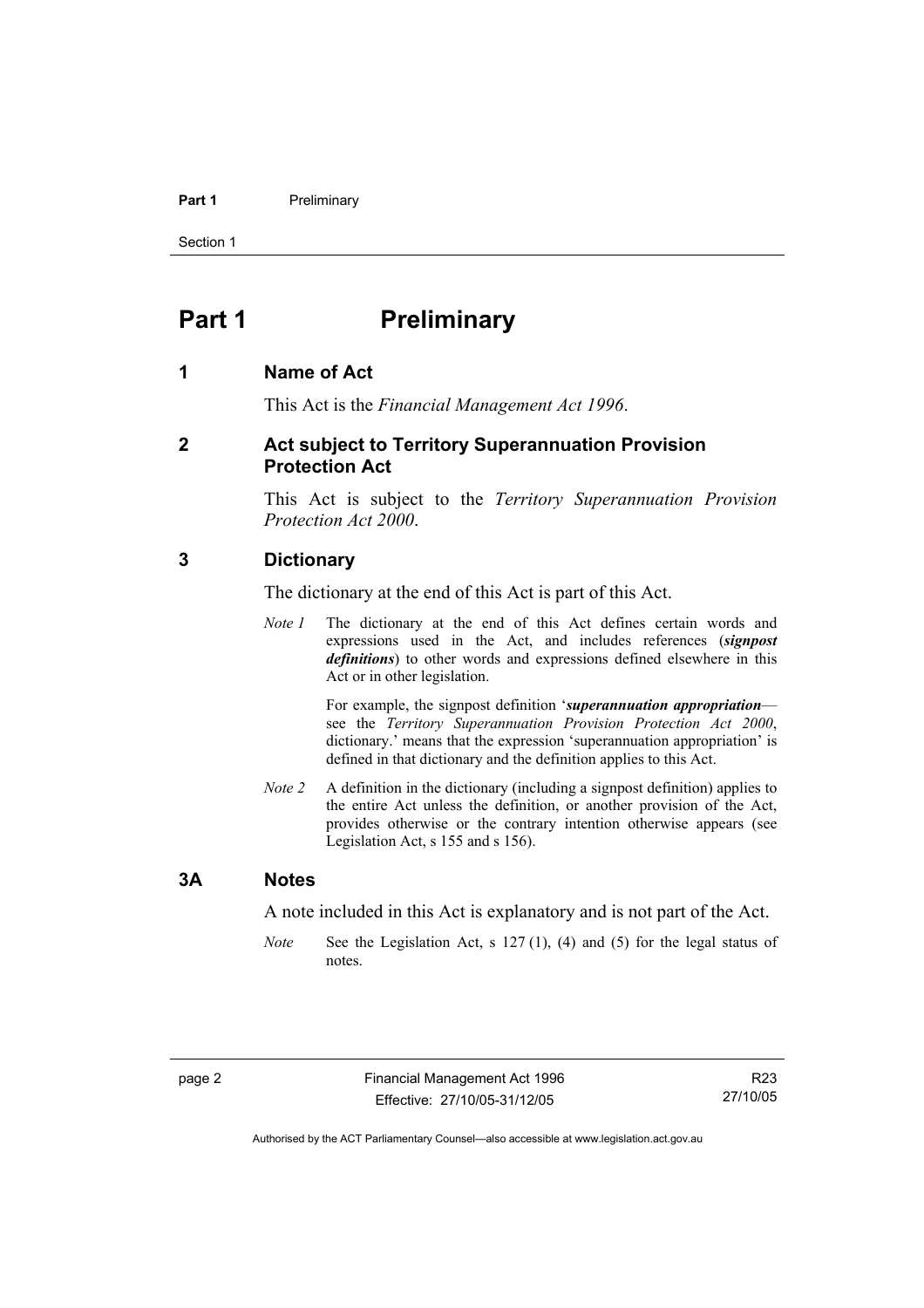#### **U 3B Declaration that certain authorities are not territory authorities for Act**

- (1) The Treasurer may, in writing, declare that a stated body is not a territory authority for this Act.
- (2) A declaration under subsection (1) is a notifiable instrument.

*Note* A notifiable instrument must be notified under the Legislation Act.

#### **4 Application of pt 2, pt 3 and pt 5 to Legislative Assembly secretariat**

Unless the contrary intention appears, the provisions of part 2, part 3 and part 5 apply to the Legislative Assembly secretariat as if—

- (a) a reference in those provisions to a department included a reference to the Legislative Assembly secretariat; and
- (b) a reference in those provisions to the responsible Minister of a department were a reference to the Speaker of the Legislative Assembly; and
- (c) a reference in those provisions to the responsible chief executive of a department included a reference to the clerk of the Legislative Assembly.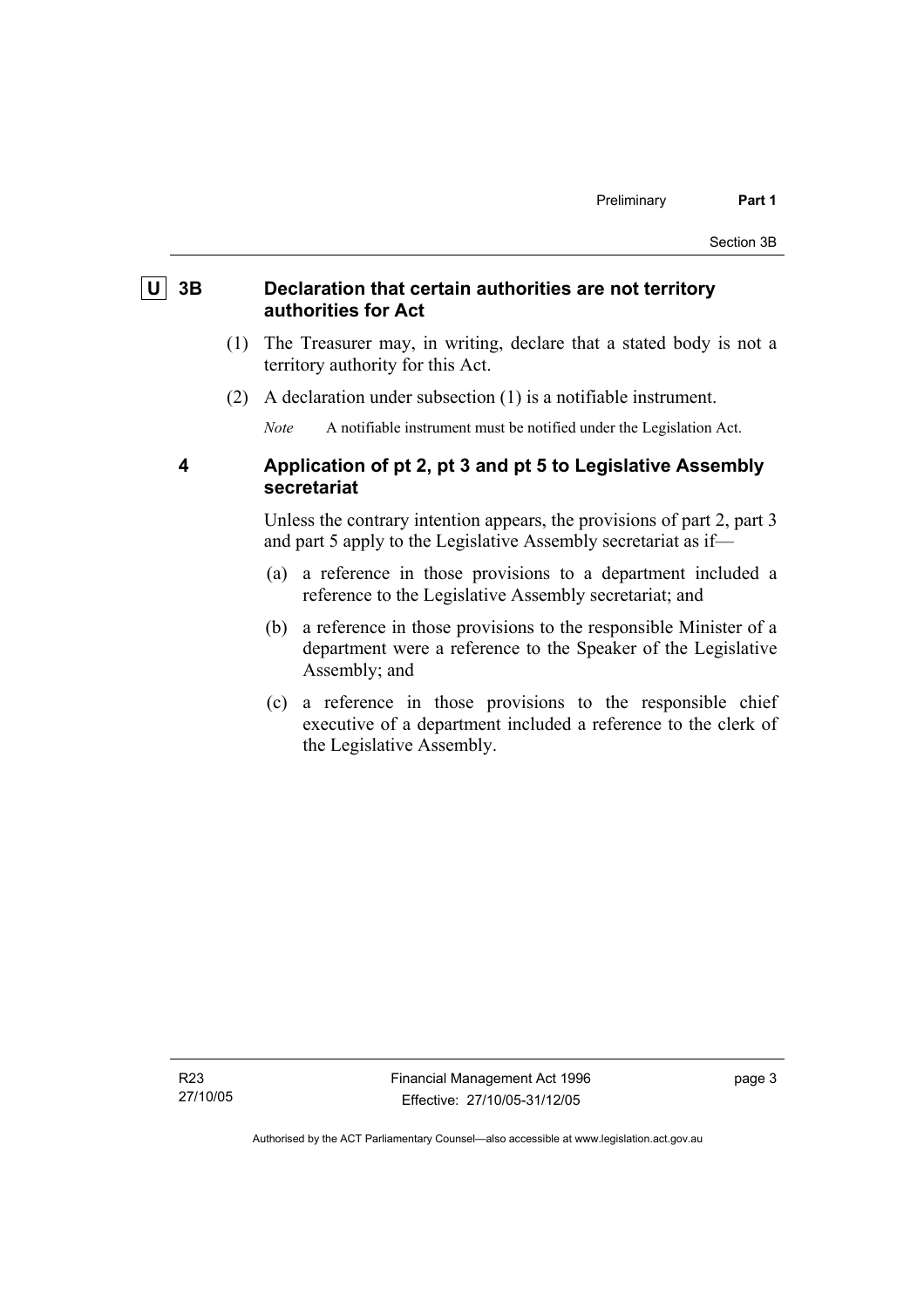**Part 2** Budget management<br>**Division 2.1** Appropriations and by **Division 2.1** Appropriations and budgets Section 5

# **Part 2 Budget management**

### **Division 2.1 Appropriations and budgets**

#### **5 Timing of first Appropriation Bill for financial year**

Except as otherwise provided by a resolution of the Legislative Assembly, the first Appropriation Bill relating to a financial year must be introduced into the Legislative Assembly not later than 3 months after the beginning of the financial year.

#### **6 Necessity for appropriation**

No payment of public money must be made otherwise than in accordance with an appropriation.

#### **7 Payments authorised on lapse of appropriation**

If, before the end of a financial year, no Act other than this Act has been passed appropriating public money to meet the requirements of the next financial year, the Treasurer may pay the amounts necessary to meet those requirements subject to the following provisions:

- (a) the authority of the Treasurer under this section ceases on the commencement of the first Appropriation Act for the next financial year;
- (b) on that commencement all payments made under this section for the next financial year are taken for all purposes to have been paid out of money appropriated by that Act;
- (c) the payments made under this section for any purpose must not exceed, in total,  $\frac{1}{2}$  of the amount appropriated by Appropriation Acts for the immediately previous financial year for that purpose.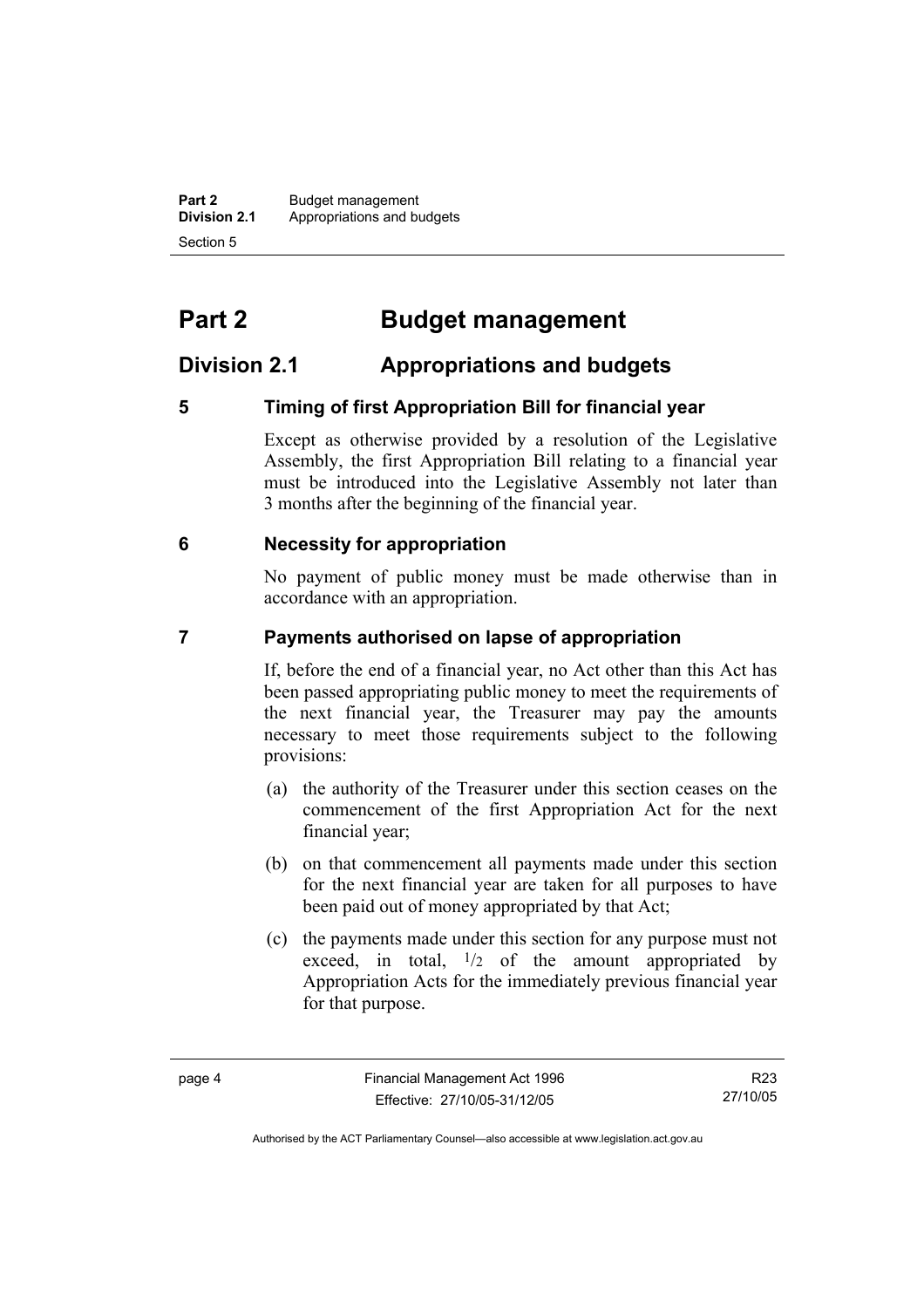#### **U 8 Form of appropriation**

An Appropriation Act must make separate appropriations in relation to each department for—

- (a) the provision of outputs by the department; and
- (b) any capital injection to be provided to the department; and
- (c) any payments to be made by the department on behalf of the Territory.

#### **9 Net appropriations for outputs**

- (1) An appropriation for the provision of outputs may be expressed to be made for the net cost of providing the outputs.
- (2) Despite section 6, if an appropriation for a department is stated to be made for the net cost of providing outputs, the department may apply the following in paying the expenses and liabilities of the department in providing the outputs:
	- (a) the payments it is entitled to receive otherwise than under an Appropriation Act for providing the outputs;
	- (b) the value of the input tax credits to which it is entitled for taxable supplies in relation to providing the outputs.
- (3) To remove any doubt, it is declared that, if the appropriations made by an Appropriation Act for a department do not state an amount, or state an '0' appropriation, for the provision of outputs by the department, the appropriations have effect as if they included an appropriation stated to be made for the provision of outputs by the department at no net cost to the Territory.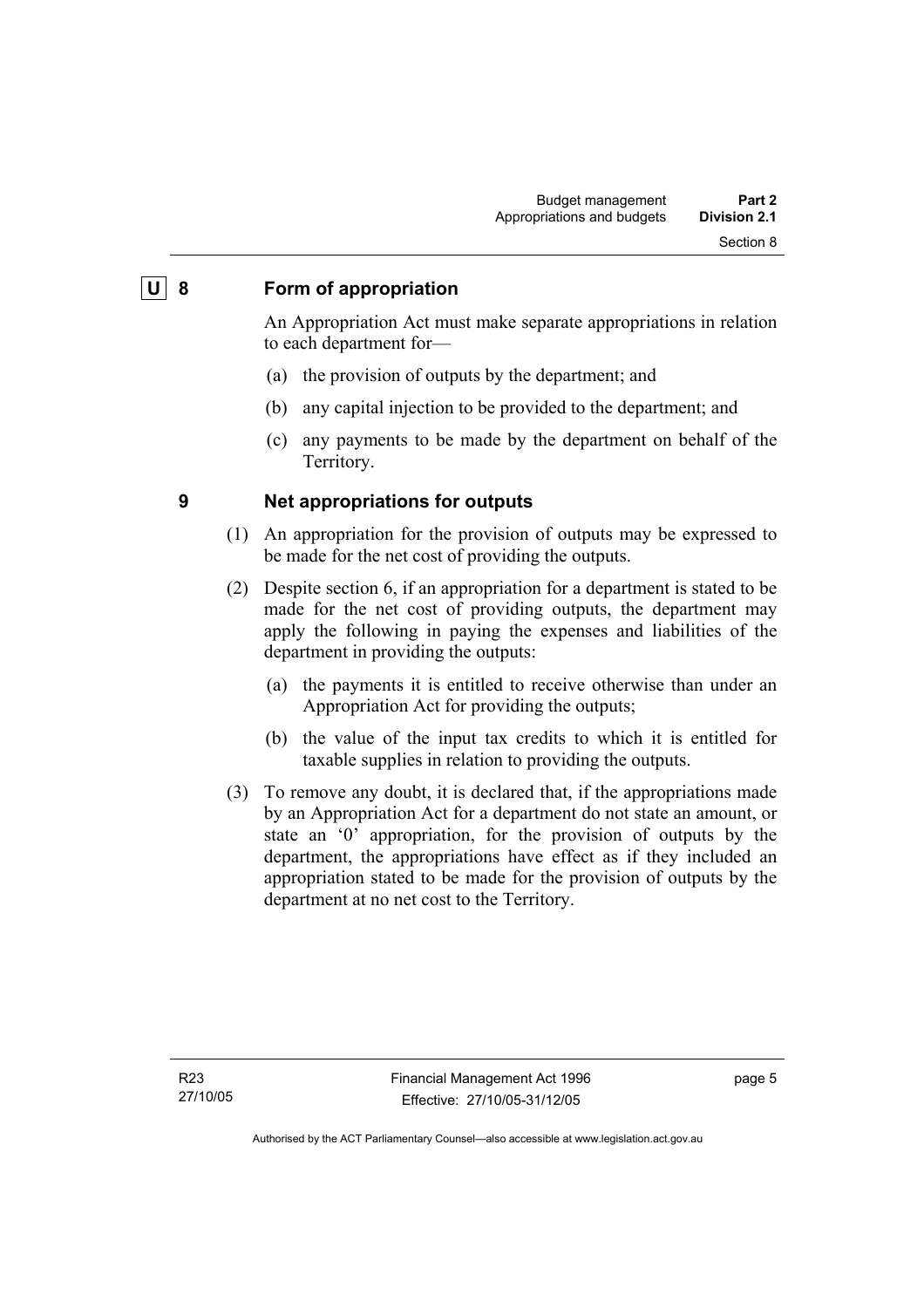#### **9A Net appropriations for capital injections**

- (1) An appropriation for a capital injection may be stated to be made for, or partly for, the net cost of purchasing or developing assets.
- (2) Despite section 6, if an appropriation is stated to be made for, or partly for, the net cost of purchasing or developing assets, the value of the input tax credits to which the relevant entity is entitled for taxable supplies in relation to purchasing or developing the assets may be applied by the entity in paying the expenses and liabilities of the entity in purchasing or developing the assets.
- (3) In this section:

*relevant entity*, in relation to an appropriation for a capital injection, means the department, authority or corporation that is to undertake the purchasing or developing of assets for which the appropriation is made.

#### **9B Appropriations for payments on behalf of Territory to be net appropriations**

Despite section 6 (Necessity for appropriations), if an appropriation for a department is made for payments to be made on behalf of the Territory, the department may apply input tax credits to which the Territory is entitled for taxable supplies for which the payments are made towards the payments under the appropriation.

#### **U 10 Budget papers**

The Treasurer must, for each financial year, immediately after the presentation of the bill for the first Appropriation Act relating to the year, present to the Legislative Assembly—

- (a) the proposed budget for the Territory for the year; and
- (b) the proposed budget for each department for the year; and
- (c) the proposed budget for each public trading enterprise for the year; and

R23 27/10/05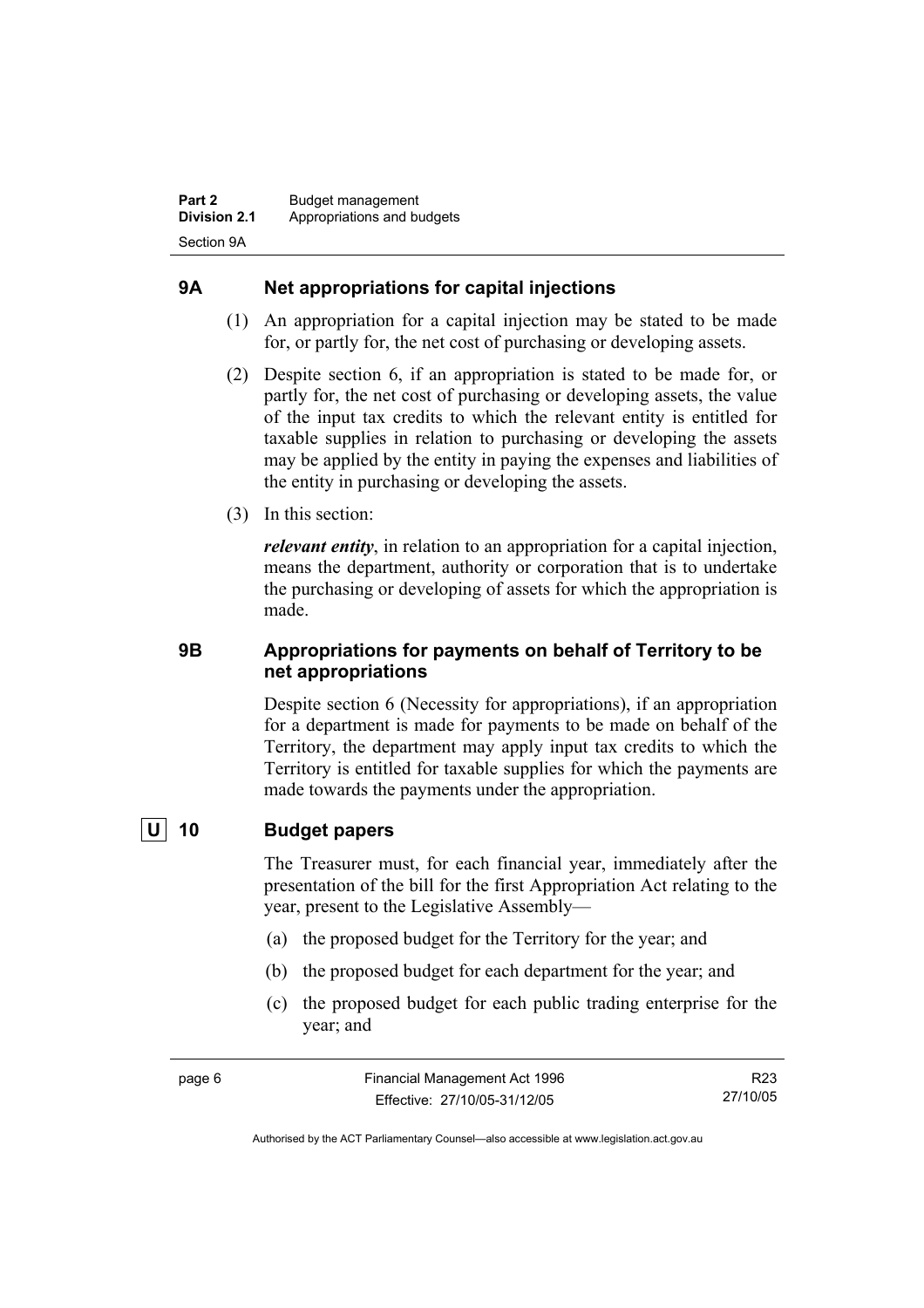- (d) a consolidated financial management statement in relation to—
	- (i) the general government sector; and
	- (ii) the public trading enterprise sector.

#### **11 Territory budgets**

- (1) The proposed budget for the Territory for a financial year presented to the Legislative Assembly under section 10 (a) must include—
	- (a) a financial policy objectives and strategies statement under section 11A for the financial year; and
	- (b) a statement of the economic or other assumptions used to make the budget estimates; and
	- (c) a statement about the sensitivity of the budget estimates to changes in the economic or other assumptions; and
	- (d) a statement of the risks, quantified if possible, that may affect the budget estimates, including contingent liabilities; and
	- (e) the financial statements required under the financial management guidelines.
- (2) The proposed budget must be prepared in a form that assists a comparison, for each appropriation unit, between the budget for the Territory for the previous financial year and the proposed budget.
- (3) The financial statements included in the proposed budget under subsection (1) (e) must include budget estimates, for each appropriation unit, for each of the next 3 financial years; and
- (4) The proposed budget must be prepared taking into account—
	- (a) the principles of responsible fiscal management;
	- (b) the object of providing a basis for sustainable social and economic services and infrastructure fairly to all ACT residents; and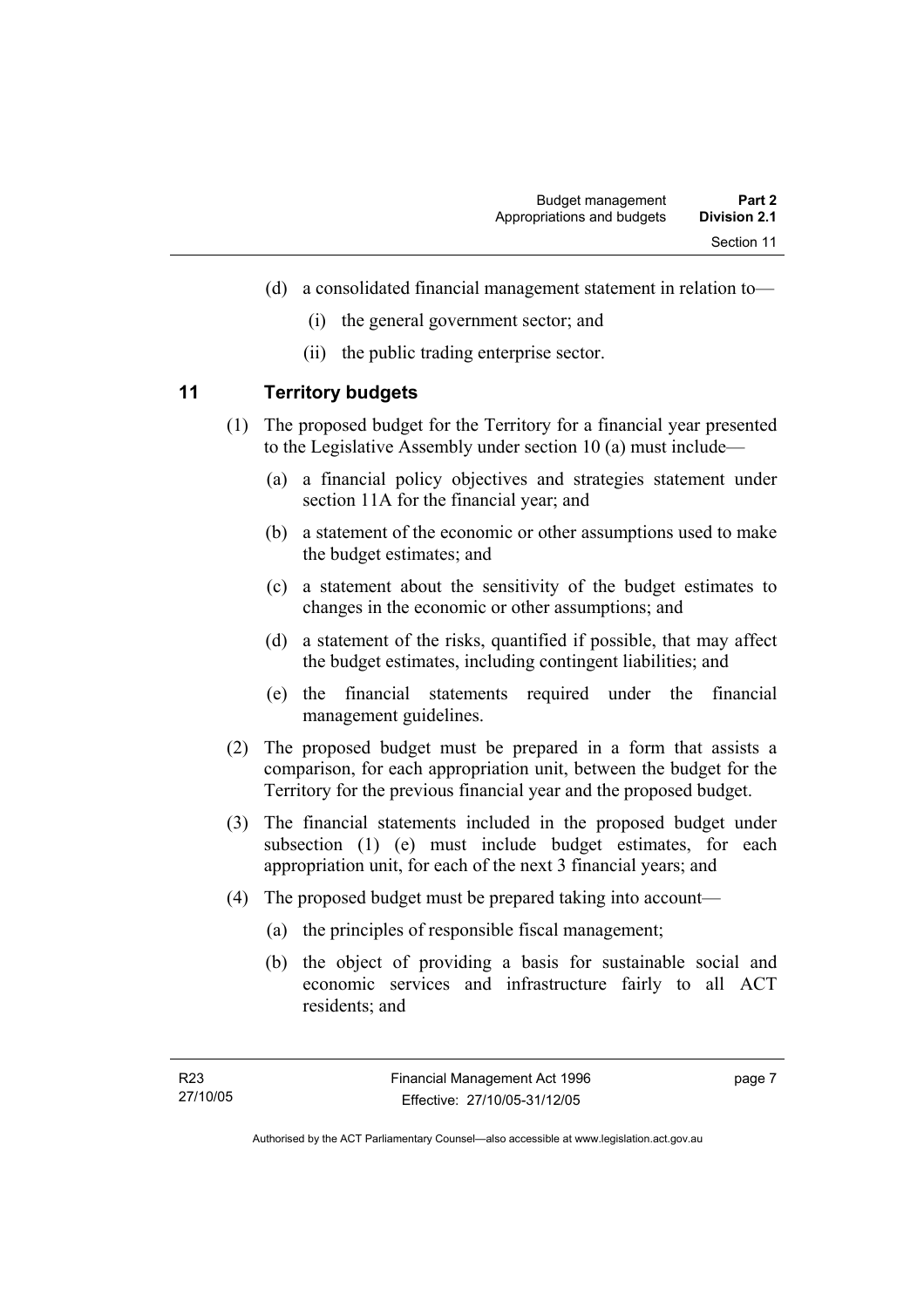- (c) the object of ecologically sustainable development.
- (5) The proposed budget may depart from the principles of responsible fiscal management, but if it does so—
	- (a) any departure must be temporary; and
	- (b) the Treasurer must present to the Legislative Assembly, when the first Appropriation Bill for the financial year is presented to the Legislative Assembly, a statement setting out—
		- (i) the reasons for the departure; and
		- (ii) the approach intended to be taken to return to the principles; and
		- (iii) when the principles are expected to be returned to.
- (6) In this section:

*ecologically sustainable development* means the effective integration of economic and environmental considerations in decision-making processes achievable through implementation of the following principles:

- (a) the precautionary principle;
- (b) the inter-generational equity principle;
- (c) conservation of biological diversity and ecological integrity;
- (d) improved valuation and pricing of environmental resources.

*fiscal risks* include the following:

- (a) risks from the level of the Territory's general government sector debt;
- (b) commercial risks from ownership of corporations and public enterprises:
- (c) risks from changes in the structure of the Territory's tax base;
- (d) risks from management of the Territory's assets and liabilities.

R23 27/10/05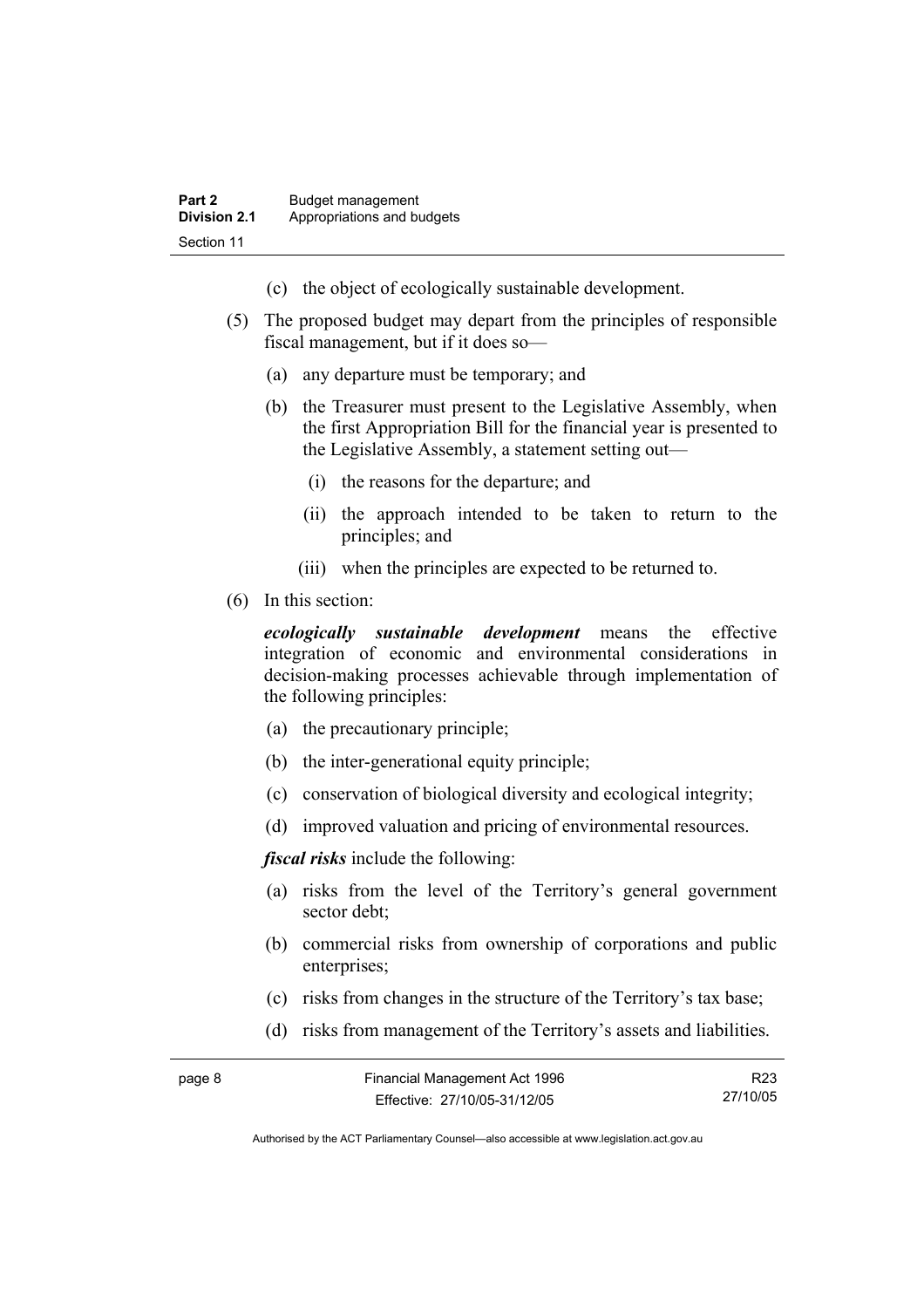*inter-generational equity principle* means that the present generation should ensure that the health, diversity and productivity of the environment is maintained or enhanced for the benefit of future generations.

*precautionary principle* means that, if there is a threat of serious or irreversible environmental damage, a lack of full scientific certainty should not be used as a reason for postponing measures to prevent environmental degradation.

*principles of responsible fiscal management* means the following principles:

- (a) ensuring that the total liabilities of the Territory are at prudent levels to provide a buffer against factors that may impact adversely on the level of total Territory liabilities in the future, and ensuring that, until prudent levels have been achieved, the total operating expenses of the Territory in each financial year are less than its operating income levels in the same financial year;
- (b) when prudent levels of total Territory liabilities have been achieved, maintaining the levels by ensuring that, on average, over a reasonable period of time, the total operating expenses of the Territory do not exceed its operating income levels;
- (c) achieving and maintaining levels of Territory net worth to provide a buffer against factors that may impact adversely on levels of Territory net worth in the future;
- (d) managing prudently the fiscal risks of the Territory;
- (e) pursuing spending and taxing policies that are consistent with a reasonable degree of stability and predictability in the level of the tax burden;
- (f) giving full, accurate and timely disclosure of financial information about the activities of the government and its agencies.

page 9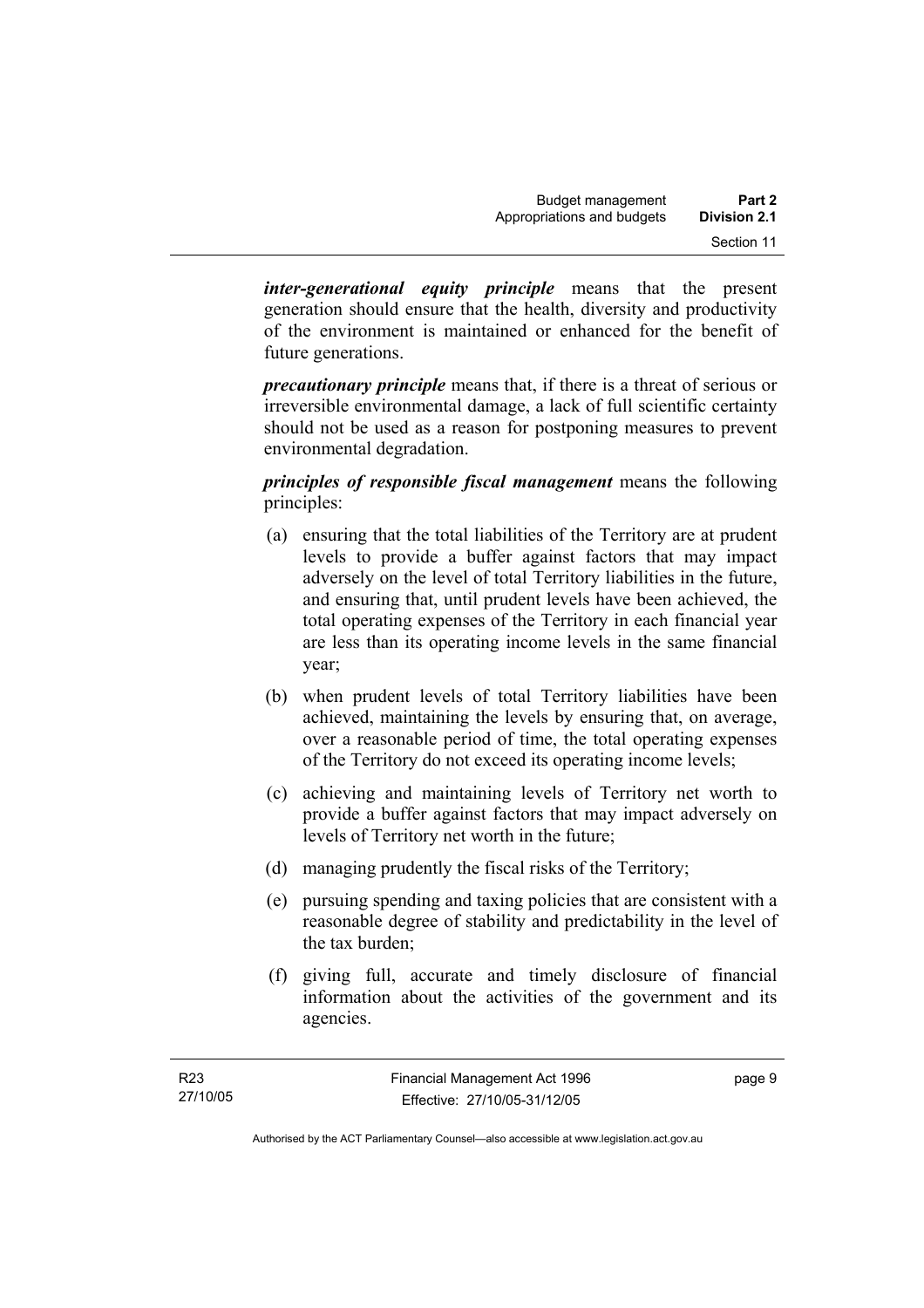#### **11A Financial policy objectives and strategies statement**

- (1) The purposes of a financial policy objectives and strategies statement included in a proposed budget under section 11 (1) (a) are—
	- (a) to make transparent the government's financial strategies; and
	- (b) to establish a benchmark for evaluating the government's conduct of financial policy.
- (2) The statement must be based on the principles of responsible fiscal management.
- (3) The statement must—
	- (a) state the government's long-term financial objectives within which financial policy for the financial year and the next 3 financial years will be framed; and
	- (b) explain the broad strategic priorities on which the budget is based; and
	- (c) state the key financial measures that the government has identified as being important and against which financial policy will be set and assessed; and
	- (d) state, for the financial year and the next 3 financial years—
		- (i) the government's short-term financial objectives; and
		- (ii) the targets for each stated key financial measure; and
	- (e) explain how the financial objectives and strategic priorities mentioned in paragraphs (a), (b) and (d) relate to the principles of responsible fiscal management; and
	- (f) state the reasons for any changes from the previous financial policy objectives and strategies statement.
- (4) In this section:

*principles of responsible fiscal management*—see section 11 (6).

| page 10 | Financial Management Act 1996 | R23      |
|---------|-------------------------------|----------|
|         | Effective: 27/10/05-31/12/05  | 27/10/05 |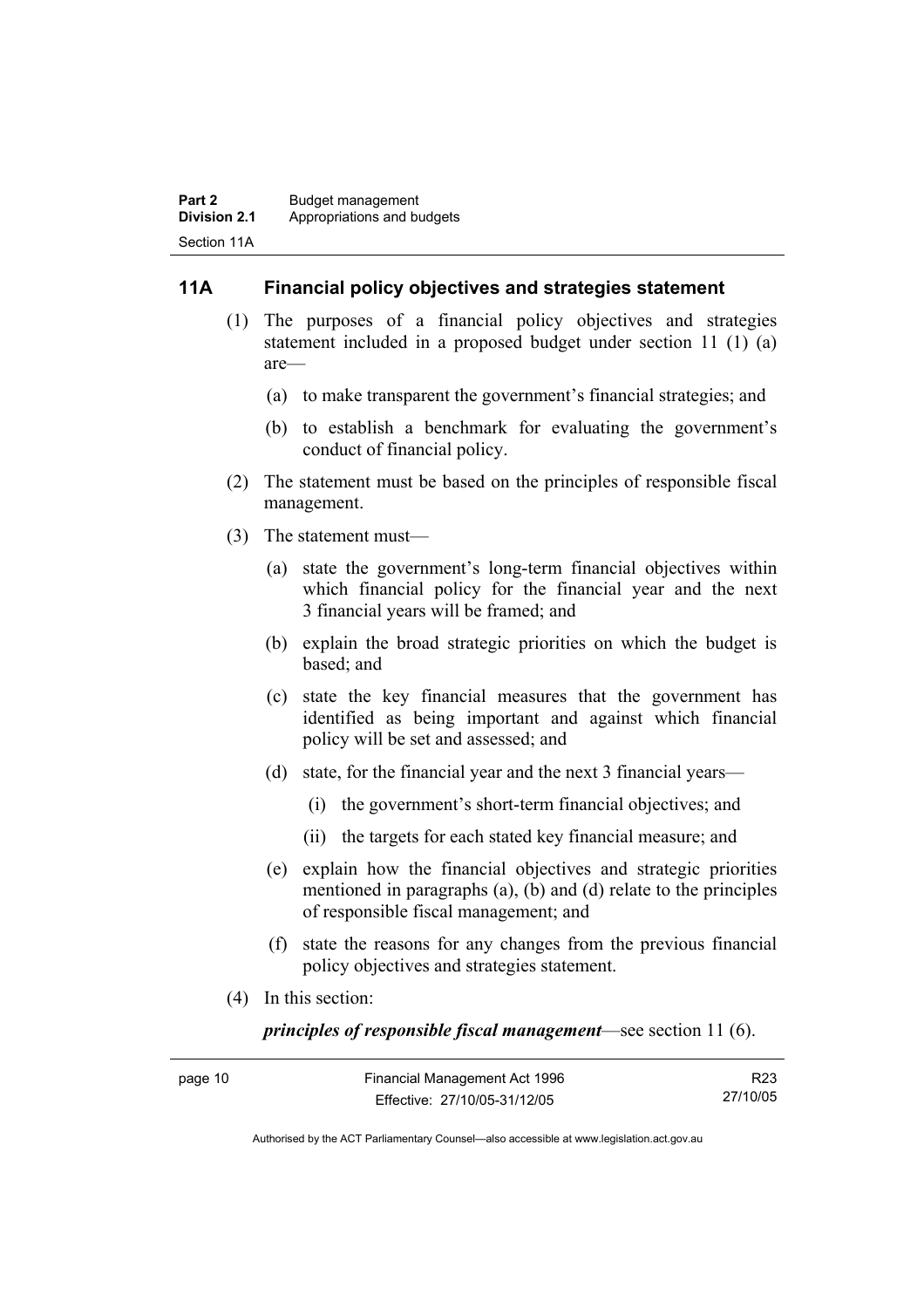#### **12 Departmental budgets**

- (1) A proposed budget for a department for a financial year presented to the Legislative Assembly under section 10 (b) must include—
	- (a) the financial statements required under the financial management guidelines; and
	- (b) a statement that sets out the outputs and classes of outputs it is proposed the department should provide during the year and the performance criteria to be met by the department in providing the outputs; and
	- (c) if, during the year, the department is to be given a capital injection that must be repaid—a statement that—
		- (i) states that the capital injection is a capital injection; and
		- (ii) sets out the conditions under which the injection is to be given, including the requirements about the time within which it must be repaid.
- (2) Subsection (1) (b) does not apply to the Legislative Assembly secretariat.
- (3) A proposed budget must be in a form that facilitates a comparison between—
	- (a) the proposed budget for the department; and
	- (b) the budget for the department for the previous financial year; and
	- (c) the estimated results for the department for the previous financial year.
- (4) A proposed budget must also include, for the financial statements mentioned in subsection (1) (a), budget estimates for each of the next 3 financial years.

page 11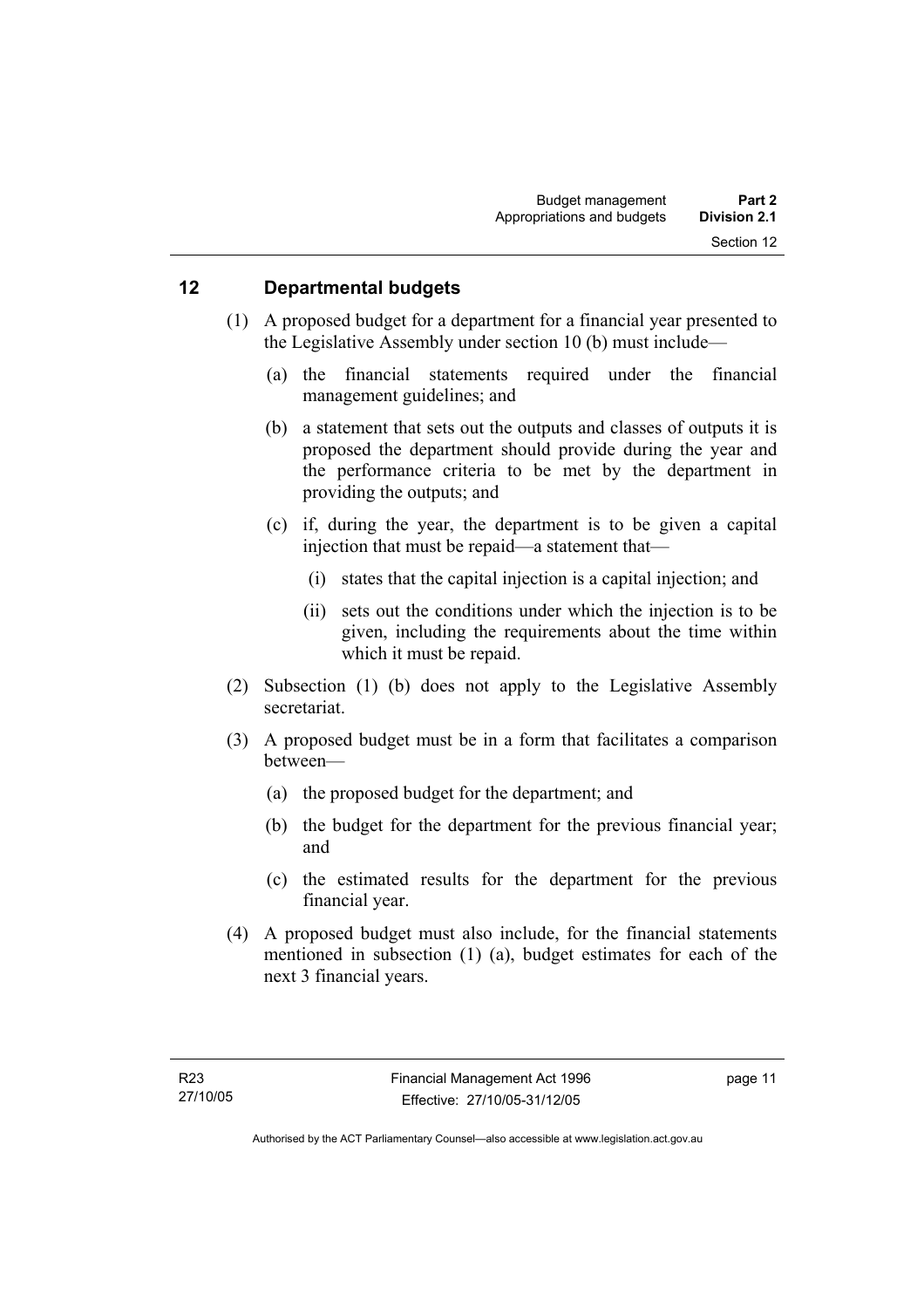**Part 2 Budget management Division 2.1** Appropriations and budgets Section 12A

#### **U 12A Public trading enterprise budgets**

- (1) A proposed budget presented to the Legislative Assembly under section 10 (c) must include the financial statements required under the financial management guidelines.
- (2) A proposed budget must be prepared in a form that facilitates a comparison between the budget for the public trading enterprise for the previous financial year and the proposed budget.
- (3) A proposed budget must include budget estimates for each of the next 3 financial years.

#### **13 Supplementary budget papers**

- (1) The Treasurer must, on the presentation of a bill for an Appropriation Act other than the first Appropriation Act relating to a financial year, present to the Legislative Assembly supplementary budget papers.
- (2) The supplementary budget papers must, for each department, territory authority and territory-owned corporation for which an appropriation is provided by the bill (an *affected entity*)—
	- (a) state, for each purpose mentioned in section 8 that applies to the affected entity—
		- (i) the amount of the appropriation provided in the first Appropriation Act; and
		- (ii) the variations (if any) previously made to the appropriation under this Act; and
		- (iii) the amount of the appropriation provided by the bill; and
		- (iv) the total amount appropriated for the entity for the financial year; and
	- (b) indicate the impact of the proposed variation.

Authorised by the ACT Parliamentary Counsel—also accessible at www.legislation.act.gov.au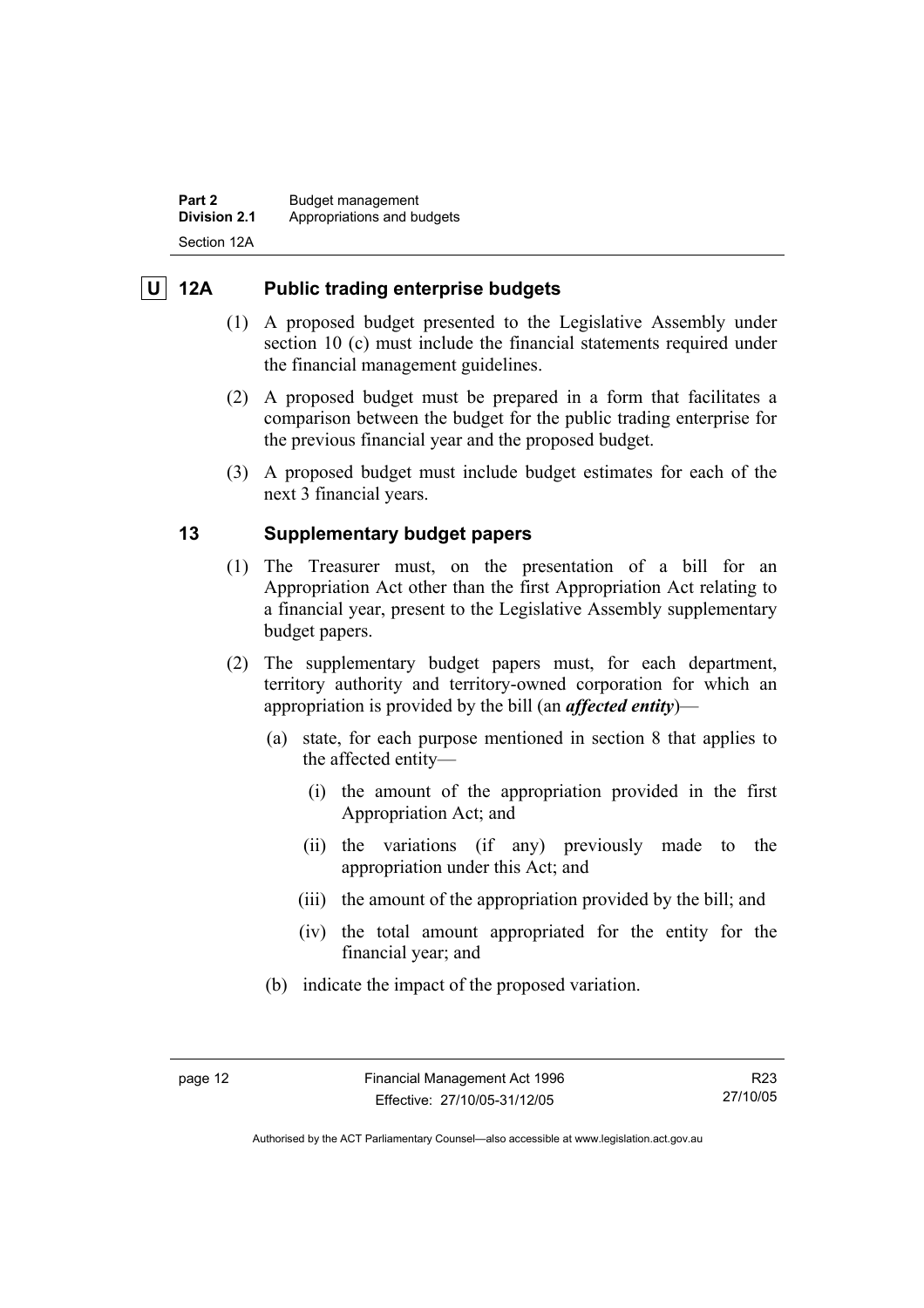- (3) For subsection (2) (b), the supplementary budget papers need not include an original or final budgeted financial statement (a *budgeted statement*) for an affected entity.
- (4) If the supplementary budget papers do not include a budgeted statement for an affected entity—
	- (a) the supplementary budget papers must state the reasons why the budgeted statement for the entity is not included; and
	- (b) the Treasurer must present the budgeted statement for the entity to the Legislative Assembly as soon as practicable after the passing of the bill.
- (5) A budgeted statement for an affected entity—
	- (a) must include details of the impact on the budget of the entity of all variations to the appropriation that happened in the financial year before the passing of the bill; and
	- (b) may show the impact of variations other than variations resulting from additional appropriations.

#### **Example for par (b)**

the impact of revised economic forecasts

*Note* An example is part of the Act, is not exhaustive and may extend, but does not limit, the meaning of the provision in which it appears (see Legislation Act, s 126 and s 132).

#### **13A Amendment of budgets for supplementary appropriation**

- (1) If an appropriation is made for a department, territory authority or territory-owned corporation by an Appropriation Act other than the first Appropriation Act for a financial year, the budget for the department, authority or corporation is amended in accordance with—
	- (a) the supplementary budget papers presented to the Legislative Assembly under section 13 (1) in relation to the bill for the Act by which the appropriation was made; and

| R23      | Financial Management Act 1996 | page 13 |
|----------|-------------------------------|---------|
| 27/10/05 | Effective: 27/10/05-31/12/05  |         |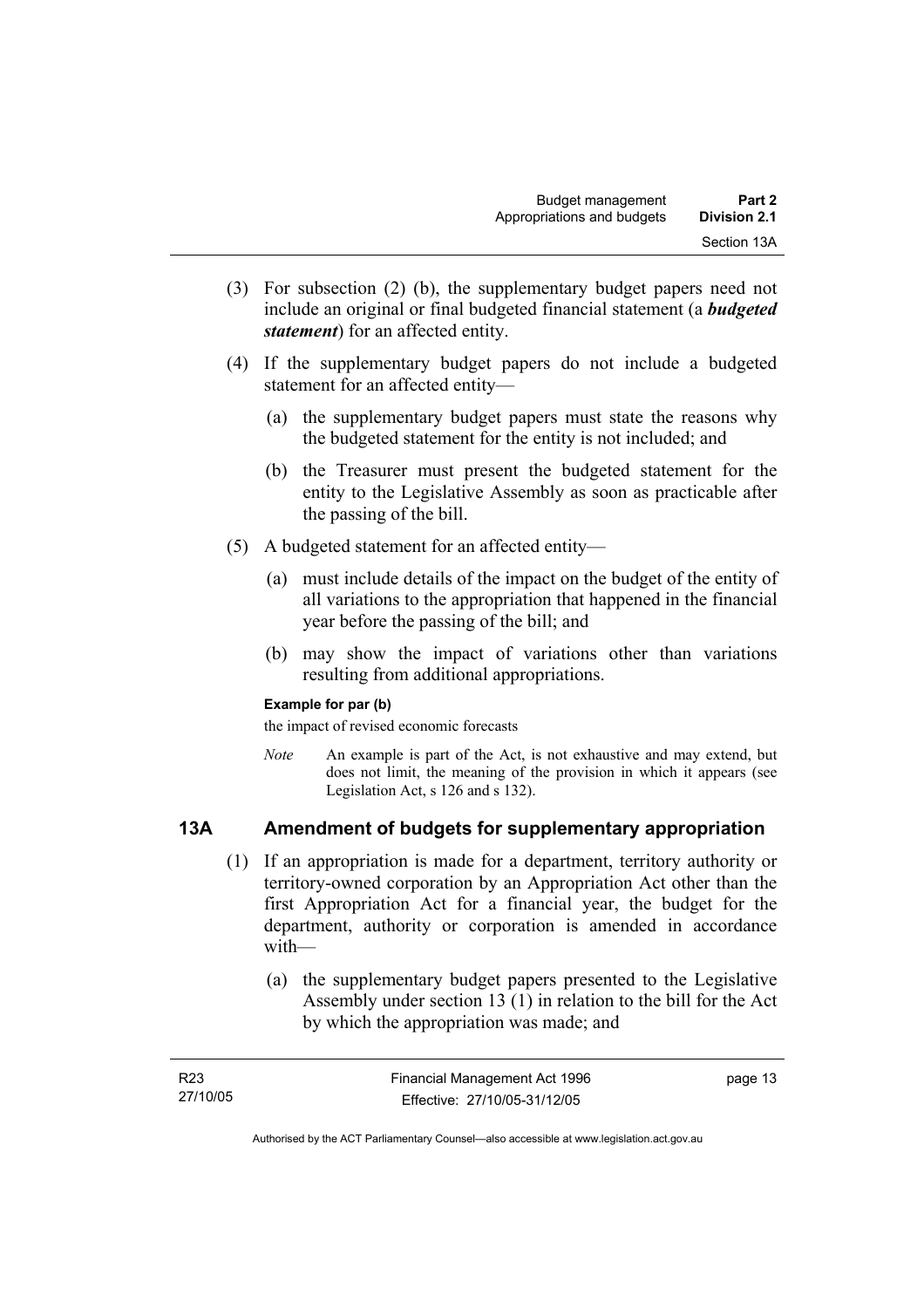| Part 2              | Budget management          |
|---------------------|----------------------------|
| <b>Division 2.1</b> | Appropriations and budgets |
| Section 14          |                            |

- (b) any statement presented to the Legislative Assembly under section 13 (4) (b) in relation to the bill.
- (2) In this section:

*budget*, for the department, territory authority or territory-owned corporation, means the budget for the department, authority or corporation for the financial year presented to the Legislative Assembly under section 10 (b) or (c) (Budget papers) and, if the budget has been amended under this Act, the budget as amended.

#### **14 Transfer of funds between appropriations**

- (1) Despite section 6, the Executive may, in writing, direct that appropriations made by an Appropriation Act be varied by transfers of funds between the appropriations.
- (3) A transfer of funds between appropriations under this section must not cause an appropriation from which funds are transferred to be reduced by more than 3%.
- (4) If the Executive gives a direction under subsection (1), the Treasurer must present the following to the Legislative Assembly within 3 sitting days after the direction is given:
	- (a) a copy of the direction;
	- (b) a statement of the reasons for giving it.
- (5) Subsection (1) does not apply to a superannuation appropriation.

#### **15 Transfer of funds within appropriations**

- (1) The Executive may, in writing, direct that funds within the same appropriation that are allocated for the provision of different classes of outputs be reallocated in relation to those classes of outputs.
- (2) If a reallocation of funds under subsection (1) involves an amount larger than 3% of the appropriation within which the reallocation is made or \$150 000 (whichever is the larger), the Treasurer must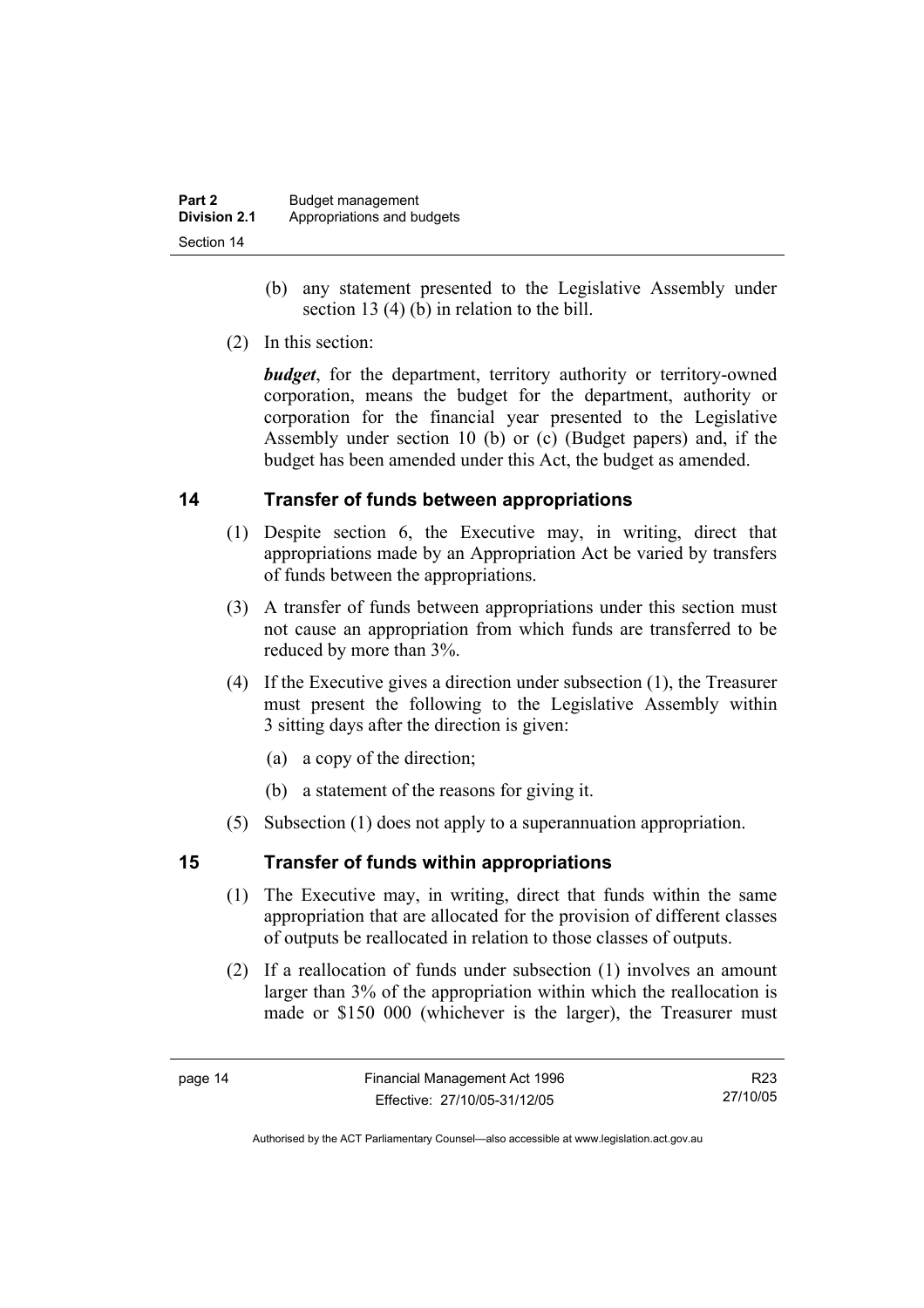present the following to the Legislative Assembly within 3 sitting days after a direction is given:

- (a) a copy of the direction;
- (b) a statement of the reasons for the reallocation.

#### **15A Reclassification of certain appropriations**

- (1) If an appropriation has been classified by the Act by which it was made as an appropriation for payments to be made by a department on behalf of the Territory, the Treasurer may, if the Treasurer is satisfied that the appropriation should be classified as an appropriation for the provision of outputs by the department, in writing, direct that the classification of the appropriation be changed accordingly.
- (2) If an appropriation has been classified by the Act by which it was made as an appropriation for the provision of outputs by a department, the Treasurer may, if the Treasurer is satisfied that the appropriation should be classified as an appropriation for payments to be made by the department on behalf of the Territory, in writing, direct that the classification of the appropriation be changed accordingly.
- (3) If the Treasurer gives a direction under subsection (1) or (2), the Treasurer must present a copy of the direction to the Legislative Assembly within 3 sitting days after the direction is given.

#### |**U**| 16 Transfer of functions between departments

 (1) If, after the passing of an Appropriation Act for a financial year, the responsibility for a service or function for which an appropriation is made in that Act is transferred from the department for which the appropriation was made to another department, the Treasurer may, in writing, direct that the appropriation does not lapse but may be issued to, or applied by, that other department, in accordance with the direction, for the service or function.

page 15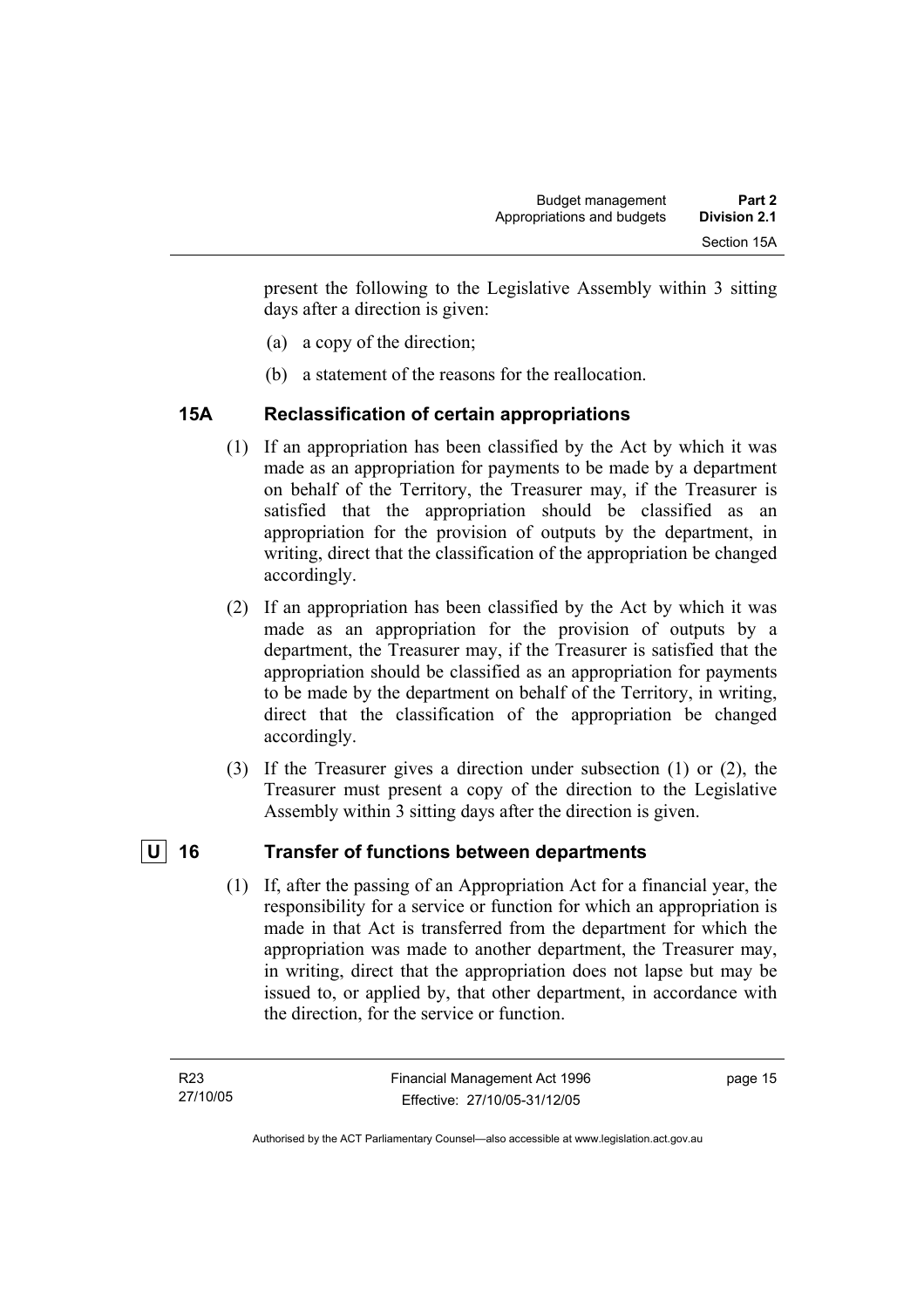| Part 2              | Budget management          |
|---------------------|----------------------------|
| <b>Division 2.1</b> | Appropriations and budgets |
| Section 17          |                            |

- (2) If the Treasurer gives a direction under subsection (1), the Treasurer must present a copy of the direction to the Legislative Assembly within 3 sitting days after it is given.
- (3) This section does not apply to a superannuation appropriation.

#### **17 Variation of appropriations for Commonwealth grants**

- (1) This section applies to an appropriation that is declared by the Act by which it is made to be an appropriation to which this section applies.
- $(2)$  If—
	- (a) an appropriation to which this section applies is to be funded in whole or in part by a payment made to the Territory by the Commonwealth for a nominated purpose; and
	- (b) an estimate of the level of the funding to be provided to the Territory by the Commonwealth for that purpose is contained in the budget papers presented to the Legislative Assembly in conjunction with the bill for the Act by which the appropriation was made; and
	- (c) the level of funding provided to the Territory by the Commonwealth for that purpose for the financial year for which the appropriation was made is greater than the level of funding specified in those budget papers;

the Treasurer may, in writing, direct that the appropriation be increased by an amount not exceeding the difference between the level of funding specified in the budget papers and the level of funding provided by the Commonwealth.

 (3) If the Treasurer gives a direction under subsection (2), the Treasurer must present a copy of the direction to the Legislative Assembly within 3 sitting days after it is given.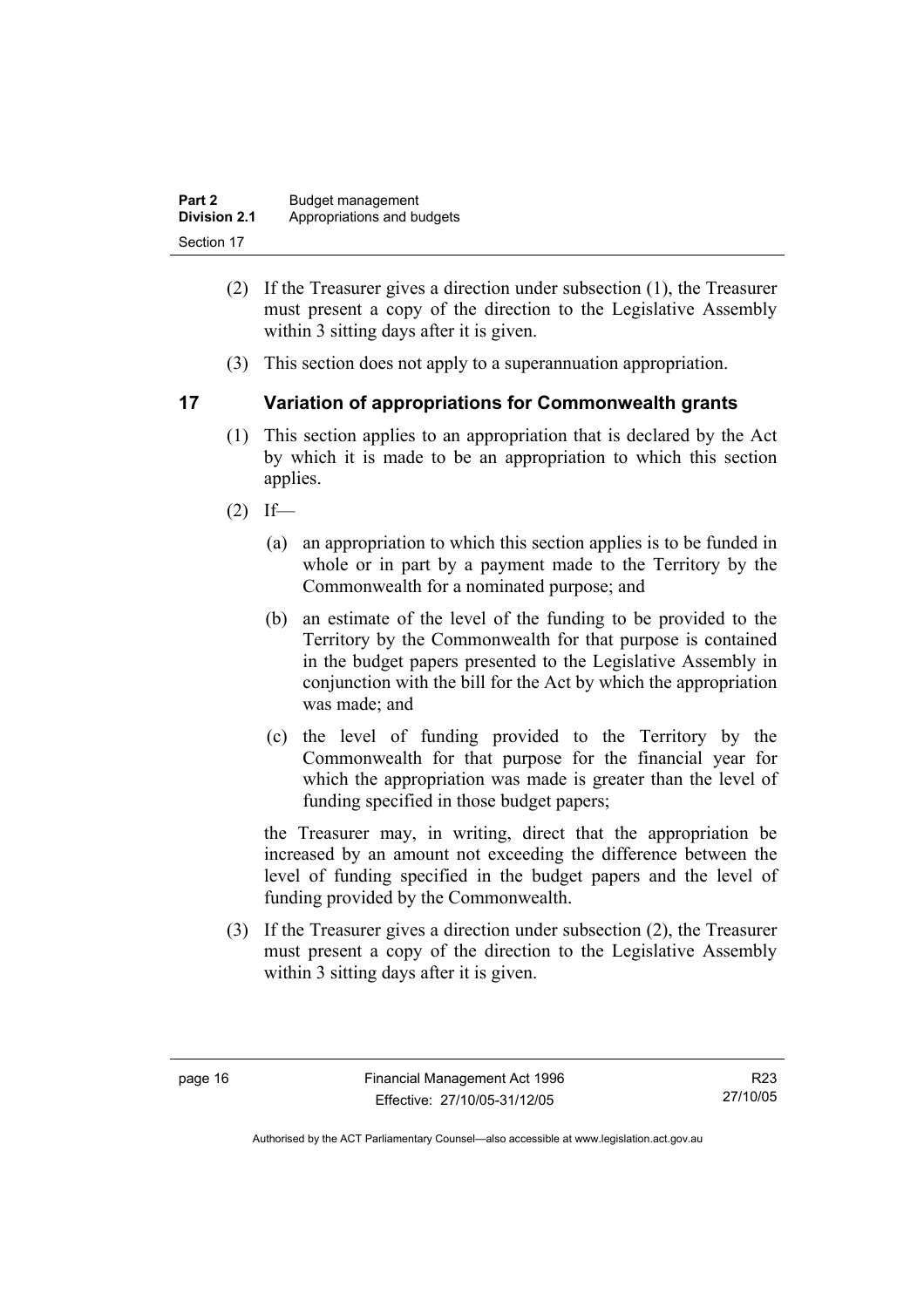#### **17A Variations of appropriations for certain payments to Commonwealth**

- (1) This section applies to an appropriation that is declared by the Act by which it is made to be an appropriation to which the section applies.
- $(2)$  If—
	- (a) an appropriation to which this section applies is made completely or partially for a payment required to be made to the Commonwealth for the provision of a service; and
	- (b) an estimate of the amount of the payment is contained in the budget papers presented to the Legislative Assembly in conjunction with the bill for the Act by which the appropriation is made; and
	- (c) the amount of the payment exceeds the amount of the estimate;

the Treasurer may, in writing, direct that the appropriation be increased by an amount not exceeding the difference between the amount of the estimate and the amount of the payment.

 (3) If the Treasurer gives a direction under subsection (2), the Treasurer must present a copy of the direction to the Legislative Assembly within 3 sitting days after it is given.

#### **18 Treasurer's advance**

- (1) This section applies to expenditure that is—
	- (a) in excess of the amount specifically appropriated for expenditure of that kind; or
	- (b) not provided for by an appropriation.
- (2) The Treasurer may, in writing, authorise the appropriation if—
	- (a) the Treasurer is satisfied that—
		- (i) there is an urgent need for the expenditure; and

| R23      | Financial Management Act 1996 | page 17 |
|----------|-------------------------------|---------|
| 27/10/05 | Effective: 27/10/05-31/12/05  |         |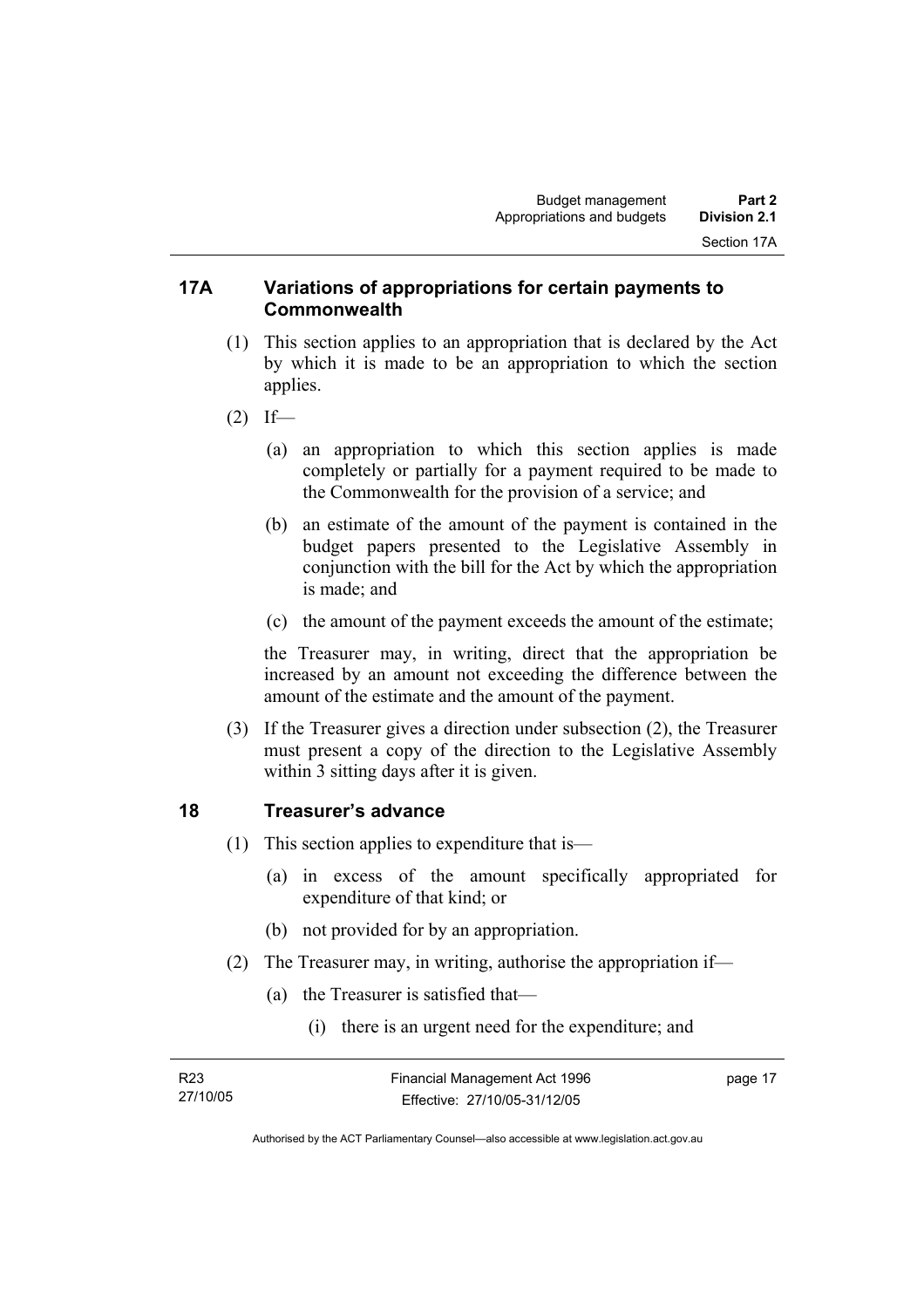- (ii) the expenditure is not provided for, or is insufficiently provided for, because of a prescribed circumstance; and
- (b) the total expenditure authorised under this subsection in any financial year does not exceed the amount appropriated for that year for this section.
- (3) The amount appropriated for this section for a financial year must not exceed 1% of the total amount appropriated by all Appropriation Acts for that year.
- (4) The financial management guidelines may prescribe when there is an *urgent need for expenditure* for subsection (2) (a) (i).
- (5) In this section:

*expenditure* means—

- (a) a payment for, or entering into a contract to make a payment for, an output delivery, including a payment for goods, services or grants; or
- (b) a payment on behalf of the Territory, or entering into a contract to make a payment on behalf of the Territory, including a payment for goods, services or grants; or
- (c) a payment from, or entering into a contract to make a payment from, a capital injection.

*prescribed circumstance*—each of the following is a *prescribed circumstance* in relation to expenditure:

- (a) there was an erroneous omission or understatement in an appropriation;
- (b) the expenditure was unforeseen until after the last day when it was practicable to provide for it in the relevant Appropriation Bill before the bill was introduced into the Legislative Assembly.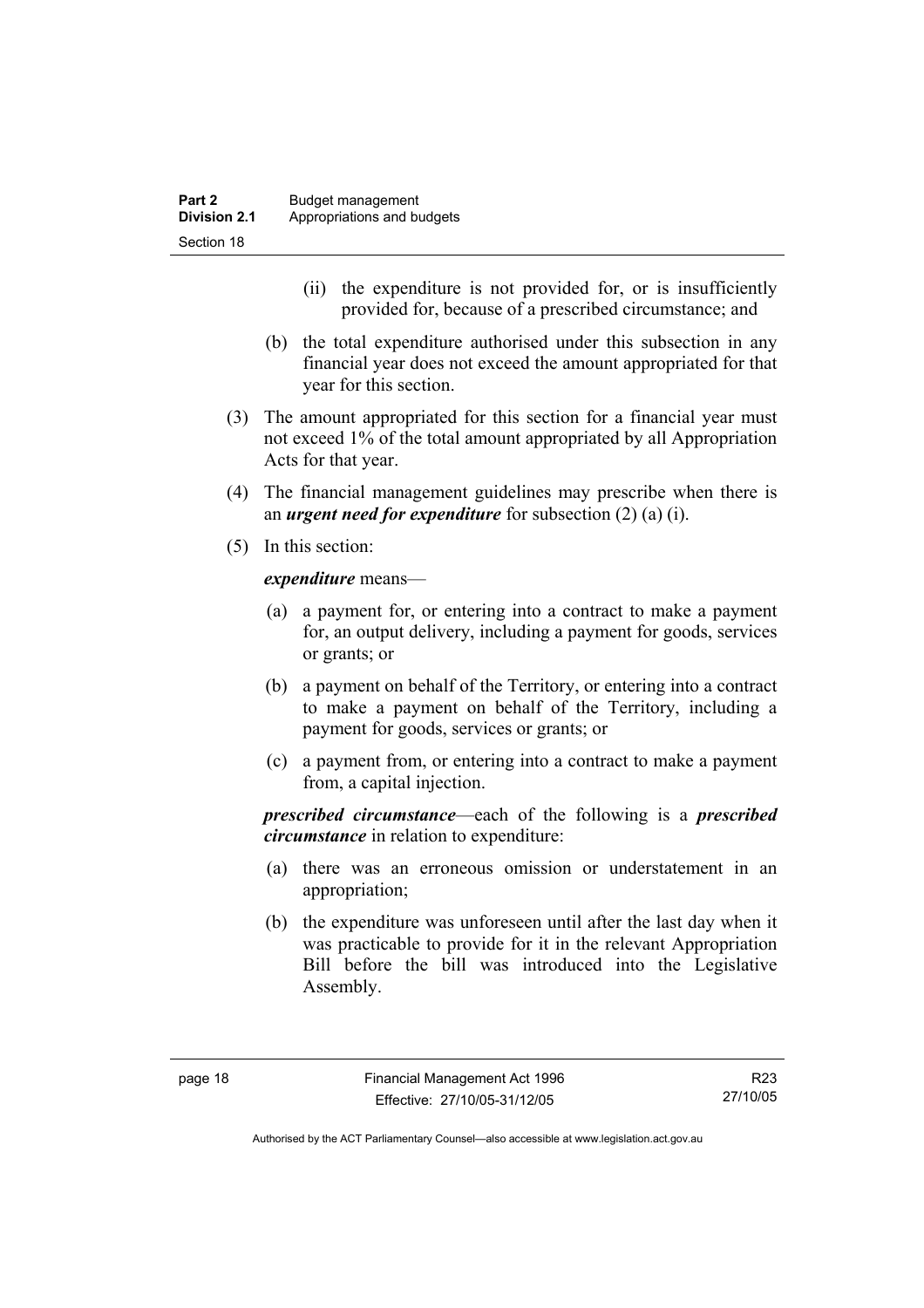*relevant Appropriation Bill*, for expenditure, means the 1st Appropriation Bill for the financial year when the expenditure is to happen.

#### **18A Assembly to be told about treasurer's advance**

- (1) This section applies if the Treasurer authorises expenditure under section 18 for a financial year.
- (2) Within 3 sitting days after the day when the authorisation is given, the Treasurer must present to the Legislative Assembly—
	- (a) a copy of the authorisation; and
	- (b) a statement of the reasons for giving it; and
	- (c) a summary of the total expenditure authorised under section 18 for the financial year to date.
- (3) Within 3 sitting days after the end of the financial year, the Treasurer must present to the Legislative Assembly a summary of the total expenditure authorised.

#### **19 Refunds of payments made without liability**

- (1) If a payment is made to the Territory in purported discharge of a liability that does not exist, the amount paid may be refunded to the person by whom the payment was made whether or not there is an appropriation available for that purpose.
- (2) If a payment made to the Territory to discharge a liability exceeds the amount of the liability, the amount by which the payment exceeds the liability may be refunded to the person by whom the payment was made whether or not there is an appropriation available for that purpose.
- $(3)$  If—
	- (a) a person has paid an amount to the Territory for tax claimed by the Territory to be due from the person; and

page 19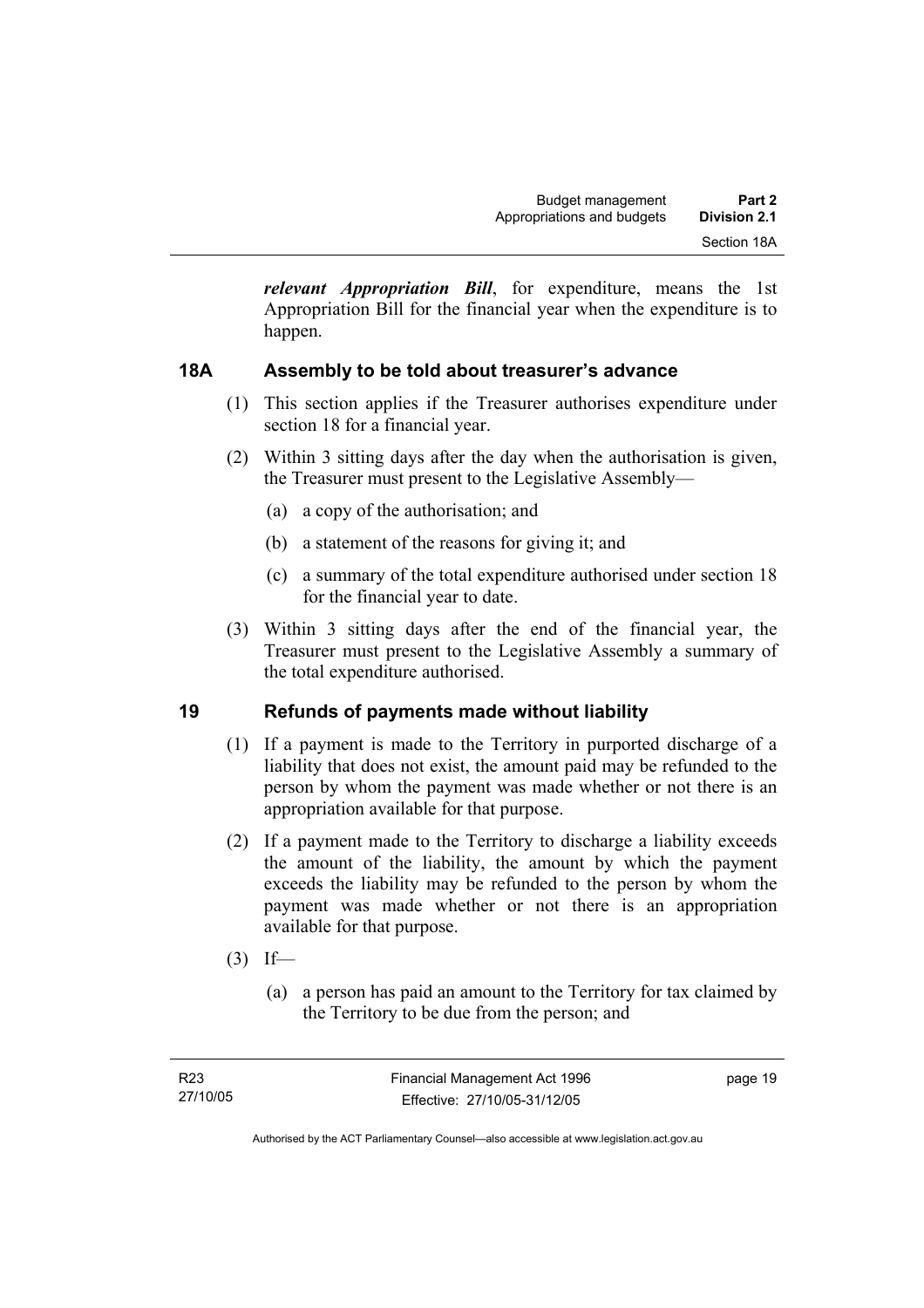| Part 2              | Budget management          |
|---------------------|----------------------------|
| <b>Division 2.1</b> | Appropriations and budgets |
| Section 19A         |                            |

 (b) a court or tribunal of competent jurisdiction subsequently finds that the person was not liable for that tax or was liable for an amount of tax less than the amount paid;

the amount paid, or the amount by which the payment exceeds the liability, as the case requires, may be refunded to the person who made the payment whether or not there is an appropriation available for that purpose.

#### **19A Payments for Territory GST liabilities**

Payments may be made to the Commonwealth for the GST liabilities of the Territory whether or not there is an appropriation for the purpose.

#### **19B Authorisation of expenditure of certain Commonwealth grants**

- (1) Despite section 6, if—
	- (a) funds have been provided to the Territory by the Commonwealth under an agreement that specifies how the funds may be applied; and
	- (b) no appropriation has been made in relation to the funds;

the Treasurer may, in writing, authorise the expenditure of the funds in accordance with the agreement.

 (2) If the Treasurer gives an authorisation under subsection (1), the Treasurer must present a copy of the authorisation to the Legislative Assembly within 3 sitting days after it is given.

#### **U** 19C Amendment of conditions of capital injection

 (1) If a capital injection is given under conditions set out under section 12 (1) (c) (ii) (Departmental budgets) in a statement included in a proposed budget for a department for a financial year, the Treasurer may, in writing, amend the conditions.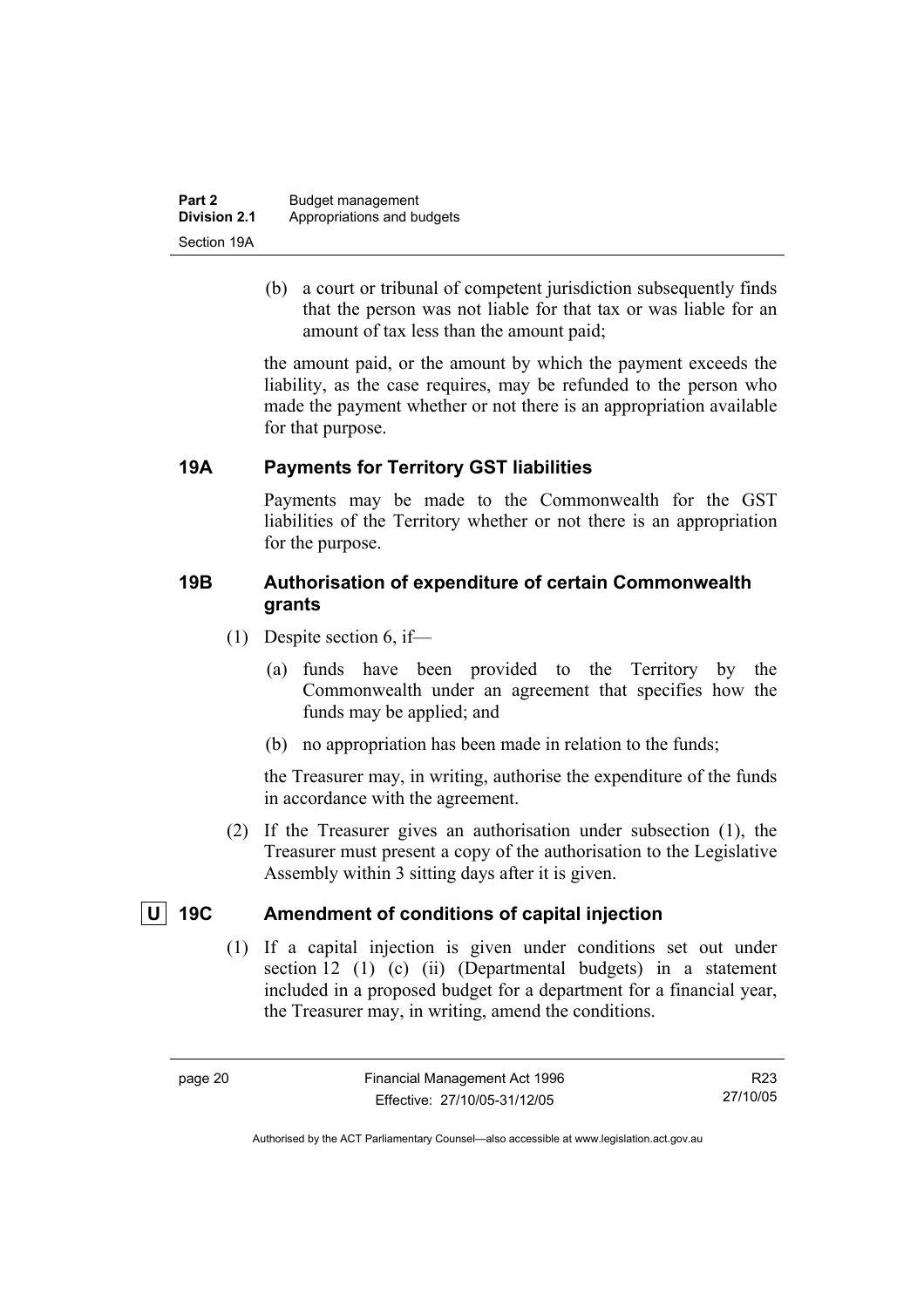- (2) An amendment of the conditions of the capital injection must state the Treasurer's reasons for the amendment.
- (3) An amendment of conditions of a capital injection is a notifiable instrument.
	- *Note* A notifiable instrument must be notified under the Legislation Act.

#### **U 19D Amendment of performance criteria**

- (1) The responsible Minister of a department may, in writing, amend the performance criteria set out under section 12 (1) (b) in a statement included in a proposed budget for the department for a financial year.
- (2) Without limiting subsection (1), the responsible minister may amend the performance criteria if—
	- (a) the appropriations for the department for the financial year are varied under section 14 or section 17; or
	- (b) the Executive gives a direction under section 15 (1) in relation to an appropriation made for the department; or
	- (c) funds are transferred to or from the department under section 16; or
	- (d) funds are given to the department under section 18 (Treasurer's advance); or
	- (e) funds mentioned in section 19B (Authorisation of expenditure of certain Commonwealth grants) are given to the department; or
	- (f) changes happen in the priorities of the department; or
	- (g) the Minister is satisfied that performance criteria (other than those stated in the budget) should be adopted for the provision of outputs by the department.

page 21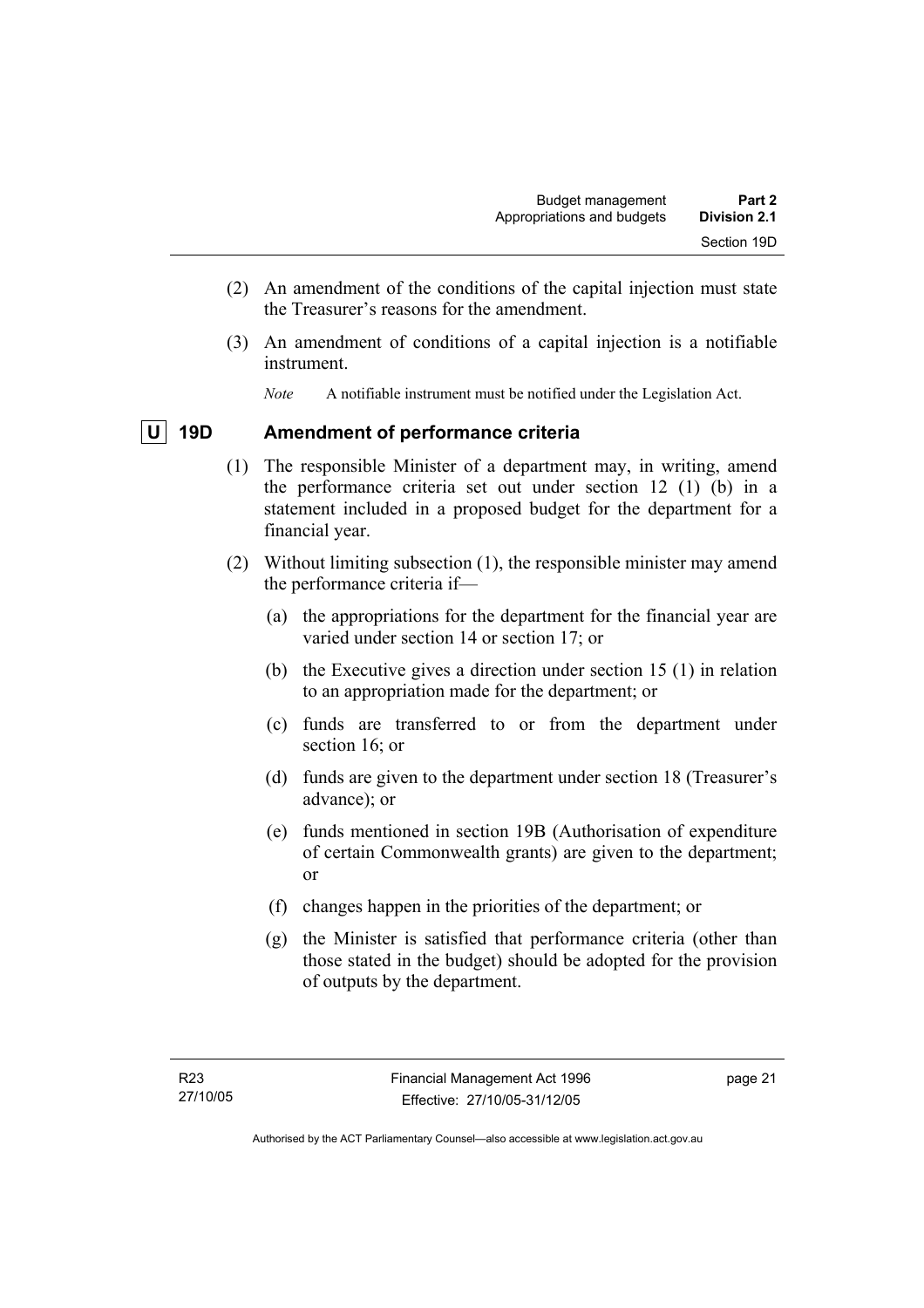- (3) An amendment of performance criteria must be made in such a way that the department's budget as amended will comply with section 12 (3).
- (4) An amendment of performance criteria is a notifiable instrument.

*Note* A notifiable instrument must be notified under the Legislation Act.

(5) In this section:

*budget*, for a department for a financial year, means the budget for the department for the financial year presented to the Legislative Assembly under section 10 (b) (Budget papers) and, if that budget has previously been amended under this Act, the budget as amended.

#### **20 Budgets for Legislative Assembly secretariat**

Before the beginning of a financial year, the Speaker of the Legislative Assembly may—

- (a) after consultation with an appropriate committee of the Legislative Assembly, advise the Treasurer of the appropriations that the Speaker considers should be made for the Legislative Assembly secretariat for the financial year; and
- (b) provide the Treasurer with a draft budget for the Legislative Assembly secretariat for the financial year that contains the information mentioned in section 12 other than that mentioned in subsection  $(1)$  (b).

### **Division 2.2 Budget reviews and pre-election updates**

#### **20A Budget review**

(1) The Treasurer must prepare a budget review for each financial year.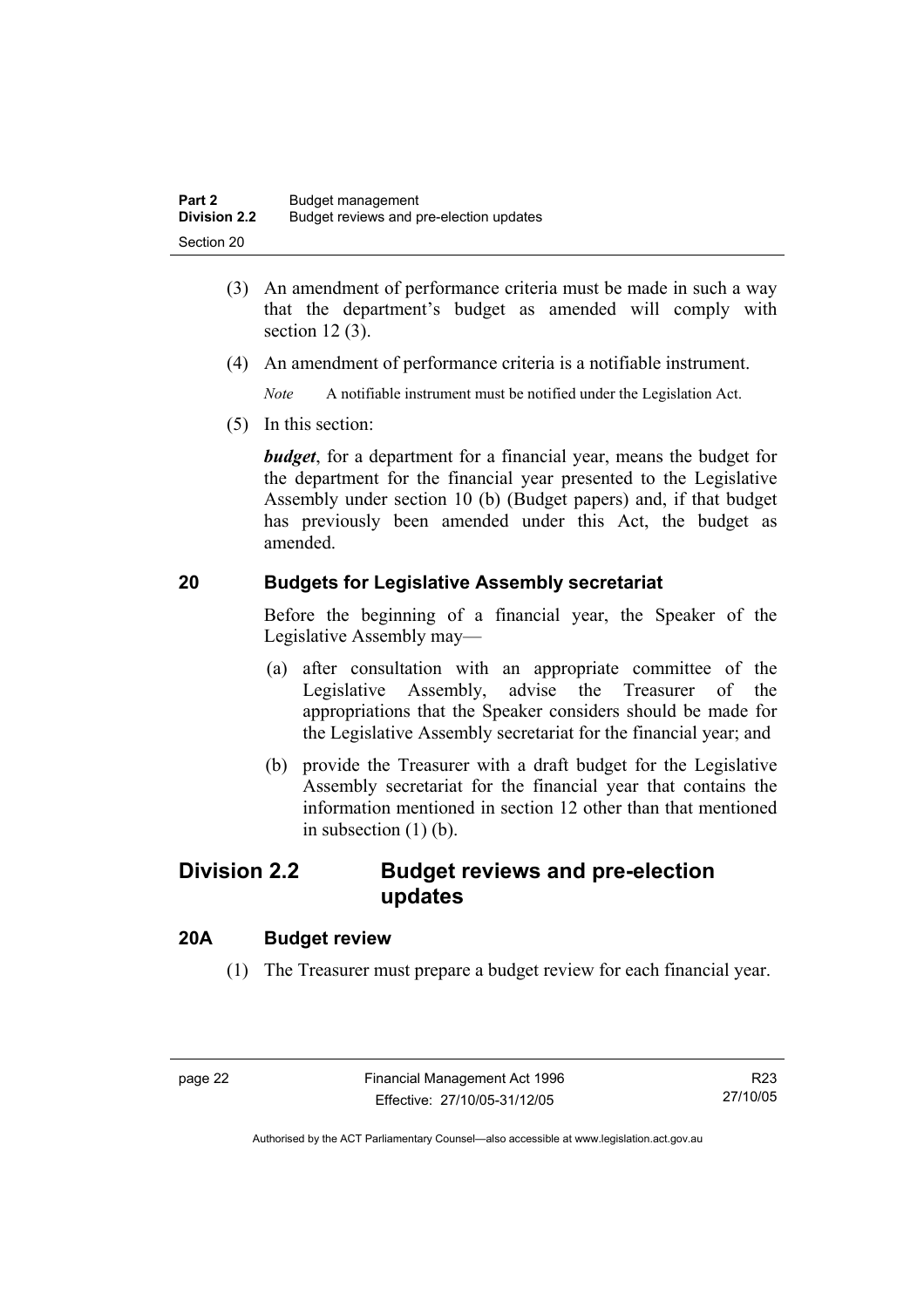- (2) The Treasurer must present the budget review for a financial year to the Legislative Assembly not later than 15 February in the financial year.
	- *Note* This is the same day as financial statements for the second quarter of the financial year are required to be presented under s 26 (Periodic financial statements).
- (3) However, if a sitting day does not fall in that year on or before 15 February, the Treasurer must give copies of the budget review to each member of the Legislative Assembly on or before that day.

#### **20B Purpose and contents of budget review**

- (1) The purpose of the budget review for a financial year is to give updated information to allow the assessment of the government's financial performance against the financial policy objectives and strategies set out in the financial policy objectives and strategies statement for the Territory budget for the financial year.
- (2) The budget review for a financial year must be based on the financial policy objectives and strategies statement for the Territory budget for the financial year.
- (3) The budget review for a financial year must—
	- (a) include updated financial statements required under the financial management guidelines for the general government sector for the financial year; and
	- (b) include whole-of-year results for the previous financial year, the budget for the financial year, the estimated financial position of the Territory at the end of the financial year and updated budget estimates for each of the next 3 financial years; and
	- (c) include a review of the financial policy objectives and strategies statement included in the budget for the financial year that satisfies the requirements of section 11A (2) and (3); and

page 23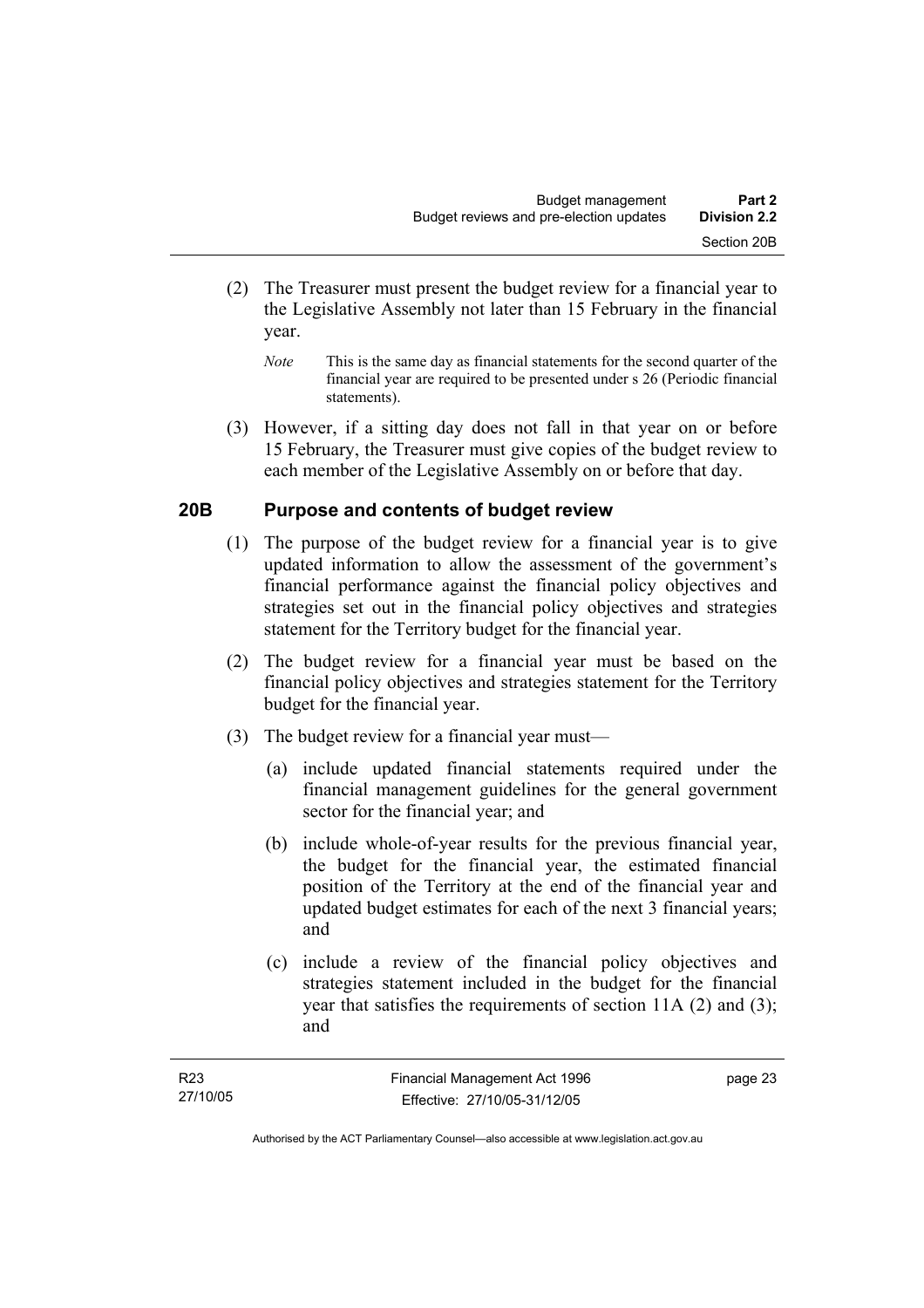- (d) state the date as at when the review was done.
- (4) However, if particular information required to be included in the budget review is unchanged from information set out in full in the budget for the Territory under section 11 (1) for the financial year, the review may instead summarise the information and state that it is unchanged from that set out in the budget.
- (5) For subsection (3):

*budget*, for a financial year, means the budget for the year presented to the Legislative Assembly under section 10 (a) (Budget papers) and, if that budget has been amended under this Act, the budget as amended.

#### **20C Pre-election budget update**

- (1) At least 30 days before the polling day for an ordinary election, the chief executive must prepare a pre-election budget update and give it to the parliamentary counsel for notification.
- (2) At least 20 days before the polling day for an election mentioned in the Self-Government Act, section 16 (Dissolution of Assembly by Governor-General) or section 48 (Resolution of no confidence in Chief Minister), the chief executive must prepare a pre-election budget update and give it to the parliamentary counsel for notification.
- (3) A pre-election budget update is a notifiable instrument.

*Note* A notifiable instrument must be notified under the Legislation Act.

(4) In this section:

*ordinary election*—see the *Electoral Act 1992*, dictionary.

*polling day*—see the *Electoral Act 1992*, dictionary.

#### **U 20D Purpose and contents of pre-election budget update**

(1) The purpose of a pre-election budget update for an election is—

R23 27/10/05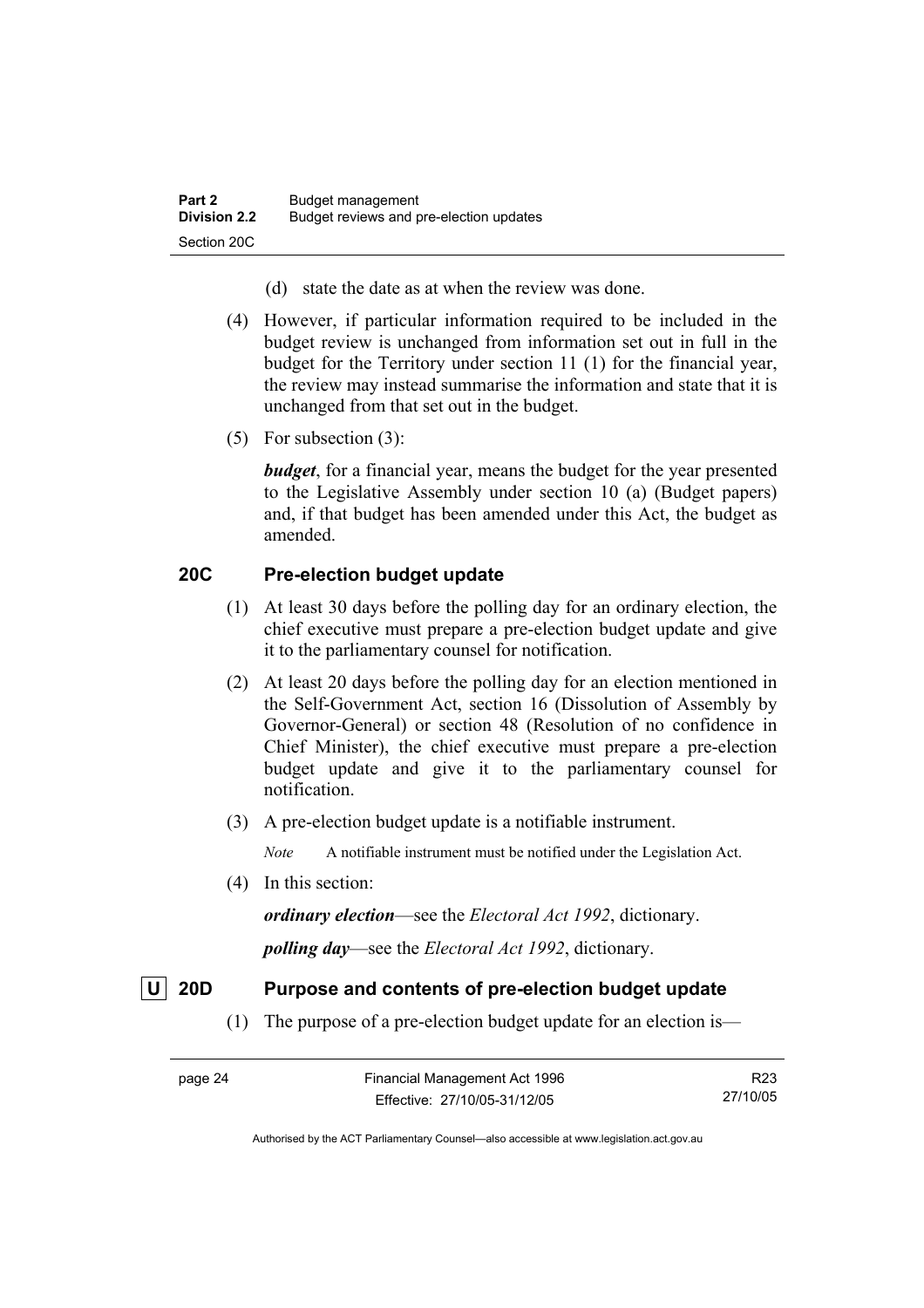- (a) to allow the assessment of the government's financial performance against the financial policy objectives and strategies set out in the latest financial policy objectives and strategies statement; and
- (b) to give the electorate an accurate picture of the Territory's financial position before the election.
- (2) A pre-election budget update must be based on the latest financial policy objectives and strategies statement.
- (3) A pre-election budget update for an election must include—
	- (a) updated financial statements required under the financial management guidelines for the financial year in which the election is to be held; and
	- (b) updated budget estimates for the general government sector, public trading enterprises and the Territory for that financial year and for each of the next 3 financial years; and
	- (c) a statement of the economic or other assumptions used in preparing the updated financial statements and budget estimates; and
	- (d) a statement about the sensitivity of the updated financial statements and budget estimates to changes in the economic or other assumptions; and
	- (e) a statement of the risks, quantified if possible, that may affect the economic or other assumptions, including—
		- (i) contingent liabilities; and
		- (ii) publicly announced government commitments that are not yet included in the updated financial statements and budget estimates.
- (4) Information in the pre-election budget update must—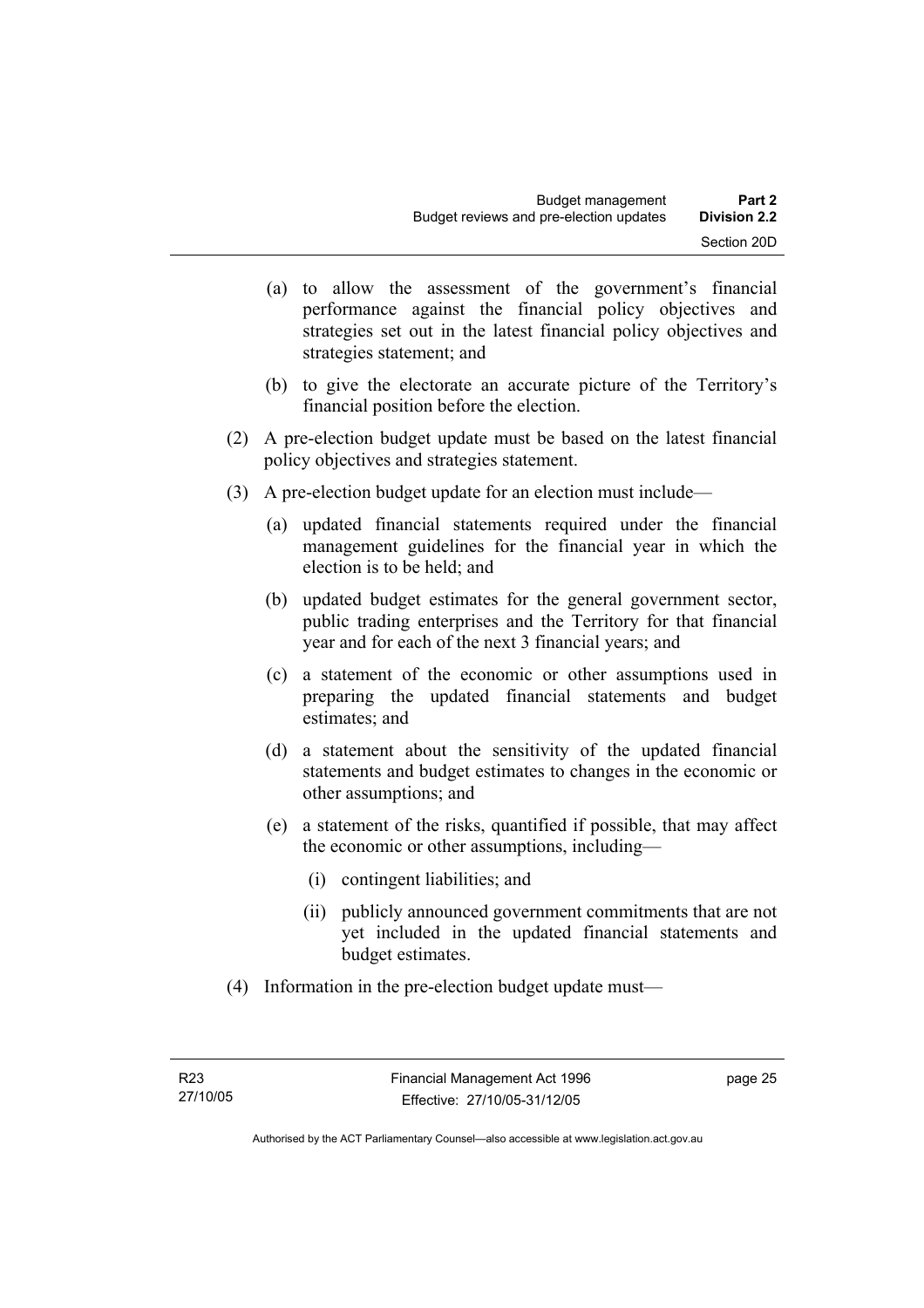| Part 2       | Budget management                       |
|--------------|-----------------------------------------|
| Division 2.2 | Budget reviews and pre-election updates |
| Section 20D  |                                         |

- (a) take into account government decisions and other circumstances that may have material effect on the financial statements and budget estimates; and
- (b) state the date as at when the updating was done.
- (5) However, if particular information required to be included in the pre-election budget update is unchanged from information set out in full in the latest financial statements, the budget estimates mentioned in section 11 (Territory budgets) or budget review, the pre-election budget update may instead summarise the information and state that it is unchanged from that set out in the financial statements, budget estimates or budget review.

page 26 Financial Management Act 1996 Effective: 27/10/05-31/12/05

R23 27/10/05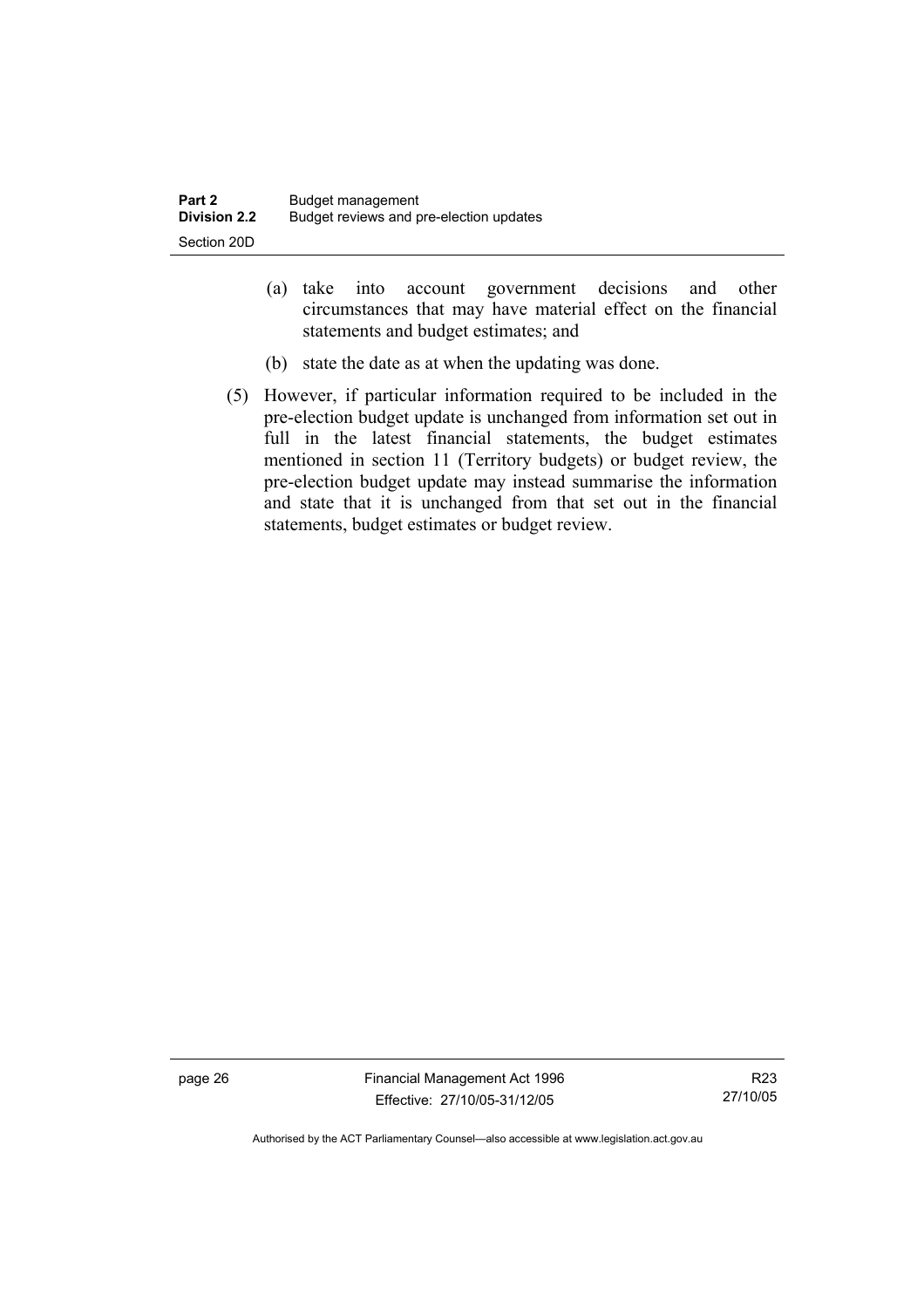# **Part 3 Financial reports**

### **Division 3.1 Financial reports of the Territory**

#### **21 Meaning of** *the Territory* **in div 3.1**

In this division, a reference to *the Territory* includes a reference to all territory authorities and all territory-owned corporations.

#### **22 Annual financial statements of the Territory**

- (1) The Treasurer must, as soon as practicable after the end of a financial year, prepare annual financial statements for the Territory for that year.
- (2) The statements must be prepared in accordance with generally accepted accounting principles and include—
	- (a) the financial statements required under the financial management guidelines; and
	- (b) a statement of the accounting policies adopted by the Territory; and
	- (c) the other statements that are necessary to fairly reflect the financial operations of the Territory during the year and its financial position at the end of the year.

#### **23 Responsibility for annual financial statements**

- (1) Annual financial statements of the Territory must have endorsed on them, or attached to them, a statement of responsibility signed by—
	- (a) the Treasurer; and
	- (b) the chief executive of the administrative unit to which responsibility for the administration of this Act has been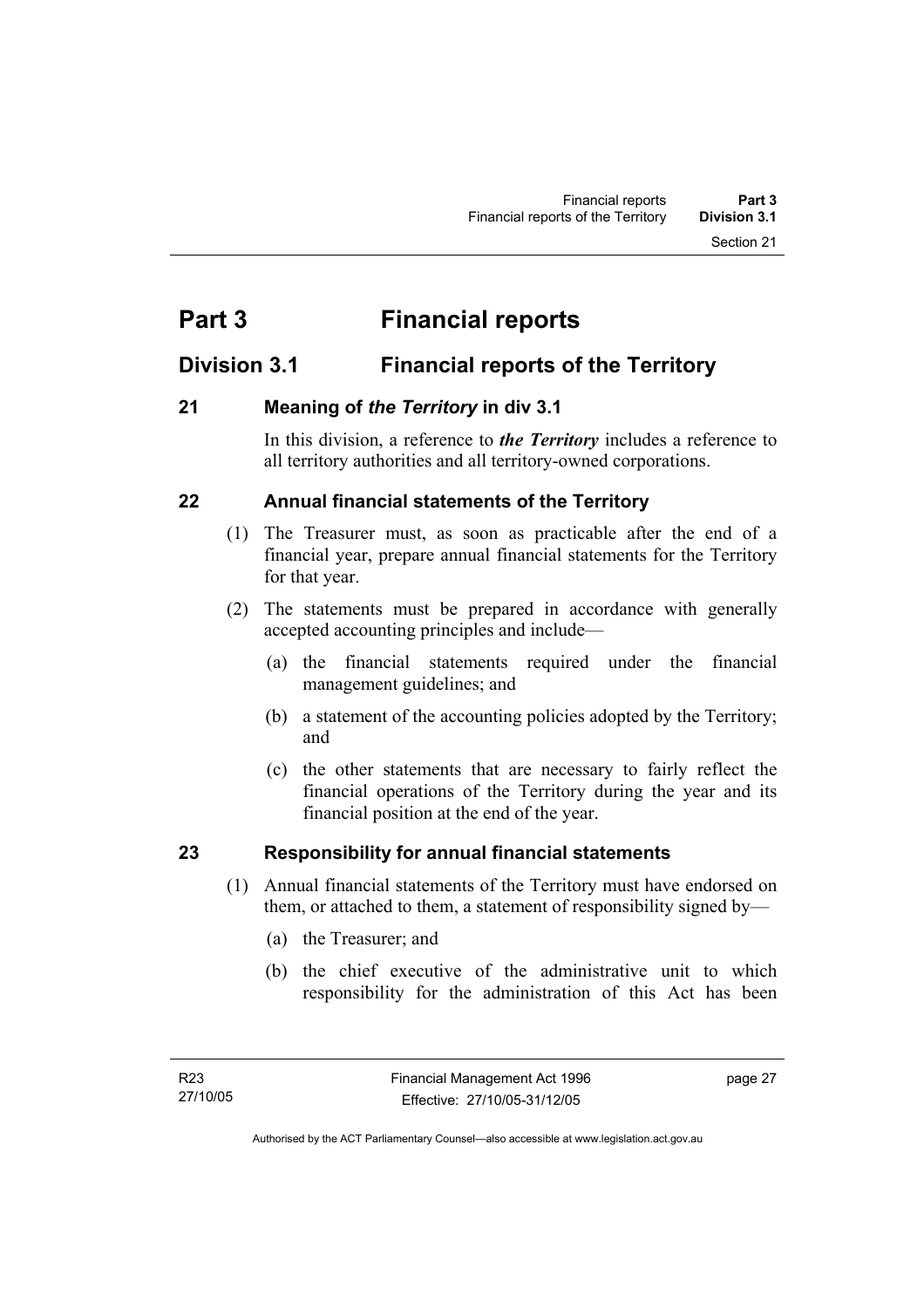allocated under the *Public Sector Management Act 1994*, section 14.

- (2) A statement of responsibility must comprise—
	- (a) a statement by the Treasurer that in his or her opinion the financial statements fairly reflect the financial operations of the Territory during the year to which they relate and the financial position of the Territory at the end of the year; and
	- (b) a statement by the chief executive that the financial statements have been prepared in accordance with generally accepted accounting principles.

#### **24 Audit of annual financial statements**

- (1) The Treasurer must give the auditor-general the annual financial statements of the Territory for a financial year within 3 months after the end of the year.
- (2) The auditor-general must, within 30 days after the auditor-general receives the annual financial statements under subsection (1), give the Treasurer an audit opinion about the statements.
- (3) Despite subsections (1) and (2), if an ordinary election is to be held in the year after the end of the financial year—
	- (a) the Treasurer must give the auditor-general the annual financial statements of the Territory for the financial year in sufficient time for the auditor-general to give an audit opinion about the statements within 3 months after the end of the financial year; and
	- (b) the auditor-general must give an audit opinion to the Treasurer within 3 months after the end of the financial year.
- (4) In this section:

*ordinary election*—see the *Electoral Act 1992*, dictionary.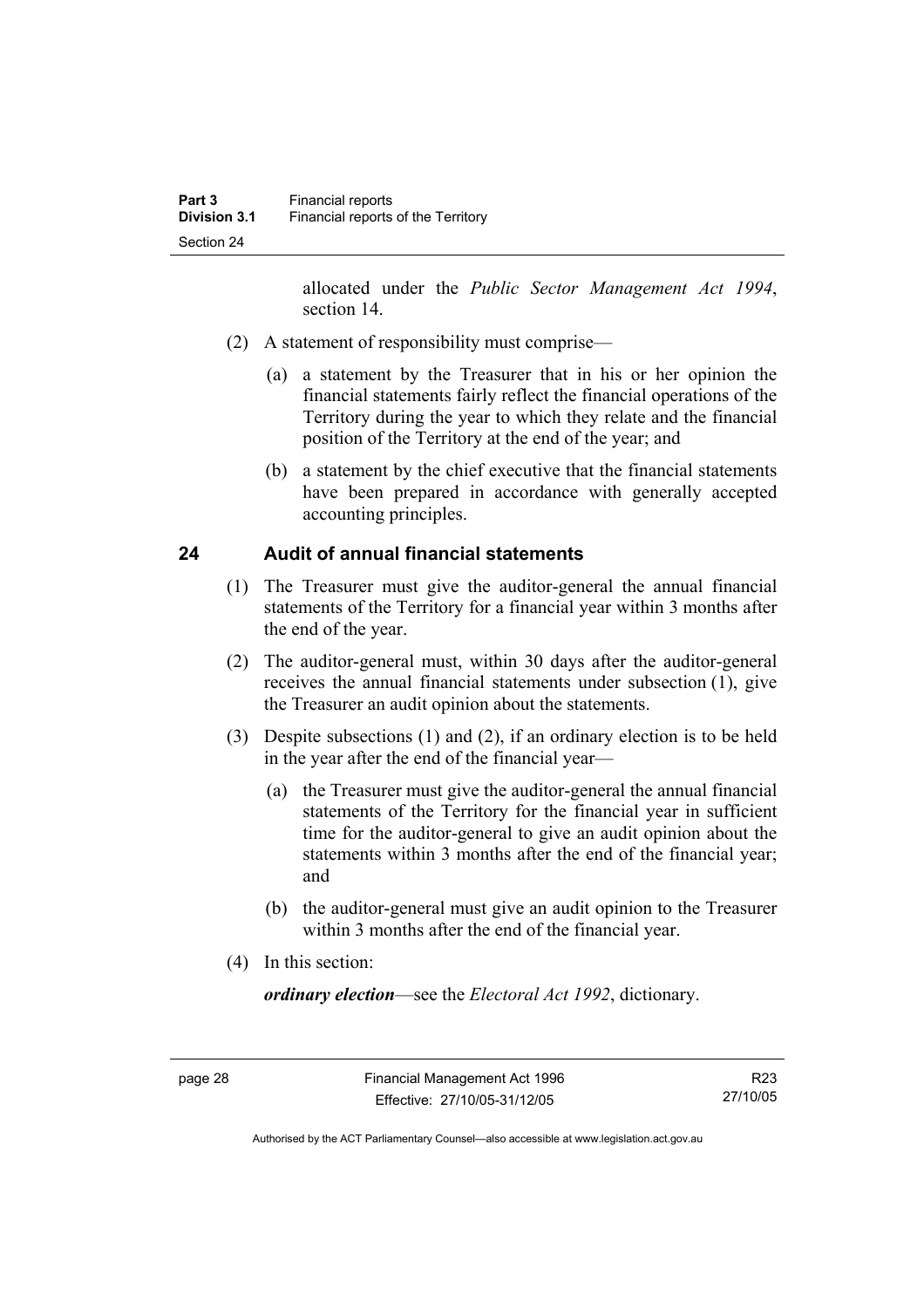#### **25 Presentation of annual financial statements to Legislative Assembly**

- (1) If the Treasurer receives, under section 24 (2), an audit opinion about annual financial statements, the Treasurer must present to the Legislative Assembly, within 3 sitting days after receiving the opinion—
	- (a) a copy of the annual financial statements; and
	- (b) a copy of the audit opinion.
- (2) If the Treasurer receives, under section 24 (3) (b), an audit opinion about annual statements, the Treasurer must give to each member of the Legislative Assembly, within 7 days after receiving the opinion—
	- (a) a copy of the annual financial statements; and
	- (b) a copy of the audit opinion.

## **26 Periodic financial statements**

- (1) Within 45 days after the end of each quarter of a financial year, the Treasurer must prepare financial statements for—
	- (a) the quarter; and
	- (b) the period from the beginning of the financial year until the end of the quarter.
- (2) The statements must be prepared in accordance with the financial management guidelines.
- (3) The Treasurer must present copies of the statements prepared under subsection (1) to the Legislative Assembly on the first sitting day after they are prepared.
- (4) If the first sitting day mentioned in subsection (3) does not fall within 45 days after the end of the relevant quarter, the Treasurer

page 29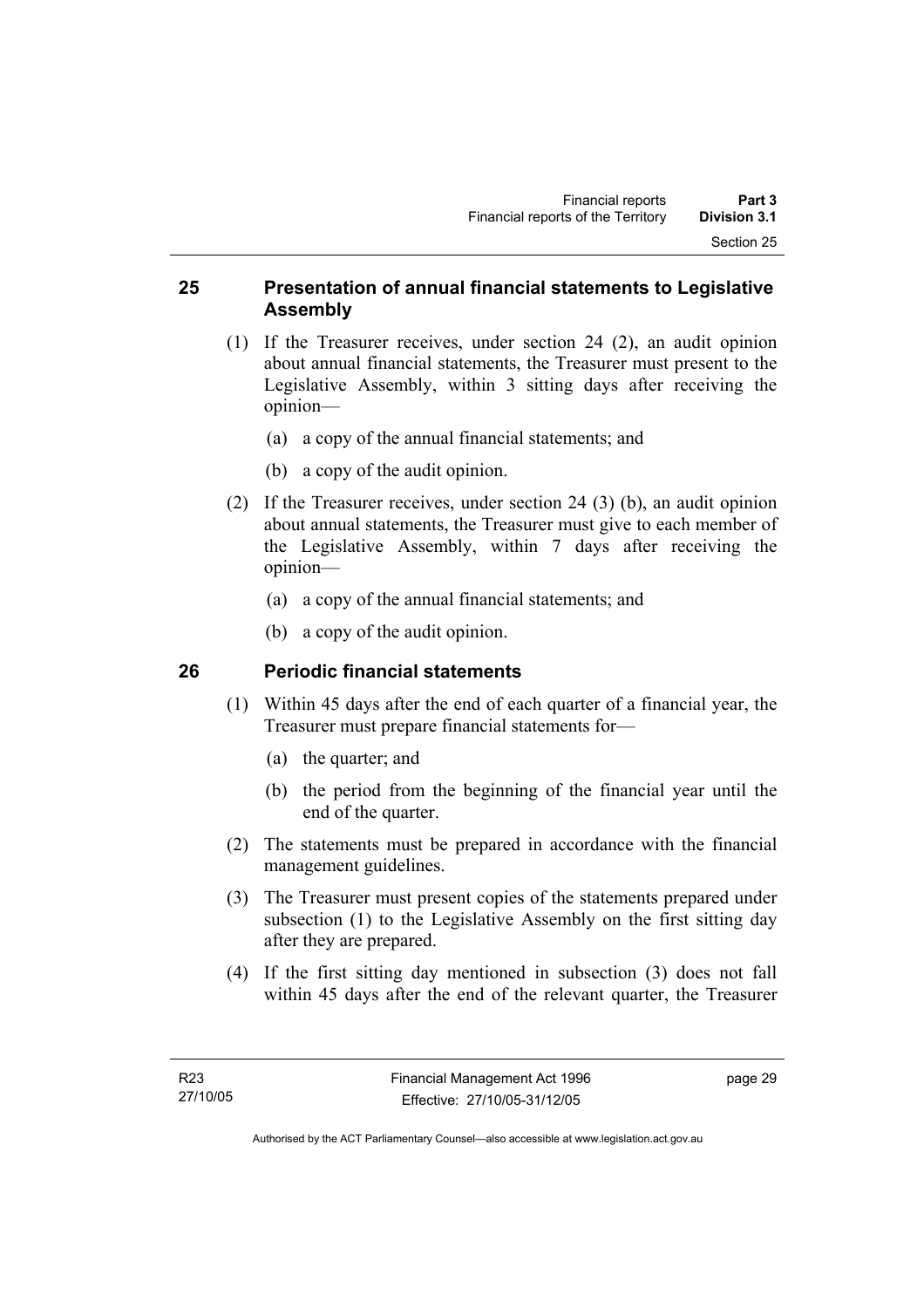must give copies of the statements prepared under subsection (1) to each member of the Legislative Assembly within the 45 days.

# **Division 3.2 Financial reports and performance statements of departments**

# **27 Annual financial statements of departments**

- (1) A department must, as soon as practicable after the end of each financial year, prepare annual financial statements relating to its operations during the year.
- (2) The annual financial statements of a department must be prepared in accordance with generally accepted accounting principles and in a form that facilitates a comparison between the financial operations of the department during the year and the estimates of those operations contained in the budget for the department for the financial year.
- (3) The annual financial statements must include—
	- (a) the financial statements required under the financial management guidelines; and
	- (b) if a change was made during the year to the conditions of a capital injection set out under section 12 (1) (c) (ii) (Departmental budgets) in a statement included in a proposed budget for the department for a financial year—a statement of the change and the reasons for it; and
	- (c) a statement of the accounting policies adopted by the department; and
	- (d) any other statements necessary to fairly reflect the financial operations of the department during the year and its financial position at the end of the year.
- (4) In this section: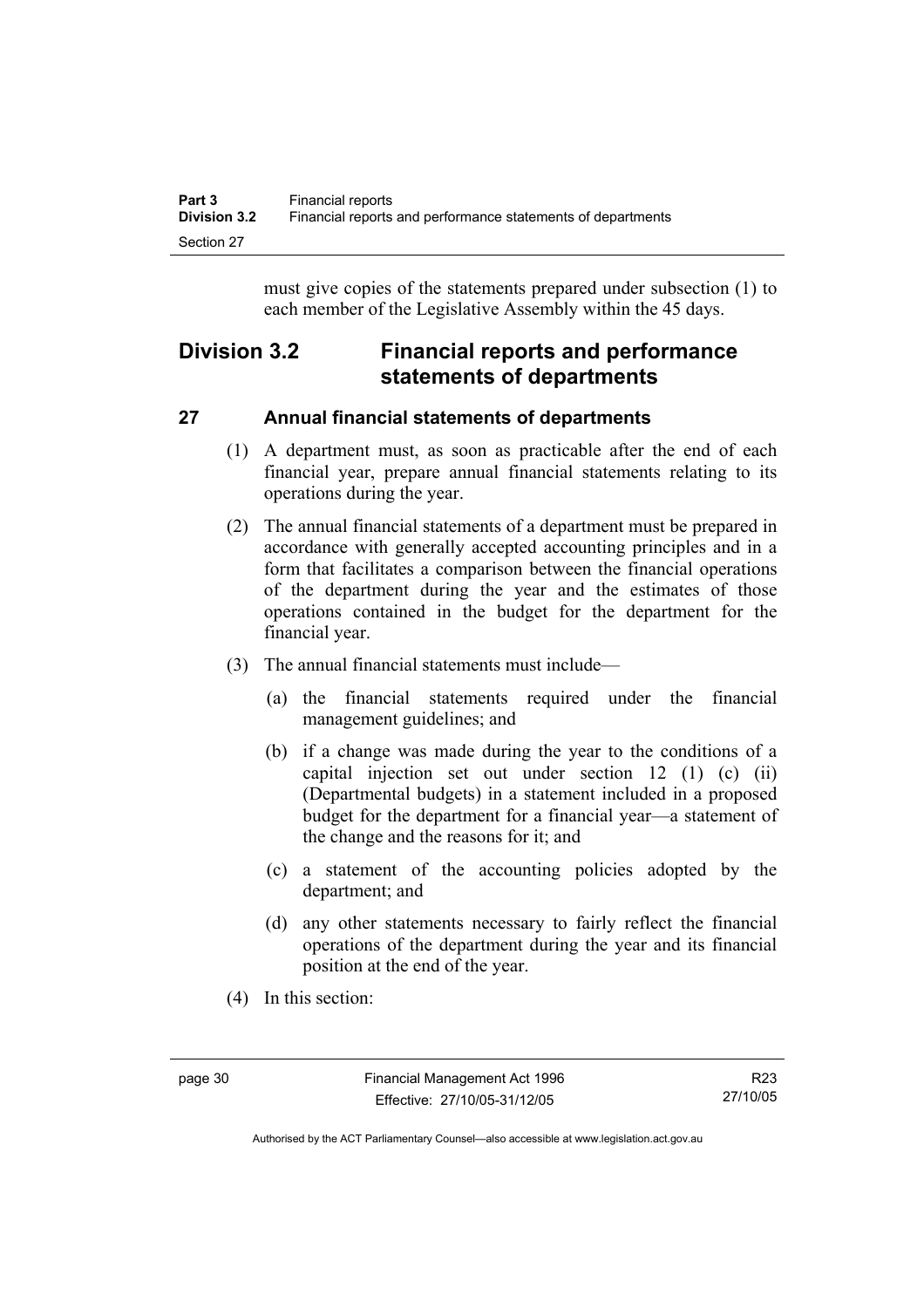*budget*, for a department for a financial year, means the budget for the department for the year presented to the Legislative Assembly under section 10 (b) (Budget papers).

## **28 Responsibility for annual financial statements of departments**

- (1) The annual financial statements of a department for a financial year must have endorsed on them, or attached to them, a statement of responsibility signed by the responsible chief executive.
- (2) The statement of responsibility must state that, in the responsible chief executive's opinion, the annual financial statements fairly reflect the financial operations of the department during the financial year and the financial position of the department at the end of the year.

# **29 Audit of financial statements of departments**

- (1) The responsible chief executive of a department must give the auditor-general the financial statements of the department for a financial year as soon as practicable after the statements are prepared.
- (2) The financial statements must have endorsed on them, or attached to them, the statement of responsibility made for them.
- (3) The auditor-general must give the responsible chief executive an audit opinion about the financial statements as soon as practicable after the auditor-general receives them.

## **30 Departmental annual financial statements to be included in annual reports etc**

A report prepared under the *Annual Reports (Government Agencies) Act 2004* for a department for a financial year must include, or have attached to it—

(a) the department's annual financial statements for the year; and

| R <sub>23</sub> | Financial Management Act 1996 | page 31 |
|-----------------|-------------------------------|---------|
| 27/10/05        | Effective: 27/10/05-31/12/05  |         |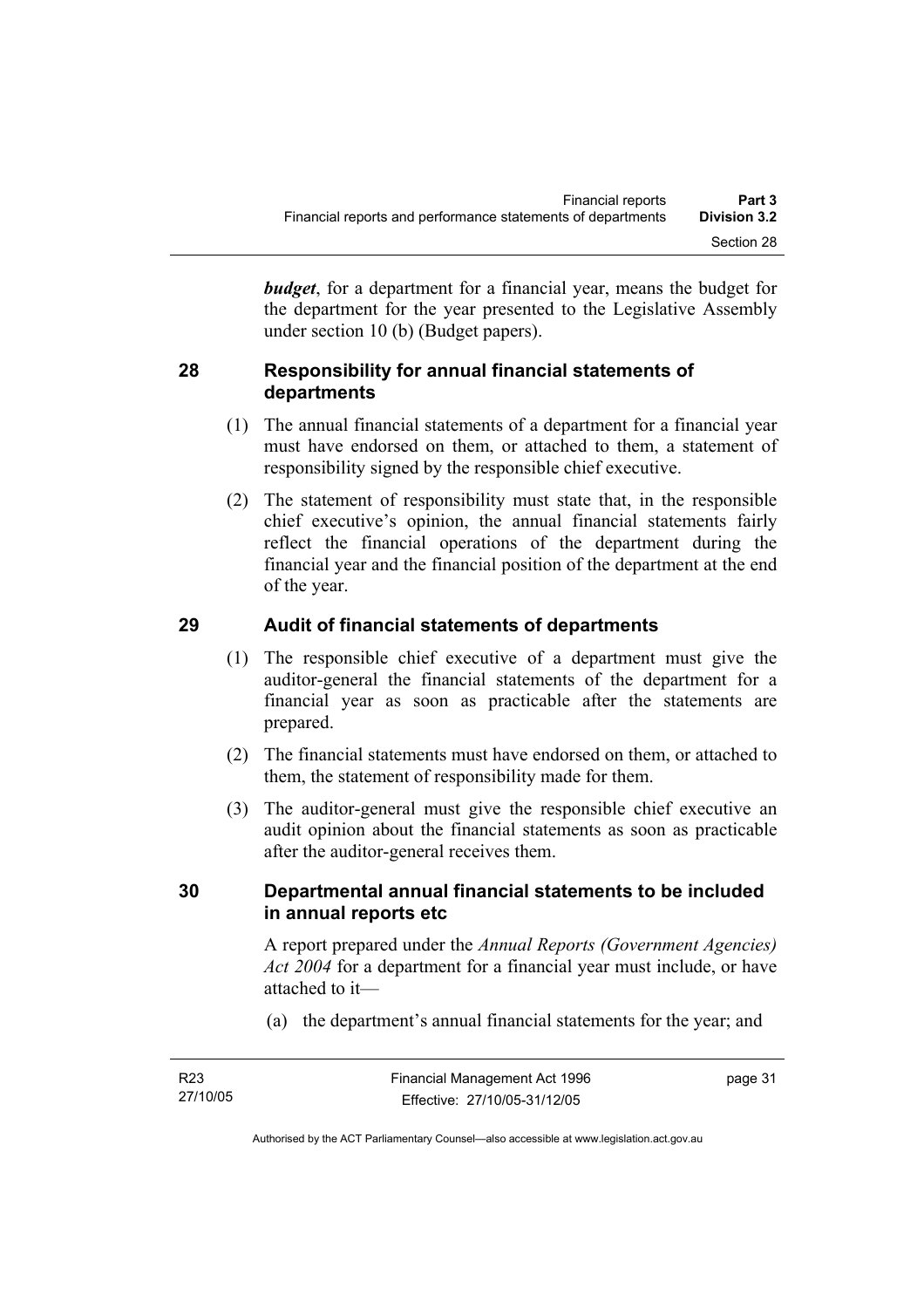(b) the audit opinion under section 29 (3) about the financial statements.

#### **30A Statements of performance of departments**

- (1) As soon as practicable after the end of each financial year, each department must prepare a statement of the performance of the department in providing each class of outputs provided by it during the year.
- (2) The statement must—
	- (a) compare the performance of the department in providing each class of the outputs with the forecast of the performance in the department's budget for the year; and
	- (b) give particulars of the extent to which the performance criteria set out in the budget for the provision of the outputs were met.
- (3) In this section:

*budget*, for the department, means the budget for the department for the financial year presented to the Legislative Assembly under section 10 (b) (Budget papers) and, if that budget has been amended under this Act, the budget as amended.

## **30B Responsibility for departmental statements of performance**

- (1) A statement of performance of a department for a financial year must have endorsed on it, or attached to it, a statement of responsibility signed by the responsible chief executive.
- (2) The statement of responsibility must state that, in the responsible chief executive's opinion, the statement of performance fairly reflects the performance of the department in providing each class of outputs during the financial year.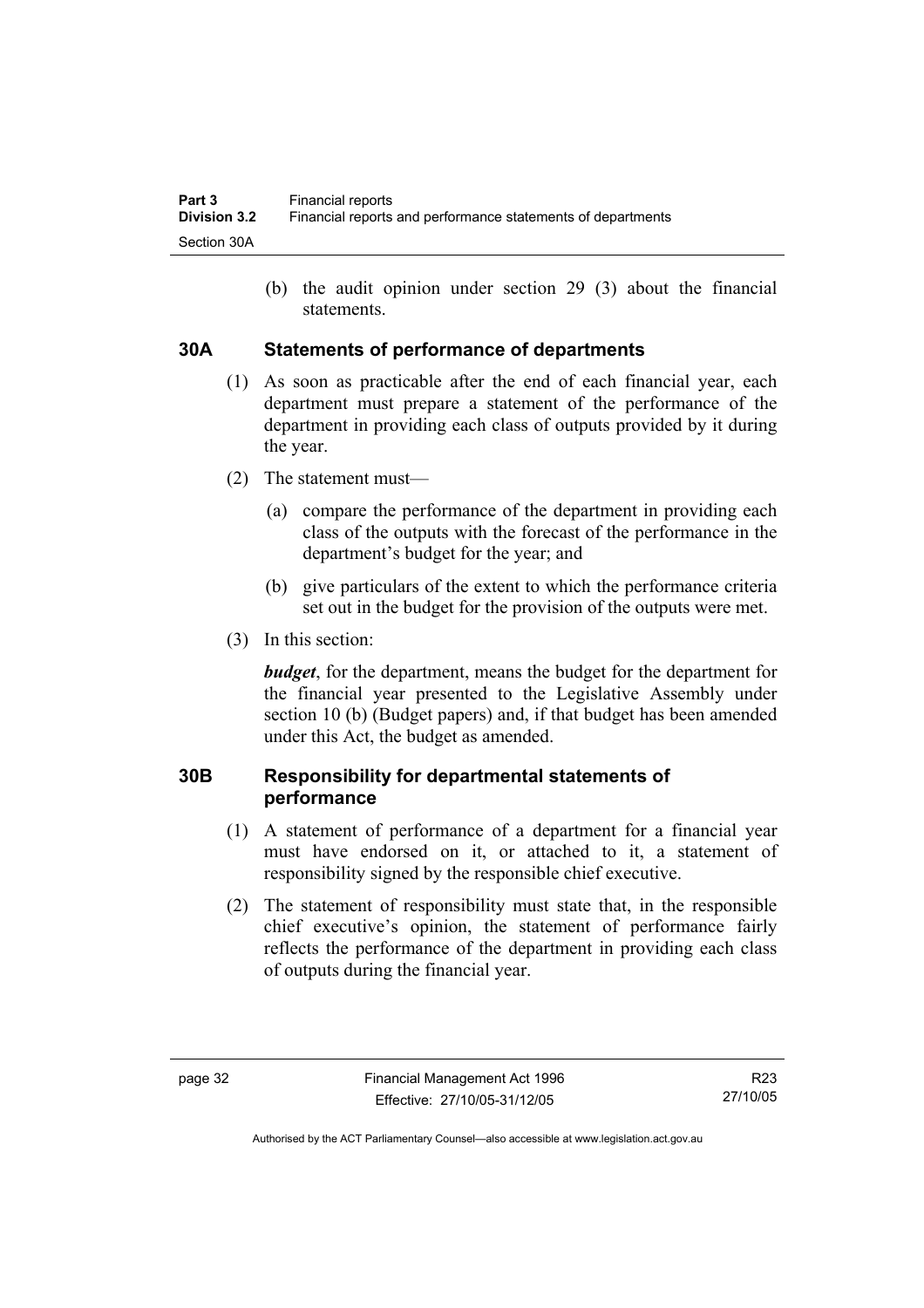## **30C Scrutiny of departmental statements of performance**

- (1) The responsible chief executive of a department must give the auditor-general the department's statement of performance for a financial year as soon as practicable after the statement is prepared.
- (2) The statement of performance must have endorsed on it, or attached to it, the statement of responsibility made for it under section 30B.
- (3) The auditor-general must give the chief executive a report about the statement of performance as soon as practicable after the auditor-general receives it.
- (4) The report must be prepared in accordance with the financial management guidelines.

### **30D Departmental statements of performance to be included in annual reports etc**

A report prepared under the *Annual Reports (Government Agencies) Act 2004* for a department for a financial year must include, or have attached to it—

- (a) the department's statement of performance for the year; and
- (b) the auditor-general's report under section 30C (3) about the statement of performance.

## **30E Half-yearly departmental performance reports**

- (1) Within 30 days after 31 December in each financial year, each Minister must prepare a half-yearly performance report for each department for which the Minister is responsible.
- (2) The report must include—
	- (a) a progress report on delivery of outputs; and
	- (b) an explanation of any significant variations from performance criteria.

page 33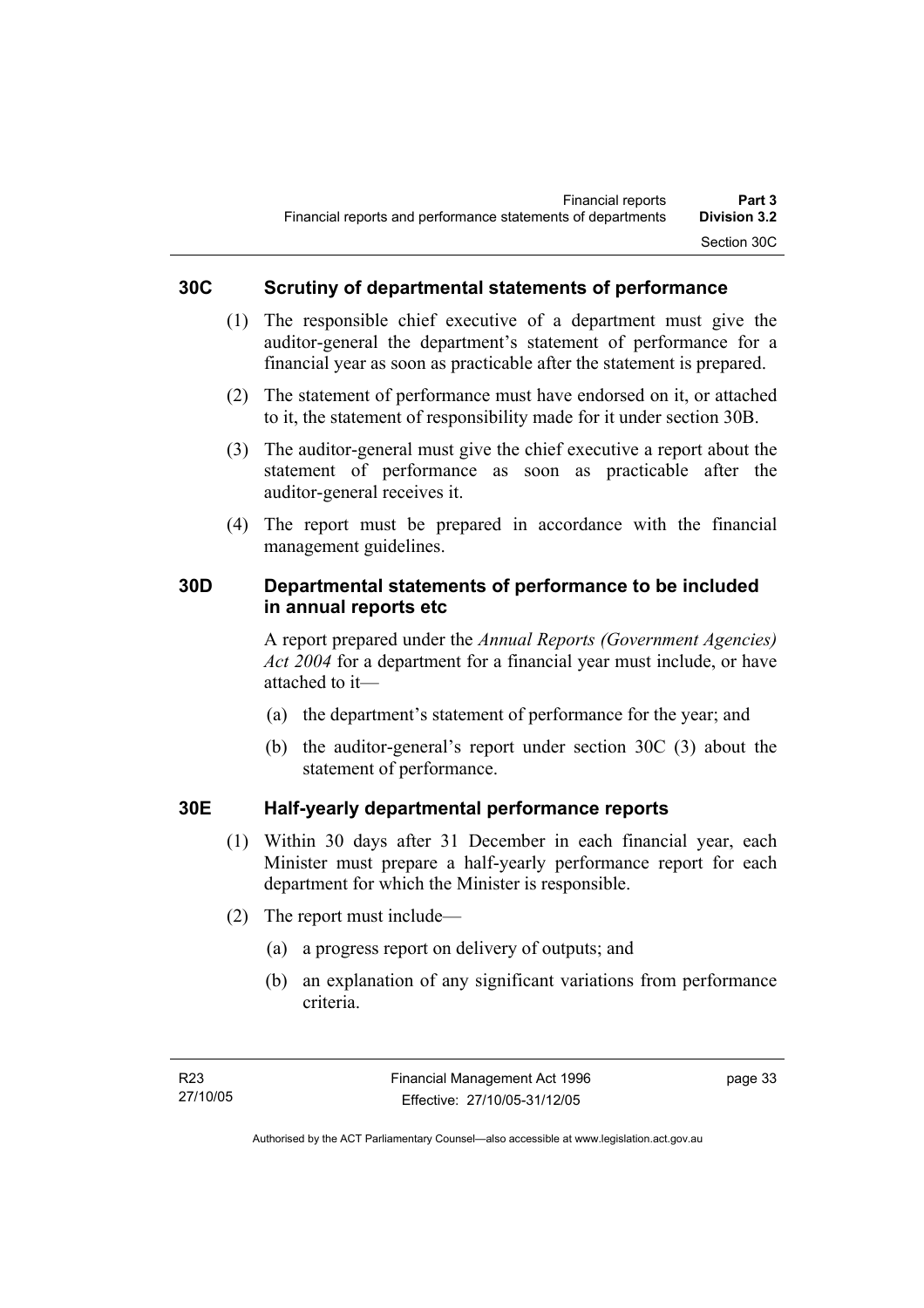| Part 3              | Financial reports                                           |
|---------------------|-------------------------------------------------------------|
| <b>Division 3.2</b> | Financial reports and performance statements of departments |
| Section 30E         |                                                             |

- (3) The Minister must present the report to the Legislative Assembly on the first sitting day after the report is prepared.
- (4) If the report is not presented to the Legislative Assembly under subsection (3) within 30 days after 31 December, the Minister must make a copy of the report available to members of the Legislative Assembly within the 30 days.
- (5) This section does not apply to the Legislative Assembly secretariat.

page 34 Financial Management Act 1996 Effective: 27/10/05-31/12/05

R23 27/10/05

Authorised by the ACT Parliamentary Counsel—also accessible at www.legislation.act.gov.au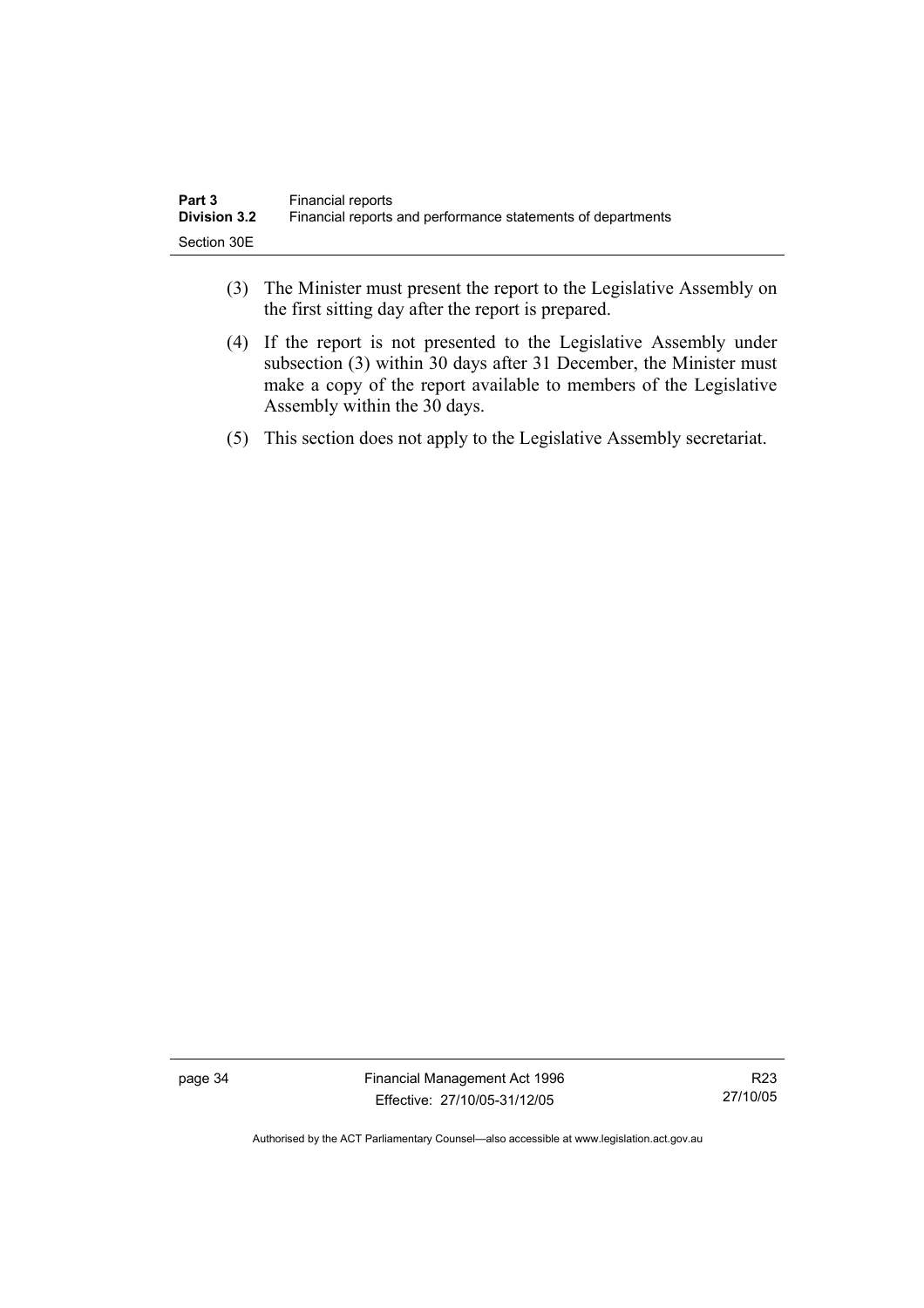# **Part 4 Financial management responsibilities of chief executives of departments**

## **31 Responsibilities of chief executives of departments**

- (1) The responsible chief executive of a department is accountable to the responsible Minister of the department for the efficient and effective financial management of the department.
- (2) Without limiting subsection (1), the responsible chief executive of a department is responsible, under the responsible Minister, for ensuring—
	- (a) that money spent by the department is spent in accordance with appropriations made for the department (including appropriations available under section 34B); and
	- (b) that, as far as practicable, the operations of the department for a financial year are consistent with, and comparable to, the budget for the department for the year; and
	- (c) that the officers and employees of the department comply with this Act (including the financial management guidelines); and
		- *Note* A reference to an Act includes a reference to the statutory instruments made or in force under the Act, including any guideline (see Legislation Act, s 104).
	- (d) that proper accounts and records are kept of the transactions and affairs of the department in accordance with generally accepted accounting principles; and
	- (e) that adequate control is maintained over the assets of the department and assets in the control of the department; and
	- (f) that adequate control is maintained over the incurring of liabilities by the department.

| R23      | Financial Management Act 1996 | page 35 |
|----------|-------------------------------|---------|
| 27/10/05 | Effective: 27/10/05-31/12/05  |         |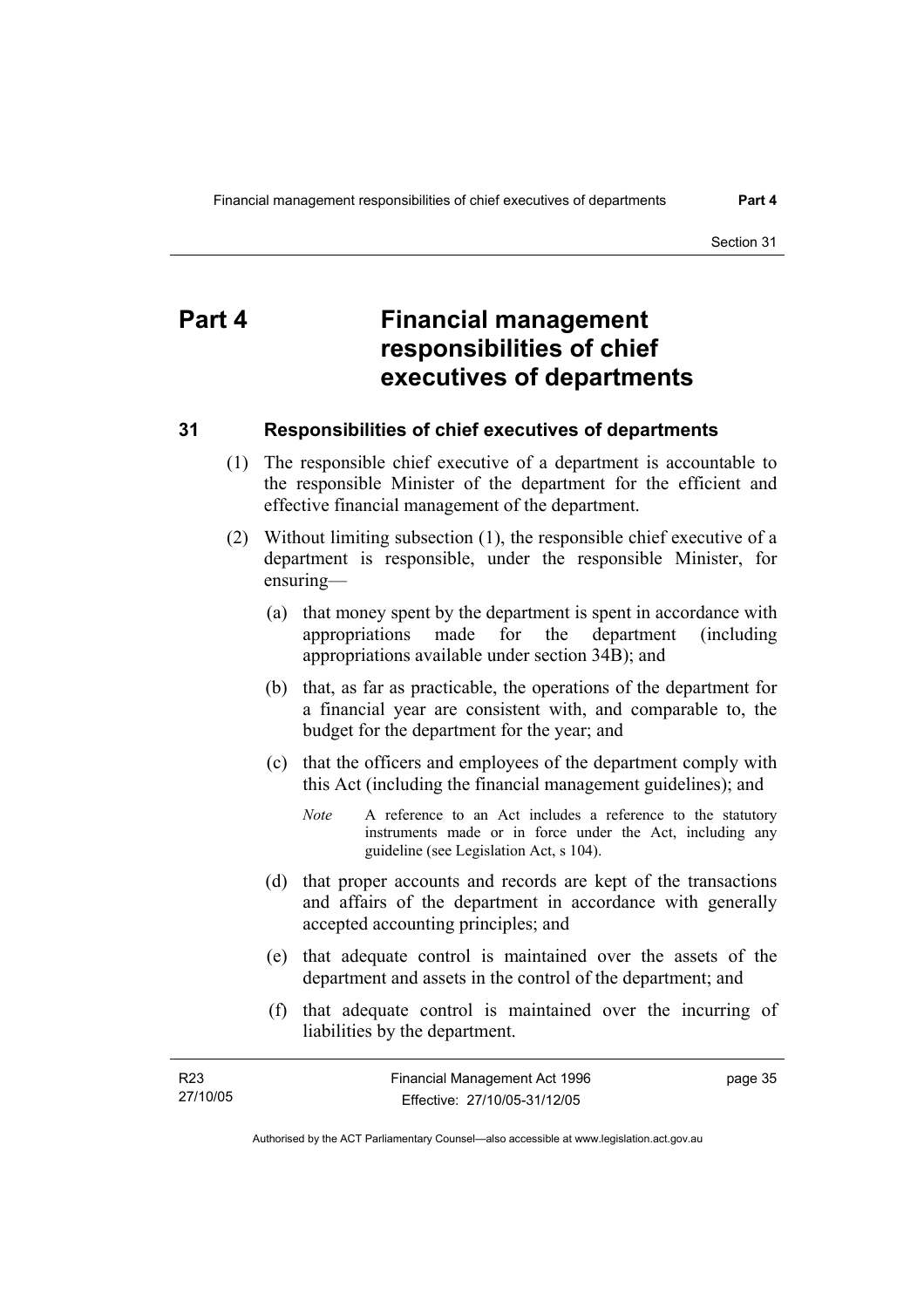#### Section 31

- (3) A report prepared under the *Annual Reports (Government Agencies) Act 2004* for a financial year by the responsible chief executive of a department must include an explanation of material variations between the actual results of the department for the year and the budget for the department for the year.
- (4) In this section:

*budget*, for a department for a financial year, means the budget for the department for the year presented to the Legislative Assembly under section 10 (b) (Budget papers) and, if that budget has been amended under this Act, the budget as amended.

page 36 Financial Management Act 1996 Effective: 27/10/05-31/12/05

R23 27/10/05

Authorised by the ACT Parliamentary Counsel—also accessible at www.legislation.act.gov.au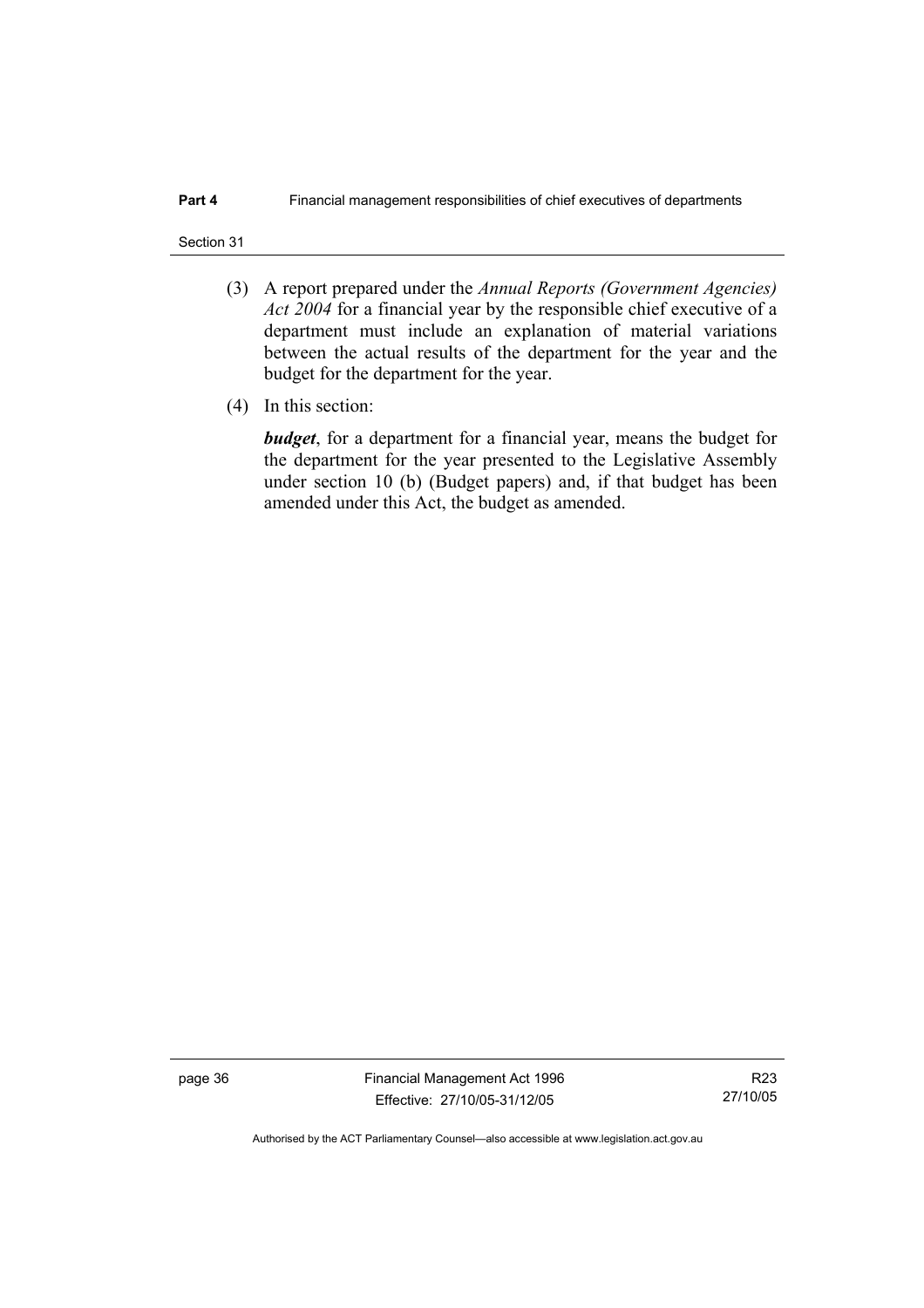# **Part 5 Banking and investment**

## **32 Agreement for the conduct of banking for Territory**

- (1) The Treasurer may enter into an agreement with an authorised deposit-taking institution relating to the conduct of banking for the Territory.
- (2) An agreement must not be entered into unless it contains a provision to the effect that it may be terminated by the Territory at any time subject to the giving of written notice that specifies the date the termination is to take effect.

## **33 Territory banking account**

The Treasurer must open and maintain a banking account for the purposes of the Territory.

## **34 Departmental banking accounts**

- (1) The responsible Minister or the responsible chief executive may open 1 or more banking accounts for the purposes of the relevant department.
- (2) A departmental banking account must be maintained by the chief executive.
- (3) A departmental banking account must not, without the Treasurer's written approval, be opened or maintained otherwise than with an authorised deposit-taking institution with which an agreement is in force under section 32.
- (4) The responsible Minister or the responsible chief executive of a department may close a departmental banking account of the department.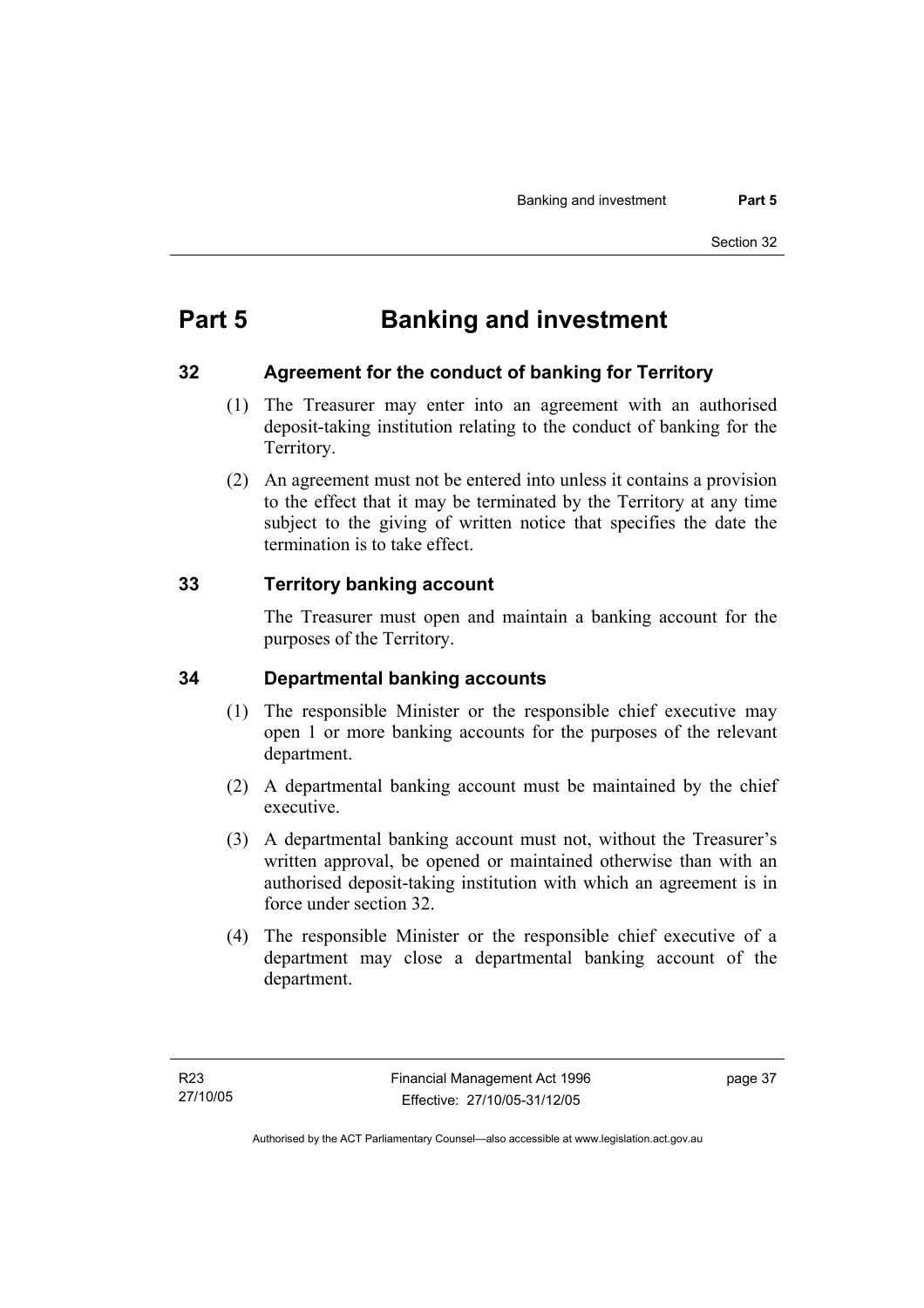#### **Part 5 Banking and investment**

Section 34A

- (5) If the responsible Minister or the responsible chief executive of a department closes a departmental banking account under subsection (4), he or she must transfer any money standing to the credit of the account to another departmental banking account of the department or to the territory banking account.
- (6) The Treasurer may, at any time, after consultation with the responsible Minister, close or suspend the operation of a departmental banking account.
- (7) A Minister or a chief executive must not open or operate a departmental banking account otherwise than in accordance with this Act.

#### **34A Transfer of departmental banking account**

- (1) If, in the Treasurer's opinion, it is desirable, because of changes in departmental responsibilities, to transfer a departmental banking account from a department to another department, the Treasurer may, in writing, direct the responsible chief executive of the department that holds the account to arrange for it to be transferred to another department nominated in the direction.
- (2) A chief executive who receives a direction under subsection (1) must comply with the direction.
- (3) A departmental banking account transferred in accordance with a direction under subsection (1) becomes a departmental banking account of the department to which it is transferred.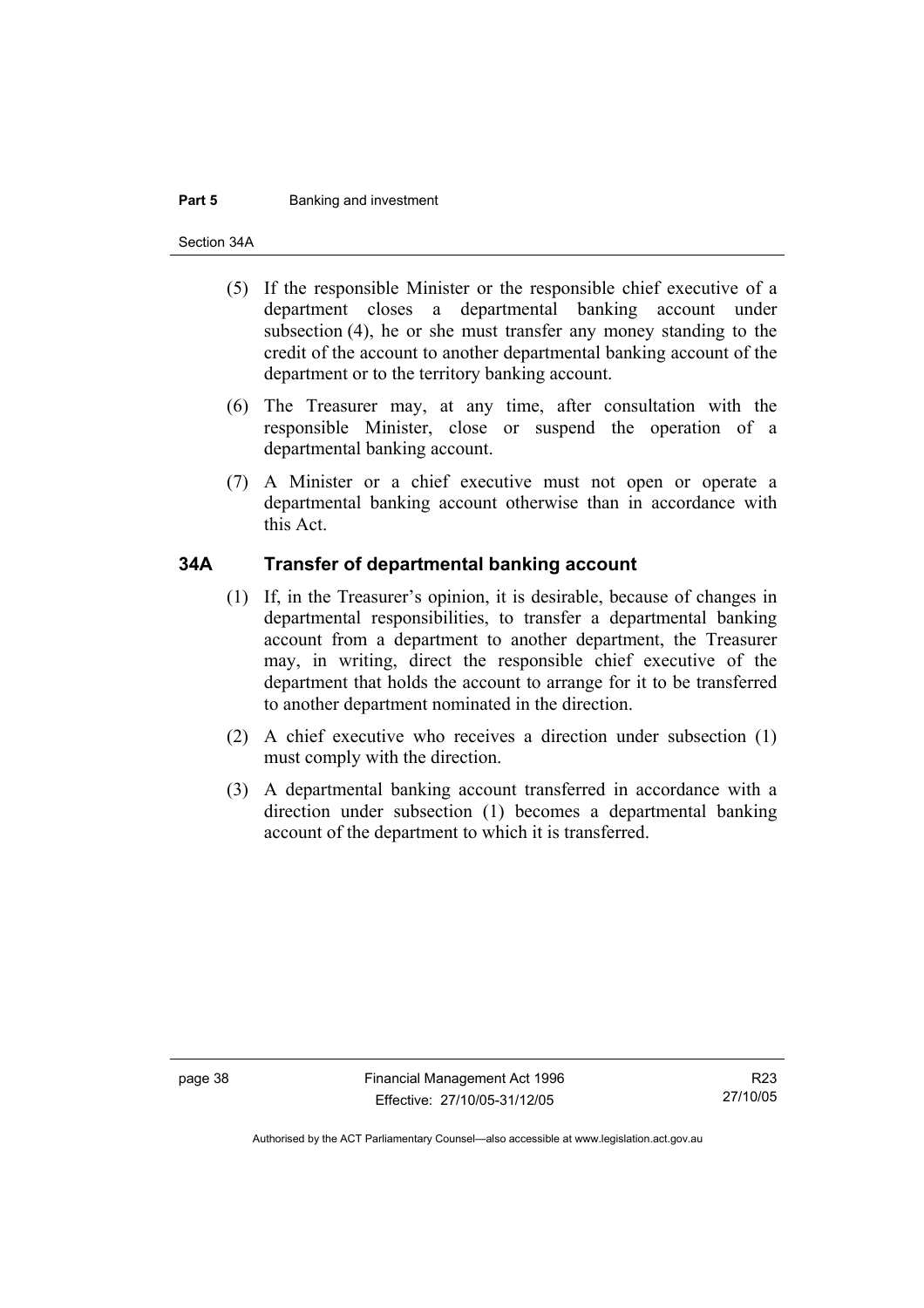### **34B End of year balances of departmental banking accounts**

- (1) If at the end of a financial year amounts appropriated for a department for that financial year are held in a departmental banking account, the amounts may be applied after the end of that financial year for the purposes for which they were appropriated.
- (2) If at the end of a financial year a departmental banking account has a debit balance, the chief executive of the department must devise and implement a scheme to recoup the amount of the deficit.

#### **35 Payments into banking accounts**

- (1) All public money is the property of the Territory.
- (2) If public money is received by a person other than for the purpose of making a payment in the course of his or her duties, the person must take reasonable steps to safeguard the money until it is paid into a banking account in accordance with this section.
- (3) Money must be paid into a departmental banking account of a department if the money is—
	- (a) money that may be disbursed to the department as a consequence of an appropriation; or
	- (b) a receipt relating to the operations of the department; or
	- (c) a receipt relating to the sale or disposal of assets of the Territory held by the department.
- (4) All public money, except money payable into a departmental banking account, must be paid into the territory banking account.
- (5) The Treasurer may issue financial management guidelines regarding the banking of public money.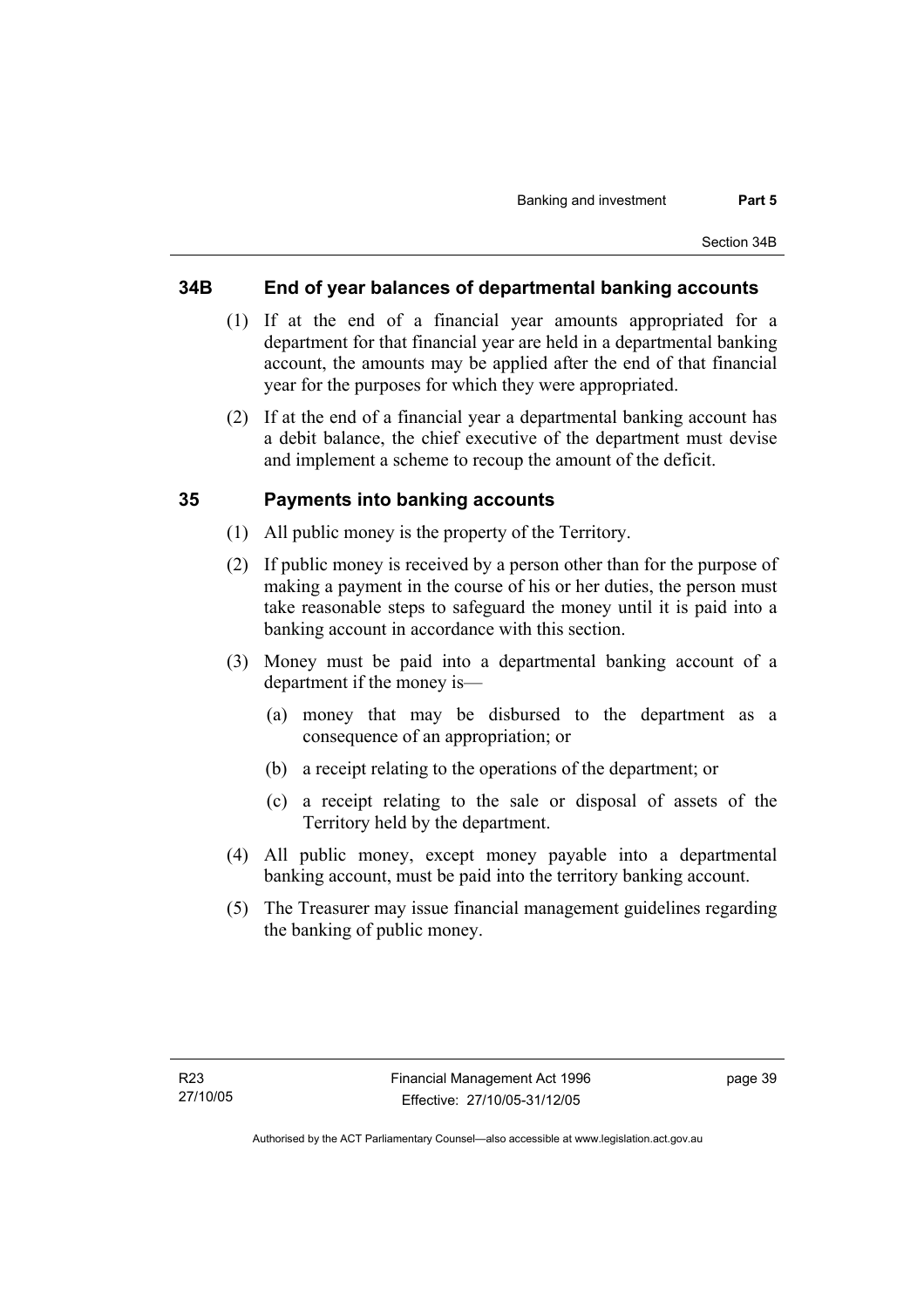#### **Part 5 Banking and investment**

Section 36

#### **36 Transfer following change in departmental responsibilities**

- (1) If, in the opinion of the Treasurer, it is necessary as a consequence of changes in departmental responsibilities, to transfer to another account money held in the territory banking account or a departmental banking account, the Treasurer must decide the amount to be transferred and direct that the transfer be made.
- (2) The Treasurer must not exercise his or her powers under subsection (1) in relation to a departmental banking account except after consultation with the responsible Minister.

#### **36A Transfers from departmental banking accounts to territory banking account**

If, in the Executive's opinion, it is desirable for the management of the public money of the Territory to transfer an amount held in a departmental banking account to the territory banking account, the Executive may direct that the transfer be made.

#### **U 37 Payments from territory banking account**

- (1) An amount must not be paid out of the territory banking account except to a departmental banking account under an appropriation.
- (2) This section is subject to—
	- (a) the *Territory Superannuation Provision Protection Act 2000*, section 11 (2) (which is about transfers between the territory banking account and departmental banking accounts to facilitate investment of superannuation funds); and
	- (b) this Act, section 38 (3) (which is about transfers of public money to facilitate investment); and
	- (c) this Act, section 38 (7) (which is about the payment of interest on certain investments of public money); and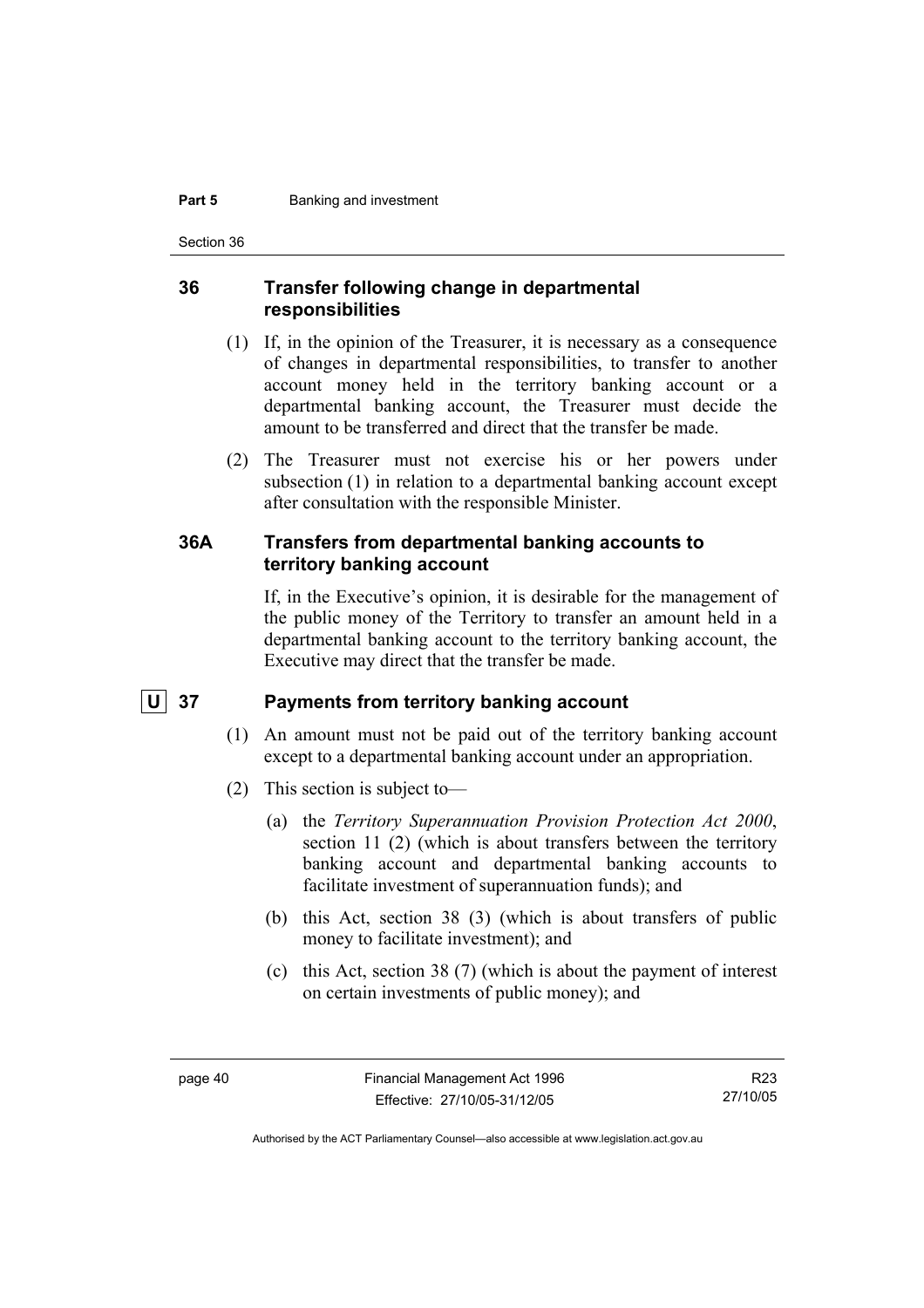(d) this Act, section 56 (7) (which is about transfers between the territory banking account and territory authorities of interest earned on certain investments for territory authorities).

#### **38 Investment of certain public money**

- (1) The Treasurer may invest any money held in the territory banking account or departmental banking accounts for the period and on the terms and conditions the Treasurer considers appropriate—
	- (a) on deposit with an authorised deposit-taking institution; or
	- (b) in the purchase of a bill of exchange that is drawn or accepted by an authorised deposit-taking institution; or
	- (c) in a loan to a person who is a dealer in the short-term money market; or
	- (d) in Territory, State or Commonwealth securities; or
	- (e) in any investment prescribed under the financial management guidelines for this paragraph.
- (2) However, an investment may be made under this section only to increase or protect the financial wealth of the Territory.
- (3) Transfers of money for investment, including transfers between the territory banking account and departmental banking accounts to facilitate investment, may be made without appropriation.
- (4) Interest received from the investment of public money under this section shall be paid to the territory banking account.
- (5) However, if an investment of public money is made or managed for the Territory by an entity other than a department, the entity may deduct from the interest received by the entity for the investment—
	- (a) a fee charged by the entity for making or managing the investment; and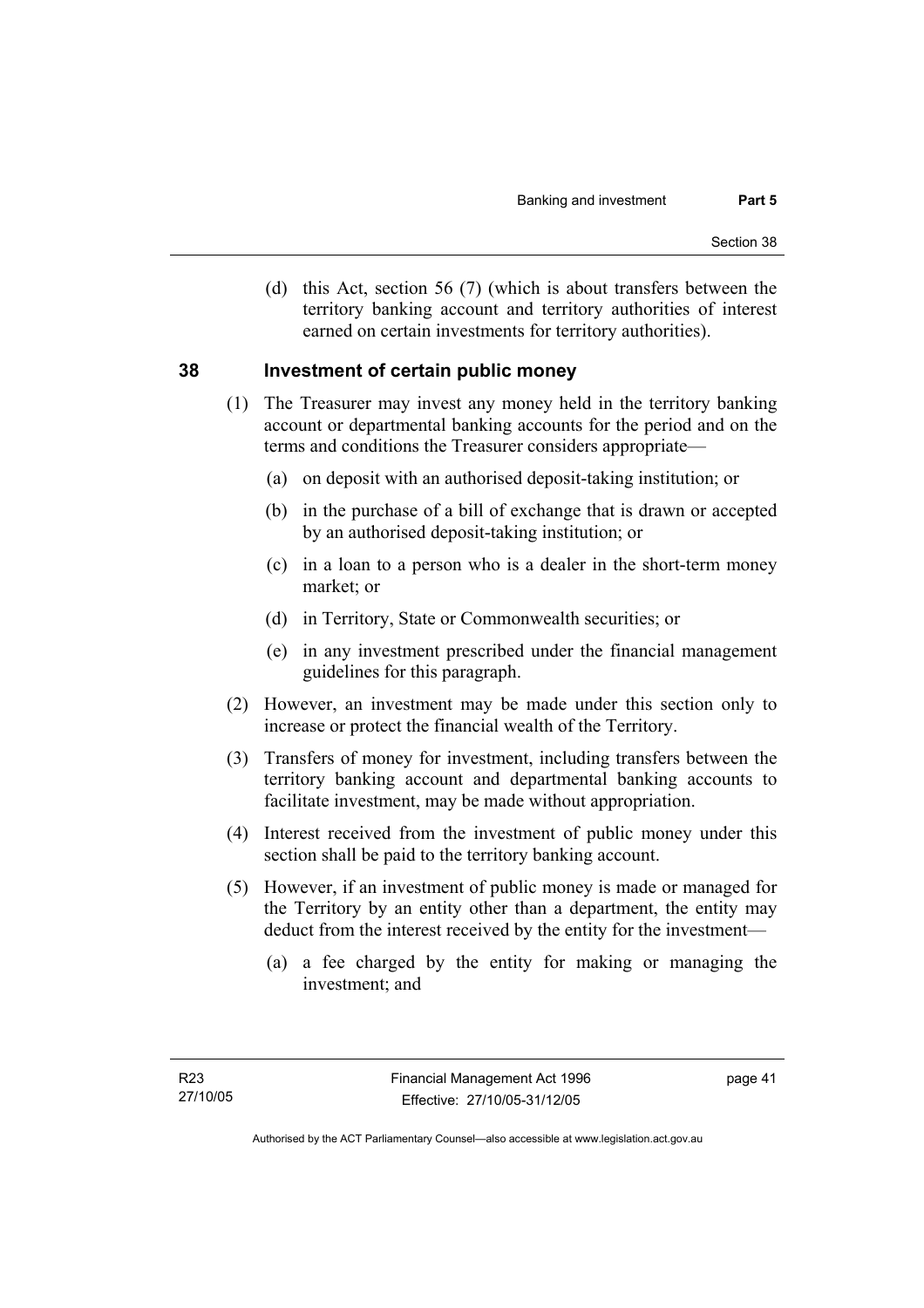#### **Part 5 Banking and investment**

Section 38

- (b) expenses reasonably incurred by the entity in making or managing the investment.
- (6) The Treasurer may decide the amounts of interest from investments under this section that are to be credited to departmental banking accounts.
- (7) The amounts decided by the Treasurer may be paid from the territory banking account without further appropriation.
- (8) However, the total of the amounts paid under subsection (7) must not exceed the total of the interest received from investments under this section.
- (9) This section does not apply to money held in a superannuation banking account.

page 42 Financial Management Act 1996 Effective: 27/10/05-31/12/05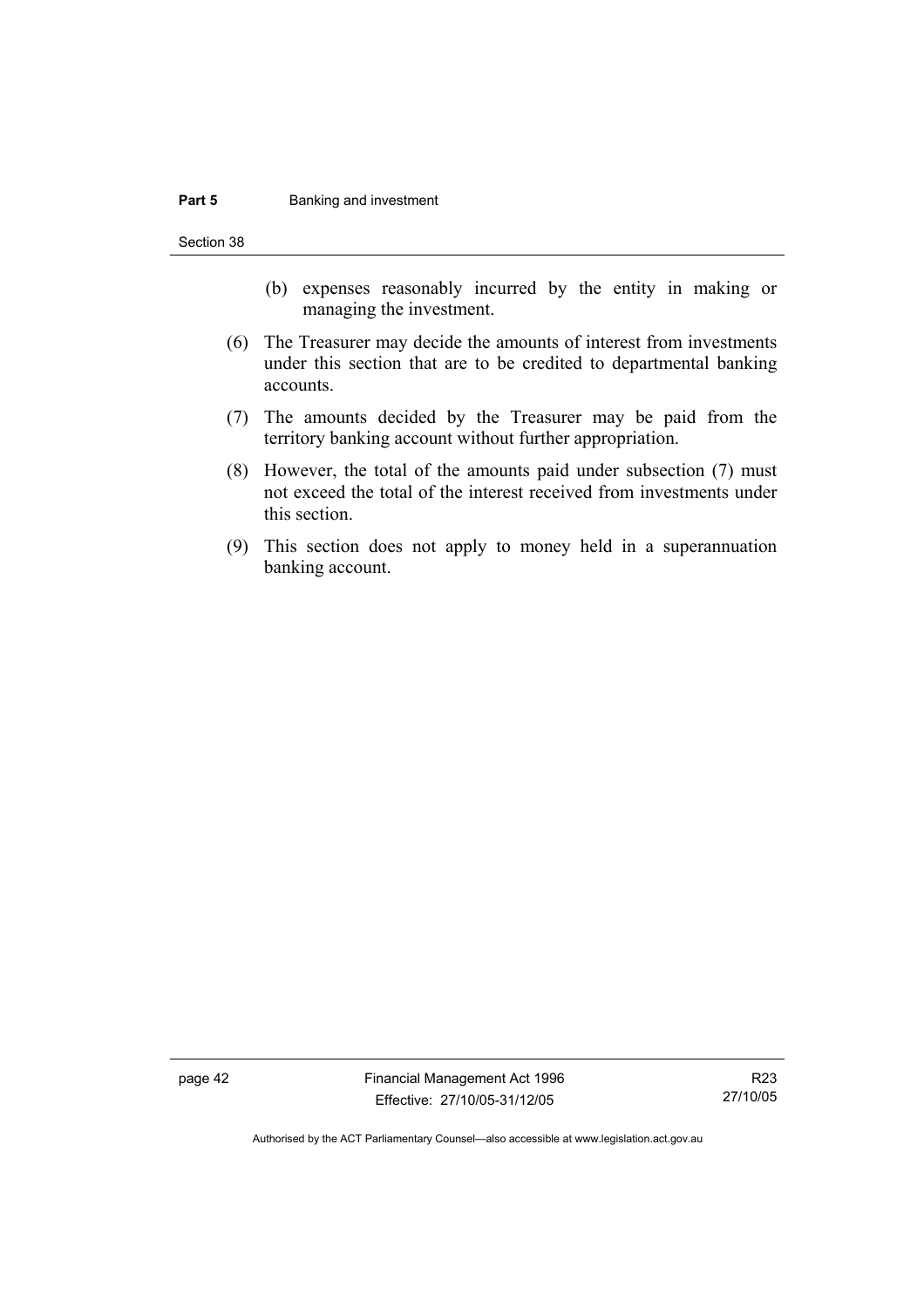# **Part 6 Borrowing and guarantees**

#### **39 Power of Territory to borrow**

The Territory may only borrow in accordance with this Act or another law of the Territory.

## **40 Treasurer may borrow on behalf of Territory**

The Treasurer may, on behalf of the Territory, if necessary or expedient in the public interest to do so—

- (a) borrow money; or
- (b) give security for the repayment of an amount borrowed or the payment of interest on an amount borrowed; or
- (c) enter into a financing lease.

#### **41 Power of territory authorities to borrow**

Despite any other Act, a territory authority may only borrow (other than from the Territory) in accordance with this Act.

## **42 Borrowings by territory authorities to be approved**

- (1) A territory authority must not borrow unless—
	- (a) the borrowing is approved in writing by the Treasurer; and
	- (b) the terms and conditions of the borrowing include the terms and conditions (if any) specified in the approval and are otherwise consistent with the approval; and
	- (c) the borrowing is within the borrowing limits (if any) of the authority for the financial year in which the borrowing is entered into, that are approved in writing by the Treasurer.

page 43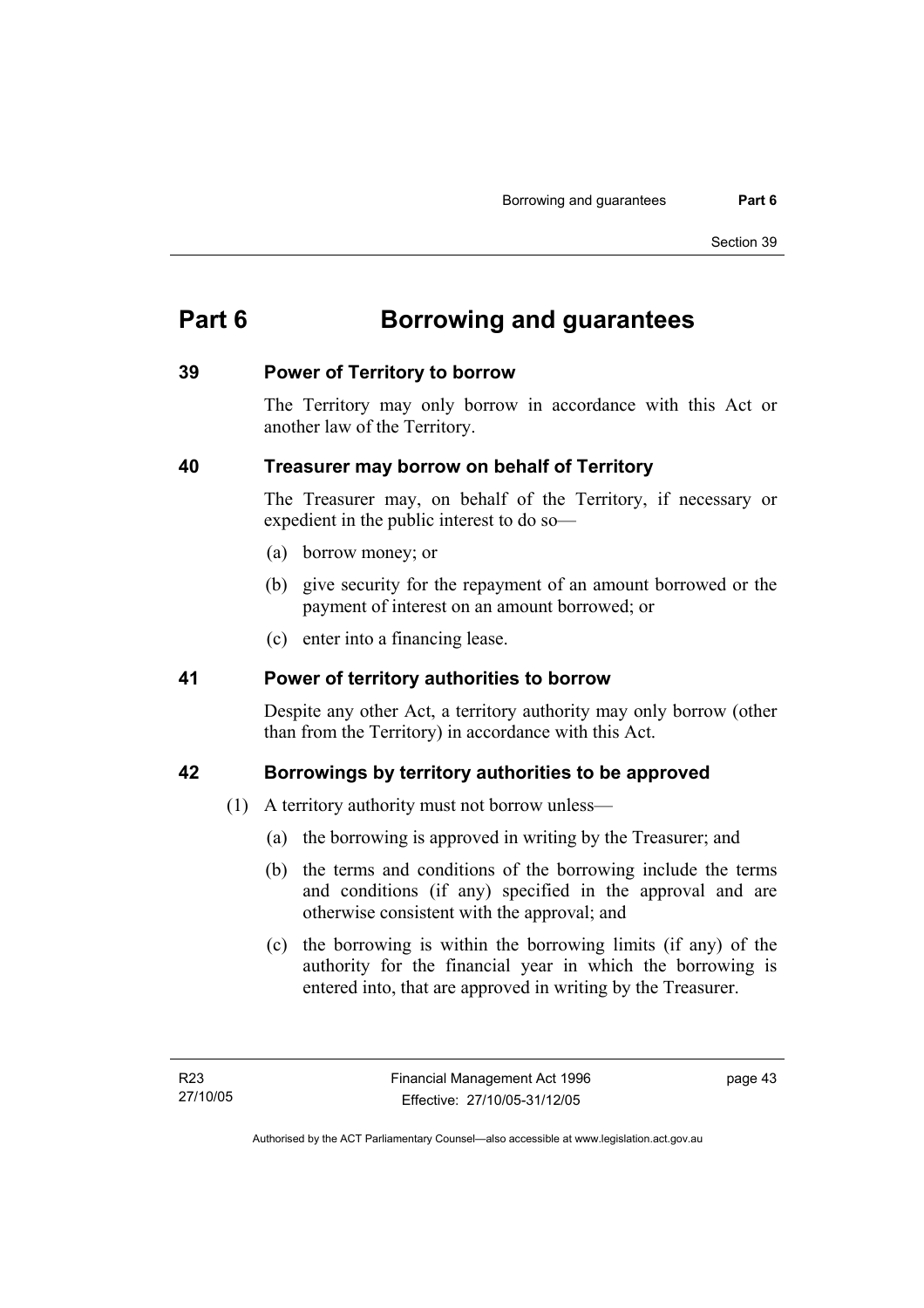Section 43

 (2) However, subsection (1) (a) and (b) does not apply to a loan made to a territory authority under section 57 (1) (b).

#### **43 Territory authorities may give security**

Subject to the Treasurer's approval of the borrowing under section 42 (a), a territory authority may give security for the repayment of an amount borrowed, or for the payment of interest on that amount, by issuing securities.

#### **44 Power to approve borrowings not delegable**

The Treasurer must not delegate to any person his or her power under section 42 (a) to approve borrowings by territory authorities.

#### **45 Loans to be paid into territory banking account**

Subject to this Act and any other Act, the proceeds of a loan raised on behalf of the Territory must be paid into the Territory banking account.

#### **46 Payments by Treasurer**

The Treasurer may, without further appropriation, make payments needed for—

- (a) payment of interest on borrowings made for the Territory; or
- (b) repayment of borrowings made for the Territory; or
- (c) payment of the expenses of making or repaying borrowings for the Territory.

## **47 Guarantees by Territory**

- (1) The Territory may only give a guarantee for the payment of money or the performance of an obligation in accordance with this Act.
- (2) The Treasurer may approve in writing a guarantee by the Territory for the payment of money or the performance by any person of an

R23 27/10/05

Authorised by the ACT Parliamentary Counsel—also accessible at www.legislation.act.gov.au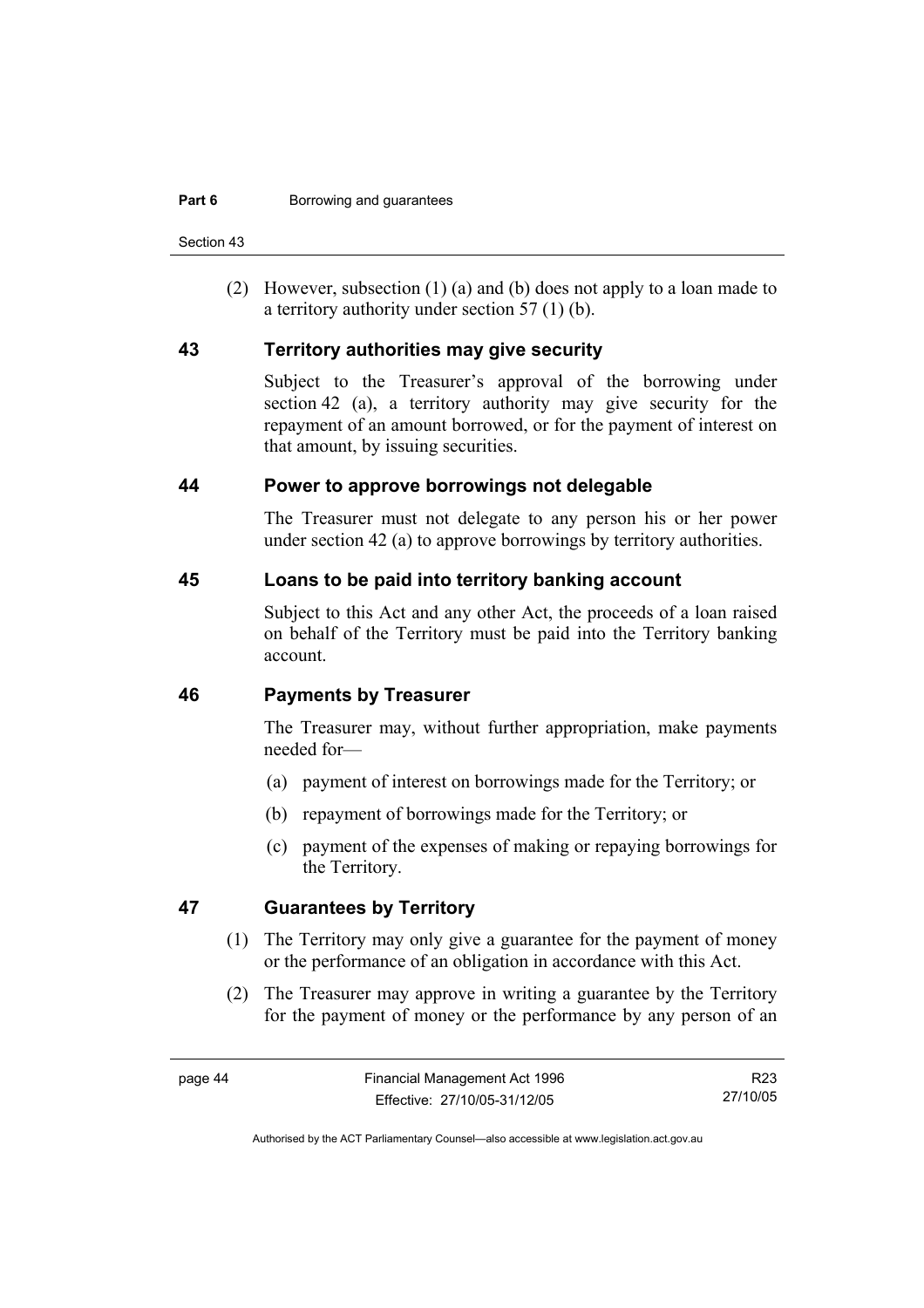obligation under a contract, subject to any conditions the Treasurer may specify in the approval.

 (3) If the Treasurer approves a guarantee under subsection (2), the Treasurer must present a copy of the approval to the Legislative Assembly within 3 sitting days after the approval is given.

Authorised by the ACT Parliamentary Counsel—also accessible at www.legislation.act.gov.au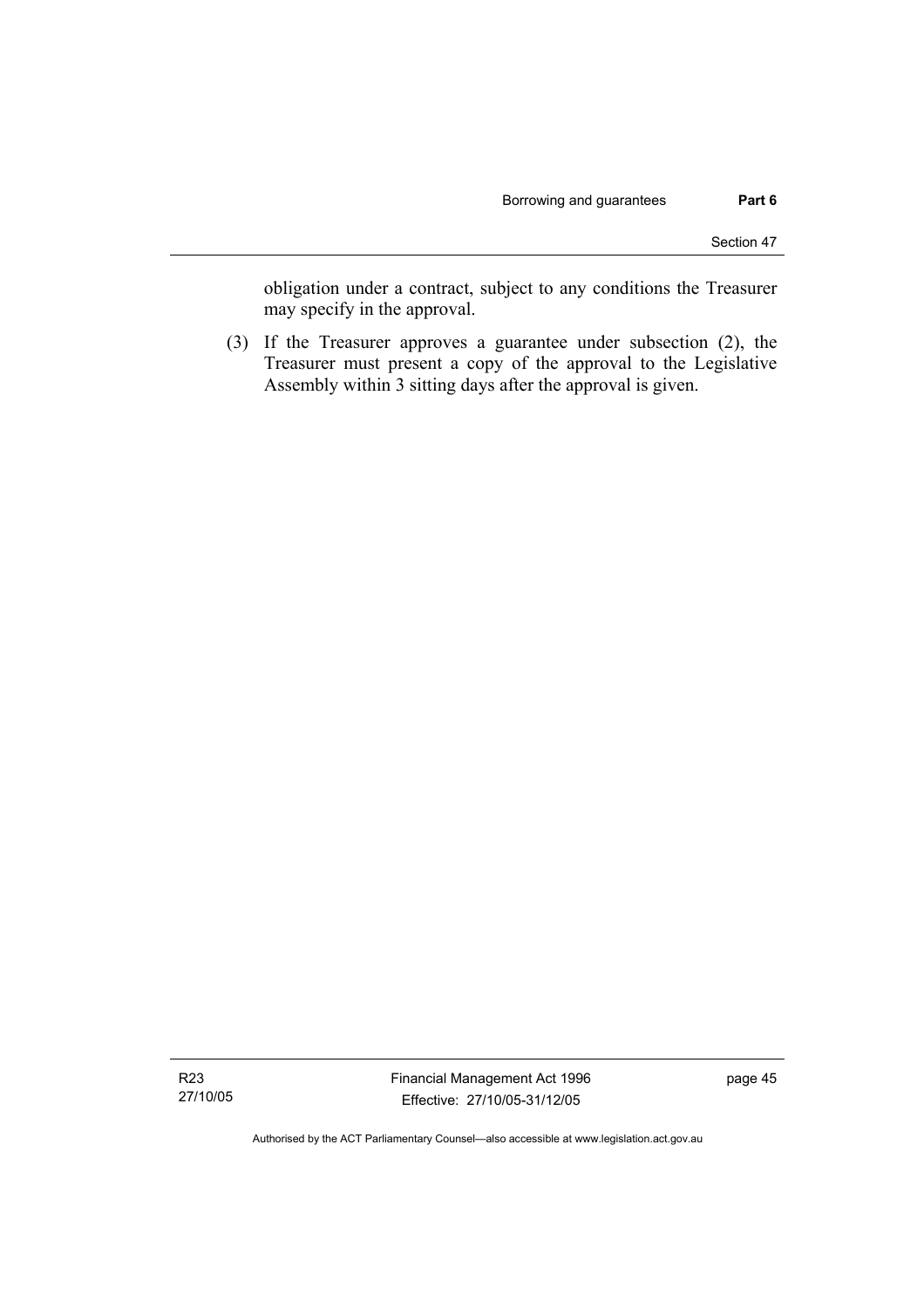#### **Part 7 Trust money**

Section 49

# **Part 7 Trust money**

#### **49 Identity of trust money**

All trust money held by the Territory must be accounted for separately from public money.

#### **50 Administration of trust money**

- (1) Trust money must be administered by the appropriate department on behalf of the Territory.
- (2) The Treasurer may, in writing, specify a department as the appropriate department in relation to an amount of trust money.
- (3) In this section:

*appropriate department*, in relation to an amount of trust money, means—

- (a) except if paragraph (b) applies—the department responsible for matters or enactments that relate most closely to the purpose of the payment; or
- (b) the department specified under subsection (2).

#### **51 Departmental trust banking accounts**

- (1) The responsible Minister or the responsible chief executive may open a trust banking account for the purposes of the relevant department.
- (2) A trust banking account must be maintained by the chief executive.
- (3) A trust banking account must not, without the Treasurer's written approval, be opened or maintained otherwise than with an authorised deposit-taking institution with which an agreement is in force under section 32 (Agreement for the conduct of banking for Territory).

| page 46 | Financial Management Act 1996 | R23      |
|---------|-------------------------------|----------|
|         | Effective: 27/10/05-31/12/05  | 27/10/05 |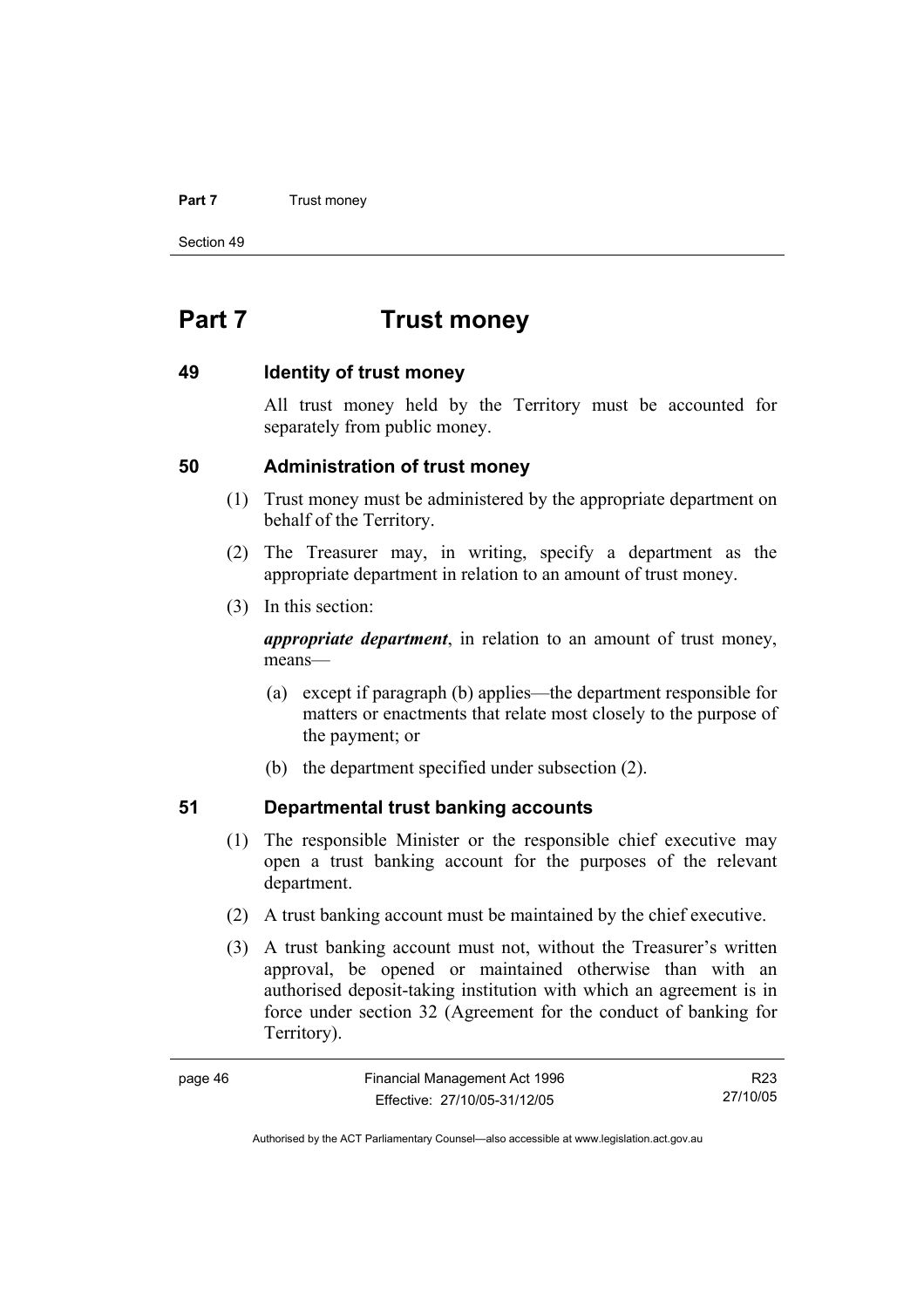- (4) No money may be held in a trust banking account other than trust money.
- (5) A Minister or a chief executive must not open or operate a trust banking account otherwise than in accordance with this Act.
- **U** 51A Transfer of departmental trust banking accounts
- **U 51B Transfers between trust banking accounts—changes in departmental responsibilities**
- **U 51C Transfers between trust banking accounts—investment**

#### **U 52 Transfers between banking accounts**

- (1) Money may only be transferred between a trust banking account and the territory banking account—
	- (a) to facilitate investment of the trust money; or
	- (b) to make a payment required by section 53A (6).
- (2) Money may be transferred between trust banking accounts to facilitate investment of trust money.

#### **53 Investment of trust money**

The Treasurer may invest trust money as if the Treasurer were a trustee under the *Trustee Act 1925.*

#### **53A Unclaimed trust money**

- (1) For this section, money held in a trust banking account is unclaimed trust money if—
	- (a) not less than 6 years has elapsed since the date the money became payable; and

page 47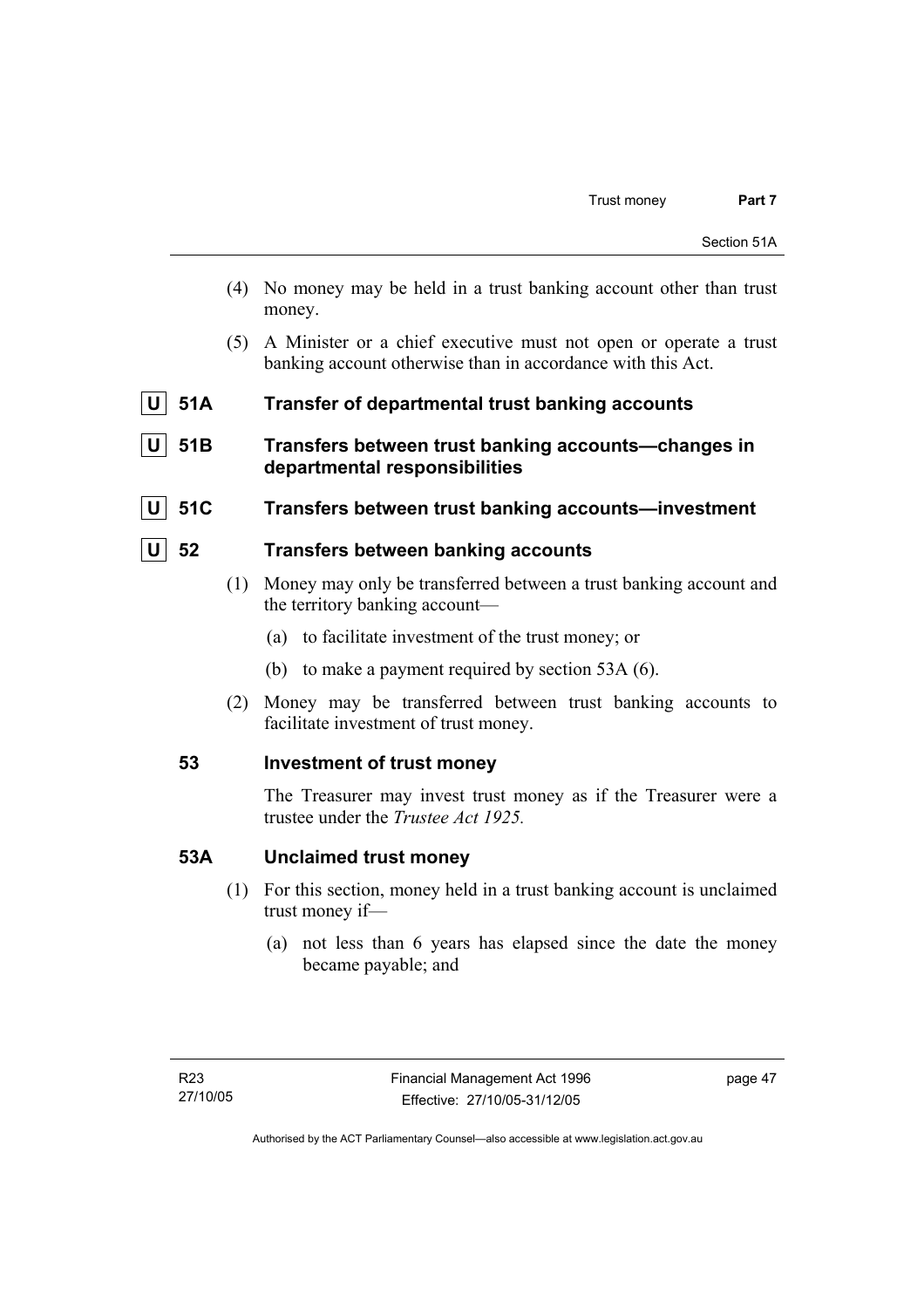#### **Part 7** Trust money

Section 53A

- (b) during that period, no-one entitled to the money has requested that the money be paid to him or her or according to his or her direction.
- (2) If on 1 January in any year a trust banking account contains unclaimed trust money, the chief executive responsible for maintaining the account must, on or before 31 January in the year, give to the Treasurer a statement of all unclaimed trust money held in the account.
- (3) The statement must set out—
	- (a) the name, and last-known address, of each person entitled to unclaimed trust money held in the account; and
	- (b) the amount of the trust money to which each of those people is entitled; and
	- (c) the authorised deposit-taking institution, and the branch of the institution, with which the trust money is held.
- (4) The statement is a notifiable instrument.

*Note* A notifiable instrument must be notified under the Legislation Act.

- (5) The chief executive must also publish the statement in a newspaper published in the ACT.
- (6) The total amount shown in the statement must be paid into the territory banking account when the statement is given to the Treasurer and, on being paid into that account, becomes public money of the Territory.
- (7) A person who claims to be entitled to any money paid into the territory banking account in accordance with subsection (6) may apply to the Treasurer for a payment of an amount equal to the money to which the person is entitled.
- (8) The Treasurer must consider each application and either refuse it or approve it completely or partly.

R23 27/10/05

Authorised by the ACT Parliamentary Counsel—also accessible at www.legislation.act.gov.au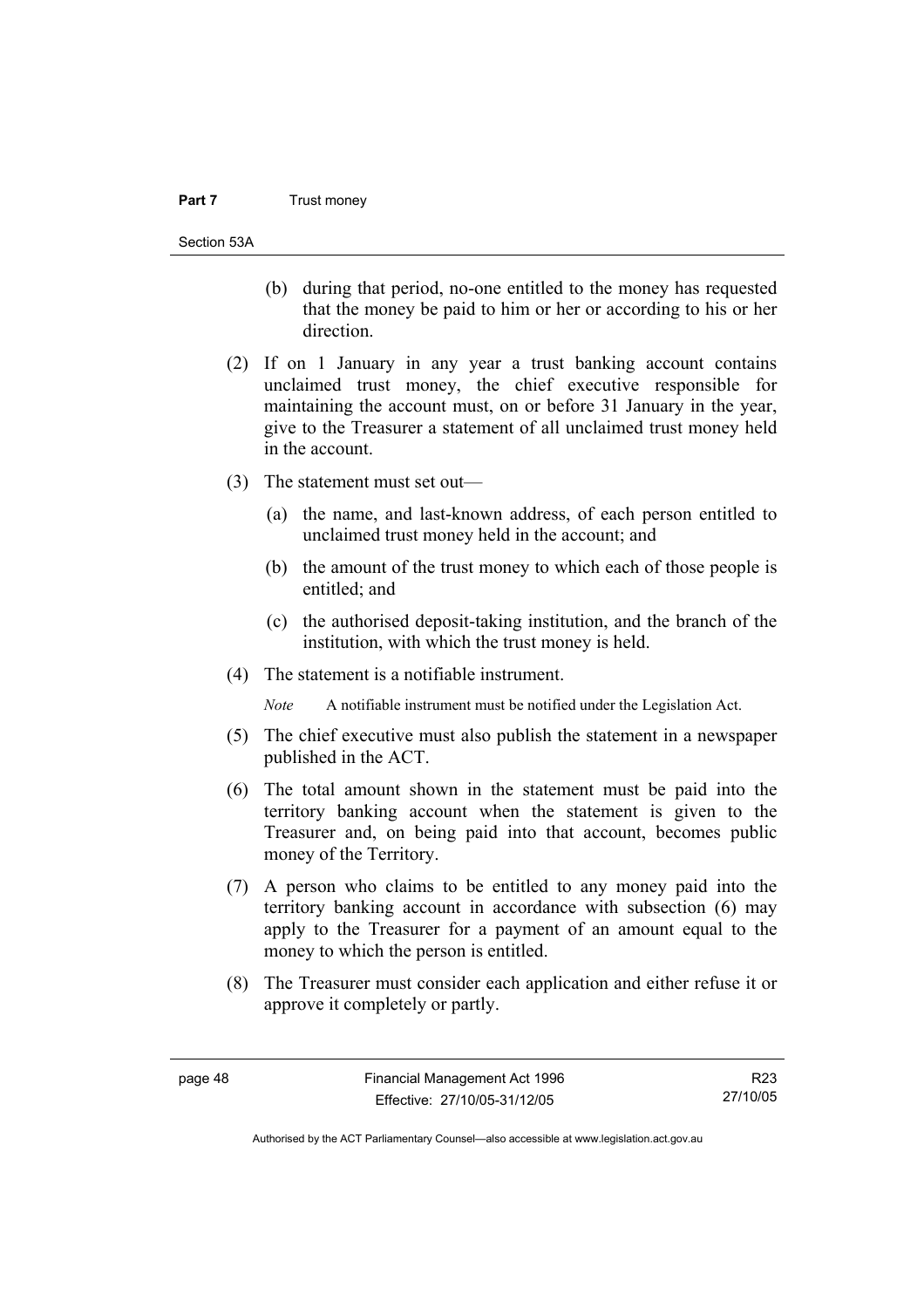- (9) The Treasurer must give the applicant written notice of his or her decision.
- (10) A payment approved by the Treasurer under subsection (8) may be made whether or not an appropriation is available for the purpose.

#### **53B Review of decisions**

Application may be made to the administrative appeals tribunal for a review of a decision of the Treasurer under section 53A (8) refusing an application completely or partly.

#### **53C Notification of decisions**

A notice given under section 53A (9) must be in accordance with the requirements of the code of practice in force under the *Administrative Appeals Tribunal Act 1989*, section 25B (1).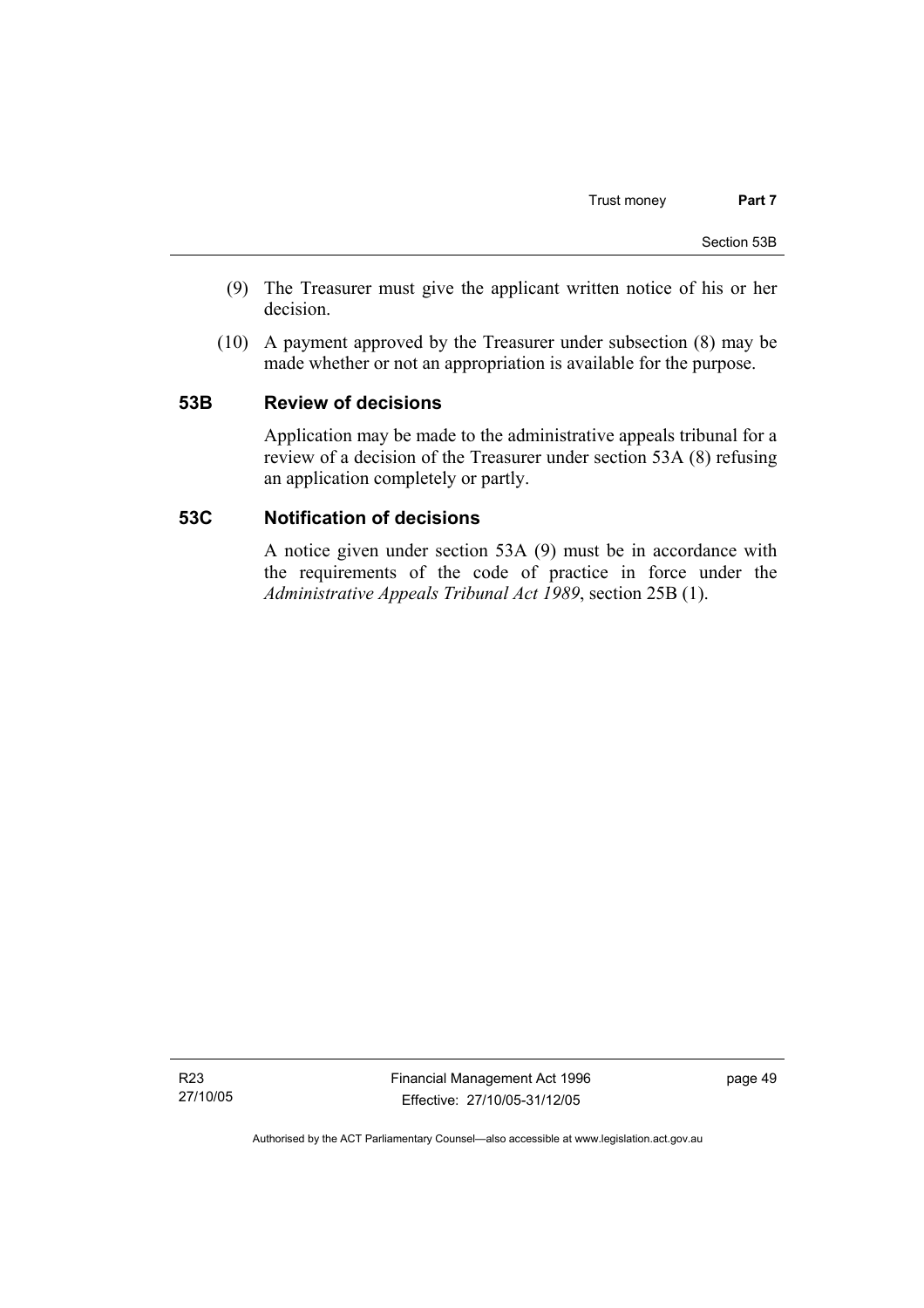Section 54

# **U** Part 8 Financial provisions relating to **territory authorities**

#### **U 54 Responsibilities of chief executive officers**

- (1) The chief executive officer of a territory authority is responsible, under the responsible Minister, for the efficient and effective financial management of the authority.
- (2) Subsection (1) has effect in relation to the chief executive officer of a territory authority subject to the Act by which the authority was established.
- (3) The chief executive officer of a territory authority is responsible, under the responsible Minister, for ensuring—
	- (a) that the expenses incurred by the authority are properly authorised; and
	- (b) that the operations of the authority during a financial year give a financial result at the end of the year that is in accordance with the estimates contained in the statement of intent of the authority for that year; and
	- (c) that the payments made by the authority are properly authorised and correctly made; and
	- (d) that the officers and staff of the authority comply with this Act (including the financial management guidelines); and
		- *Note* A reference to an Act includes a reference to the statutory instruments made or in force under the Act, including any guideline (see Legislation Act, s 104).
	- (e) that proper accounts and records are kept of the transactions and affairs of the authority in accordance with generally accepted accounting practice; and

Authorised by the ACT Parliamentary Counsel—also accessible at www.legislation.act.gov.au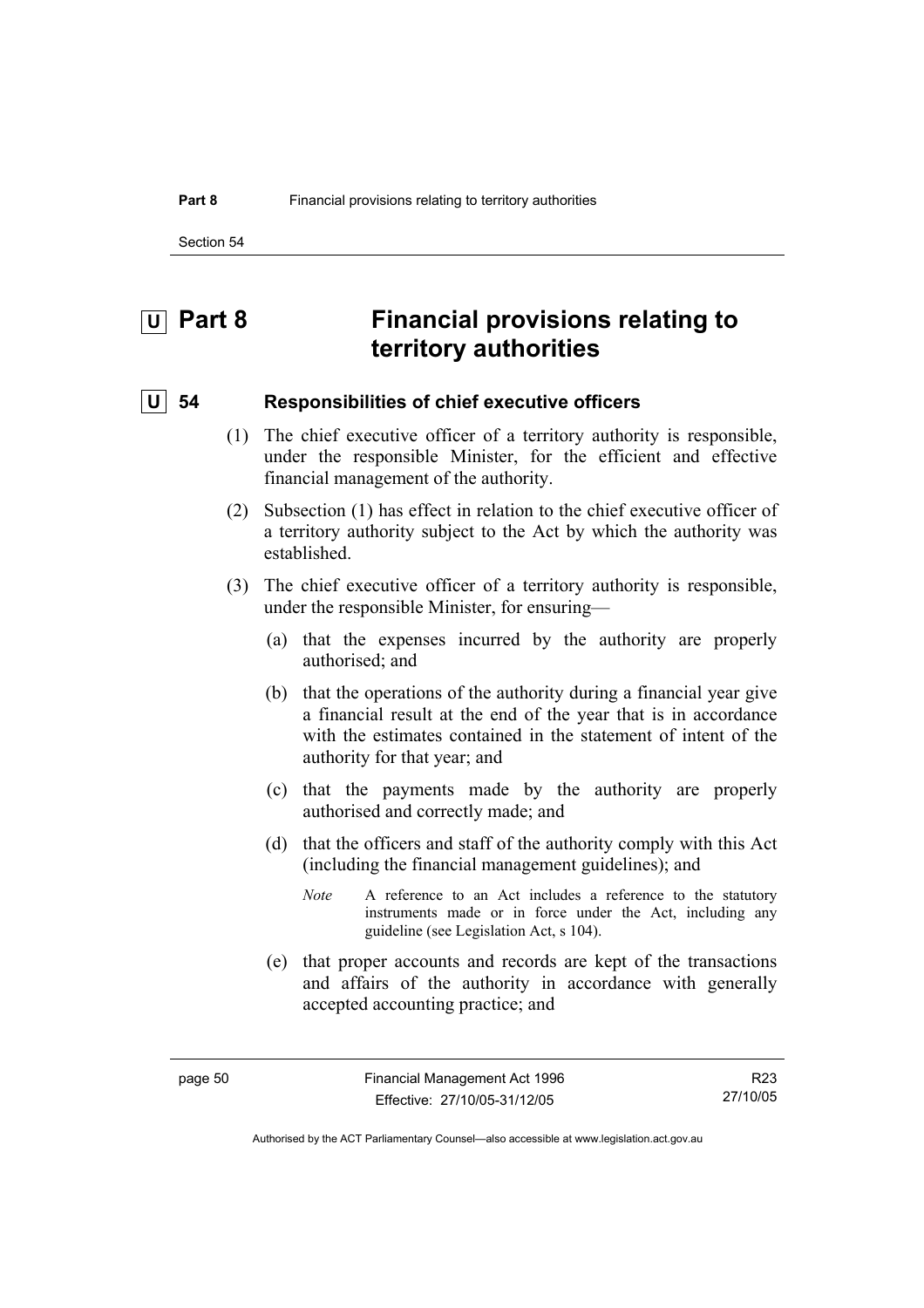- (f) that adequate control is maintained over the assets of the authority and assets in the control of the authority; and
- (g) that adequate control is maintained over the incurring of liabilities by the authority.

#### **U 55 Banking accounts**

- (1) A territory authority may open 1 or more banking accounts for the purposes of the authority.
- (2) A territory authority must at all times maintain at least 1 banking account.
- (3) A banking account of a territory authority must not, without the Treasurer's written approval, be opened or maintained otherwise than with an authorised deposit-taking institution with which an agreement is in force under section 32 (Agreement for the conduct of banking for Territory).

## **U 56 Investment**

- (1) Funds not immediately required for the purposes of a territory authority may be invested—
	- (a) on deposit with an authorised deposit-taking institution; or
	- (b) in Territory, State or Commonwealth securities; or
	- (c) by the Treasurer, for the territory authority, in an investment mentioned in section 38 (1) (a) to (e); or
	- (d) in any investment prescribed under the financial management guidelines for this paragraph.
- (2) However, the funds of a territory authority may only be invested under this section to increase or protect the financial wealth of the authority.

page 51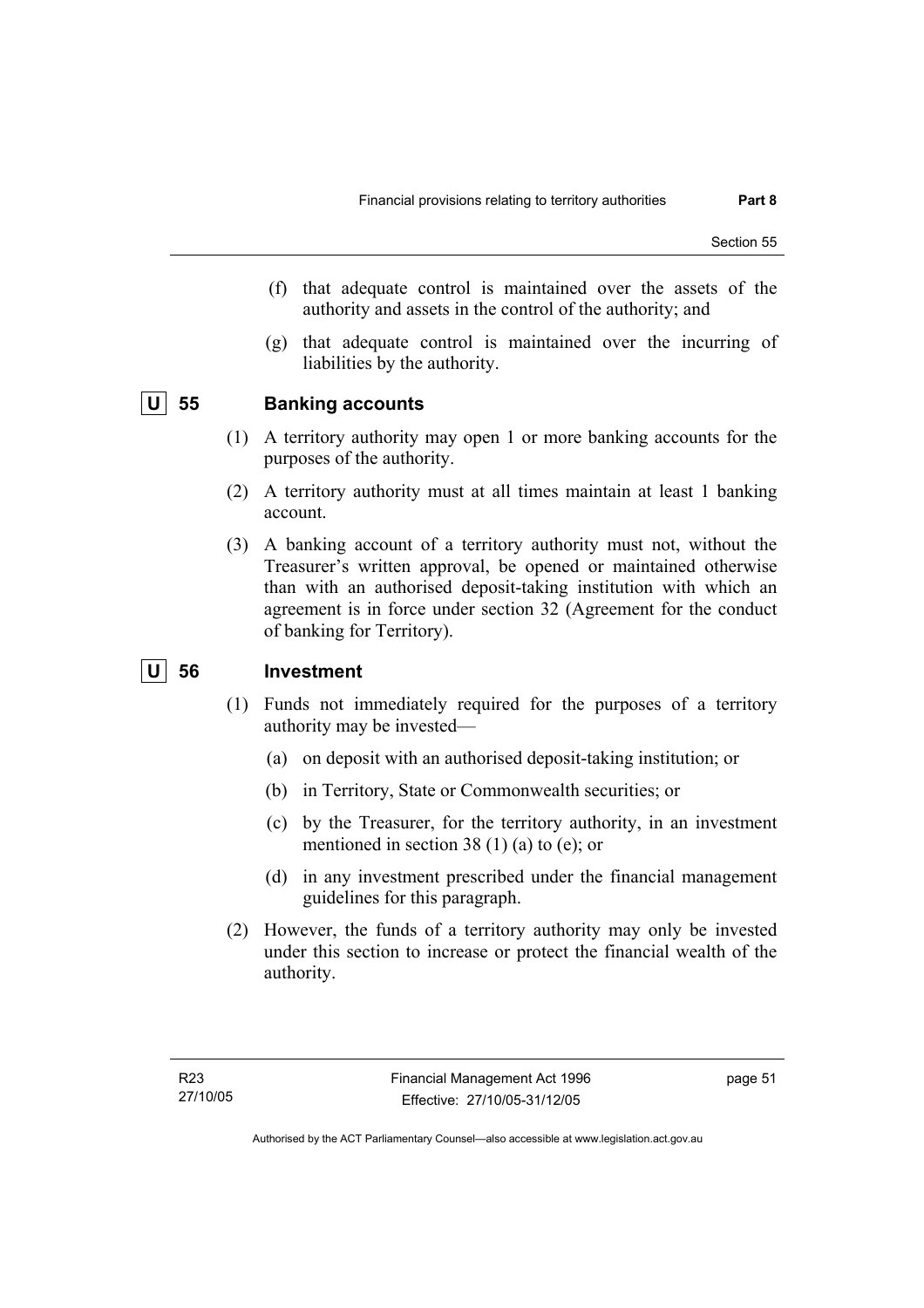Section 57

- (3) Transfers between the territory banking account and the banking account of a territory authority to facilitate investments may be made without appropriation.
- (4) Interest received by the Treasurer for the investment of funds of a territory authority must be paid to the territory authority.
- (5) However, if an investment of funds of a territory authority is made or managed by a department, the department may deduct from the interest received by the department for the investment—
	- (a) a fee charged by the department for making or managing the investment; and
	- (b) expenses reasonably incurred by the department in making or managing the investment.
- (6) Interest that is to be paid to a territory authority under subsection (4) may be paid direct to the territory authority or through the territory banking account.
- (7) If interest to be paid to a territory authority is paid into the territory banking account under subsection (6), the interest may be paid to the authority from that account without further appropriation.
- (8) This section does not apply to money held on trust by a territory authority.

#### **U 57 Borrowing**

- (1) The Treasurer may—
	- (a) borrow money on behalf of a territory authority; or
	- (b) lend public money to a territory authority;

on the terms and conditions the Treasurer considers appropriate.

 (2) Borrowing may be secured by the authority's assets approved by the Treasurer for this section.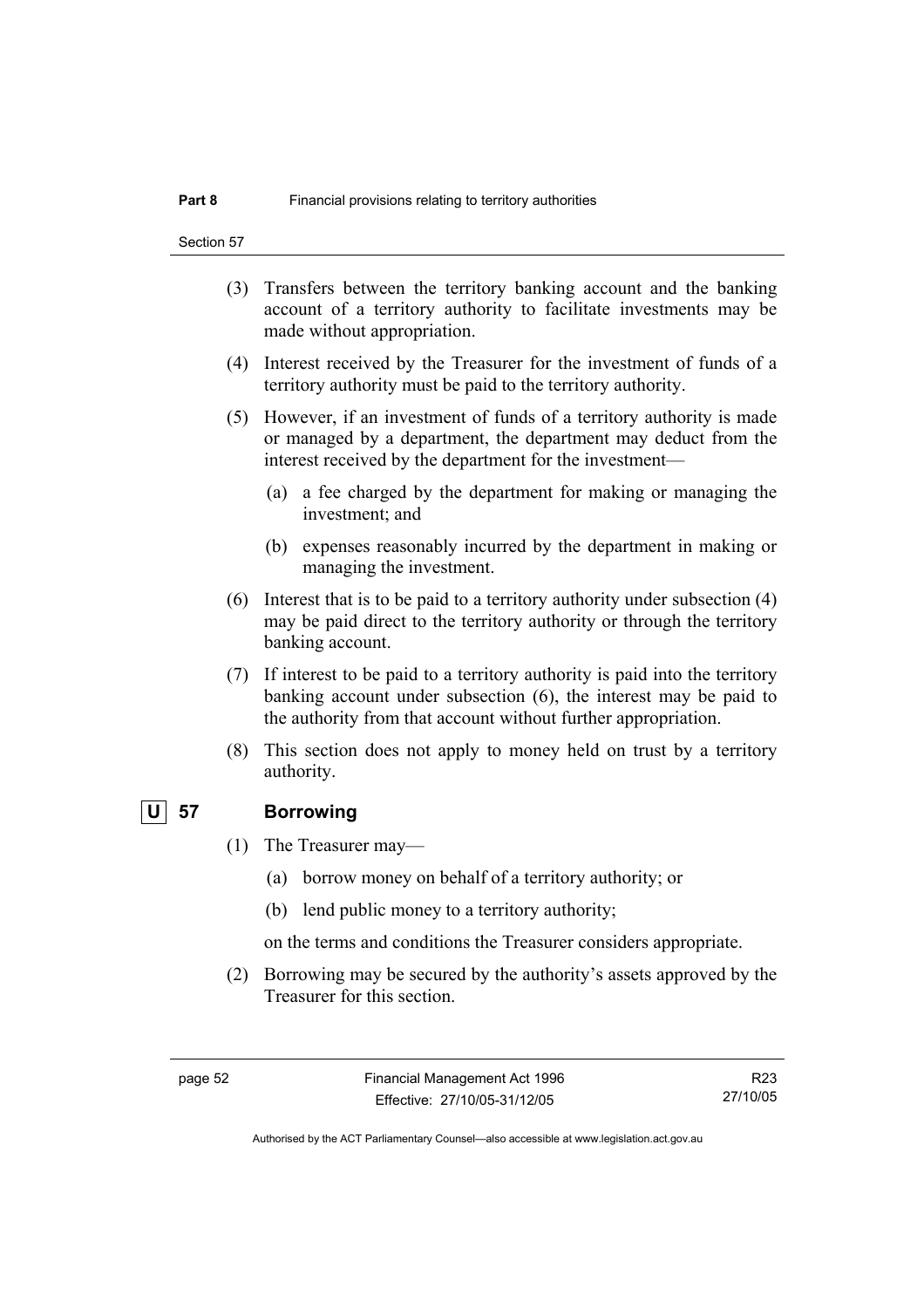- (3) A territory authority may only arrange an overdraft or credit facility with the written approval of the Treasurer.
- (4) A loan under subsection (1) (b) may be made only from—
	- (a) money appropriated for the purpose of making the loan; or
	- (b) money appropriated for purposes that include the making of the loan.

## **U 58 Statements of intent**

- (1) A territory authority must, in relation to each financial year, provide to the Treasurer a statement of intent.
- (2) A statement of intent must be in the form the Treasurer requires and be provided to the Treasurer within the period the Treasurer specifies.
- (3) A statement of intent must include—
	- (a) the financial statements required under the financial management guidelines; and
	- (b) a statement of the objectives of the authority for the year; and
	- (c) a statement of the nature and scope of the activities to be carried out by the authority during the year; and
	- (d) the performance criteria and other measures by which the performance of the authority may be assessed against its objectives for the year; and
	- (e) any other information the Treasurer directs.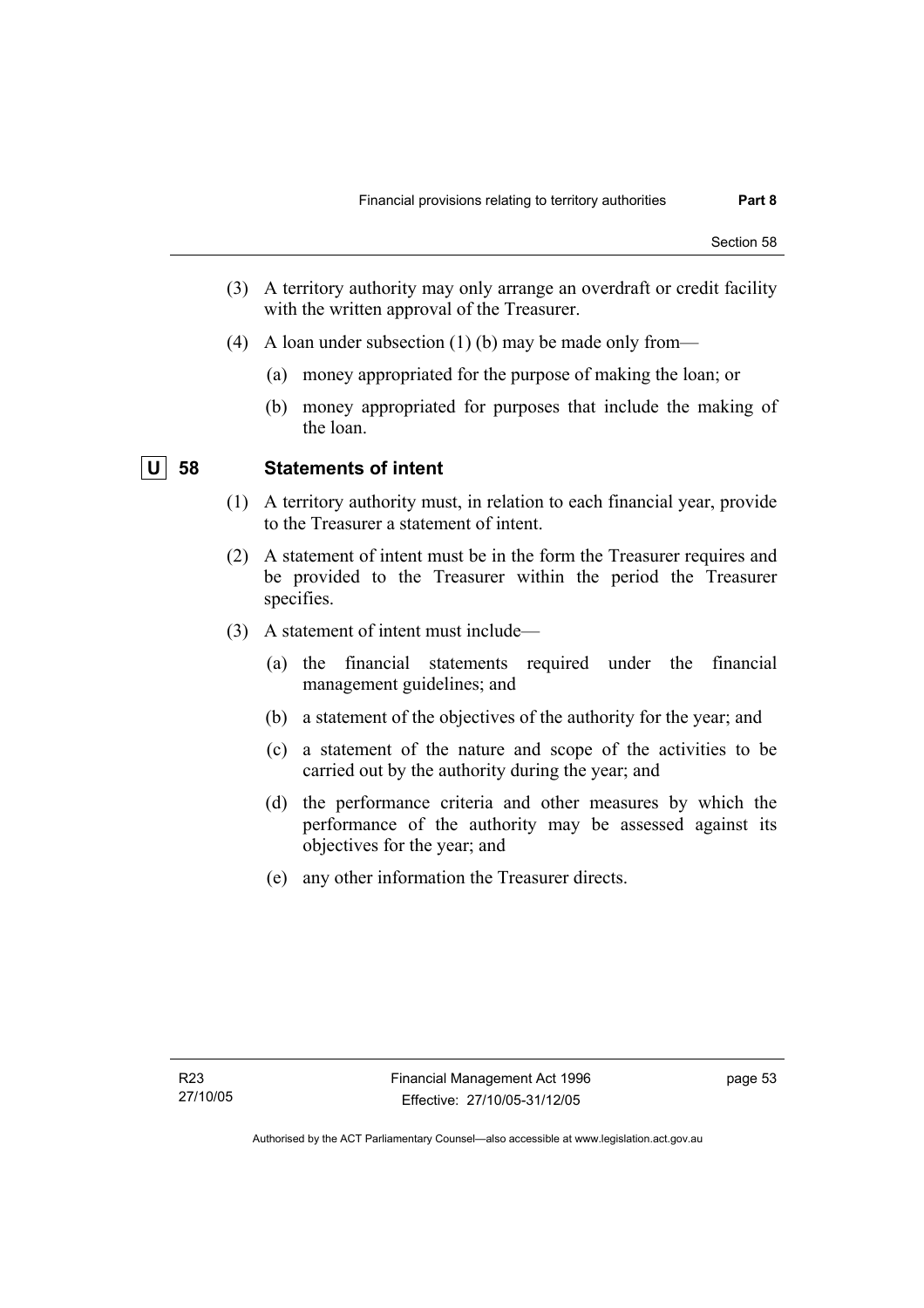#### **Part 8** Financial provisions relating to territory authorities

Section 59

- **U** 60 Guarantees by territory authorities
- **61** Territory authority statements of intent
- **62** Presentation of statements of intent of territory **authorities**

#### **63 Annual financial statements of territory authorities**

- (1) As soon as practicable after the end of each financial year, each territory authority must prepare annual financial statements for its operations during the year.
- (2) The annual financial statements must be prepared in accordance with generally accepted accounting principles and in a form that facilitates a comparison between the financial operations of the territory authority during the financial year and the estimates of the operations in the authority's statement of intent for the year.
- (3) The annual financial statements must include—
	- (a) the financial statements required under the financial management guidelines; and
	- (b) if a change was made during the year to the conditions of a capital injection set out under section 12A (1) (c) (ii) (Territory authority and territory-owned corporation budgets) in a statement included in a proposed budget for the authority for a financial year—a statement of the change and the reasons for it; and
	- (c) any other statement necessary to fairly reflect the financial operations of the authority during the year and its financial position at the end of the year.

Authorised by the ACT Parliamentary Counsel—also accessible at www.legislation.act.gov.au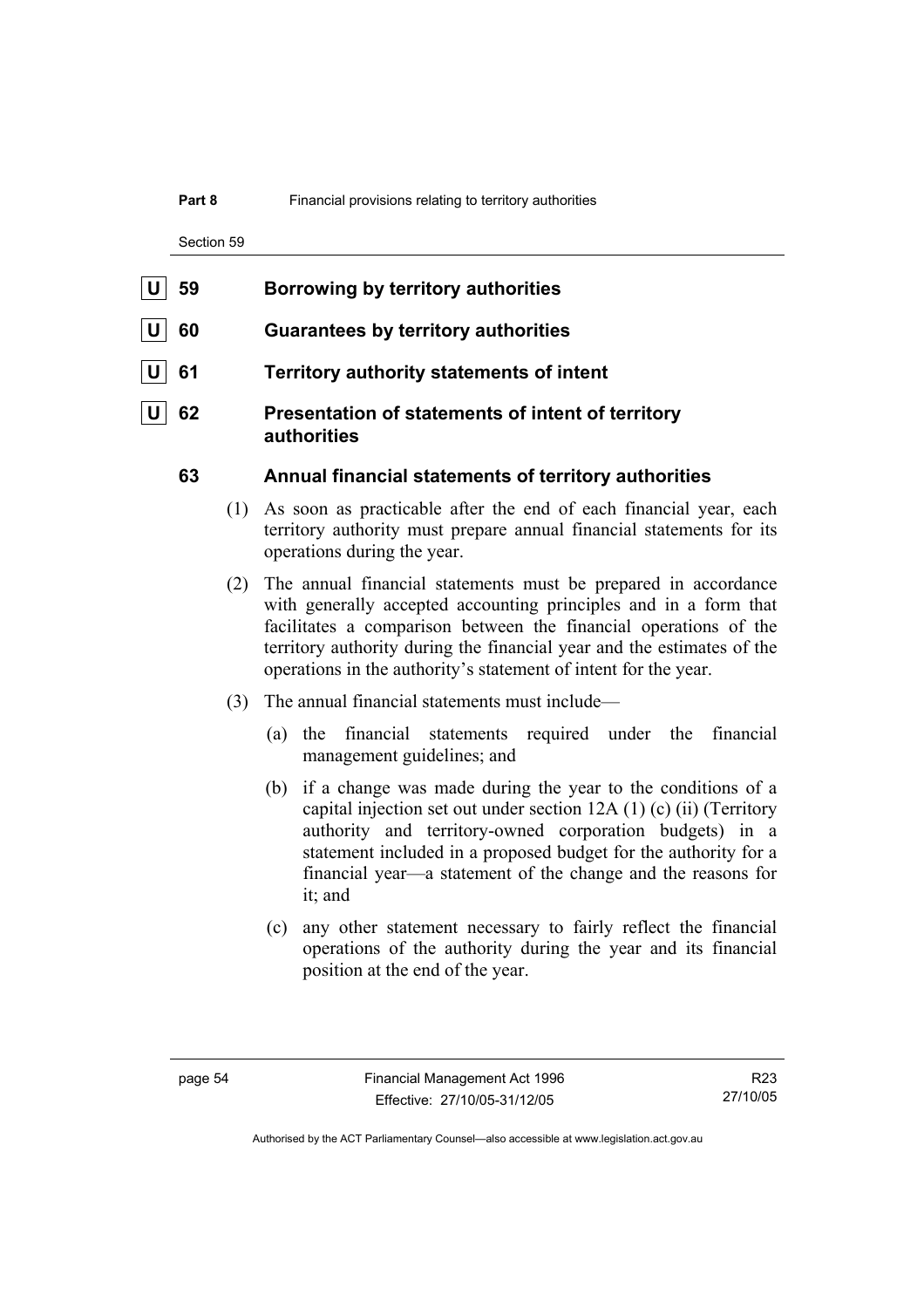#### **64 Responsibility for annual financial statements of territory authorities**

- (1) The annual financial statements of a territory authority for a financial year must have endorsed on them, or attached to them, a statement of responsibility signed by the relevant person for the authority.
- (2) The statement of responsibility must—
	- (a) include a statement of the relevant person's responsibility for the preparation of the annual financial statements and the judgments exercised in preparing them; and
	- (b) state that, in the relevant person's opinion, the financial statements fairly reflect the financial operations of the authority during the financial year and the financial position of the authority at the end of the year.
- (3) In this section:

*relevant person*, for the territory authority, means—

- (a) if the authority has a governing board—the chair of the governing board; or
- (b) if the authority does not have a governing board—the chief executive officer.

#### **65 Audit of annual financial statements of territory authorities**

- (1) The chief executive officer of a territory authority must give the auditor-general the annual financial statements of the authority for a financial year within the prescribed period after the end of the year.
- (2) The financial statements given to the auditor-general must have endorsed on them, or attached to them, the statement of responsibility made for them under section 64.

page 55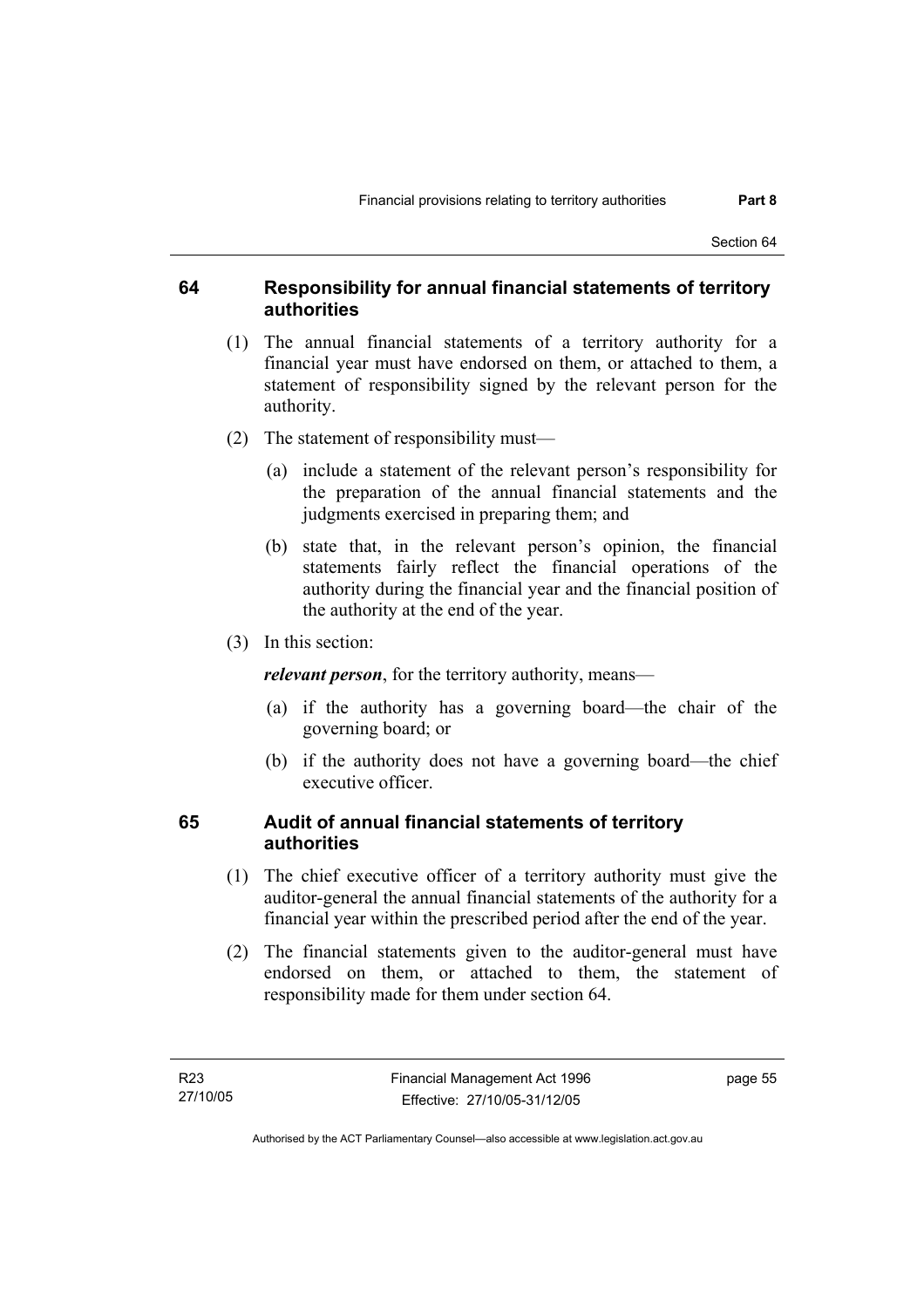Section 66

 (3) The auditor-general must give the chief executive officer an audit opinion about the financial statements as soon as practicable after the auditor-general receives them.

#### **66 Annual financial statements of territory authorities to be included in annual reports etc**

A report prepared under the *Annual Reports (Government Agencies) Act 2004* for a territory authority for a financial year must include, or have attached to it—

- (a) the authority's annual financial statements for the year; and
- (b) the audit opinion under section 65 (3) about the financial statements.

#### **67 Treasurer may require interim financial statements etc for territory authorities**

- (1) The Treasurer may, in writing, direct the relevant person for a territory authority to give the responsible Minister of the authority and the Treasurer financial or other statements relating to the authority for each month, quarter or other stated period of the year.
- (2) The relevant person must prepare the statements required by the direction and give them to the responsible Minister and Treasurer within 1 month after the day the person receives the direction or, if a longer period for compliance is stated in the direction, within the longer period.
- (3) In this section:

*relevant person*, for a territory authority, means—

- (a) if the authority has a governing board—the chair of the governing board; or
- (b) if the authority does not have a governing board—the chief executive officer.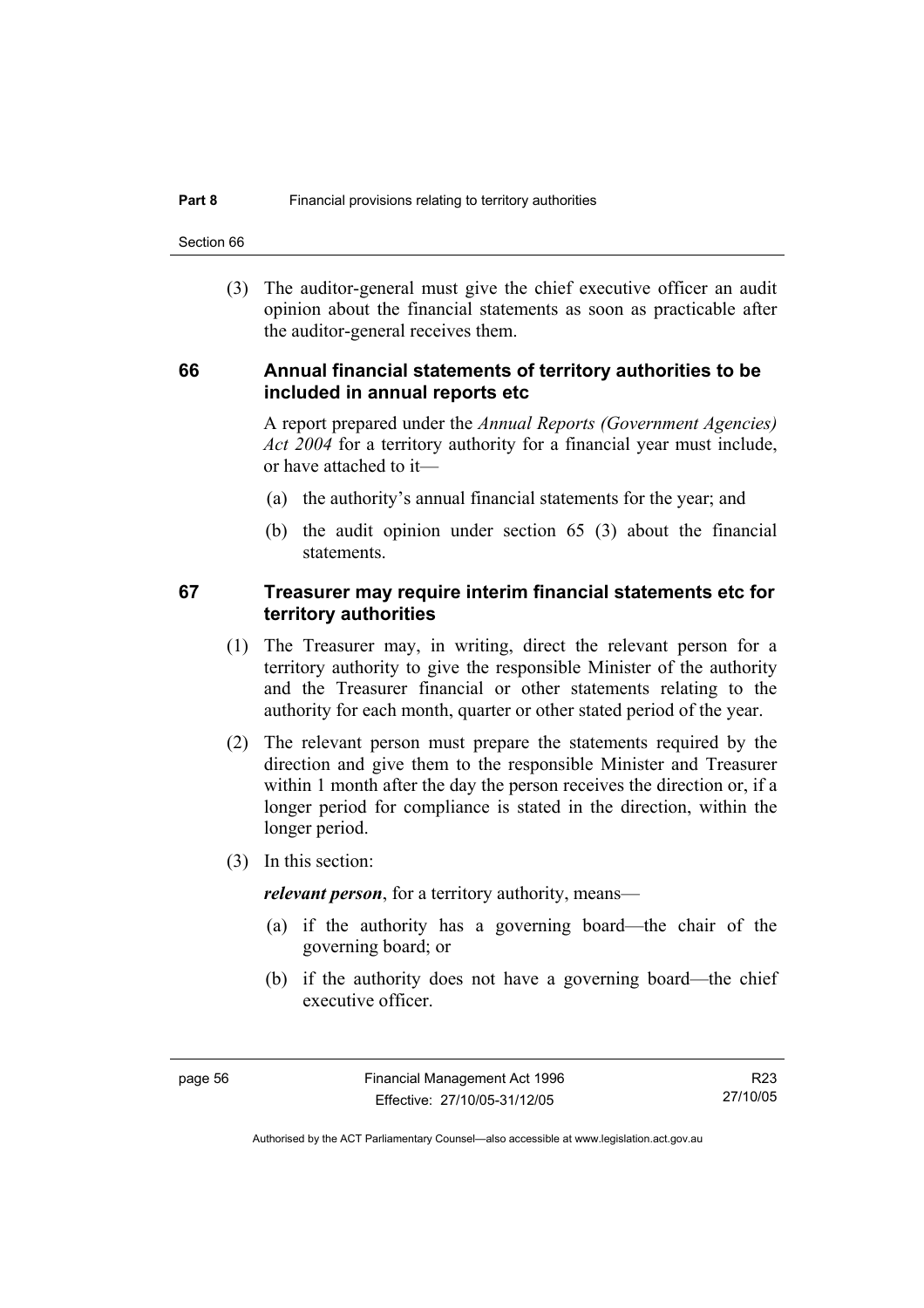#### **68 Statements of performance of territory authorities**

- (1) As soon as practicable after the end of each financial year, each territory authority must prepare a statement of the performance of the authority in meeting the objectives in the authority's statement of intent for the year.
- (2) The statement must assess the performance by reference to the performance criteria and other measures included in the statement of intent in accordance with section 61 (5) (d).
- (3) For a prescribed territory authority, the statement must also include a statement of the performance of the authority in providing each class of outputs provided by it during the year and, in particular—
	- (a) compare the performance of the territory authority in providing each class of the outputs with the forecast of the performance in the authority's budget for the year; and
	- (b) give particulars of the extent to which the performance criteria set out in the budget for the provision of the outputs were met.
- (4) In this section:

*budget*, for the territory authority, means the budget for the authority for the financial year presented to the Legislative Assembly under section 10 (c) (Budget papers) and, if that budget has been amended under this Act, the budget as amended.

*prescribed territory authority* means a territory authority prescribed for section 12A (1) (b) (Territory authority and territory-owned corporation budgets).

### **69 Responsibility for territory authority statements of performance**

 (1) A statement of performance of a territory authority for a financial year must have endorsed on it, or attached to it, a statement of responsibility signed by the relevant person for the authority.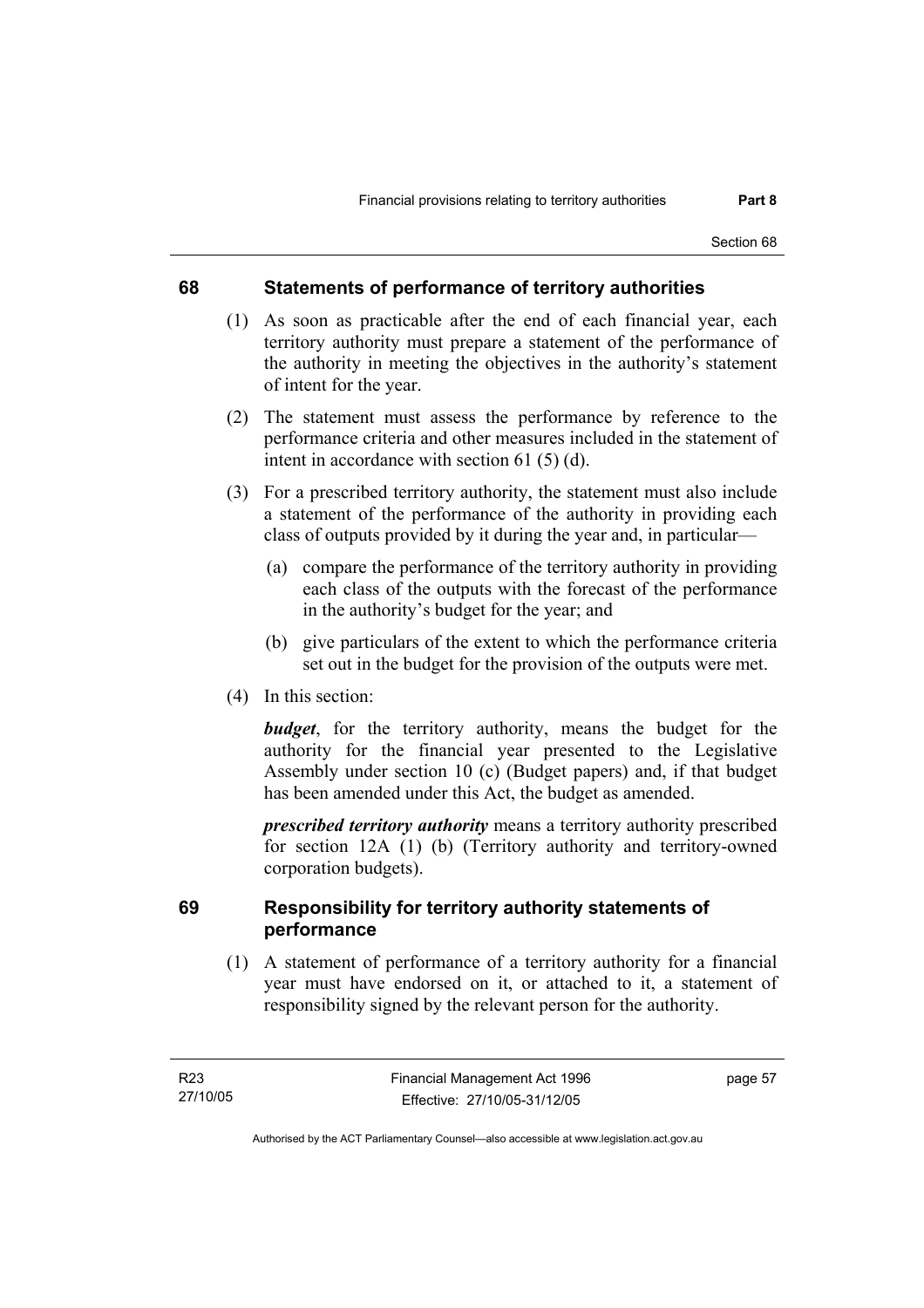- (2) The statement of responsibility must—
	- (a) include a statement of the relevant person's responsibility for the preparation of the statement of performance and the judgments exercised in preparing them; and
	- (b) state that, in the relevant person's opinion, the statement of performance fairly reflects the performance of the authority during the financial year.
- (3) In this section:

*relevant person*, for the territory authority, means—

- (a) if the authority has a governing board—the chair of the governing board; or
- (b) if the authority does not have a governing board—the chief executive officer.

#### **70 Scrutiny of territory authority statements of performance**

- (1) The chief executive officer of a territory authority must give the auditor-general the authority's statement of performance for a financial year within the prescribed period after the end of the year.
- (2) The statement of performance given to the auditor-general must have endorsed on it, or attached to it, the statement of responsibility made for it under section 69.
- (3) The auditor-general must give the chief executive officer a report about the statement of performance as soon as practicable after the auditor-general receives it.
- (4) The report must be prepared in accordance with the financial management guidelines.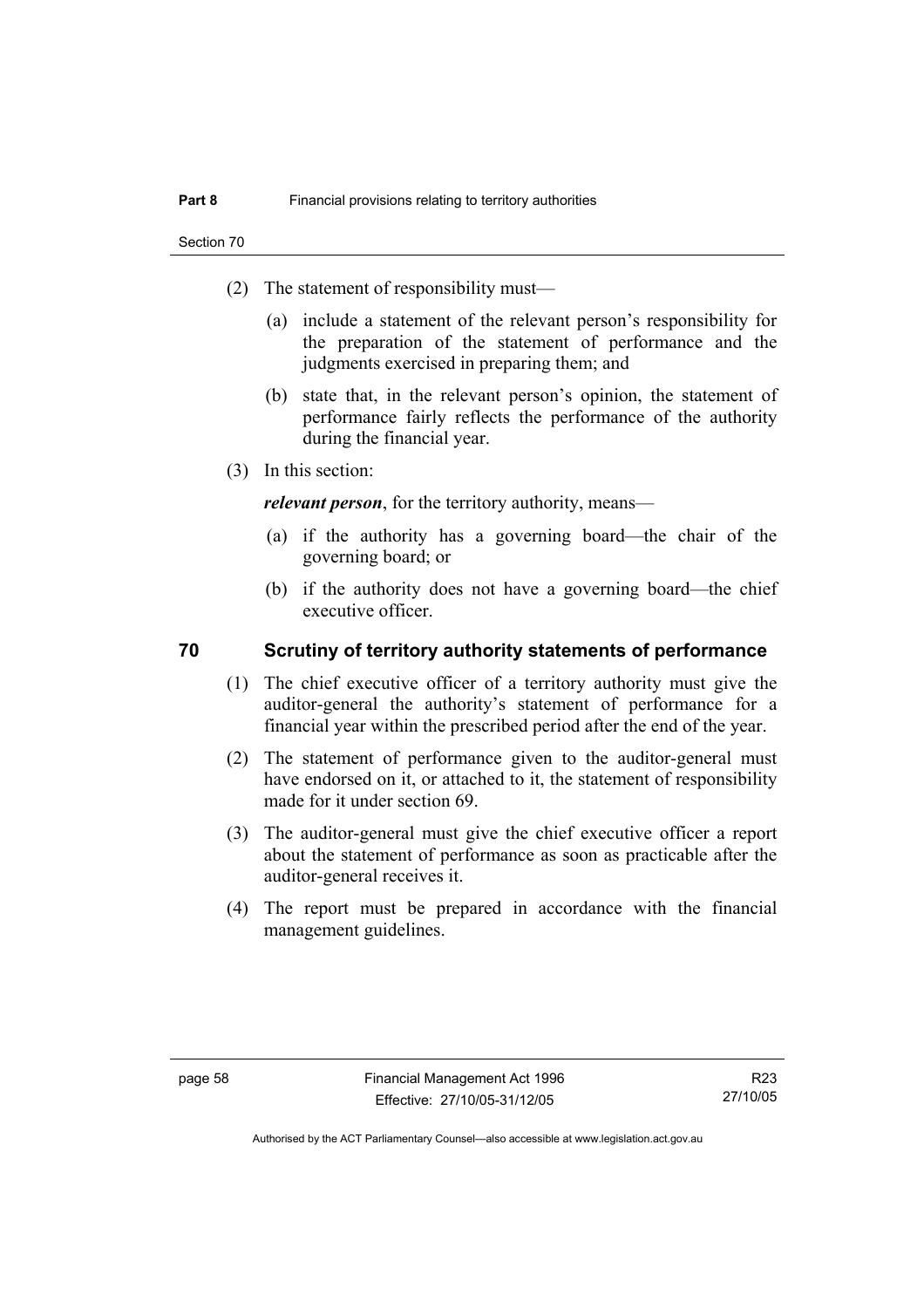#### **71 Territory authority statements of performance to be included in annual reports etc**

A report prepared under the *Annual Reports (Government Agencies) Act 2004* for a territory authority for a financial year must include, or have attached to it—

- (a) the authority's statement of performance for the year; and
- (b) the auditor-general's report under section 70 (3) about the statement of performance.

# **U Part 9 Governance of territory authorities**

R23 27/10/05 Financial Management Act 1996 Effective: 27/10/05-31/12/05

page 59

Authorised by the ACT Parliamentary Counsel—also accessible at www.legislation.act.gov.au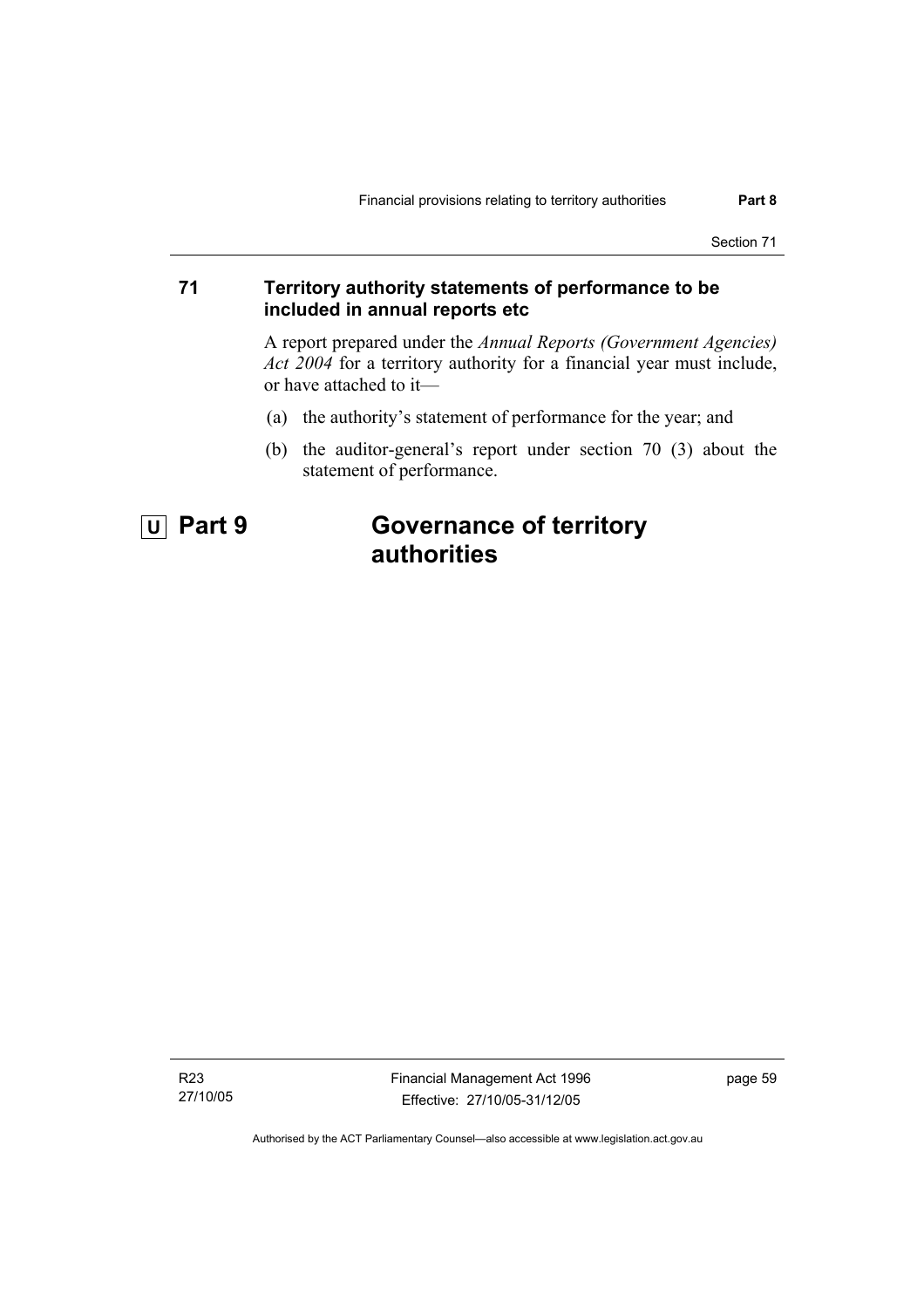#### **Part 10** Miscellaneous

Section 104

# **Part 10 Miscellaneous**

#### **104 Act of grace payments**

- (1) If the Treasurer considers it appropriate to do so because of special circumstances, the Treasurer may authorise the payment by a department of an amount to a person (the *payee*) although the payment of that amount (the *relevant amount*) would not otherwise be authorised by law or required to meet a legal liability.
- (2) The authorisation may provide for the relevant amount to be paid  $by-$ 
	- (a) more than 1 instalment and on the dates specified in the authorisation; or
	- (b) periodical payments of an amount, and for the period, specified in the authorisation.
- (3) An authorisation may be expressed to be subject to conditions to be complied with by the payee.
- (4) If a condition is contravened, the Treasurer may by written notice addressed to the last-known address of the payee require the payee, within 30 days of receipt of the notice, to pay an amount equal to all or part of the relevant amount.
- (5) If the payee does not pay the amount specified in the notice under subsection (4), the amount may be recovered by the Territory as a debt.
- (6) If the payment of an amount by a department is authorised under this section, the Treasurer must —
	- (a) direct that the amount be paid from an appropriate appropriation for the department specified by the Treasurer; or
	- (b) authorise payment of the amount under section 18; or

Authorised by the ACT Parliamentary Counsel—also accessible at www.legislation.act.gov.au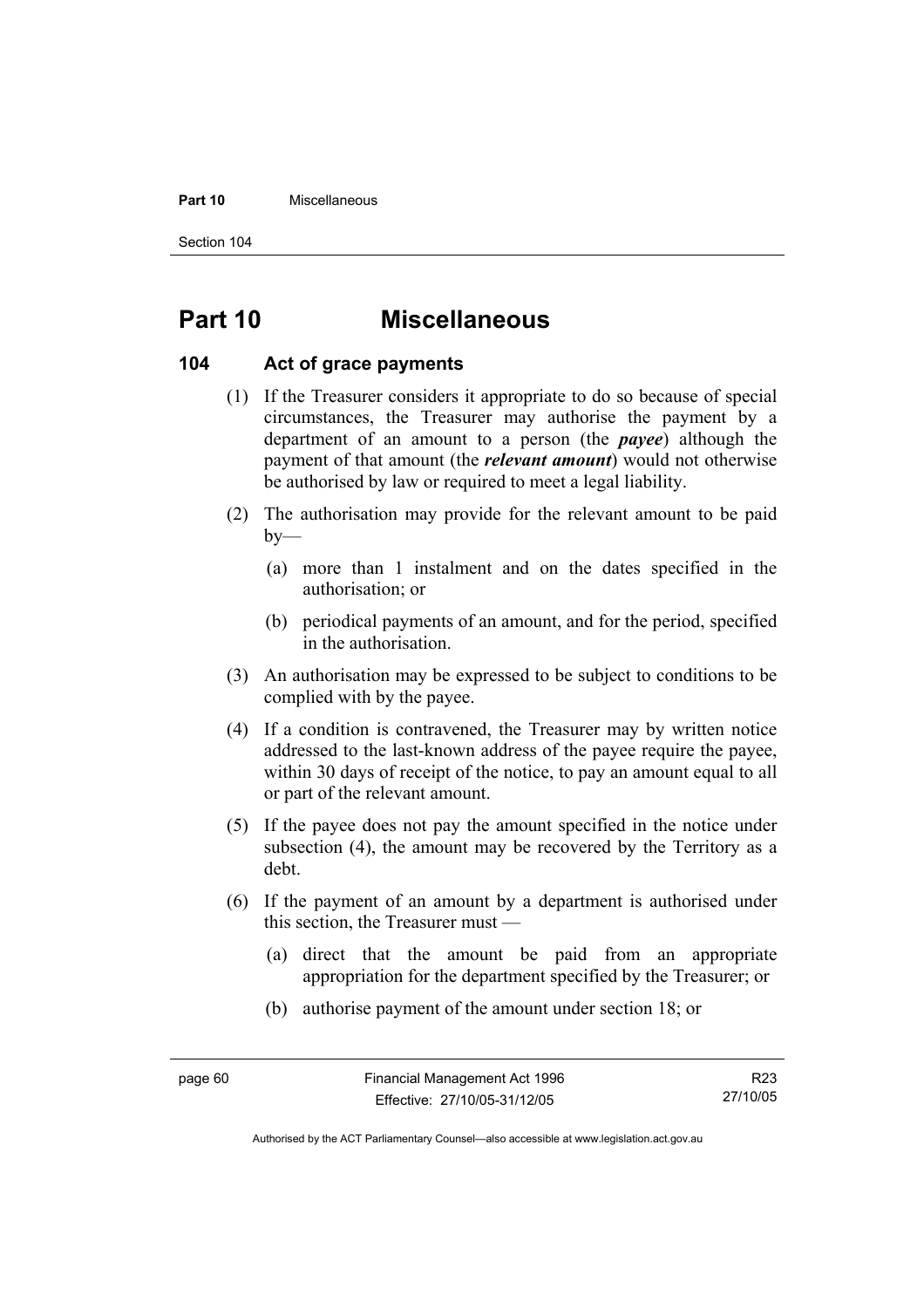- (c) authorise payment of the amount out of the public money of the Territory.
- (7) The public money of the Territory is appropriated for subsection  $(6)$   $(c)$ .
- (8) A payment made by a department under this section must be reported in notes to the financial statements of the department that relate to the financial year when the payment was made.
- (9) The notes must indicate in relation to each payment under this section the amount and grounds for the payment.
- (10) The notes relating to a payment under this section must not disclose the identity of the payee unless disclosure was agreed to by the payee as a condition of authorising the payment.

#### **105 Waiver of debts etc**

- (1) The Treasurer may, in writing, on behalf of the Territory—
	- (a) waive the Territory's right to payment of an amount payable to the Territory; or
	- (b) postpone any right of the Territory to be paid a debt in priority to another debt; or
	- (c) allow the payment by instalments of an amount payable to the Territory; or
	- (d) defer the time for payment of an amount payable to the Territory.
- (2) A waiver relating to an amount payable to the Territory by a person may be expressed to be subject to a condition that the person agrees to pay an amount to the Territory in circumstances specified in the waiver.

page 61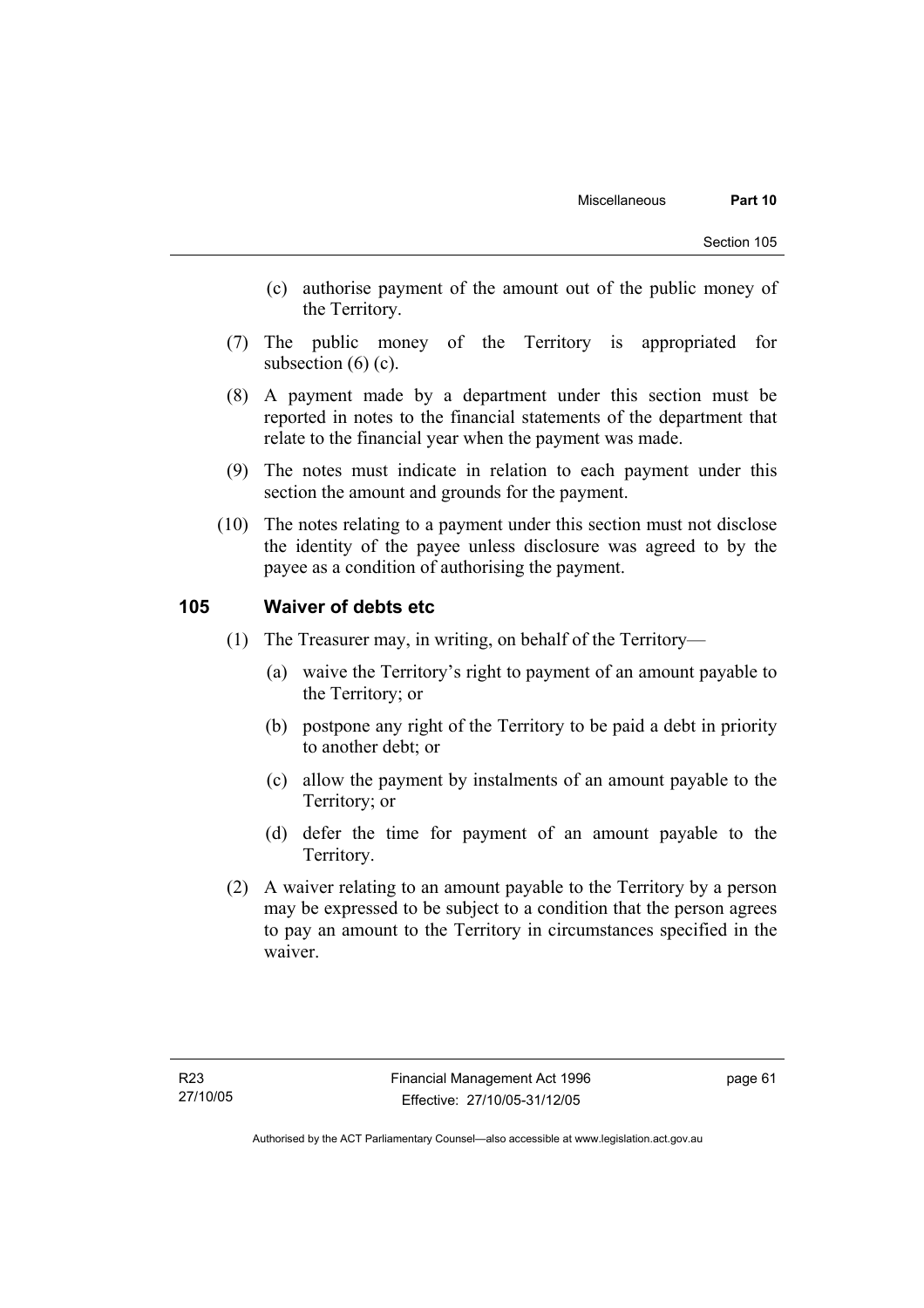#### **Part 10** Miscellaneous

Section 106

 (3) A waiver relating to an amount payable to the Territory must be reported in the notes to the financial statements of the relevant department that relate to the year in which the right to payment was waived.

#### **106 Payments in relation to deceased estates**

- (1) If, at the time of a person's death (whether before or after the commencement of this section), the Territory owed an amount to the person, the Treasurer may pay that amount to the person who the Treasurer considers should receive the payment.
- (2) In deciding who should be paid, the Treasurer must have regard  $to$ —
	- (a) the provisions of any will of the deceased person that identify the persons entitled to property under the will; and
	- (b) the law relating to the disposition of the property of deceased people.
- (3) Before making a payment to a person, the Treasurer may require the person to produce any documents and other evidence relating to—
	- (a) the disposition of the deceased person's estate; or
	- (b) the family of the deceased person and any other people apparently entitled to share in the estate of the deceased person.
- (4) Subject to subsection (3), the Treasurer may make the payment without requiring production of probate of the will, or letters of administration of the estate, of the deceased person.
- (5) If a payment is made in relation to an amount owing to a deceased person, the Territory is discharged from any further liability in relation to that amount.
- (6) This section does not relieve the recipient of a payment from liability to deal with the money in accordance with law.

Authorised by the ACT Parliamentary Counsel—also accessible at www.legislation.act.gov.au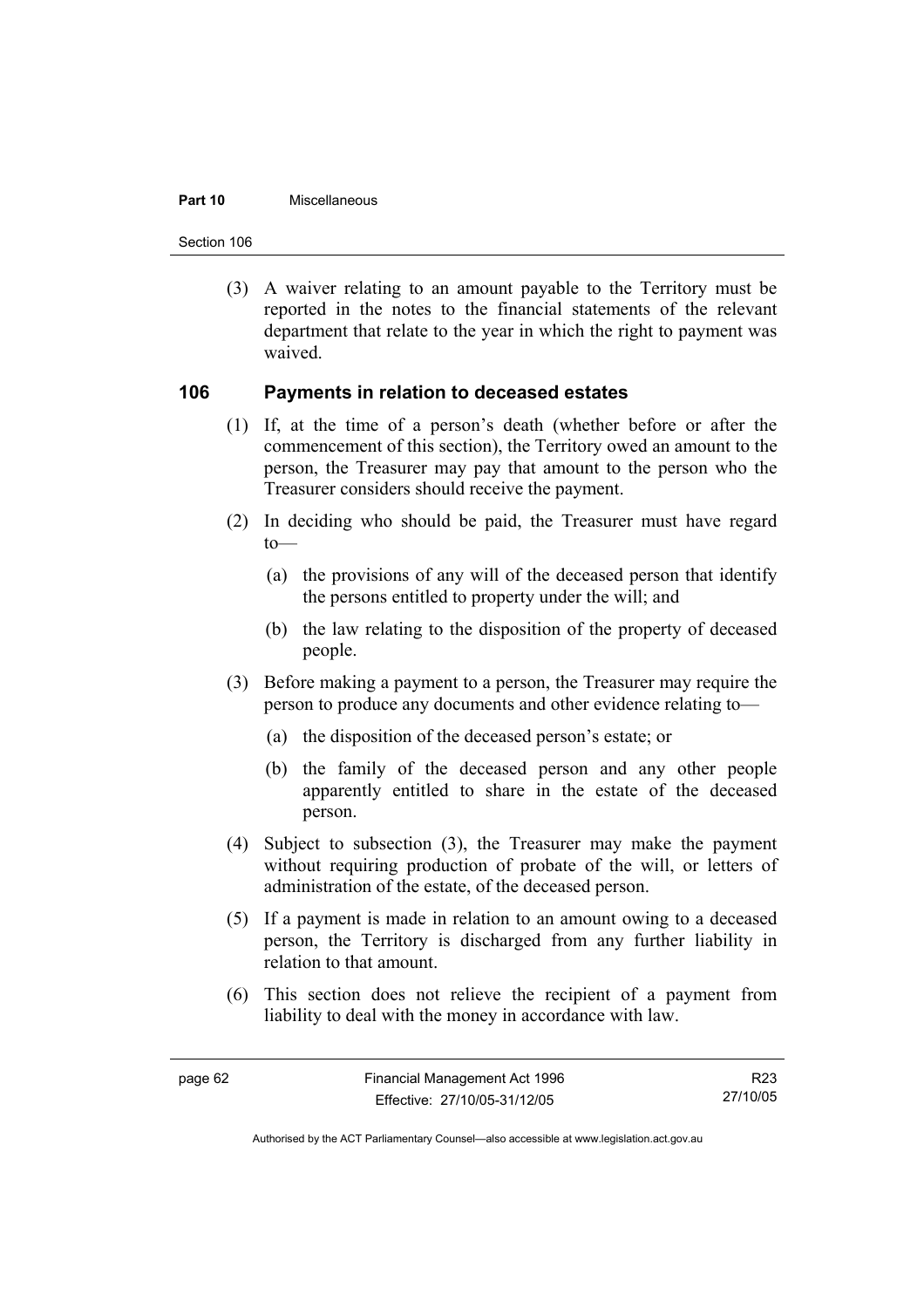#### **107 Guideline-making power**

- (1) The Treasurer may, in writing, make financial management guidelines for this Act.
- (2) A financial management guideline is a disallowable instrument.
	- *Note* A disallowable instrument must be notified, and presented to the Legislative Assembly, under the Legislation Act.

#### **108 Regulation-making power**

The Executive may make regulations for this Act.

*Note* A regulation must be notified, and presented to the Legislative Assembly, under the Legislation Act.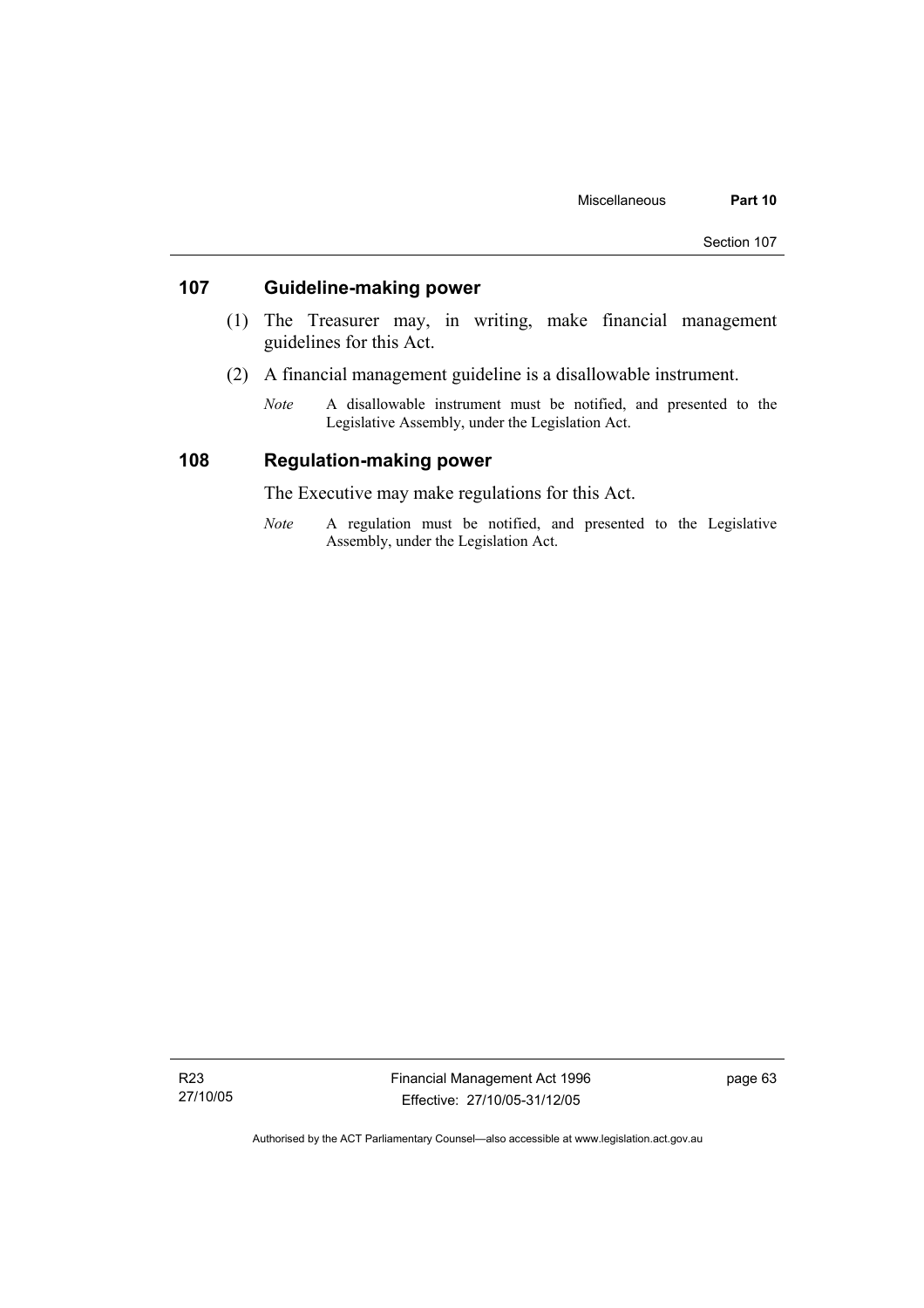#### **Part 11 Transitional**

Section 109

# **Part 11 Transitional**

#### **109 Financial Management Legislation Amendment Act 2005—provisions with 1 July 2005 application**

- (1) The 1 July 2005 sections, as in force immediately after the commencement of this section, apply in relation to the financial year that commenced on 1 July 2005 and all subsequent financial years.
- (2) In its application in relation to the financial year that commenced on 1 July 2005, section 68, as in force immediately after the commencement of this section, applies as if the reference in subsection  $(3)$  to section  $61$   $(5)$   $(d)$  included a reference to section 55 (3) (d).
- (3) In this section:

*1 July 2005 sections* means the following sections:

- section 12 (Departmental budgets)
- section 13 (Supplementary budget papers)
- section 13A (Amendment of budgets for supplementary appropriation)
- section 22 (Annual financial statements of the Territory)
- section 23 (Responsibility for annual financial statements)
- section 24 (Audit of annual financial statements)
- section 27 (Annual financial statements of departments)
- section 28 (Responsibility for annual financial statements of departments)
- section 30 (Departmental annual financial statements to be included in annual reports etc)
- section 29 (Audit of financial statements of departments)
- section 29 (Audit of financial statements of departments)
- section 30 (Departmental annual financial statements to be included in annual reports etc)

R23 27/10/05

Authorised by the ACT Parliamentary Counsel—also accessible at www.legislation.act.gov.au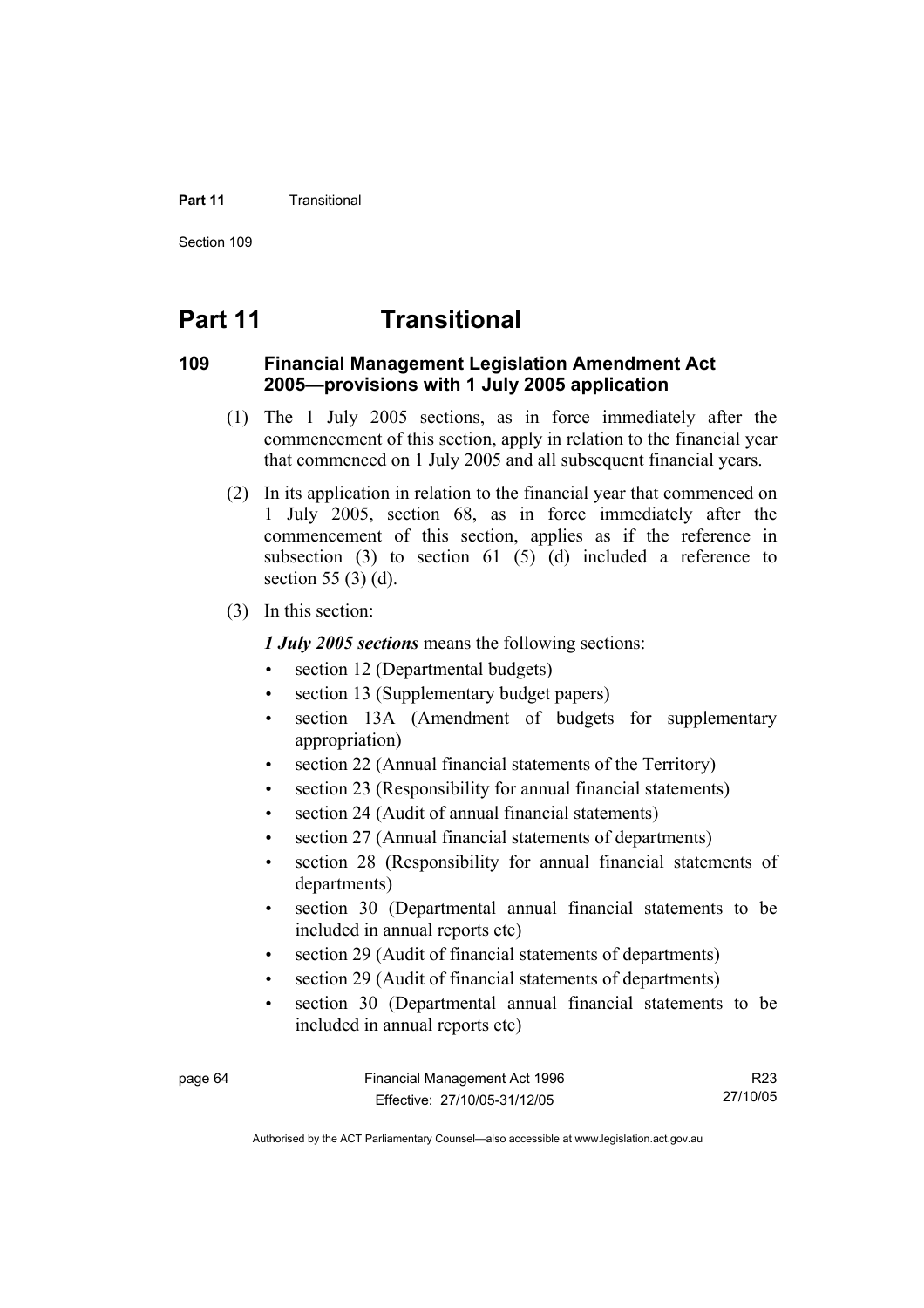- section 30B (Responsibility for departmental statements of performance)
- section 30C (Scrutiny of departmental statements of performance)
- section 30D (Departmental statements of performance to be included in annual reports etc)
- section 30E (Quarterly departmental performance reports)
- section 31 (Responsibilities of chief executives of departments)
- section 63 (Annual financial statements of territory authorities)
- section 64 (Responsibility for annual financial statements of territory authorities)
- section 65 (Audit of annual financial statements of territory authorities)
- section 66 (Annual financial statements of territory authorities to be included in annual reports etc)
- section 68 (Statements of performance of territory authorities)
- section 69 (Responsibility for territory authority statements of performance)
- section 70 (Scrutiny of territory authority statements of performance)
- section 71 (Territory authority statements of performance to be included in annual reports etc).
- (4) This section expires 1 year after the day it commences.

# **U 110 Financial Management Legislation Amendment Act 2005—provisions with 1 July 2006 application**

# **111 Transitional regulations**

 (1) A regulation may prescribe transitional matters necessary or convenient to be prescribed because of the enactment of the *Financial Management Legislation Amendment Act 2005*.

page 65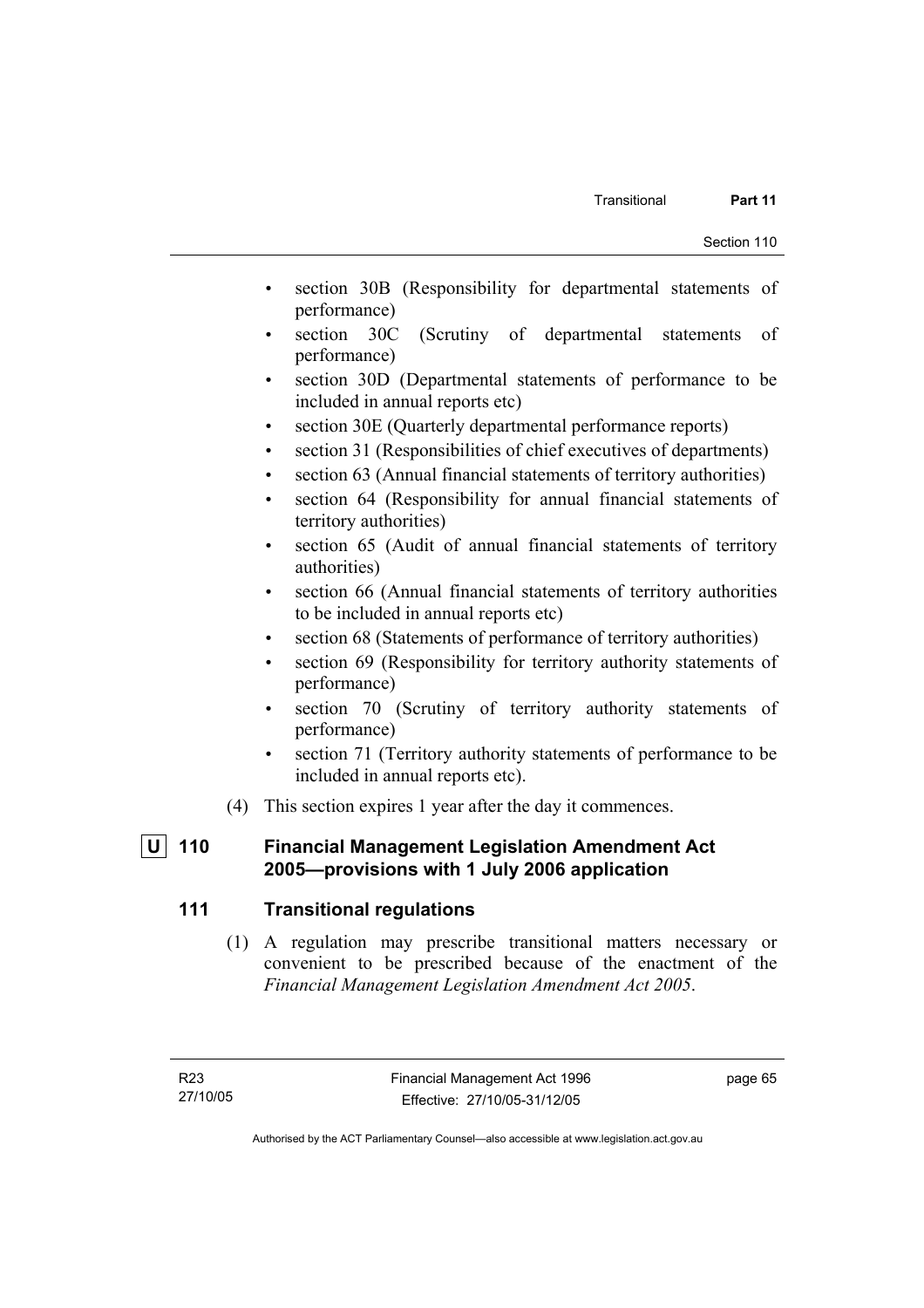# **Part 11** Transitional

Section 111

- (2) A regulation may modify this part (including its operation in relation to another territory law) to make provision in relation to anything that, in the Executive's opinion, is not, or not adequately or appropriately, dealt with in this part.
- (3) A regulation under subsection (2) has effect despite anything elsewhere in this Act or another territory law.
- (4) This section expires 2 years after the day it commences.

page 66 Financial Management Act 1996 Effective: 27/10/05-31/12/05

R23 27/10/05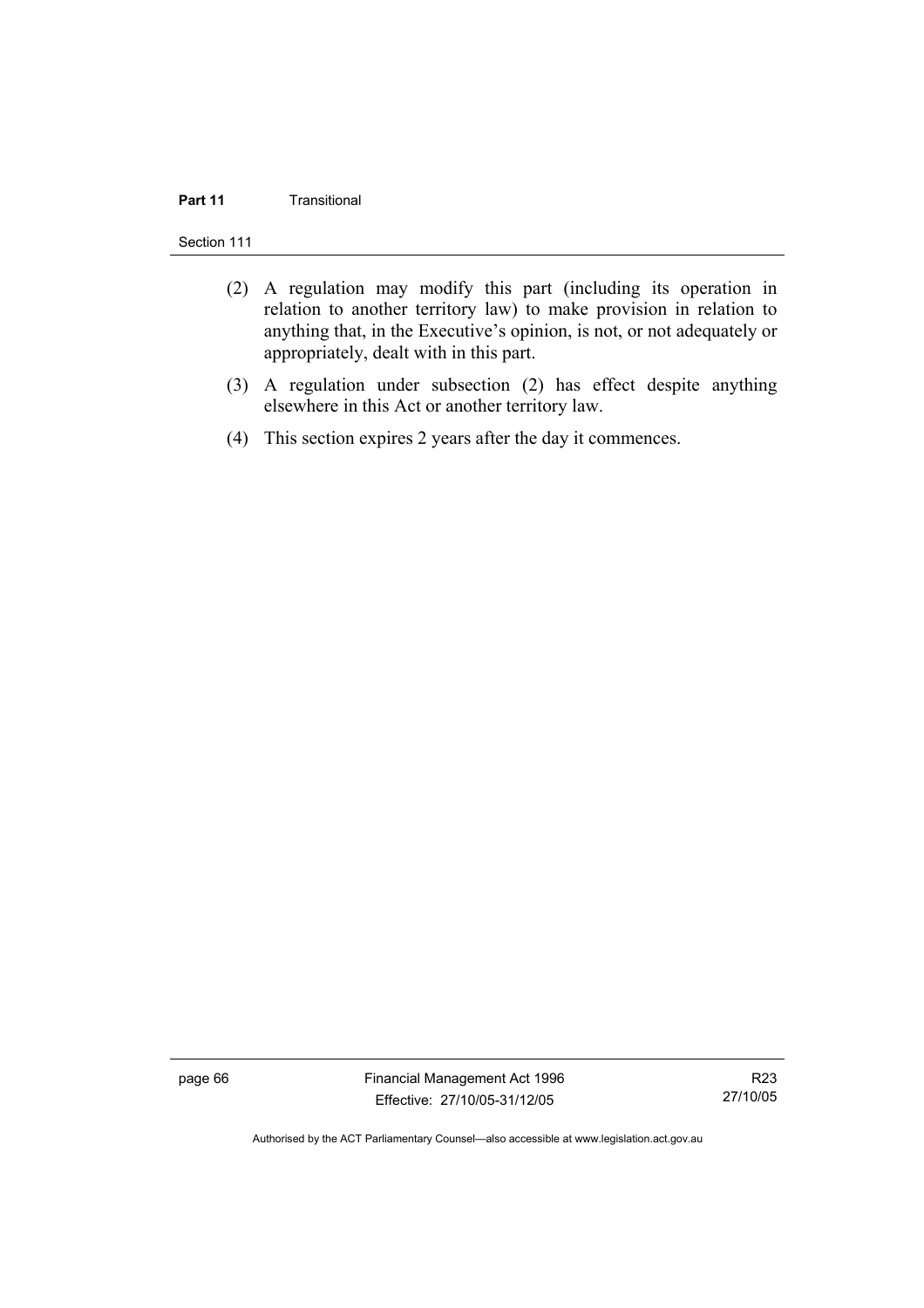# **U Dictionary**

(see s 3)

*Note 1* The Legislation Act contains definitions and other provisions relevant to this Act.

*Note 2* For example, the Legislation Act, dict, pt 1, defines the following terms:

- administrative unit
- auditor-general
- authorised deposit-taking institution
- chief executive (see s 163)
- may (see s  $146$ )
- Minister (see s 162)
- must (see s  $146$ )
- Self-Government Act
- territory-owned corporation

*appropriation* means an appropriation of public money by any Act including this Act.

*Appropriation Act* means an Act that makes appropriations in relation to a financial year for purposes mentioned in section 8.

*appropriation unit* means a class of outputs, or a group of output classes, for which an appropriation is made by an Appropriation Act.

*banking account* means an account with an authorised deposit-taking institution that is, or is substantially the same as, a bank account.

*borrowing* includes—

- (a) raising money or obtaining credit, whether by dealing in securities or otherwise; and
- (b) entering into a financing lease;

page 67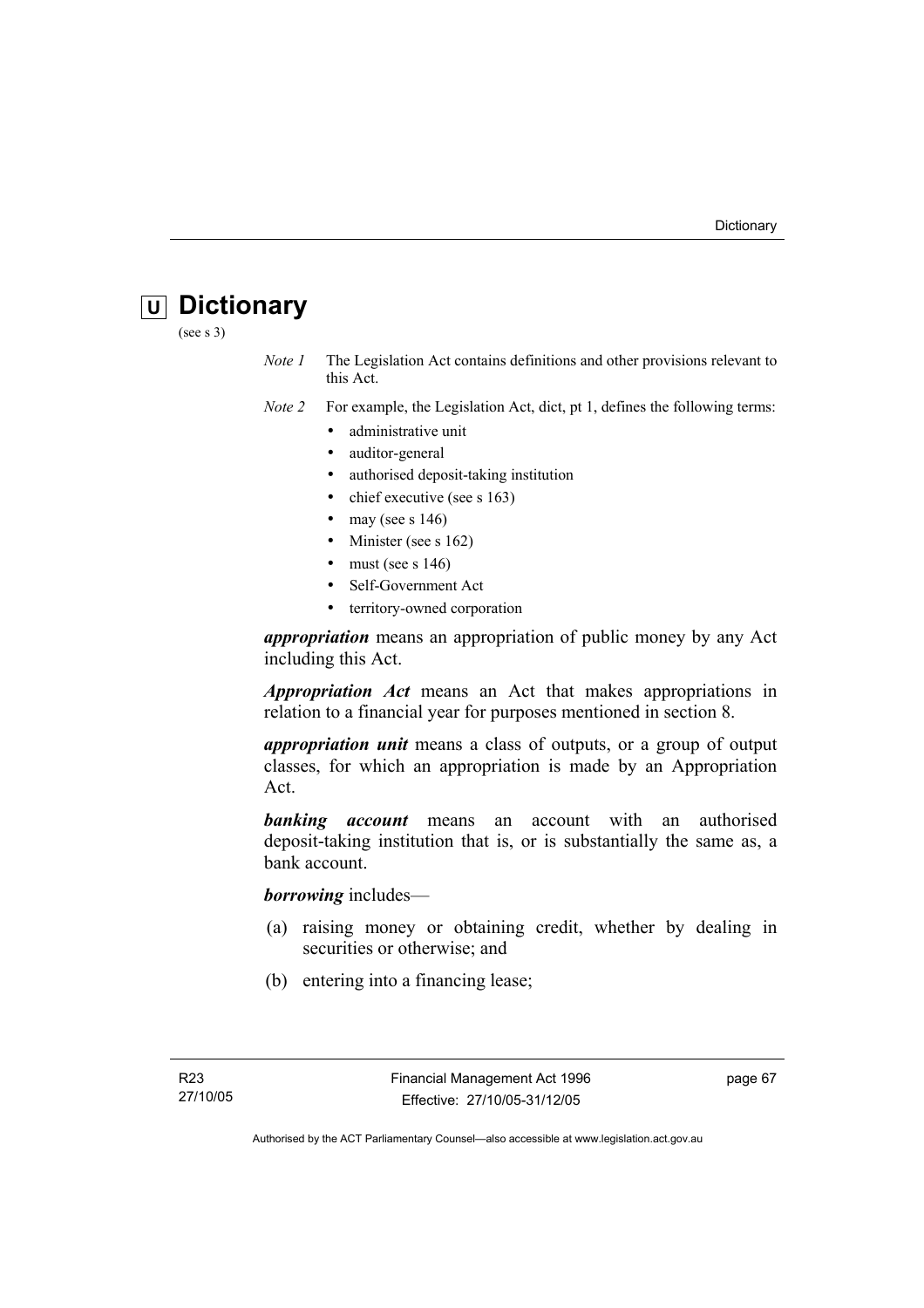but does not include using a credit card or overdraft facility, or otherwise obtaining credit, in a transaction forming part of the day-to-day operations of the Territory or a territory authority.

*budget papers* means documents presented to the Legislative Assembly under section 10 or section 13 (1).

*capital injection* means money provided, or to be provided, to a department for—

- (a) the purchase of assets to be held by the department or to be owned by a territory authority or territory-owned corporation; or
- (b) the development of assets held by the department or owned by a territory authority or territory-owned corporation; or
- (c) augmenting the assets held by the department or owned by a territory authority or territory-owned corporation; or
- (d) reducing the liabilities of the department, a territory authority or a territory-owned corporation;

but does not include money provided from an appropriation for a purpose mentioned in section 8 (a) or (c).

*chief executive officer*, in relation to a territory authority, means the person who has responsibility for managing the affairs of the authority.

*class of outputs* means a group of outputs identified as a class by an Appropriation Act.

### *department* means—

- (a) an administrative unit (excluding any part of an administrative unit prescribed for paragraph (b) and any administrative unit forming part of a group of administrative units prescribed for paragraph (c)); or
- (b) a part of an administrative unit prescribed for this paragraph; or

R23 27/10/05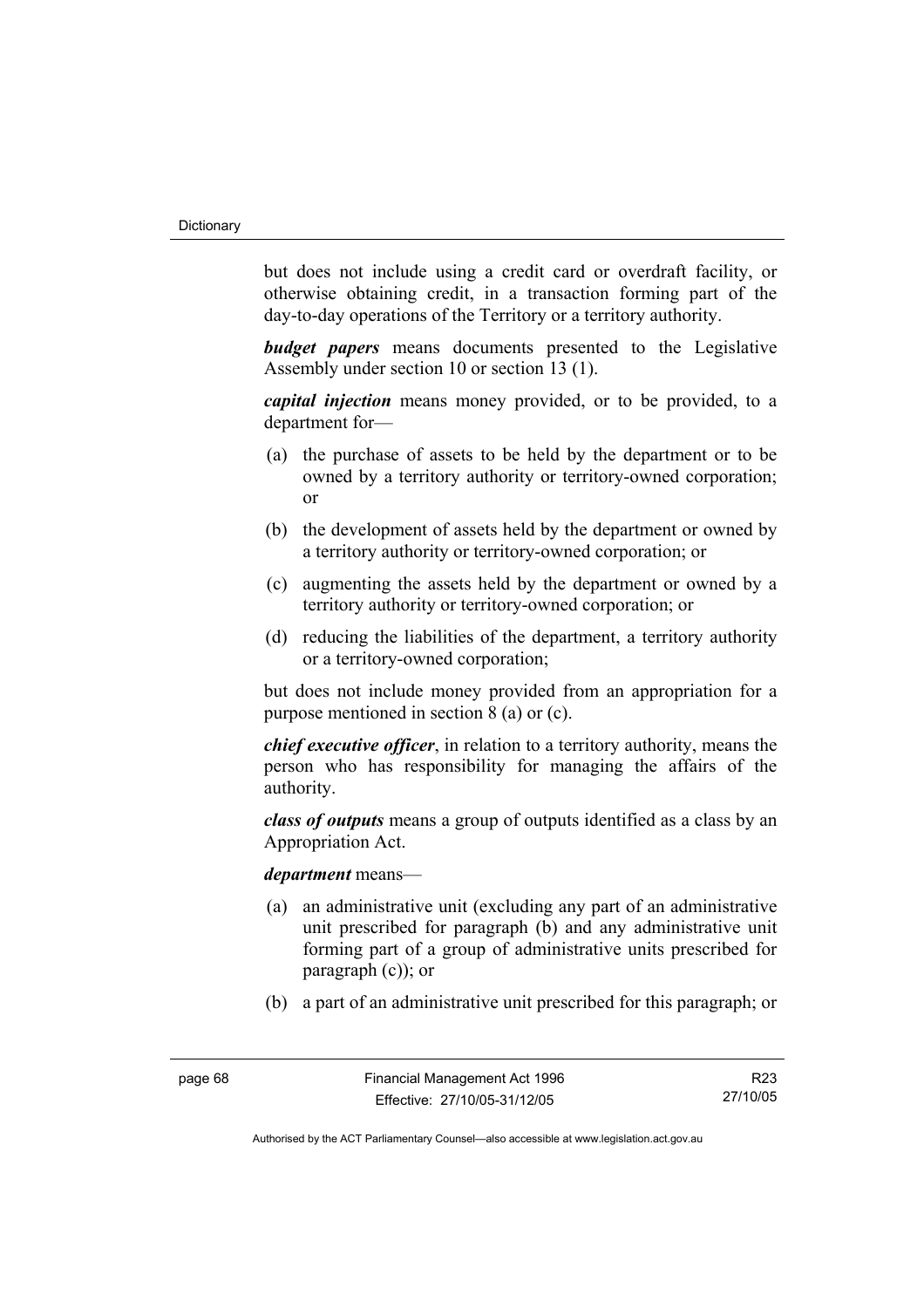(c) a group of 2 or more administrative units prescribed for this paragraph.

*departmental banking account* means a banking account mentioned in section 34 (1).

*expenses*, in relation to an output, means the expenses incurred in providing the output quantified on an accrual accounting basis and includes the overhead expenses properly attributable to the output.

*financial management guidelines* means the financial management guidelines under this Act.

### *general government sector* means—

- (a) those organisations whose primary function is to provide services that are mainly not market orientated, are mainly for the consumption of the community generally, involve the transfer or redistribution of income, and are financed mainly through appropriation; and
- (b) those organisations that are controlled by the Territory and provide investment or other financial services.

*generally accepted accounting principles* means accounting principles and procedures that are—

- (a) recognised by the accounting profession as appropriate for reporting financial information relating to government, a department or a territory authority; and
- (b) consistent with this Act and any relevant Appropriation Act.

*GST*—see the *A New Tax System (Goods and Services Tax) Act 1999* (Cwlth), dictionary.

*input tax credit*—see the *A New Tax System (Goods and Services Tax) Act 1999* (Cwlth), dictionary.

*interest* includes a dividend and any other financial return on a deposit, loan or other investment.

page 69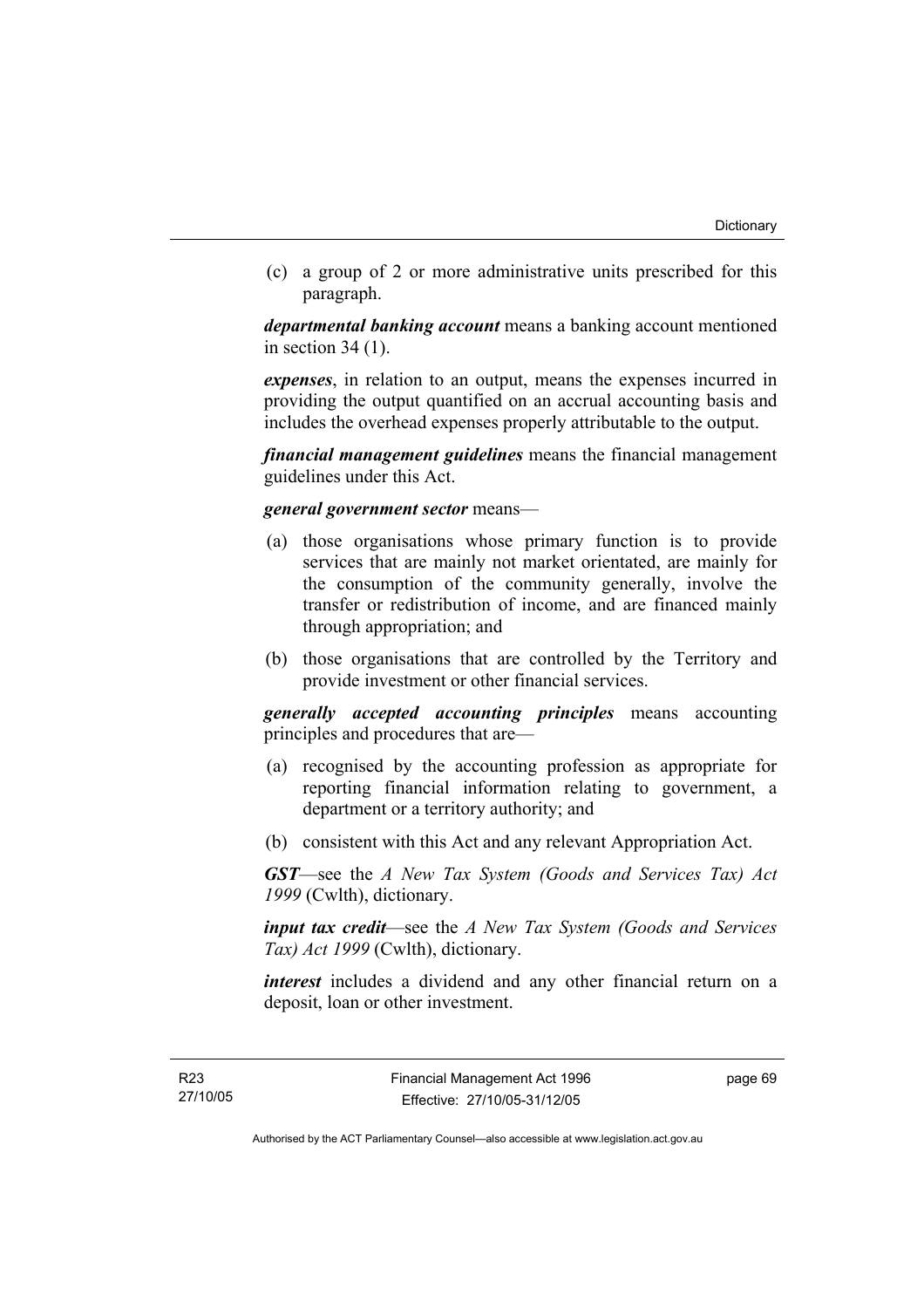*invest* includes enter into a transaction or arrangement for the protection or enhancement of investments.

*Legislative Assembly secretariat*—see the *Public Sector Management Act 1994*, section 3.

*outcomes* means the consequences for the community of outputs.

*outputs* means goods produced or services provided by a department or territory authority or a person producing goods or providing services on behalf of a department or territory authority.

*prescribed* means prescribed by the financial management guidelines.

*public money* means all money received by the Territory, including the proceeds of all loans raised on behalf of the Territory, but does not include—

- (a) money held by the Territory as trust money; or
- (b) money received by a territory-owned corporation or subsidiary of a territory-owned corporation; or
- (c) money received by the Territory from a territory-owned corporation or subsidiary of a territory-owned corporation for investment for the corporation or subsidiary; or
- (d) money received by a territory authority; or
- (e) money received by the Territory from a territory authority for investment for the authority; or
- (f) money received by the Territory—
	- (i) in repayment of an investment made by the Territory for a territory authority; or
	- (ii) as interest on such an investment.

*public trading enterprise* means an organisation whose primary function is to provide goods and services that are mainly market

R23 27/10/05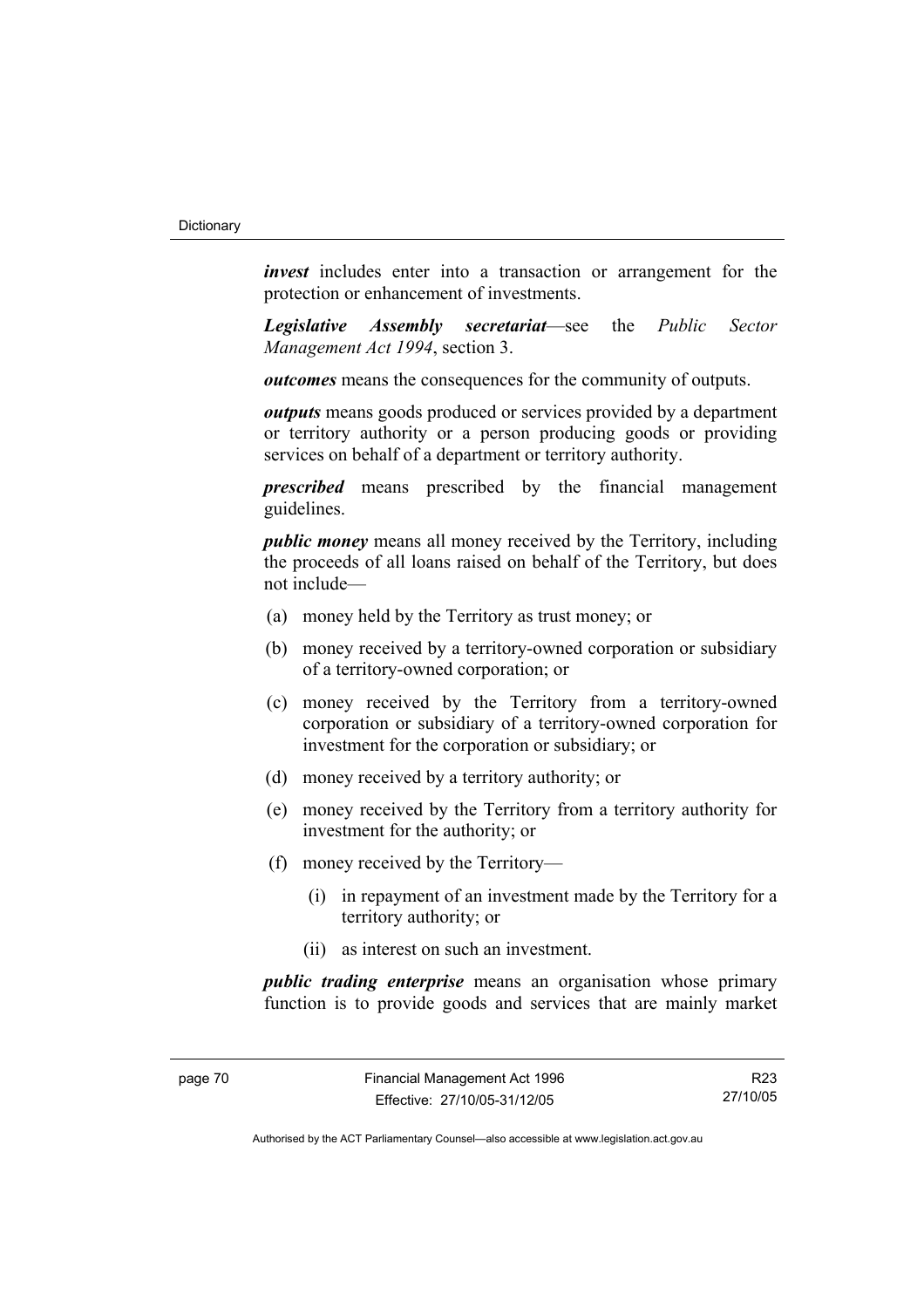orientated, non-regulatory and non-financial in nature and who may recover a significant part of their costs from individual consumers.

*public trading enterprise sector* means those organisations whose primary function is to provide goods and services that are mainly market orientated and non-regulatory in nature and who may recover a significant part of their costs from individual consumers.

*responsible chief executive*, in relation to a department, means—

- (a) if the department is constituted by an administrative unit or a part of an administrative unit—the chief executive of that administrative unit; or
- (b) if the department is constituted by a group of 2 or more administrative units—the person prescribed as the responsible chief executive in relation to the department.

### *responsible Minister* means—

- (a) in relation to a department that is constituted by an administrative unit or a part of an administrative unit—the Minister to whom responsibility for that administrative unit has been allocated under the *Public Sector Management Act 1994*, section 14; and
- (b) in relation to a department that is constituted by a group of 2 or more administrative units—the Minister prescribed as the responsible Minister in relation to the department; and
- (c) in relation to a territory authority—the Minister administering the Act by which the authority was established.

*securities* includes stocks, debentures, notes, bonds, promissory notes, bills of exchange, and any other securities approved in writing by the Treasurer.

*statement of intent* means a statement of a territory authority under section 58.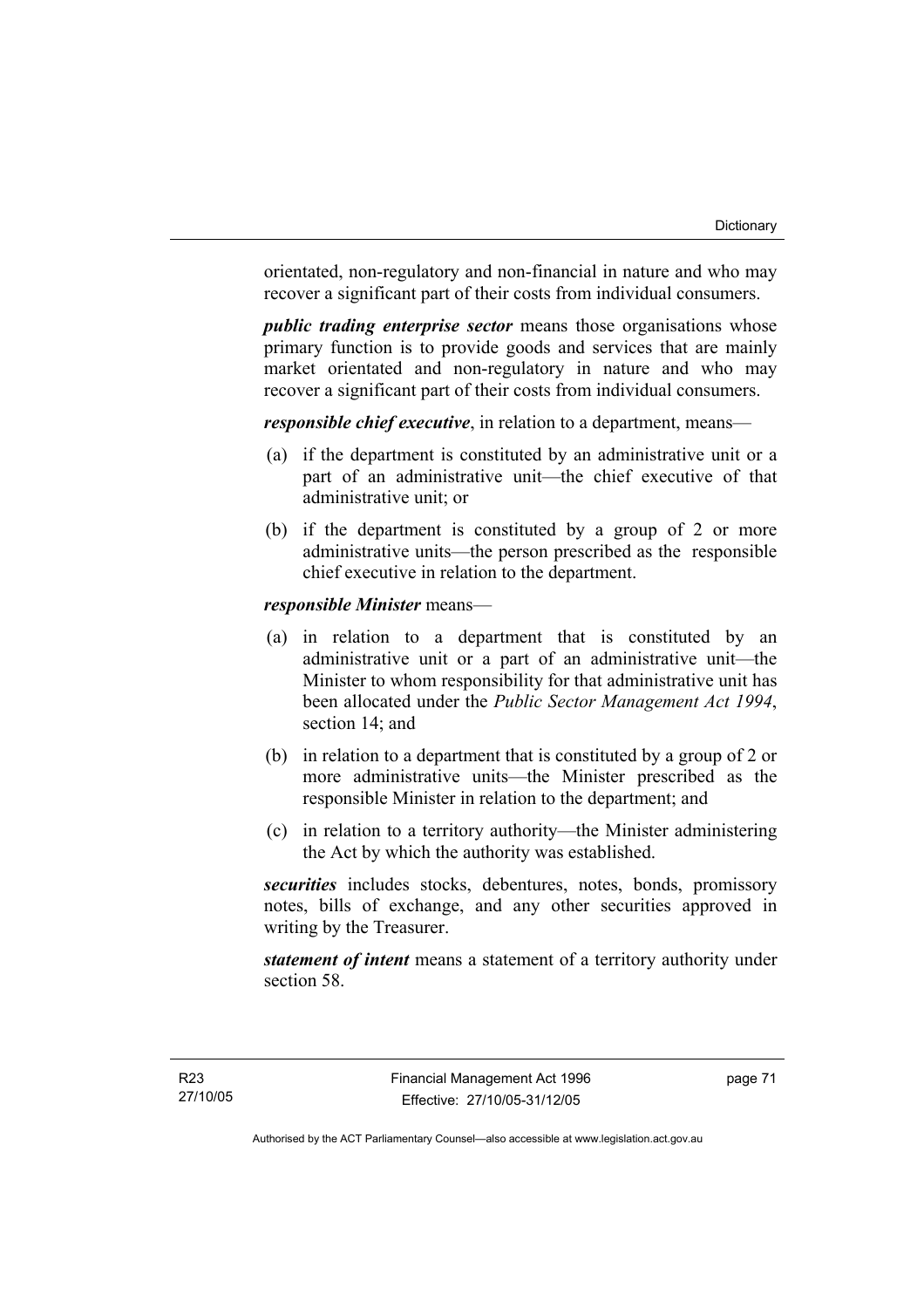*subsidiary*—see the *Territory Owned Corporations Act 1990*, dictionary.

*superannuation appropriation*—see the *Territory Superannuation Provision Protection Act 2000*, dictionary.

*superannuation banking account*—see the *Territory Superannuation Provision Protection Act 2000*, section 7.

*taxable supply*—see the *A New Tax System (Goods and Services Tax) Act 1999* (Cwlth), dictionary.

*territory authority* means a body corporate established by an Act, but does not include a body declared under section 3B not to be a territory authority.

*territory banking account* means the banking account mentioned in section 33.

*trust money* means—

- (a) money deposited with the Territory pending the completion of a transaction or the determination of a dispute and that may become repayable to the depositor or payable to the Territory or any other person; or
- (b) all money that is paid into a territory court for possible repayment to the payee or a third party because of any Act, order, instruction or authority; or
- (c) money that belongs to or is due to any person and is collected by the Territory as a result of an agreement between the Territory and that person; or
- (d) unclaimed money that is due to or belongs to any person and is deposited with the Territory; or
- (e) money that is paid to the Territory in trust for any other lawful purpose including interest on trust money.

R23 27/10/05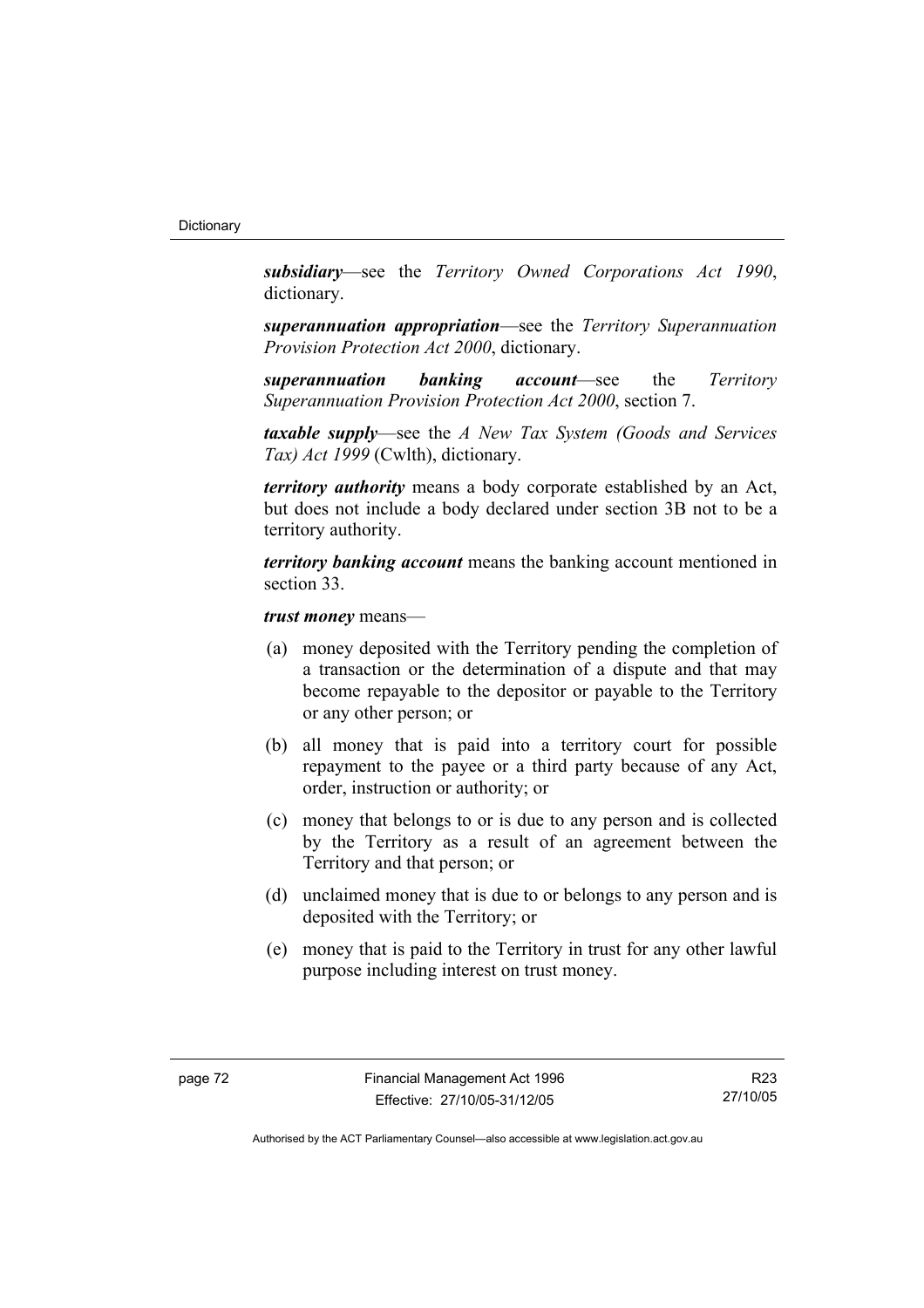# **Endnotes**

# **1 About the endnotes**

Amending and modifying laws are annotated in the legislation history and the amendment history. Current modifications are not included in the republished law but are set out in the endnotes.

Not all editorial amendments made under the *Legislation Act 2001*, part 11.3 are annotated in the amendment history. Full details of any amendments can be obtained from the Parliamentary Counsel's Office.

Uncommenced amending laws and expiries are listed in the legislation history and the amendment history. These details are underlined. Uncommenced provisions and amendments are not included in the republished law but are set out in the last endnote.

If all the provisions of the law have been renumbered, a table of renumbered provisions gives details of previous and current numbering.

The endnotes also include a table of earlier republications.

| $am = amended$<br>$amdt = amendment$<br>$ch = chapter$<br>$def = definition$<br>$dict = dictionary$<br>disallowed = disallowed by the Legislative<br>Assembly<br>$div = division$<br>$exp = expires/expired$<br>$Gaz = gazette$<br>$hda =$ heading<br>$IA = Interpretation Act 1967$<br>ins = inserted/added<br>$LA =$ Legislation Act 2001<br>$LR =$ legislation register<br>LRA = Legislation (Republication) Act 1996<br>$mod = modified/modification$ | $ord = ordinance$<br>orig = original<br>par = paragraph/subparagraph<br>$pres = present$<br>$prev = previous$<br>$(\text{prev}) = \text{previously}$<br>$pt = part$<br>$r = rule/subrule$<br>renum = renumbered<br>$reloc = relocated$<br>$R[X]$ = Republication No<br>$RI = reissue$<br>s = section/subsection<br>$sch = schedule$<br>$sdiv = subdivision$<br>$sub =$ substituted<br>SL = Subordinate Law |
|-----------------------------------------------------------------------------------------------------------------------------------------------------------------------------------------------------------------------------------------------------------------------------------------------------------------------------------------------------------------------------------------------------------------------------------------------------------|------------------------------------------------------------------------------------------------------------------------------------------------------------------------------------------------------------------------------------------------------------------------------------------------------------------------------------------------------------------------------------------------------------|
| $o = order$                                                                                                                                                                                                                                                                                                                                                                                                                                               | underlining = whole or part not commenced                                                                                                                                                                                                                                                                                                                                                                  |
| om = omitted/repealed                                                                                                                                                                                                                                                                                                                                                                                                                                     | or to be expired                                                                                                                                                                                                                                                                                                                                                                                           |

# **2 Abbreviation key**

R23 27/10/05 Financial Management Act 1996 Effective: 27/10/05-31/12/05

page 73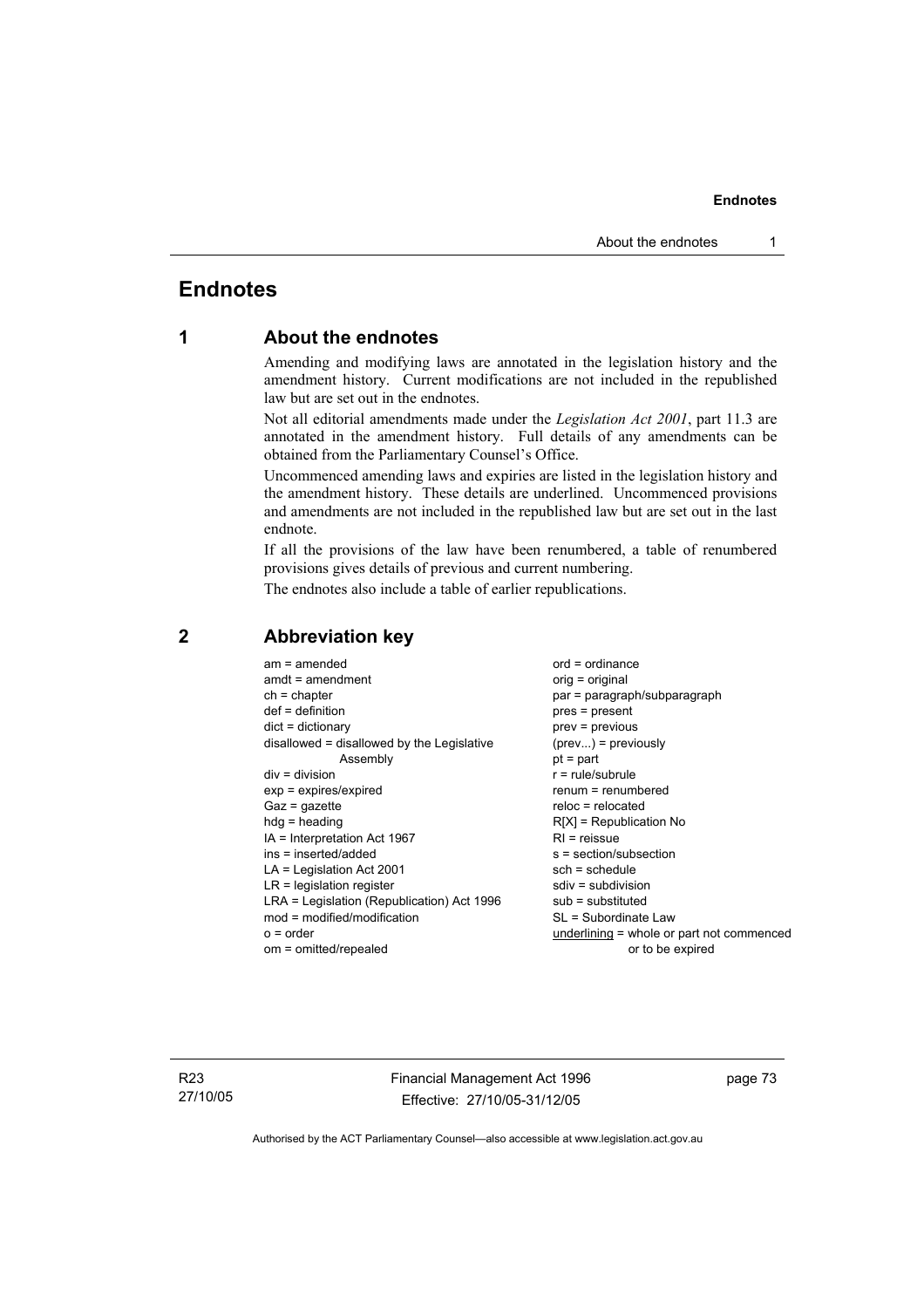| 3 | Legislation history |  |
|---|---------------------|--|
|---|---------------------|--|

# **3 Legislation history**

**Financial Management Act 1996 No 22**  notified 4 June 1996 (Gaz 1996 No 101) commenced 1 July 1996 (s 2)

as amended by

### **Financial Management (Amendment) Act 1997 No 39**  notified 1 September 1997 (Gaz 1997 No S257) commenced 1 September 1997 (s 2)

**Financial Management (Amendment) Act (No 2) 1997 No 102**  notified 24 December 1997 (Gaz 1997 No S420) ss 1-3 commenced 24 December 1997 (s 2 (1)) remainder commenced 14 January 1998 (s 2 (2) and Gaz 1998 No S24)

**Financial Management (Amendment) Act (No 3) 1997 No 124**  notified 24 December 1997 (Gaz 1997 No S420) commenced 24 December 1997 (s 2)

**Trustee (Amendment) Act 1999 No 28 sch**  notified 21 May 1999 (Gaz 1999 No S24) sch commenced 21 May 1999 (s 2)

### **Financial Sector Reform (ACT) Act 1999 No 33 sch**  notified 25 June 1999 (Gaz 1999 No S34) s 1, s 2 and dict commenced 25 June 1999 (s 2 (1)) sch commenced 1 July 1999 (s 2 (2) and Cwlth Gaz 1999 No S289)

**Appropriation Act 1999-2000 No 36 s 9**  notified 12 July 1999 (Gaz 1999 No S44) s 9 commenced 12 July 1999 (s 2)

### **Financial Management Amendment Act 1999 No 58**  notified 10 November 1999 (Gaz 1999 No 45) commenced 10 November 1999 (s 2)

page 74 Financial Management Act 1996 Effective: 27/10/05-31/12/05

R23 27/10/05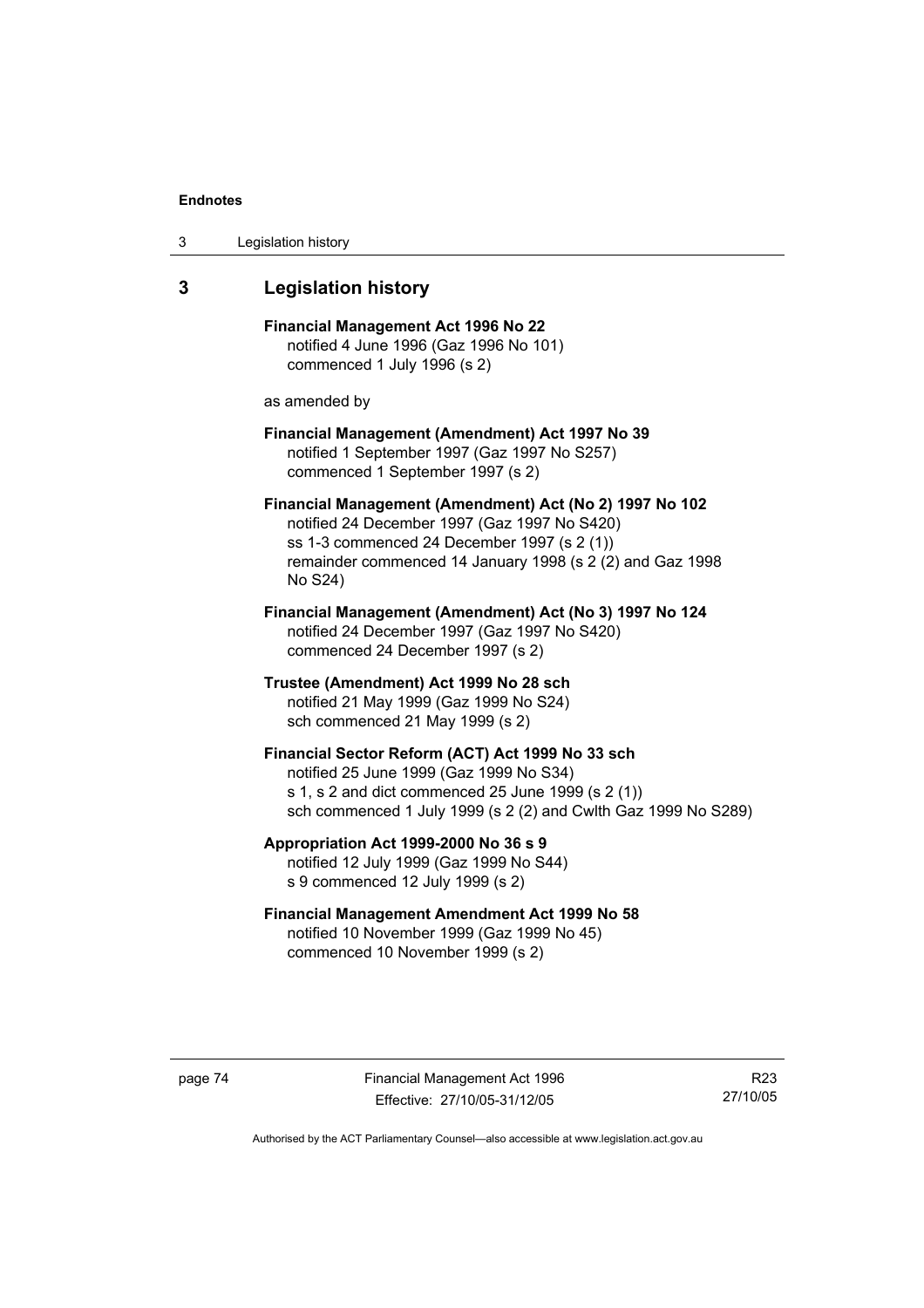### **Territory Superannuation Provision Protection Act 2000 No 21 sch**

notified 15 June 2000 (Gaz 2000 No 24) s 1, s 2 commenced 15 June 2000 (IA s 10B) sch commenced 1 July 2000 (s 2)

### **Financial Management Amendment Act 2000 No 27**

notified 30 June 2000 (Gaz 2000 No S30) s 1, s 2 commenced 30 June 2000 (IA s 10B) remainder commenced 30 June 2000 (s 2)

#### **Financial Management Amendment Act 2001 No 4**

notified 8 March 2001 (Gaz 2001 No 10) s 1, s 2 commenced 8 March 2001 (IA s 10B) s 3 commenced 8 March 2001 (s 2) remainder commenced 8 September 2001 (IA s 10E)

#### **Statute Law Amendment Act 2001 No 11 sch 3**

notified 29 March 2001 (Gaz 2001 No 13) commenced 29 March 2001 (s 2)

### **Financial Management Amendment Act 2001 (No 2) 2001 No 42**

notified 29 June 2001 (Gaz 2001 No S36)

- s 1, s 2 commenced 29 June 2001 (IA s 10B)
- s 3, s 4, s 6, s 7 commenced 29 June 2001 (s 2 (1))
- s 5 commenced 1 July 2001 (s 2 (2))

### **Appropriation Act 2001-2002 2001 No 43 s 12**

notified 29 June 2001 (Gaz 2001 No S36)

- s 1, s 2 commenced 29 June 2001 (IA s 10B)
- s 12 commenced 1 July 2001 (s 2)

### **Legislation (Consequential Amendments) Act 2001 No 44 pt 146**

notified 26 July 2001 (Gaz 2001 No 30) s 1, s 2 commenced 26 July 2001 (IA s 10B) pt 146 commenced 12 September 2001 (s 2 and see Gaz 2001 No S65)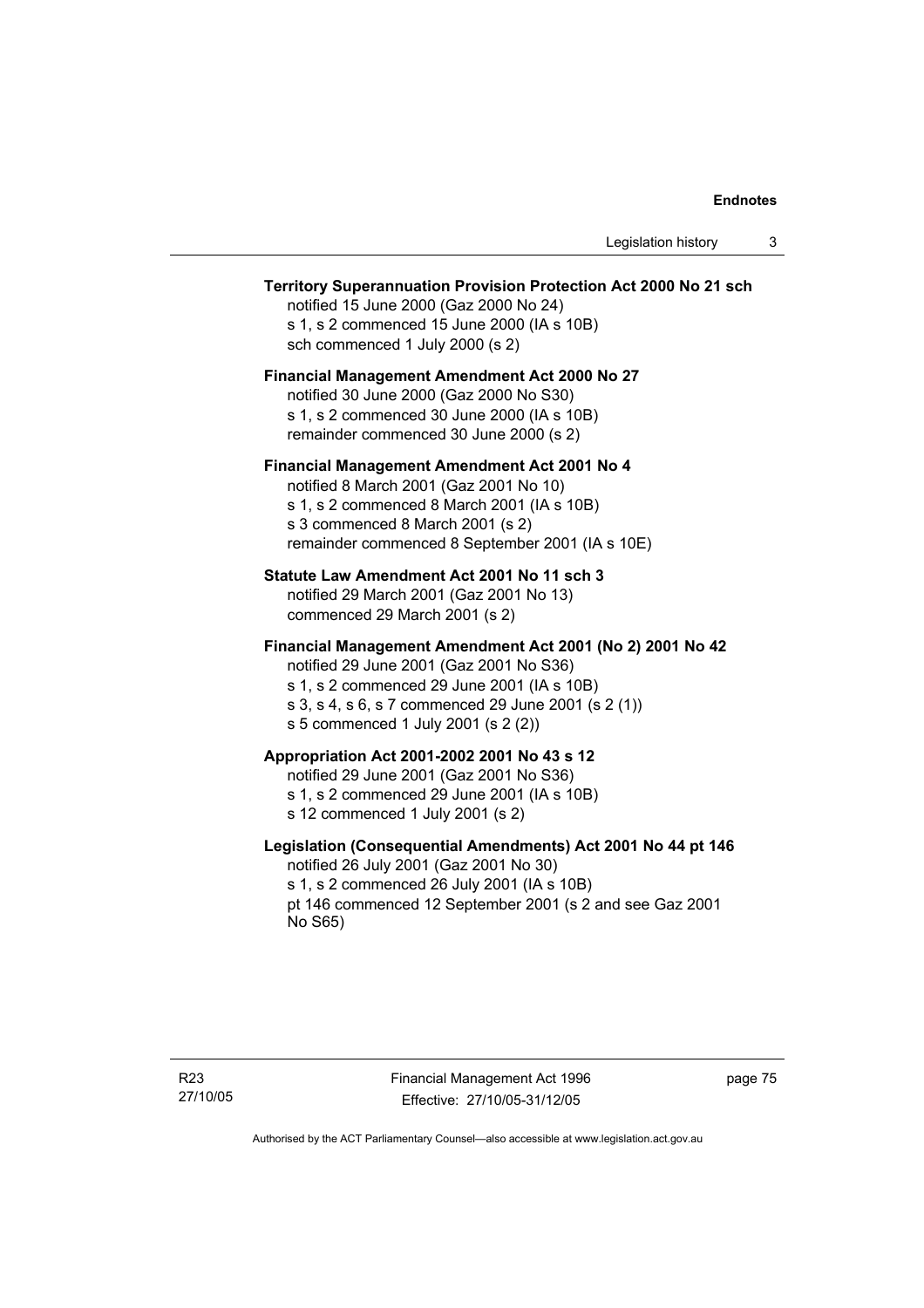| Legislation history<br>-3 |  |
|---------------------------|--|
|---------------------------|--|

### **Financial Management Legislation Amendment Act 2001 No 45 pt 2 (as am by 2002 No 30 pt 3.26)**

notified 12 July 2001 (Gaz 2001 No 28) s 1, s 2 commenced 12 July 2001 (IA s 10B) s 4 commenced 12 January 2002 (s 2 (3) and see Act 2002 No 30 amdt 3.370) pt 2 remainder commenced 12 January 2002 (LA s 79)

#### **Statute Law Amendment Act 2001 No 56 pt 3.20**

notified 5 September 2001 (Gaz 2001 No S65) commenced 5 September 2001 (s 2)

### **Financial Management Amendment Act 2001 (No 3) 2001 No 95**

notified 10 September 2001 (Gaz 2001 No S66) s 1, s 2 commenced 10 September 2001 (LA s 75) remainder commenced 1 January 2002 (CN 2001 No 6)

#### **Financial Management Amendment Act 2001 (No 4) No 97**

notified LR 20 December 2001 commenced 20 December 2001 (s 2)

#### **Appropriation Act 2002-2003 No 29 s 12**

notified LR 9 September 2002 taken to have commenced 30 June 2002 (s 2)

### **Statute Law Amendment Act 2002 No 30 pt 3.25**

notified LR 16 September 2002 s 1, s 2 taken to have commenced 19 May 1997 (LA s 75 (2)) amdt 3.369 taken to have commenced 31 December 2001 (s 2 (2)) pt 3.25 remainder commenced 17 September 2002 (s 2 (1))

### **Financial Management Amendment Act 2002 No 38**

notified LR 8 October 2002 s 1, s 2 commenced 8 October 2002 (LA s 75 (1)) remainder commenced 1 November 2002 (s 2 and CN2002-12)

#### **Appropriation Act 2002-2003 (No 2) A2003-9 s 9**

notified LR 7 March 2003

s 1, s 2 commenced 7 March 2003 (LA s 75 (1))

s 9 commenced 8 March 2003 (s 2)

R23 27/10/05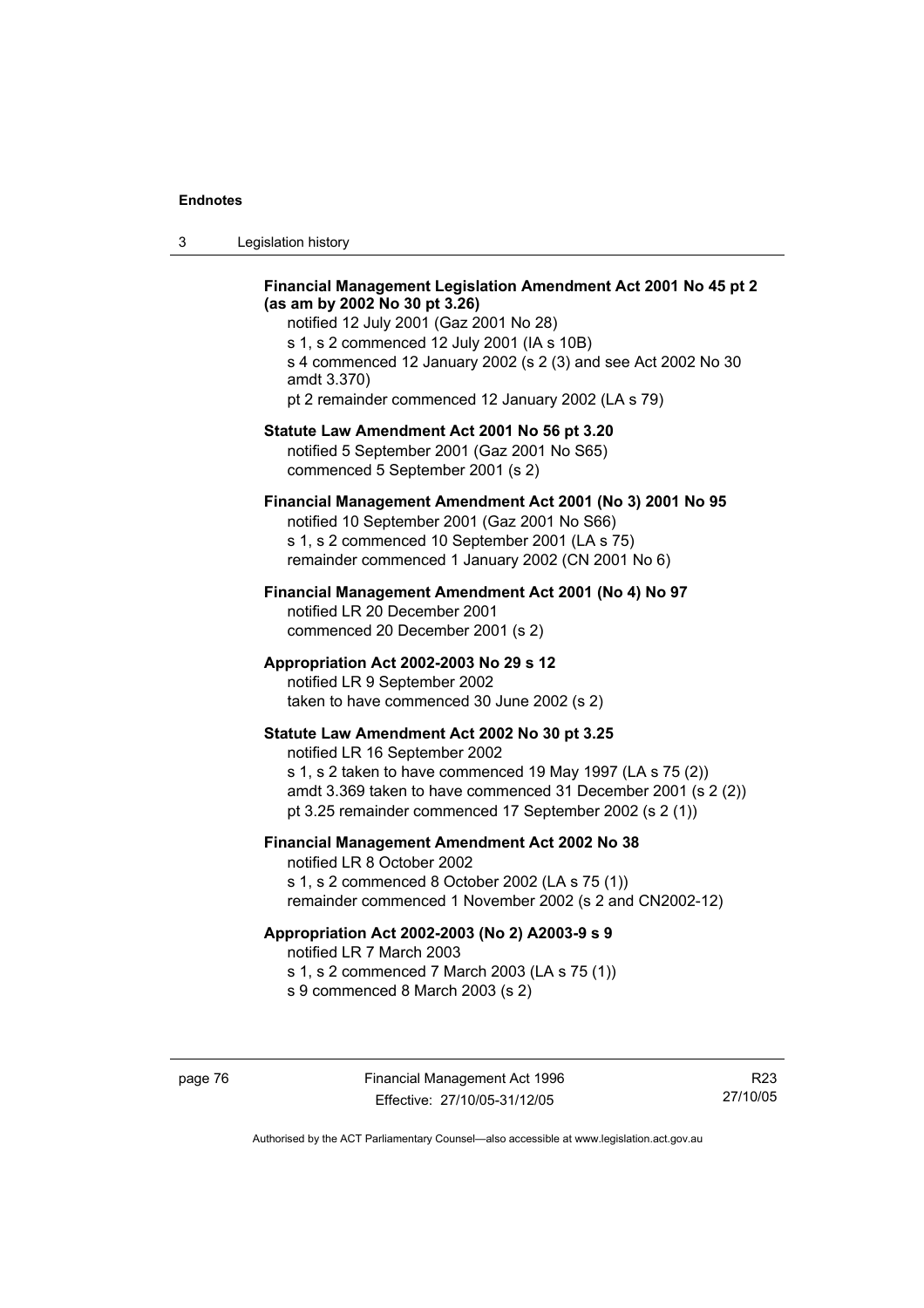#### **Financial Management Amendment Act 2003 A2003-21**

notified LR 19 May 2003 s 1, s 2 commenced 19 May 2003 (LA s 75 (1)) remainder commenced 20 May 2003 (s 2)

### **Appropriation Act 2003-2004 A2003-27**  notified LR 30 June 2003 commenced 30 June 2003 (s 2)

### **Financial Management Amendment Act 2003 (No 2) A2003-46**

notified LR 31 October 2003 s 1, s 2 commenced 31 October 2003 (LA s 75 (1)) remainder commenced 1 November 2003 (s 2)

#### **Statute Law Amendment Act 2003 (No 2) A2003-56 sch 3 pt 3.9**

notified LR 5 December 2003 s 1, s 2 commenced 5 December 2003 (LA s 75 (1)) sch 3 pt 3.9 commenced 19 December 2003 (s 2)

# **Financial Management Amendment Act 2004 A2004-19**  notified LR 6 April 2004

s 1, s 2 commenced 6 April 2004 (LA s 75 (1)) remainder commenced 7 April 2004 (s 2)

#### **Financial Management Amendment Act 2004 (No 2) A2004-33**

notified LR 30 June 2004 s 1, s 2 commenced 30 June 2004 (LA s 75 (1)) remainder commenced 1 July 2004 (s 2)

#### **Appropriation Act 2004-2005 A2004-35 s 12**

notified LR 30 June 2004 commenced 30 June 2004 (s 2)

#### **Territory Owned Corporations Amendment Act 2004 A2004-53 sch 1**  notified LR 16 August 2004

s 1, s 2 commenced 16 August 2004 (LA s 75 (1)) sch 1 commenced 17 August 2004 (s 2)

# **Statute Law Amendment Act 2005 A2005-20 sch 3 pt 3.22**

notified LR 12 May 2005

- s 1, s 2 taken to have commenced 8 March 2005 (LA s 75 (2))
- sch 3 pt 3.22 commenced 2 June 2005 (s 2 (1))

R23 27/10/05 page 77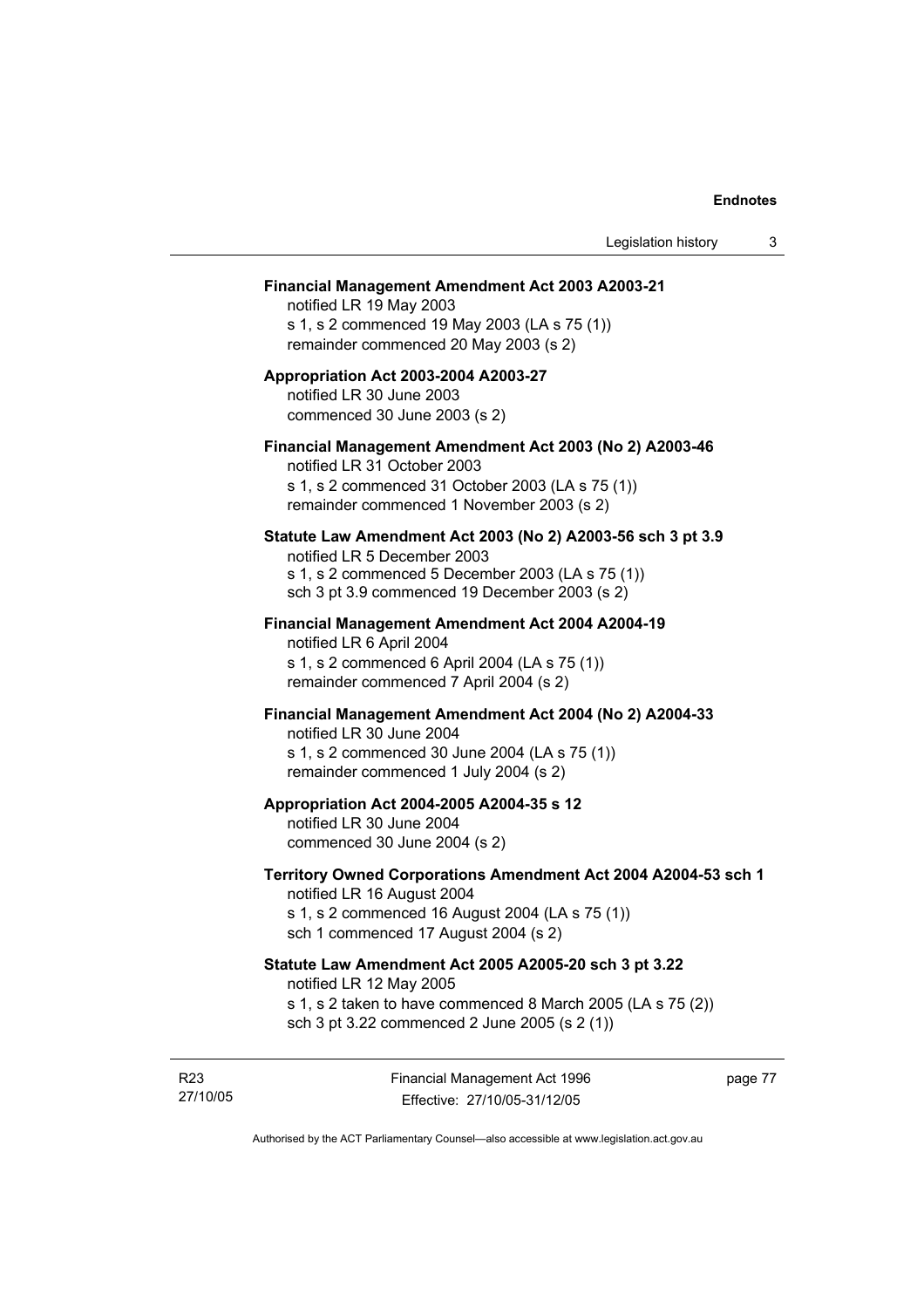4 Amendment history

### **Appropriation Act 2005-2006 A2005-32 s 12, s 13**

notified LR 1 July 2005

s 1, s 2 taken to have commenced 30 June 2005 (LA s 75 (2))

s 12, s 13 taken to have commenced 30 June 2005 (s 2)

#### **Public Sector Management Amendment Act 2005 A2005-42 sch 1 pt 1.1**

notified LR 31 August 2005 s 1, s 2 commenced 31 August 2005 (LA s 75 (1)) sch 1 pt 1.1 commenced 1 September 2005 (s 2)

# **Financial Management Legislation Amendment Act 2005 A2005-52**

notified LR 26 October 2005

s 1, s 2 commenced 26 October 2005 (LA s 75 (1)) s 7, s 9, s 10, s 14, s 15, s 18, ss 19-32, s 38 (in part), s 38 (in part), s 39, s 40, s 42 (in part), s 49 commenced 27 October 2005 (s 2 (1)) remainder commences 1 January 2006 (s 2 (2))

### **4 Amendment history**

| Name of Act<br>s 1                  | sub 2001 No 56 amdt 3.255                                                                                                                                                                                                                                                                                                                         |
|-------------------------------------|---------------------------------------------------------------------------------------------------------------------------------------------------------------------------------------------------------------------------------------------------------------------------------------------------------------------------------------------------|
| s 2                                 | Act subject to Territory Superannuation Provision Protection Act<br>sub 2000 No 21 sch                                                                                                                                                                                                                                                            |
| <b>Dictionary</b><br>s 3 hdg<br>s 3 | sub 2000 No 21 sch<br>am 2000 No 21 sch<br>def <i>bank</i> om 1999 No 33 sch<br>def banking institution ins 1997 No 102 s 4<br>om 1999 No 33 sch<br>def Territory activities ins 1997 No 124 s 4<br>om 2001 No 95 amdt 1.3<br>def Treasurer om 2001 No 95 amdt 1.2<br>remaining defs reloc to dict 2001 No 95 amdt 1.4<br>sub 2001 No 95 amdt 1.5 |
| <b>Notes</b><br>s 3A                | orig s 3A renum as s 3B 2001 No 95 amdt 1.6<br>ins 2001 No 95 amdt 1.5                                                                                                                                                                                                                                                                            |

page 78 Financial Management Act 1996 Effective: 27/10/05-31/12/05

R23 27/10/05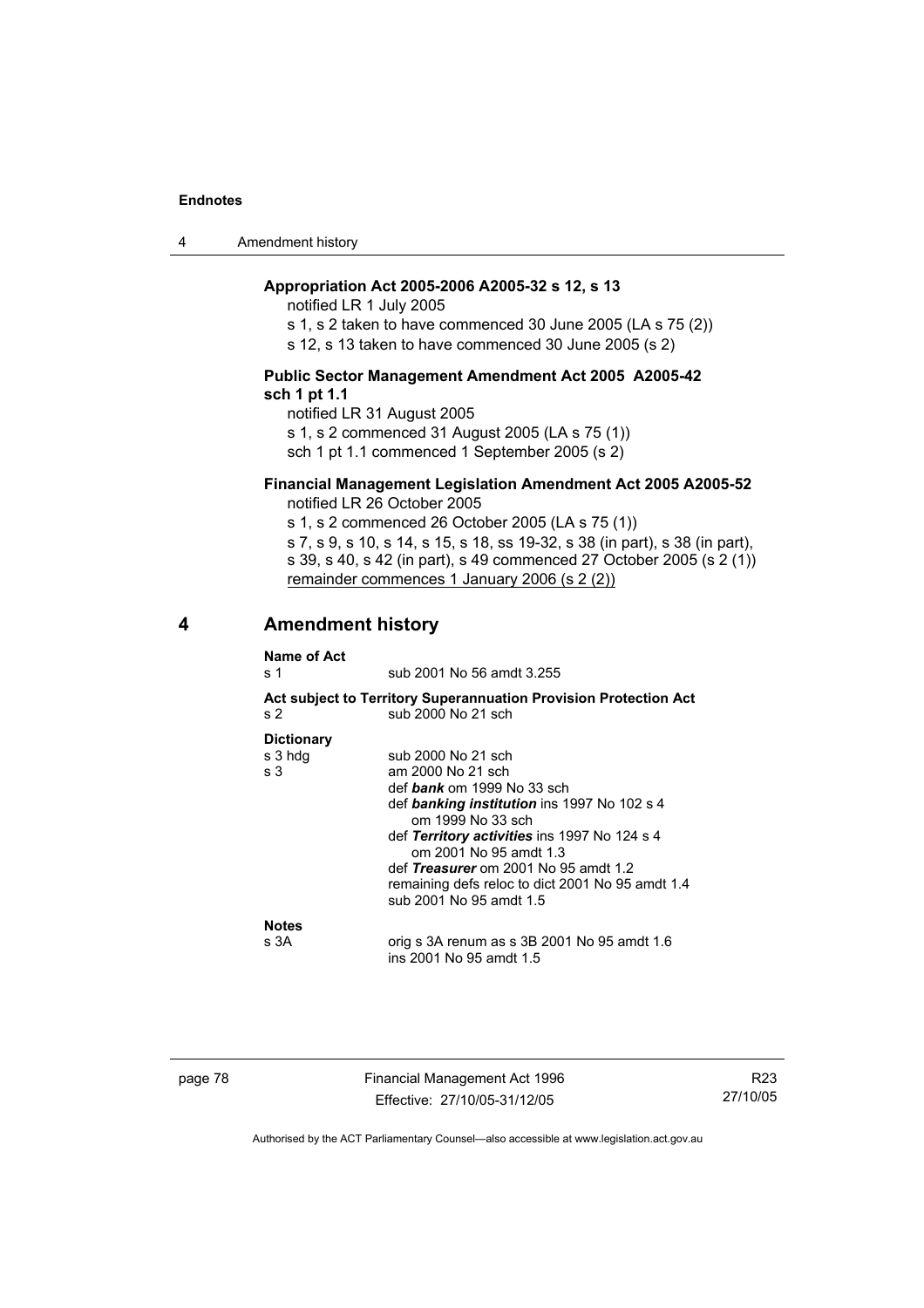Amendment history 4

# **Declaration that certain bodies are not territory authorities for Act**<br>s 3B (prev s 3A) ins 2000 No 21 sch  $(prev s 3A)$  ins 2000 No 21 sch am 2001 No 44 amdt 1.1631, amdt 1.1632 renum as s 3B 2001 No 95 amdt 1.6 sub A2005-52 s 4 **Budget management**  pt 2 hdg sub A2003-46 s 4 **Appropriations and budgets**  ins  $A2003-46$  s 4 **Form of appropriations** s 8 sub A2005-52 s 5 **Net appropriations for outputs** s 9 am 2000 No 27 s 5 **Net appropriations for capital injections** s 9A ins 2000 No 27 s 6 **Appropriations for payments on behalf of Territory to be net appropriations**  s 9B ins 2001 No 95 s 5 **Budget papers**  s 10 am 1997 No 124 s 5; 2001 No 56 amdt 3.257; A2005-52 s 6 **Territory budgets**  s 11 am 1997 No 124 s 6; 2001 No 4 s 4; 2001 No 56 amdt 3.258; 2001 No 95 s 6 sub A2003-46 s 5 am A2005-32 s 12 **Financial policy objectives and strategies statement**  s 11A ins A2003-46 s 5 **Departmental budgets** s 12 am 1997 No 102 s 5; 1997 No 124 s 7; 1999 No 58 s 3; 2001 No 56 amdt 3.258; 2001 No 95 s 7; ss renum R6 LA (see 2001 No 95 amdt 1.7); 2002 No 38 s 4, s 5 sub A2005-52 s 7 **Territory authority and territory-owned corporation budgets** s 12A ins 1997 No 124 s 8 am 2001 No 56 amdt 3.258; 2001 No 95 s 8 sub A2005-52 s 8 **Supplementary budget papers**  s 13 am 2001 No 56 amdt 3.259, amdt 3.260 sub 2001 No 97 s 4 am A2005-52 s 8

R23 27/10/05 Financial Management Act 1996 Effective: 27/10/05-31/12/05

page 79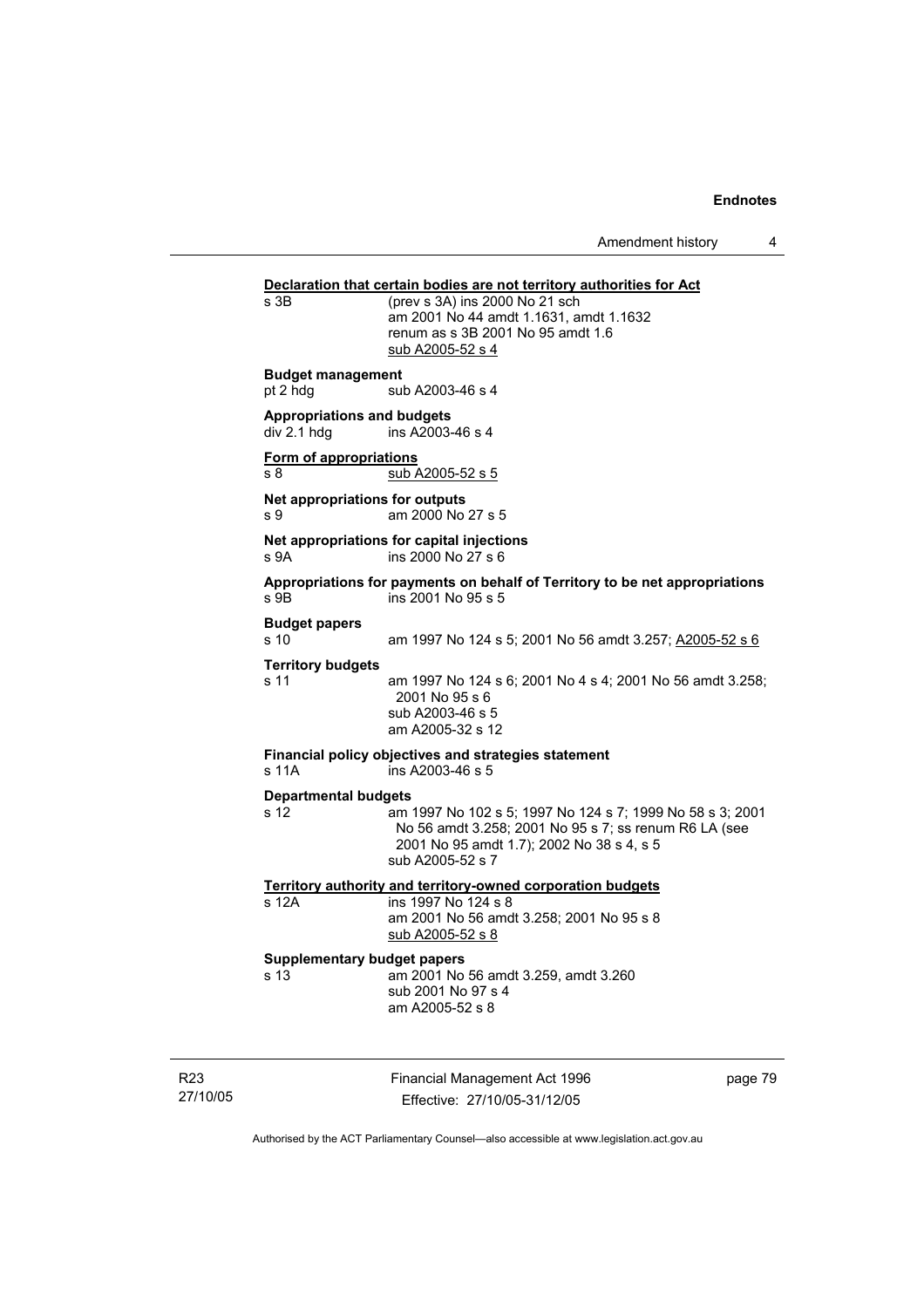| 4 | Amendment history                                                                                                                                                                                                         |
|---|---------------------------------------------------------------------------------------------------------------------------------------------------------------------------------------------------------------------------|
|   | Amendment of budgets for supplementary appropriation<br>s 13A<br>ins A2003-9 s 9<br>sub A2005-52 s 10                                                                                                                     |
|   | <b>Transfer of funds between appropriations</b><br>s 14<br>am 1997 No 102 s 6; 2000 No 21 sch; 2001 No 56 amdt 3.261                                                                                                      |
|   | Transfer of funds within appropriations<br>s 15<br>am 1997 No 102 s 7; 2001 No 56 amdt 3.262                                                                                                                              |
|   | Reclassification of certain appropriations<br>s 15A<br>ins 1997 No 102 s 8; 2001 No 56 amdt 3.263                                                                                                                         |
|   | <b>Transfer of functions after Appropriation Act passed</b><br>am 2000 No 21 sch; 2001 No 56 amdt 3.263<br>s 16<br>sub A2005-52 s 11                                                                                      |
|   | Amendment of budgets on transfer of functions between departments<br>s <sub>16A</sub><br>ins A2003-21 s 4<br>om A2004-19 s 4                                                                                              |
|   | Variation of appropriations for Commonwealth grants<br>am 1997 No 102 s 9; 2001 No 56 amdt 3.264, amdt 3.265;<br>s 17<br>2002 No 38 s 6                                                                                   |
|   | Variations of appropriations for certain payments to Commonwealth<br>s 17A<br>ins 1999 No 36 s 9<br>am 2000 No 27 s 7; 2001 No 43 s 12; 2001 No 56 amdt 3.266,<br>amdt 3.267; A2003-27 s 12; A2004-35 s 12; A2005-32 s 13 |
|   | Treasurer's advance<br>s 18<br>am 2001 No 56 amdt 3.268; 2001 No 97 s 5, s 6; ss renum<br>R4 LA<br>sub A2004-33 s 4<br>am A2005-20 amdt 3.153                                                                             |
|   | Assembly to be told about treasurer's advance<br>s 18A<br>ins 1997 No 102 s 10<br>am 2001 No 56 amdt 3.269<br>om 2002 No 38 s 7<br>ins A2004-33 s 4                                                                       |
|   | <b>Payments for Territory GST liabilities</b><br>s 19A<br>ins 1997 No 39 s 4<br>sub 2000 No 27 s 8                                                                                                                        |
|   | Authorisation of expenditure of certain Commonwealth grants<br>s 19B<br>ins 1997 No 102 s 11<br>am 2001 No 56 amdt 3.269                                                                                                  |
|   | <b>Amendment of capital injection conditions</b><br>s 19C<br>ins 2002 No 38 s 8                                                                                                                                           |

page 80 Financial Management Act 1996 Effective: 27/10/05-31/12/05

R23 27/10/05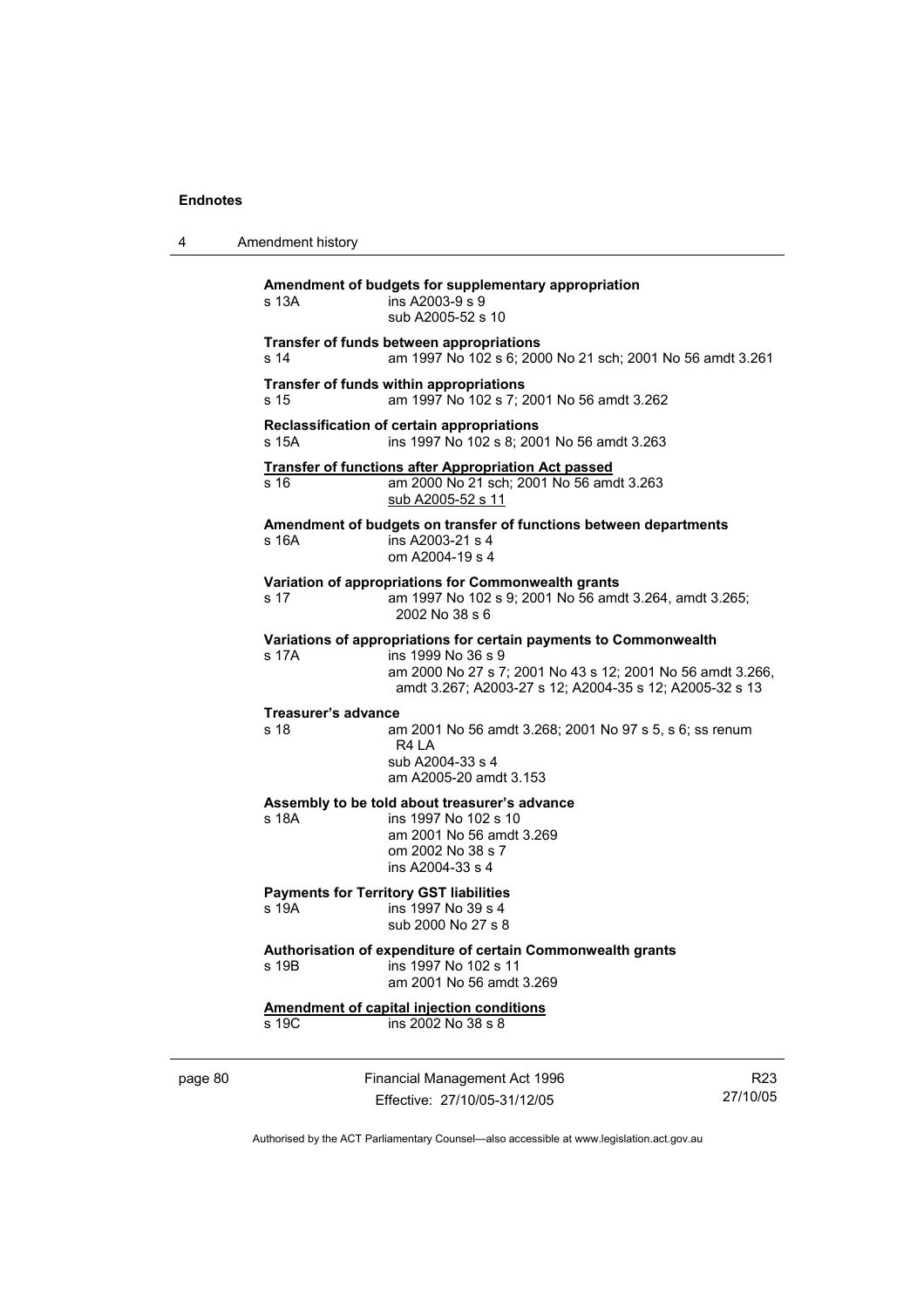Amendment history 4

#### sub A2005-52 s 12

Financial Management Act 1996 **Amendment of performance criteria**  s 19D ins 2002 No 38 s 8 sub A2005-52 s 13 **Amendment of financial targets**  ins 2002 No 38 s 8 om A2005-52 s 14 **Amendment of budgets**  s 19F ins A2004-19 s 5 am A2004-33 s 5 om A2005-52 s 15 **Budgets for Legislative Assembly secretariat**  s 20 am A2003-21 s 5 **Budget reviews and pre-election updates**   $div 2.2$  hdg ins A2003-46 s 6 **Budget review**  s 20A ins A2003-46 s 6 **Purpose and contents of budget review**  s 20B ins A2003-46 s 6 **Pre-election budget update**  s 20C ins A2003-46 s 6 **Purpose and contents of pre-election budget update**  s 20D ins A2003-46 s 6 am A2005-52 s 16 **Financial reports of the Territory**  div 3.1 hdg (prev pt 3 div 1 hdg) renum R3 LA (see 2001 No 95 amdt 1.11) **Meaning of** *the Territory* **in div 3.1**  s 21 hdg am R3 LA **Annual financial statements of the Territory**  s 22 am 2001 No 95 s 9; A2005-52 s 17 **Responsibility for annual financial statements**  s 23 am A2005-52 s 18 **Audit of annual financial statements**  s 24 am 2002 No 38 s 9, amdt 1.1; A2003-46 s 7; A2005-52 ss 19-21 **Presentation of annual financial statements to Legislative Assembly**  s 25 hdg sub 2002 No 38 amdt 1.2 s 25 am 2001 No 56 amdt 3.270; A2003-46 s 8, s 9

R23 27/10/05

Effective: 27/10/05-31/12/05

page 81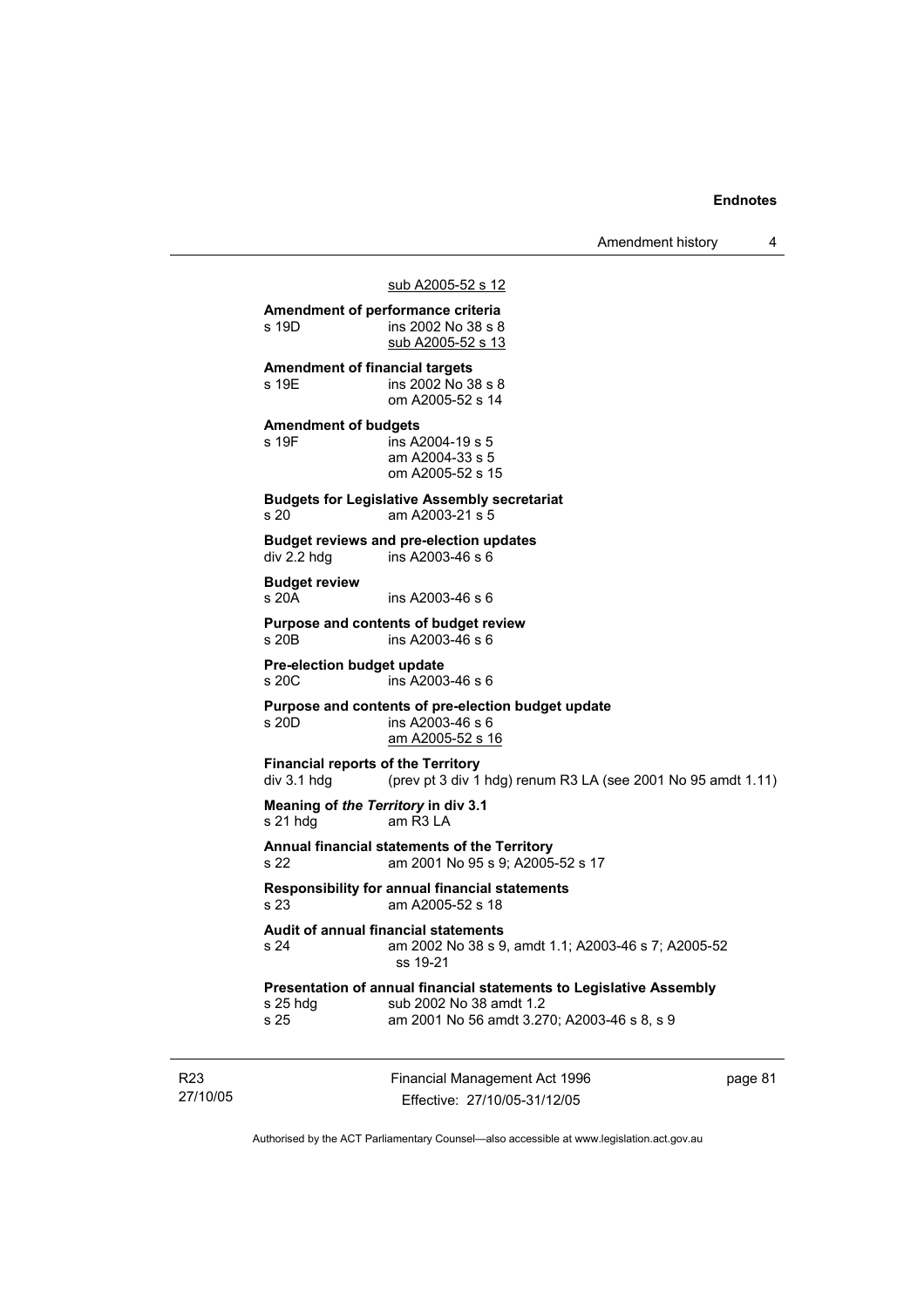| 4 | Amendment history                                                                                                                                                                                                                |
|---|----------------------------------------------------------------------------------------------------------------------------------------------------------------------------------------------------------------------------------|
|   | Quarterly departmental performance reports<br>s 25A<br>reloc to s 30A                                                                                                                                                            |
|   | <b>Periodic financial statements</b><br>am 1997 No 124 s 10; 2001 No 42 s 4<br>s 26<br>$(6)$ , $(7)$ exp 30 June 2001 $(s 26 (7))$<br>sub 2001 No 42 s 5; 2001 No 95 s 11                                                        |
|   | Financial reports and performance statements of departments<br>(prev pt 3 div 2 hdg) renum R3 LA (see 2001 No 95 amdt 1.11)<br>div 3.2 hdg<br>sub A2005-52 s 22                                                                  |
|   | Annual financial statements of departments<br>s 27<br>am 2001 No 56 amdt 3.272; 2001 No 95 s 12; 2002 No 38<br>ss 10-13; pars renum R10 LA (see 2002 No 38 amdt 1.5);<br>A2005-52 ss 23-26                                       |
|   | Responsibility for annual financial statements of departments<br>$s$ 28 hdg<br>sub 2002 No 38 amdt 1.6<br>s 28<br>sub A2005-52 s 27                                                                                              |
|   | Audit of financial statements of departments<br>sub 2002 No 38 s 14<br>s 29<br>am A2005-52 s 28, s 29                                                                                                                            |
|   | Audit of financial statements for departments for 2000-2001<br>s 29A<br>ins 2001 No 42 s 6<br>exp 31 December 2001 (s 29A (2))                                                                                                   |
|   | Departmental annual financial statements to be included in annual reports<br>etc                                                                                                                                                 |
|   | s 30 hdg<br>sub 2002 No 38 amdt 1.7<br>s 30<br>am 2001 No 56 amdt 3.273<br>sub A2005-52 s 30                                                                                                                                     |
|   | <b>Statements of performance of departments</b><br>s 30A<br>(prev s 25A) ins 1997 No 124 s 9<br>am 2001 No 56 amdt 3.271; 2001 No 95 s 10; 2002 No 38<br>amdt $1.3$<br>reloc from s 25A 2002 No 38 amdt 1.4<br>sub A2005-52 s 31 |
|   | Responsibility for departmental statements of performance<br>s 30B<br>ins A2005-52 s 31                                                                                                                                          |
|   | Scrutiny of departmental statements of performance<br>ins A2005-52 s 31<br>s 30C                                                                                                                                                 |
|   | Departmental statements of performance to be included in annual reports etc<br>ins A2005-52 s 31<br>s 30D                                                                                                                        |
|   |                                                                                                                                                                                                                                  |

page 82 Financial Management Act 1996 Effective: 27/10/05-31/12/05

R23 27/10/05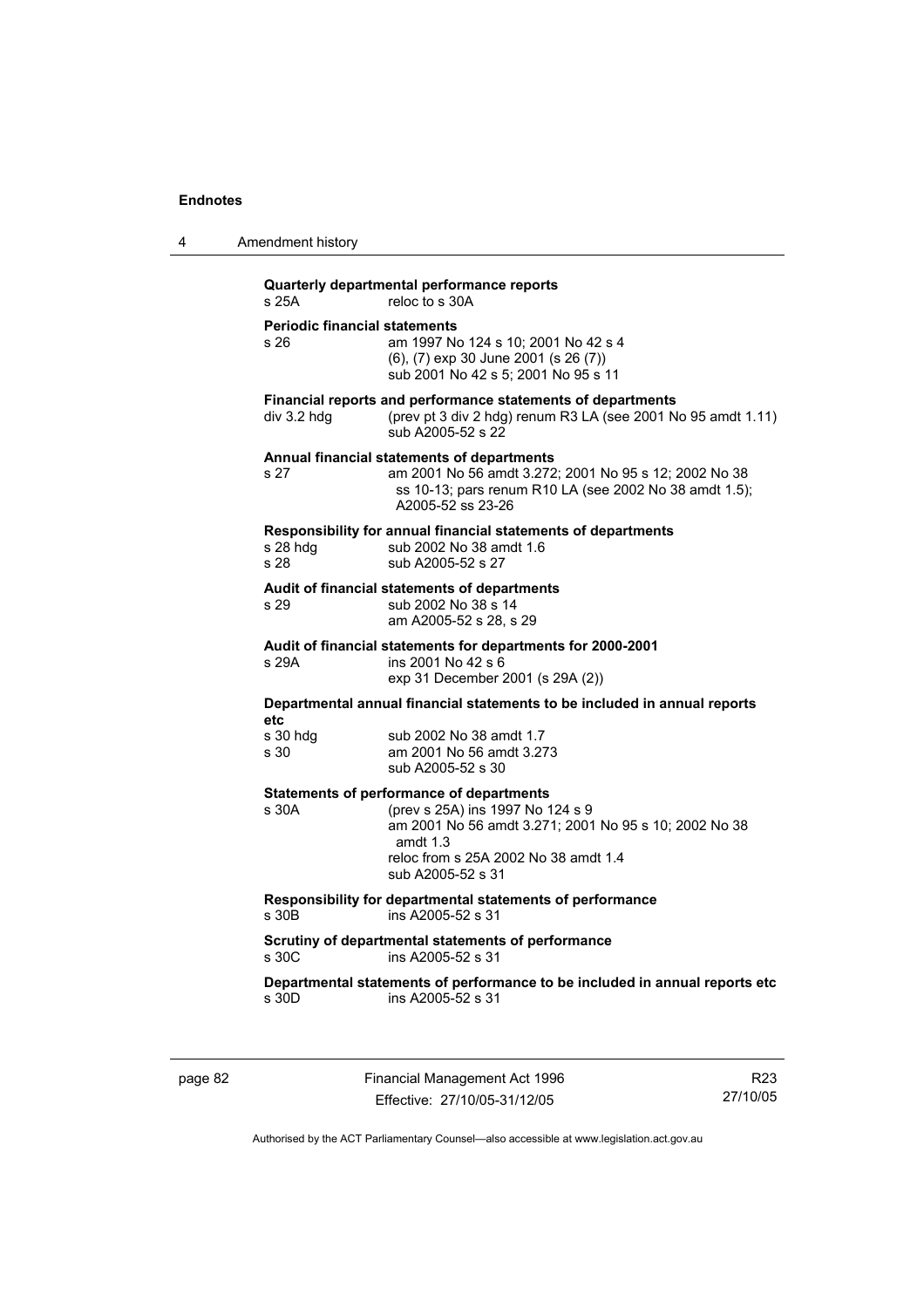| Amendment history |  |
|-------------------|--|
|-------------------|--|

|                                             | ins A2005-52 s 31                                                                                                                                                                                          |
|---------------------------------------------|------------------------------------------------------------------------------------------------------------------------------------------------------------------------------------------------------------|
| s 31                                        | Responsibilities of chief executives of departments<br>am 2002 No 38 s 15; A2005-20 amdt 3.154<br>sub A2005-52 s 32                                                                                        |
| s 32                                        | Agreement for the conduct of banking for Territory<br>am 1997 No 102 sch; 1999 No 33 sch                                                                                                                   |
| <b>Territory banking account</b><br>s 33    | am 1997 No 102 sch                                                                                                                                                                                         |
| s 34                                        | <b>Departmental banking accounts</b><br>am 1997 No 102 sch; 1999 No 33 sch; 2001 No 95 s 13; 2001<br>No 95 s 7; ss renum R6 LA (see 2001 No 95 amdt 1.8); 2002<br>No 38 s 16                               |
| s 34A                                       | Transfer of departmental banking account<br>prev s 34A renum as s 34B<br>ins 2001 No 95 s 14                                                                                                               |
| s 34B                                       | End of year balances of departmental banking accounts<br>(prev s 34A) ins 1997 No 102 s 12<br>renum 2001 No 95 s 15                                                                                        |
| s 35                                        | <b>Payments into banking accounts</b><br>am 1997 No 102 sch; 1999 No 33 sch                                                                                                                                |
| s 36                                        | Transfer following change in departmental responsibilities<br>am 1997 No 102 sch                                                                                                                           |
| s 36A                                       | Transfers from departmental banking accounts to territory banking account<br>ins 2002 No 38 s 17                                                                                                           |
| s 37 hdg<br>s 37                            | Payments from territory banking account<br>sub 2002 No 38 s 18<br>am 1997 No 102 sch; 2000 No 21 sch; 2001 No 95 s 16; 2002<br>No 38 s 19; ss renum R10 LA (see 2002 No 38 amdt 1.8);<br>A2005-52 ss 33-35 |
|                                             | Investment of certain public money                                                                                                                                                                         |
| s 38 hdg<br>s 38                            | sub 2000 No 21 sch<br>am 1997 No 102 sch; 1999 No 33 sch; 2000 No 21 sch; 2001<br>No 45 s 5; 2001 No 95 s 17; A2003-21 s 6, s 7; ss renum<br>R12 LA (see A2003-21 s 8)                                     |
| <b>Borrowing and guarantees</b><br>pt 6 hdg | sub 2001 No 45 s 6                                                                                                                                                                                         |
| s 42                                        | Borrowings by territory authorities to be approved<br>am 2001 No 95 s 18, amdt 1.9                                                                                                                         |

R23 27/10/05 Financial Management Act 1996 Effective: 27/10/05-31/12/05

page 83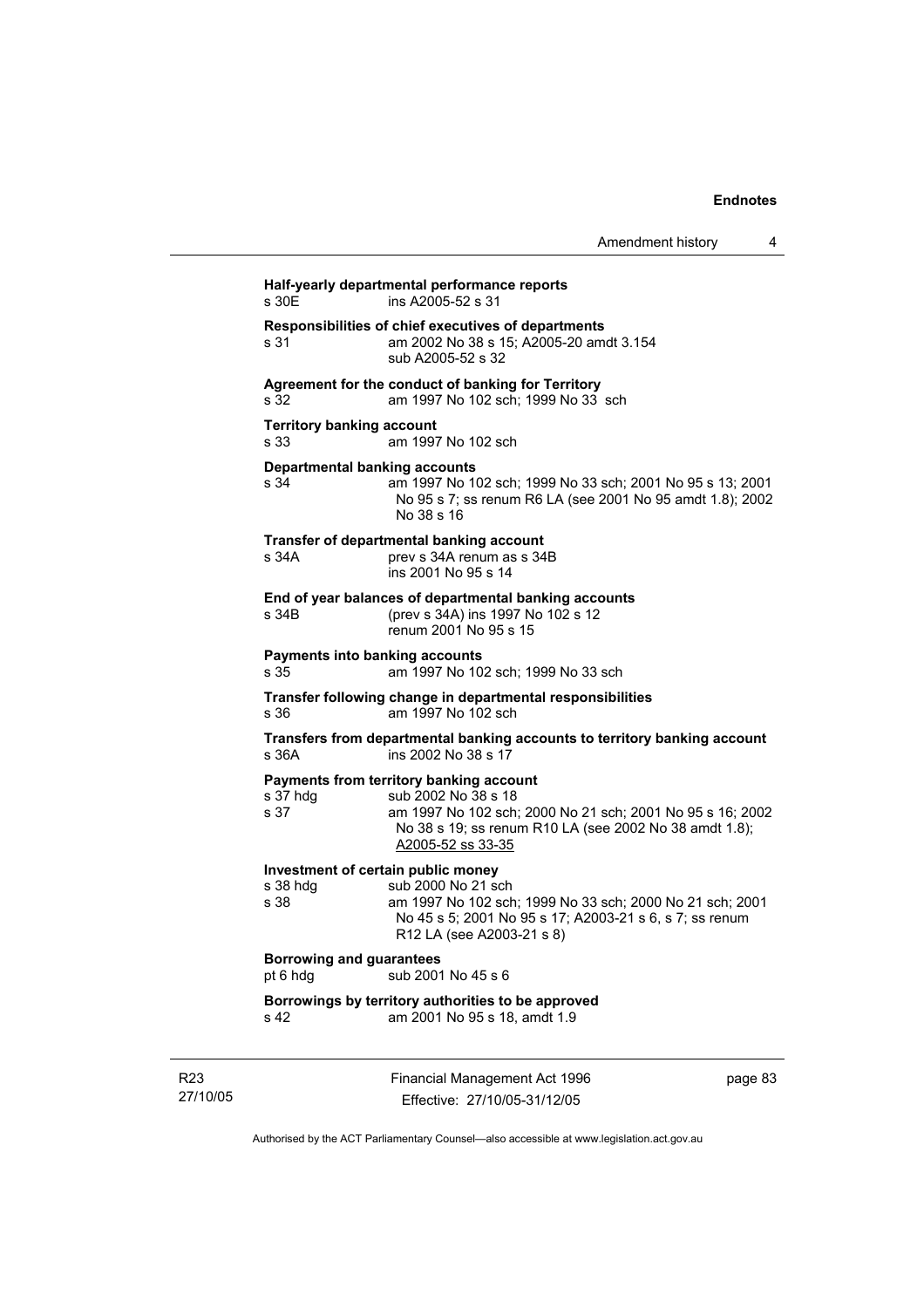4 Amendment history

page 84 Financial Management Act 1996 R23 **Loans to be paid into territory banking account** s 45 am 1997 No 102 sch; 2001 No 95 s 19 **Payments by Treasurer**  s 46 sub 2002 No 38 s 20 **Guarantees by Territory**  s 47 am 2001 No 56 amdt 3.274 **Financial derivatives**  s 48 om 2001 No 45 s 7 **Departmental trust banking accounts** s 51 am 1997 No 102 sch; 1999 No 33 sch; 2002 No 38 s 21 **Transfer of departmental trust banking accounts** s 51A ins A2005-52 s 36 **Transfers between trust banking accounts—changes in departmental responsibilities** s 51B ins A2005-52 s 36 **Transfers between trust banking accounts—investment** s 51C ins A2005-52 s 36 **Transfers between trust banking account and territory banking account** s 52 am 1997 No 102 sch sub 2001 No 95 s 20; A2005-52 s 37 **Investment of trust money**  am 1999 No 28 sch **Unclaimed trust money**  s 53A ins 1997 No 102 s 13 am 1999 No 33 sch; 2001 No 44 amdts 1.1633-1.1635; ss renum R3 LA (see 2001 No 44 amdt 1.1636); 2001 No 95 s 21; ss renum R6 LA; 2002 No 30 amdt 3.367 **Review of decisions**  s 53B ins 1997 No 102 s 13 am 2002 No 30 amdt 3.368 **Notification of decisions**  ins 1997 No 102 s 13 **Financial provisions for territory authorities** pt 8 hdg sub A2005-52 s 38 **Application—pt 8** s 54 **am A2005-20 amdt 3.155**  sub A2005-52 s 38 **Responsibilities of chief executive officers of territory authorities** s 55 am 1997 No 102 sch; 1999 No 33 sch; 2002 No 38 s 22

Effective: 27/10/05-31/12/05

27/10/05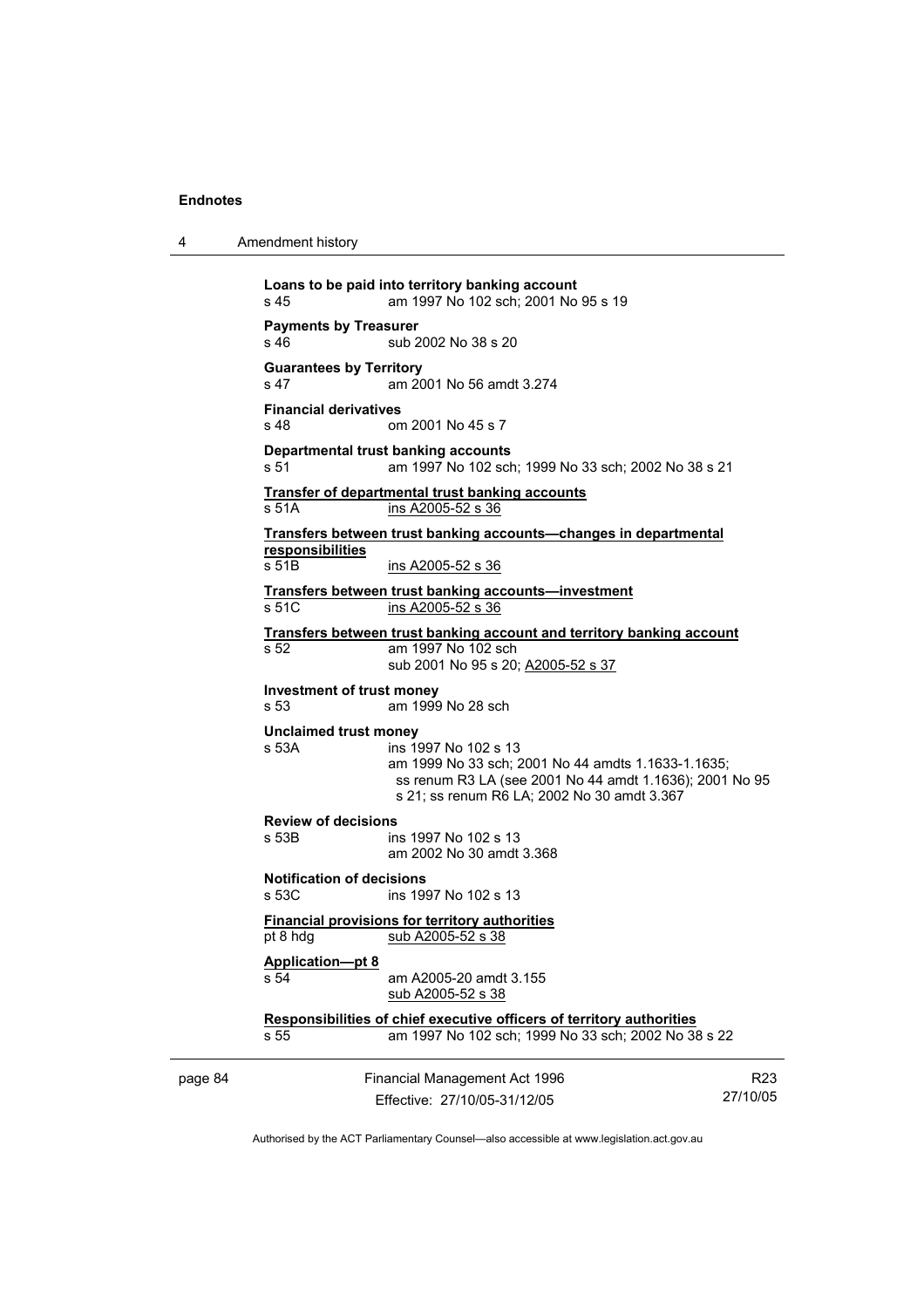Amendment history 4

# sub A2005-52 s 38

|       | Responsibilities of governing boards of territory authorities                                                         |
|-------|-----------------------------------------------------------------------------------------------------------------------|
| s 56  | am 1997 No 102 sch; 1999 No 33 sch; 2001 No 45 s 8; 2001<br>No 95 s 22; 2002 No 38 s 23, s 24; A2003-21 ss 9-12; ss   |
|       | renum R12 LA (see A2003-21 s 13)                                                                                      |
|       | sub A2005-52 s 38                                                                                                     |
|       | <b>Banking accounts of territory authorities</b>                                                                      |
| s 57  | am 2001 No 95 s 23<br>sub A2005-52 s 38                                                                               |
|       |                                                                                                                       |
| s 58  | <b>Investment by territory authorities</b><br>am 2001 No 95 s 24                                                      |
|       | sub A2005-52 s 38                                                                                                     |
|       | <b>Borrowing by territory authorities</b>                                                                             |
| s 59  | am 2001 No 95 s 25                                                                                                    |
|       | om A2005-52 s 38 (see s 2 (1))                                                                                        |
|       | ins A2005-52 s 38 (see s 2 (2))                                                                                       |
|       | <b>Guarantees by territory authorities</b>                                                                            |
| s 60  | om A2005-52 s 38 (see s 2 (1))                                                                                        |
|       | ins A2005-52 s 38 (see s 2 (2))                                                                                       |
|       | Territory authority statements of intent                                                                              |
| s 61  | sub 2002 No 38 s 25                                                                                                   |
|       | om A2005-52 s 38 (see s 2 (1))<br>ins A2005-52 s 38 (see s 2 (2))                                                     |
|       |                                                                                                                       |
| s 61A | Audit of annual financial statements for 2000-2001<br>ins 2001 No 42 s 7                                              |
|       | exp 31 December 2001 (s 61A (2))                                                                                      |
|       |                                                                                                                       |
| s 62  | Presentation of statements of intent of territory authorities<br>am 2001 No 56 amdt 3.275; R8 LA (see also 2002 No 38 |
|       | amdt 1.9)                                                                                                             |
|       | om A2005-52 s 38 (see s 2 (1))                                                                                        |
|       | ins A2005-52 s 38 (see s 2 (2))                                                                                       |
|       | Annual financial statements of territory authorities                                                                  |
| s 63  | sub A2005-52 s 38                                                                                                     |
|       | Responsibility for annual financial statements of territory authorities                                               |
| s 64  | orig s 64 renum as s 104                                                                                              |
|       | ins A2005-52 s 38                                                                                                     |
|       | Audit of annual financial statements of territory authorities                                                         |
| s 65  | orig s 65 renum as s 105                                                                                              |
|       | ins A2005-52 s 38                                                                                                     |
|       |                                                                                                                       |

R23 27/10/05 Financial Management Act 1996 Effective: 27/10/05-31/12/05

page 85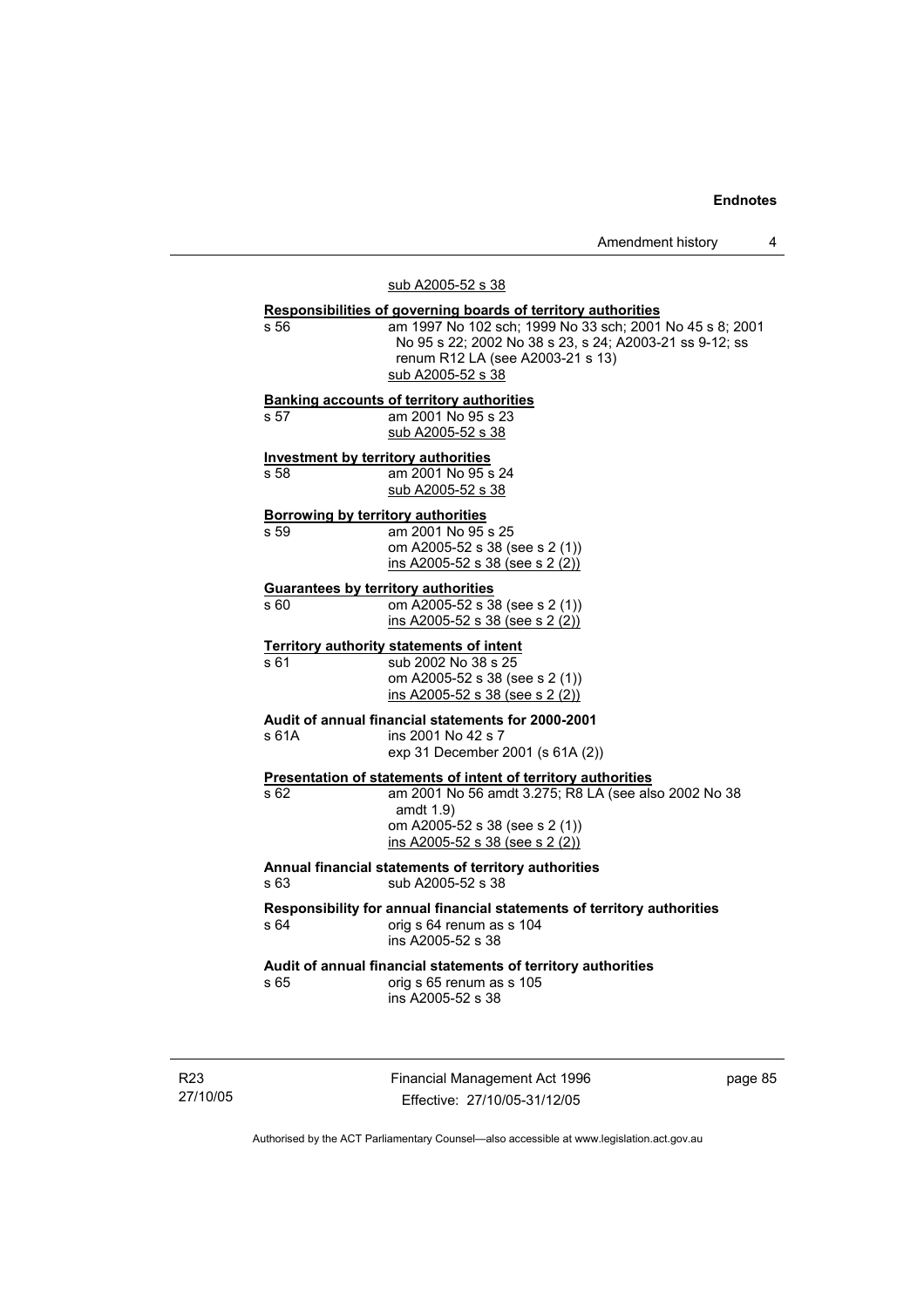| Amendment history |  |
|-------------------|--|
|-------------------|--|

| reports etc                         | Annual financial statements of territory authorities to be included in annual           |
|-------------------------------------|-----------------------------------------------------------------------------------------|
| s 66                                | orig s 66 renum as s 106<br>ins A2005-52 s 38                                           |
| Guideline-making power              |                                                                                         |
| s 66A                               | ins 2000 No 27 s 9<br>om 2001 No 44 amdt 1.1637                                         |
| authorities                         | Treasurer may require interim financial statements etc for territory                    |
| s 67                                | orig s 67 renum as s 107<br>ins A2005-52 s 38                                           |
|                                     | Statements of performance of territory authorities                                      |
| s 68                                | orig s 68 renum as s 108<br>ins A2005-52 s 38                                           |
| s 69                                | Responsibility for territory authority statements of performance<br>ins A2005-52 s 38   |
| s 70                                | Scrutiny of territory authority statements of performance<br>ins A2005-52 s 38          |
| reports etc                         | Territory authority statements of performance to be included in annual                  |
| s 71                                | ins A2005-52 s 38                                                                       |
| Governance of territory authorities |                                                                                         |
| pt 9 hdg                            | orig pt 9 hdg renum as pt 10 hdg<br>ins A2005-52 s 41                                   |
|                                     | <b>Definitions and important concepts</b>                                               |
| div 9.1 hdg                         | ins A2005-52 s 41                                                                       |
| Definitions-pt 9                    |                                                                                         |
| s 72                                | ins A2005-52 s 41<br>def applicable governmental policies ins A2005-52 s 41             |
|                                     | def establishing Act ins A2005-52 s 41                                                  |
|                                     | def financial year ins A2005-52 s 41                                                    |
|                                     | def governing board member ins A2005-52 s 41<br>def material interest ins A2005-52 s 41 |
|                                     | def relevant territory authority ins A2005-52 s 41                                      |
|                                     | Nature of relevant territory authorities                                                |
| s 73                                | ins A2005-52 s 41                                                                       |
|                                     | Powers of territory authorities generally                                               |
| s 74                                | ins A2005-52 s 41                                                                       |

page 86 Financial Management Act 1996 Effective: 27/10/05-31/12/05

R23 27/10/05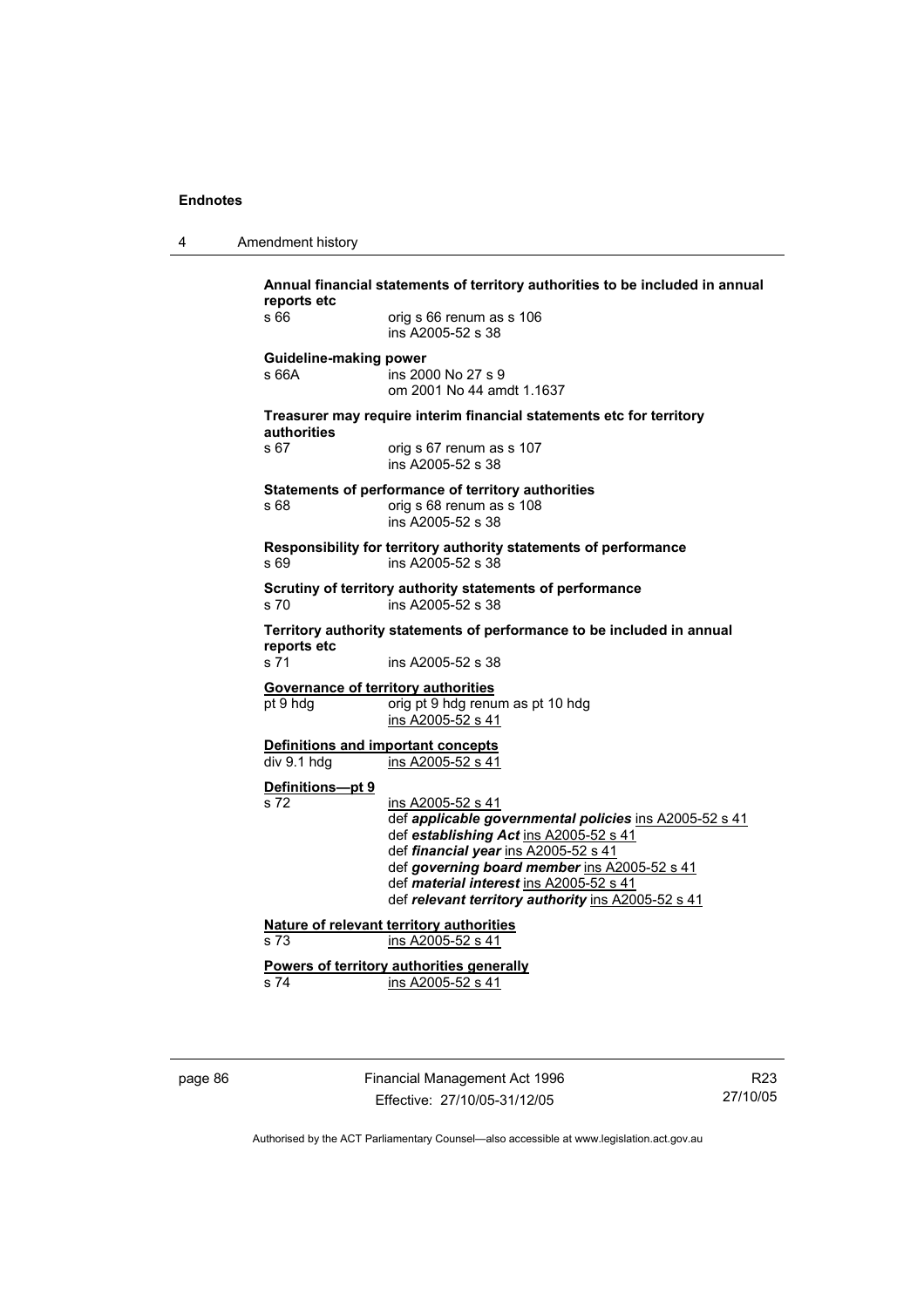Amendment history 4

**Execution of documents and assumptions people dealing with relevant territory authority may make** s 75 ins A2005-52 s 41 **Governing board of territory authority** s 76 ins A2005-52 s 41 **Role of governing board** s 77 ins A2005-52 s 41 **Governing board member appointments**<br>div 9.2 hdg ins A2005-52 s 41 ins A2005-52 s 41 **Appointment of governing board members generally** s 78 ins A2005-52 s 41 **Appointment of chair and deputy chair** s 79 ins A2005-52 s 41 **Appointment of CEO of authority with governing board** s 80 ins A2005-52 s 41 **Ending board member appointments** s 81 ins A2005-52 s 41 **Functions of governing board members** div 9.3 hdg ins A2005-52 s 41 **Chair's functions** s 82 ins A2005-52 s 41 **Deputy chair's functions** s 83 ins A2005-52 s 41 **CEO's functions** s 84 ins A2005-52 s 41 **Honesty, care and diligence of governing board members** s 85 ins A2005-52 s 41 **Conflicts of interest by governing board members** s 86 ins A2005-52 s 41 **Agenda to require disclosure of interest item** s 87 ins A2005-52 s 41 **Disclosure of interests by governing board members** s 88 **ins A2005-52 s 41 Reporting of disclosed governing board interests to Minister** s 89 ins A2005-52 s 41 **Protection of governing board members from liability** s 90 ins A2005-52 s 41

R23 27/10/05 Financial Management Act 1996 Effective: 27/10/05-31/12/05

page 87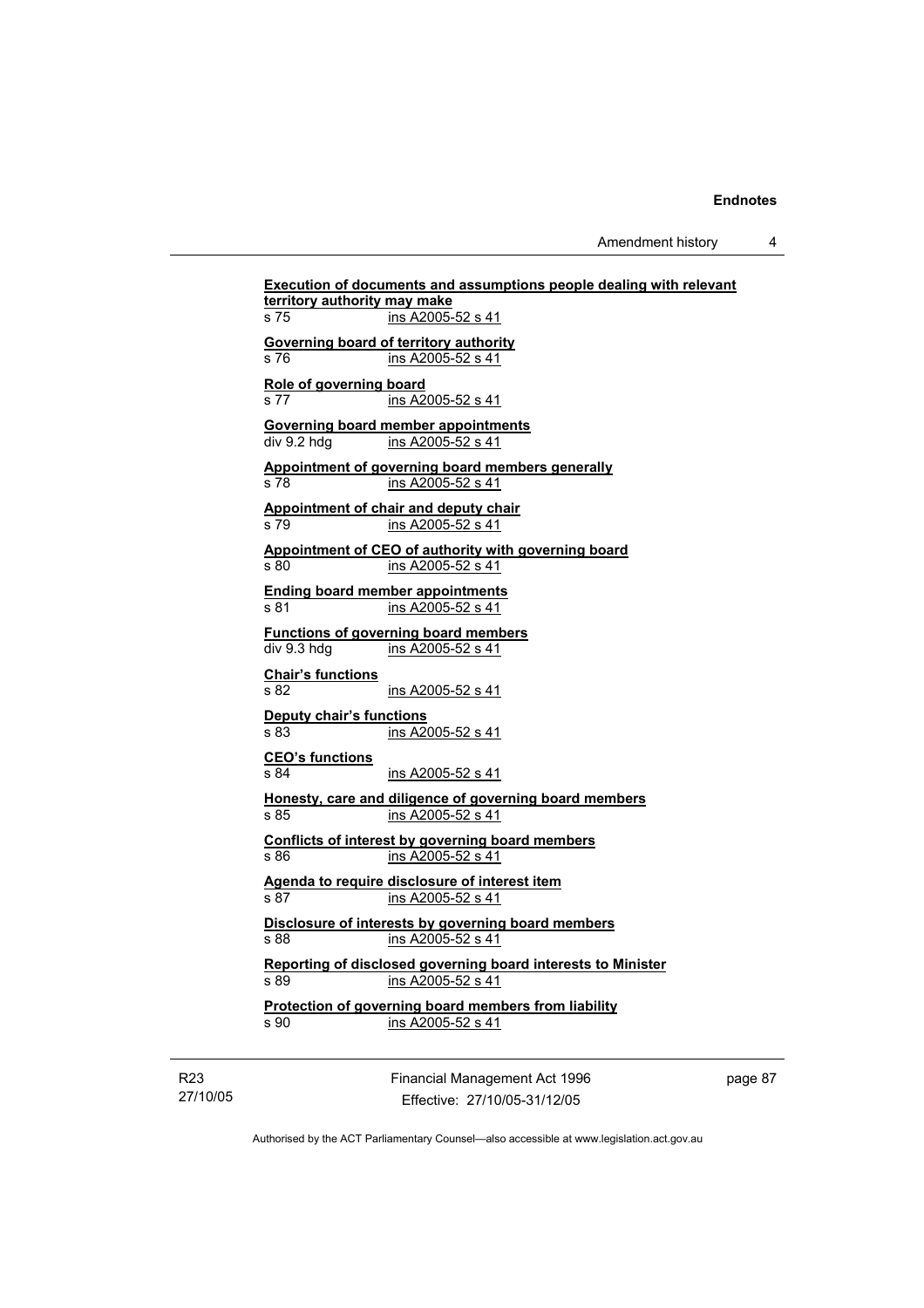4 Amendment history

| s 91                            | ins A2005-52 s 41                                                                                                                     |
|---------------------------------|---------------------------------------------------------------------------------------------------------------------------------------|
|                                 | <b>Compensation for exercise of functions etc</b>                                                                                     |
| s 92                            | ins A2005-52 s 41                                                                                                                     |
| <b>Governing board meetings</b> |                                                                                                                                       |
| div 9.4 hda                     | ins A2005-52 s 41                                                                                                                     |
|                                 | Time and place of governing board meetings                                                                                            |
| s 93                            | ins A2005-52 s 41                                                                                                                     |
|                                 | Presiding member at governing board meetings                                                                                          |
| s 94                            | ins A2005-52 s 41                                                                                                                     |
|                                 | <b>Quorum at governing board meetings</b>                                                                                             |
| s 95                            | ins A2005-52 s 41                                                                                                                     |
|                                 | Voting at governing board meetings                                                                                                    |
| s 96                            | ins A2005-52 s 41                                                                                                                     |
|                                 | Conduct of governing board meetings etc                                                                                               |
| s 97                            | ins A2005-52 s 41                                                                                                                     |
|                                 | Requirements and obligations for territory authorities                                                                                |
| div 9.5 hdg                     | ins A2005-52 s 41                                                                                                                     |
|                                 | Limitations on authorities forming corporations etc                                                                                   |
| s 98                            | ins A2005-52 s 41                                                                                                                     |
|                                 | Limitations on authorities taking part in joint ventures and trusts                                                                   |
| S.99                            | ins A2005-52 s 41                                                                                                                     |
|                                 | Corporations, joint ventures and trusts in which authority has interest                                                               |
| s <sub>100</sub>                | ins A2005-52 s 41                                                                                                                     |
|                                 | Obligation of authorities to tell Minister about significant events                                                                   |
| s <sub>101</sub>                | ins A2005-52 s 41                                                                                                                     |
|                                 | Ministerial directions to authorities about financial etc statements                                                                  |
| $\overline{s}$ 102              | ins A2005-52 s 41                                                                                                                     |
|                                 | Application of government policies to authorities                                                                                     |
| s 103                           | ins A2005-52 s 41                                                                                                                     |
| <b>Miscellaneous</b>            |                                                                                                                                       |
| pt 10 hdg                       | (prev pt 9 hdg) renum A2005-52 s 39                                                                                                   |
| s 104                           | Responsibility for annual financial statements of territory authorities<br>(prev s 64) am 2001 No 95 amdt 1.10<br>renum A2005-52 s 40 |
|                                 | Audit of annual financial statements of territory authorities                                                                         |
| s 105                           | (prev s 65) renum A2005-52 s 40                                                                                                       |

page 88 Financial Management Act 1996 Effective: 27/10/05-31/12/05

R23 27/10/05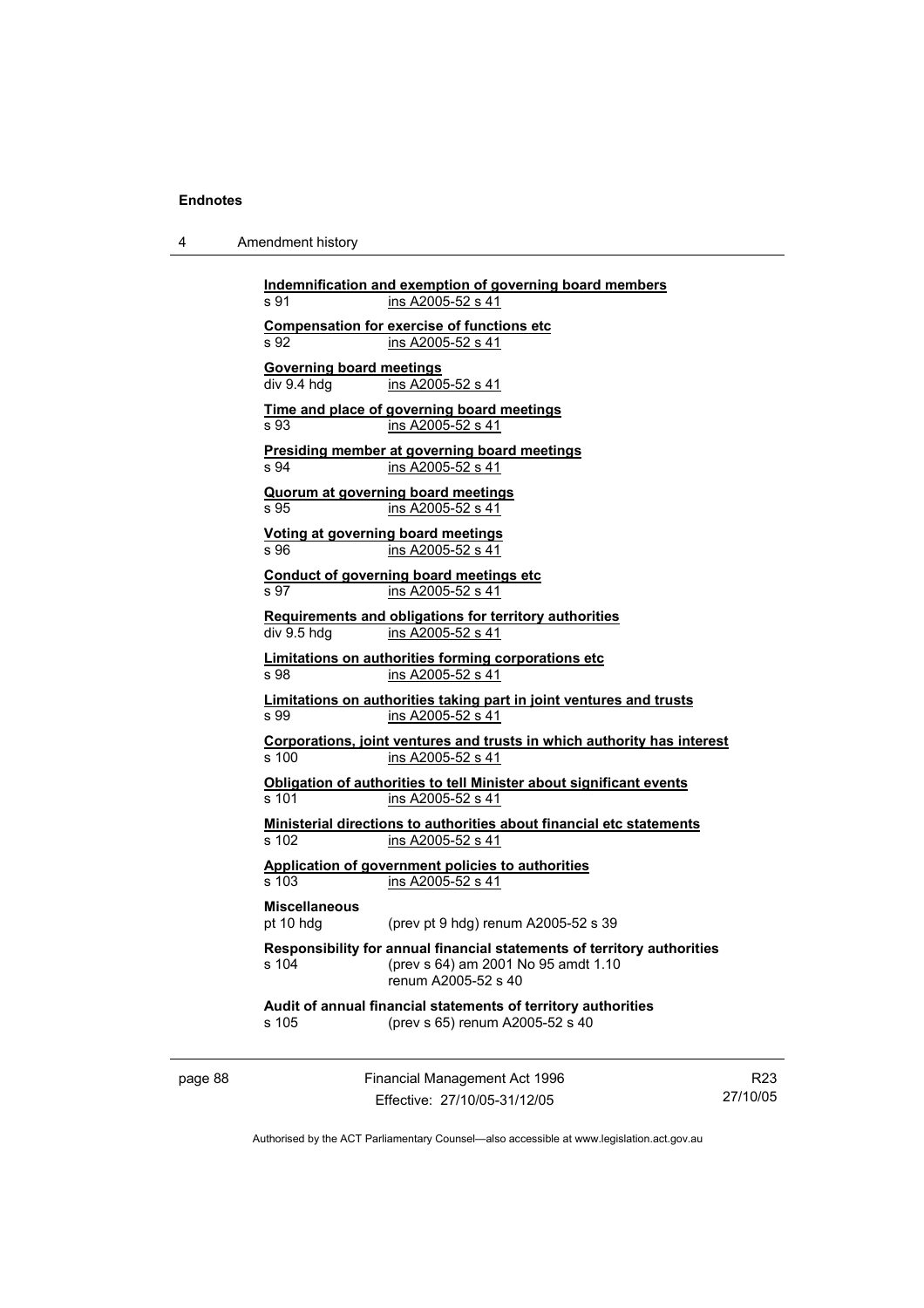### **Annual financial statements of territory authorities to be included in annual reports etc**  s 106 (prev s 66) renum A2005-52 s 40 **Treasurer may require interim financial statements etc for territory authorities** s 107 hdg (prev s 67 hdg) sub 2000 No 27 s 10 s 107 (prev s 67) am 2000 No 27 s 10 sub 2001 No 44 amdt 1.1637 am A2003-56 amdt 3.139 renum A2005-52 s 40 **Statements of performance of territory authorities**  s 108 (prev s 68) ins 2001 No 44 amdt 1.1637 renum A2005-52 s 40 **Transitional**  pt 11 hdg ins A2005-52 s 42 **Financial Management Legislation Amendment Act 2005—provisions with 1 July 2005 application**  s 109 ins A2005-52 s 42 exp 27 October 2006 (s 109 (4)) **Financial Management Legislation Amendment Act 2005—provisions with 1 July 2006 application** s 110 ins A2005-52 s 42  $exp 27$  October  $2006$  (s 110 (4)) **Transitional regulations**  s 111 ins A2005-52 s 42 exp 27 October 2007 (s 111 (4)) **Dictionary**  dict am A2005-52 s 43 def *applicable governmental policies* ins A2005-52 s 44 def *appropriation* reloc from s 3 2001 No 95 amdt 1.4 def *Appropriation Act* reloc from s 3 2001 No 95 amdt 1.4 def *appropriation unit* reloc from s 3 2001 No 95 amdt 1.4 def *banking account* ins 1997 No 102 s 4 am 1999 No 33 sch reloc from s 3 2001 No 95 amdt 1.4 def *borrowing* reloc from s 3 2001 No 95 amdt 1.4 def *budget papers* am 2001 No 56 amdt 3.256 reloc from s 3 2001 No 95 amdt 1.4 def *capital injection* reloc from s 3 2001 No 95 amdt 1.4 sub A2005-52 s 45

Financial Management Act 1996 Effective: 27/10/05-31/12/05

page 89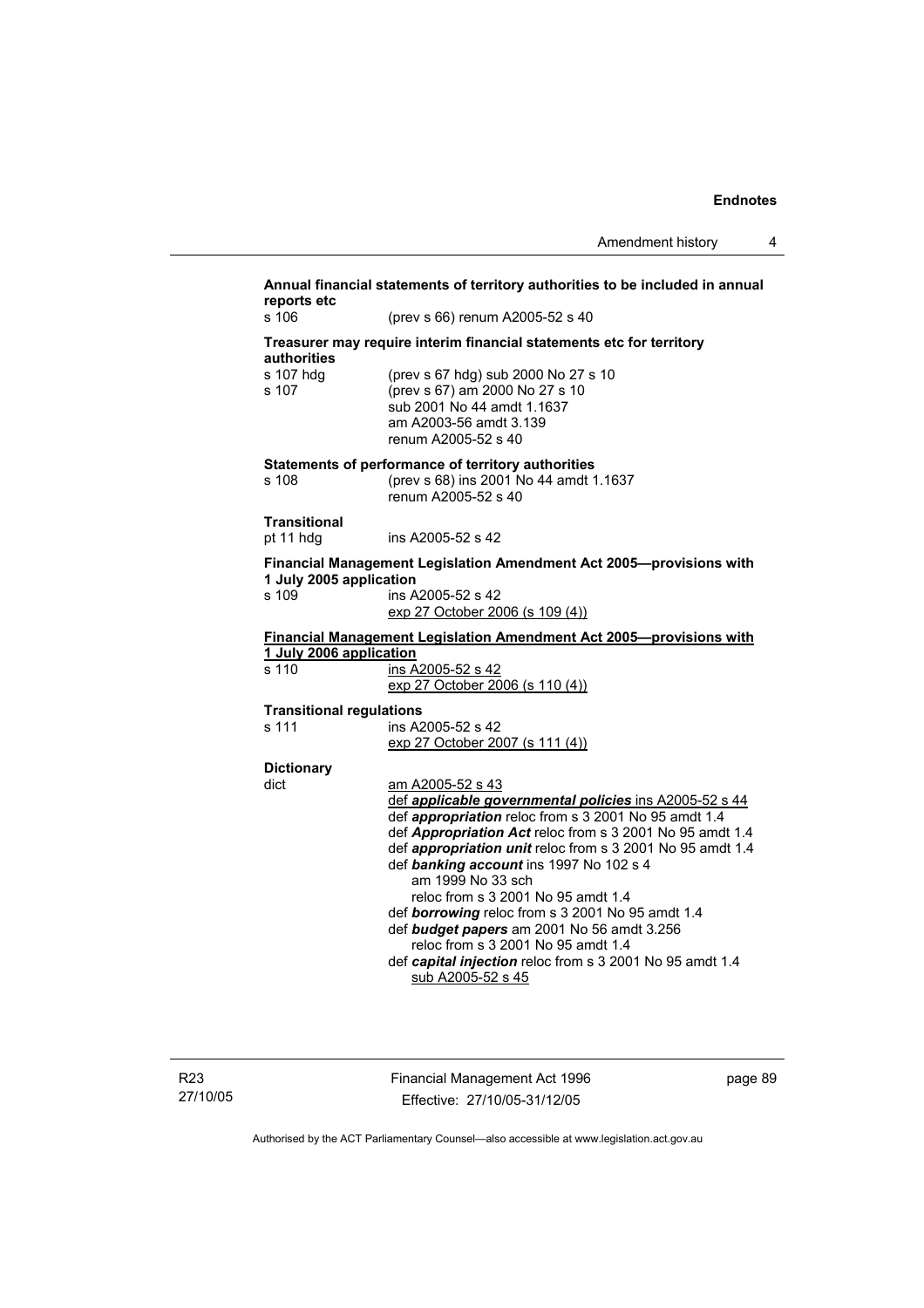4 Amendment history

 def *CEO* ins A2005-52 s 46 def *chief executive officer* reloc from s 3 2001 No 95 amdt 1.4 sub A2005-52 s 47 def *class of outputs* reloc from s 3 2001 No 95 amdt 1.4 def *department* reloc from s 3 2001 No 95 amdt 1.4 def *departmental banking account* am 1997 No 102 sch reloc from s 3 2001 No 95 amdt 1.4 def *establishing Act* ins A2005-52 s 48 def *expenses* reloc from s 3 2001 No 95 amdt 1.4 def *financial management guidelines* sub 2001 No 11 amdt 3.125 reloc from s 3 2001 No 95 amdt 1.4 def *financial year* ins A2005-52 s 48 def *general government sector* ins 1997 No 124 s 4 reloc from s 3 2001 No 95 amdt 1.4 def *generally accepted accounting practice* reloc from s 3 2001 No 95 amdt 1.4 sub A2005-52 s 49 def *governing board* ins A2005-52 s 50 def *governing board member* ins A2005-52 s 50 def *GST* ins 2000 No 27 s 4 reloc from s 3 2001 No 95 amdt 1.4 om A2005-52 s 51 def *input tax credit* ins 2000 No 27 s 4 reloc from s 3 2001 No 95 amdt 1.4 def *interest* ins 2001 No 45 s 4 (as am 2002 No 30 amdt 3.370) def *invest* ins 2001 No 45 s 4 (as am 2002 No 30 amdt 3.370) def *Legislative Assembly secretariat* sub 2001 No 95 amdt 1.1 reloc from s 3 2001 No 95 amdt 1.4 sub A2005-42 amdt 1.1 def *material interest* ins A2005-52 s 52 def *outcomes* reloc from s 3 2001 No 95 amdt 1.4 def *outputs* reloc from s 3 2001 No 95 amdt 1.4 def *prescribed* reloc from s 3 2001 No 95 amdt 1.4 def *public money* am 2001 No 95 s 4 reloc from s 3 2001 No 95 amdt 1.4 am A2004-53 amdt 1.1; pars renum R19 LA (see A2004-53 amdt 1.2) def *public trading enterprise* ins 1997 No 124 s 4 reloc from s 3 2001 No 95 amdt 1.4 am A2003-21 s 14 om A2005-52 s 53 def *public trading enterprise sector* ins 1997 No 124 s 4 reloc from s 3 2001 No 95 amdt 1.4

page 90 Financial Management Act 1996 Effective: 27/10/05-31/12/05

R23 27/10/05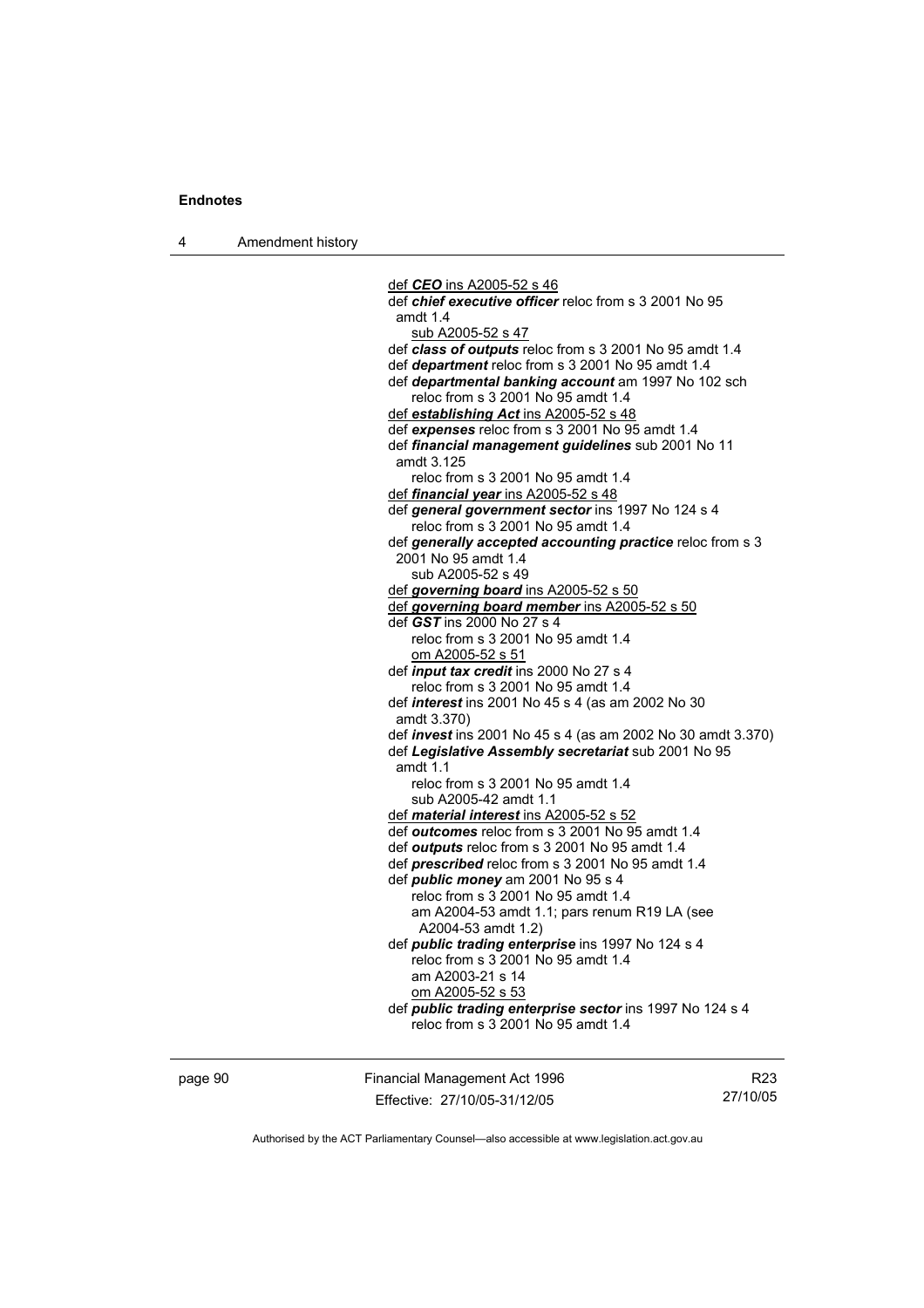def *relevant territory authority* ins A2005-52 s 54 def *responsible chief executive* reloc from s 3 2001 No 95 amdt 1.4 def *responsible Minister* reloc from s 3 2001 No 95 amdt 1.4 am A2005-52 s 55 def *securities* reloc from s 3 dict 2001 No 95 amdt 1.4 def *statement of intent* reloc from s 3 2001 No 95 amdt 1.4 sub A2005-52 s 56 def *subsidiary* ins A2004-53 amdt 1.3 def *superannuation appropriation* ins 2000 No 21 sch reloc from s 3 2001 No 95 amdt 1.4 def *superannuation banking account* ins 2000 No 21 sch reloc from s 3 2001 No 95 amdt 1.4 def *taxable supply* ins 2000 No 27 s 4 reloc from s 3 2001 No 95 amdt 1.4 def *territory authority* am 2000 No 21 sch; 2001 No 95 amdt 1.3 reloc from s 3 2001 No 95 amdt 1.4 def *territory banking account* am 1997 No 102 sch reloc from s 3 2001 No 95 amdt 1.4 def *trust money* reloc from s 3 2001 No 95 amdt 1.4 def *warrant* am 1997 No 102 sch reloc from s 3 2001 No 95 amdt 1.4 om 2002 No 38 amdt 1.10

#### **5 Earlier republications**

Some earlier republications were not numbered. The number in column 1 refers to the publication order.

Since 12 September 2001 every authorised republication has been published in electronic pdf format on the ACT legislation register. A selection of authorised republications have also been published in printed format. These republications are marked with an asterisk (\*) in column 1. Electronic and printed versions of an authorised republication are identical.

| <b>Republication No Amendments to</b> |                 | <b>Republication date</b> |
|---------------------------------------|-----------------|---------------------------|
| 1                                     | Act 1997 No 124 | 31 January 1998           |
| 2                                     | Act 1999 No 58  | 10 November 1999          |
| 3                                     | Act 2001 No 56  | 12 September 2001         |
| 4                                     | Act 2001 No 97  | 20 December 2001          |
| 5                                     | Act 2001 No 97  | 31 December 2001          |
|                                       |                 |                           |

| R23      |
|----------|
| 27/10/05 |

Financial Management Act 1996 Effective: 27/10/05-31/12/05

page 91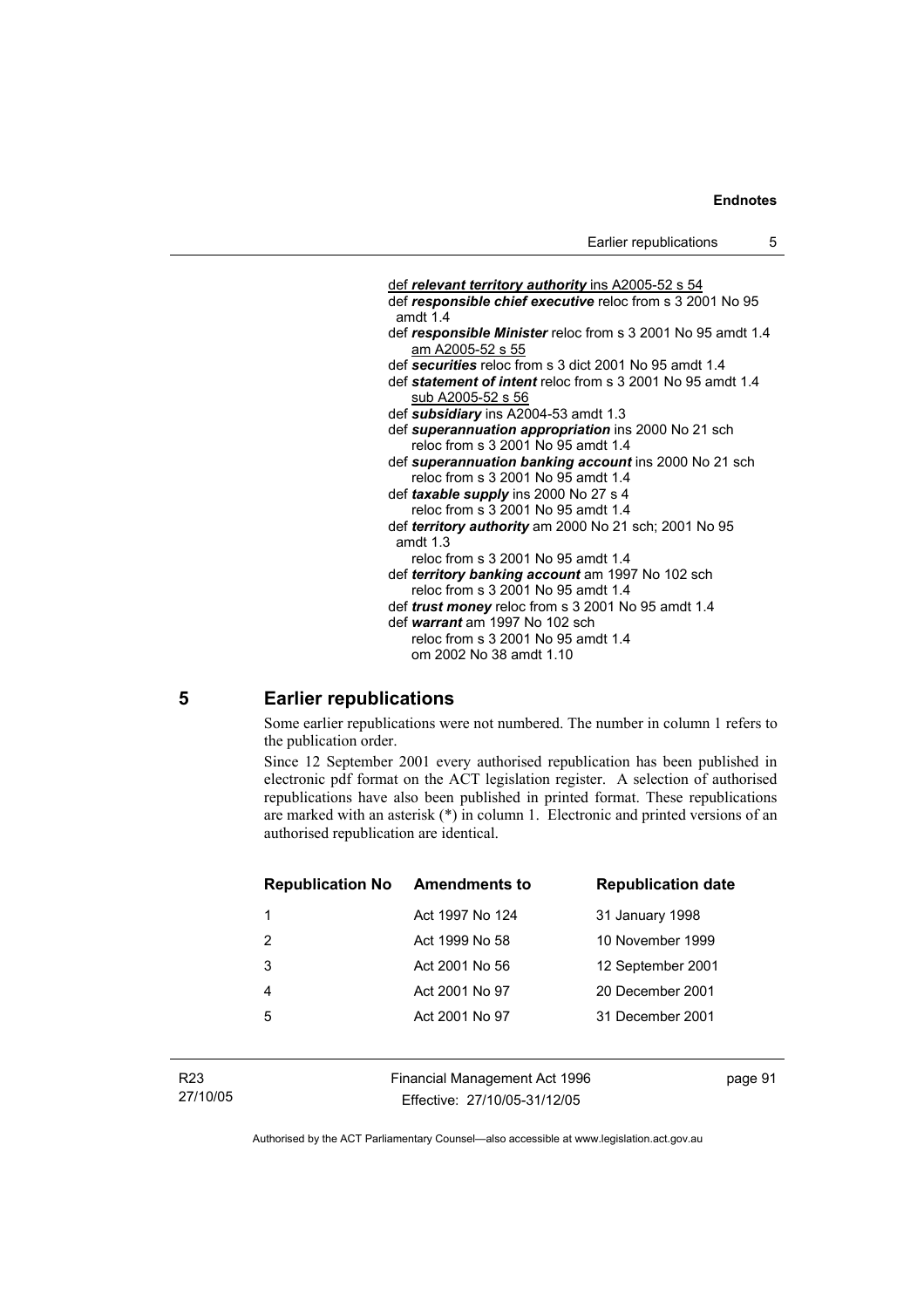| <b>Republication No Amendments to</b>                 |                  | <b>Republication date</b> |  |
|-------------------------------------------------------|------------------|---------------------------|--|
| 5(RI)                                                 | Act 2001 No 97 ‡ | 19 September 2002         |  |
| 6                                                     | Act 2001 No 97   | 4 January 2002            |  |
| 6(RI)                                                 | Act 2001 No 97 ‡ | 19 September 2002         |  |
| $7*$                                                  | Act 2001 No 97   | 14 January 2002           |  |
| 7 (RI)                                                | Act 2001 No 97 ‡ | 19 September 2002         |  |
| 7A                                                    | Act 2001 No 97 ‡ | 19 September 2002         |  |
| 8                                                     | Act 2001 No 97   | 1 July 2002               |  |
| 8(RI)                                                 | Act 2001 No 97 ‡ | 19 September 2002         |  |
| $9*$                                                  | Act 2002 No 30   | 19 September 2002         |  |
| 10                                                    | Act 2002 No 38   | 1 November 2002           |  |
| 11                                                    | A2003-9          | 8 March 2003              |  |
| 12                                                    | A2003-21         | 20 May 2003               |  |
| 13                                                    | A2003-27         | 30 June 2003              |  |
| 14                                                    | A2003-46         | 1 November 2003           |  |
| 15                                                    | A2003-56         | 19 December 2003          |  |
| 16                                                    | A2004-19         | 7 April 2004              |  |
| 17                                                    | A2004-35         | 30 June 2004              |  |
| 18                                                    | A2004-35         | 1 July 2004               |  |
| 19                                                    | A2004-53         | 17 August 2004            |  |
| 20                                                    | A2005-20         | 2 June 2005               |  |
| 21                                                    | A2005-32         | 1 July 2005               |  |
| 22                                                    | A2005-42         | 1 September 2005          |  |
| ‡ includes retrospective amendments by Act 2002 No 29 |                  |                           |  |

5 Earlier republications

‡ includes retrospective amendments by Act 2002 No 30

page 92 Financial Management Act 1996 Effective: 27/10/05-31/12/05

R23 27/10/05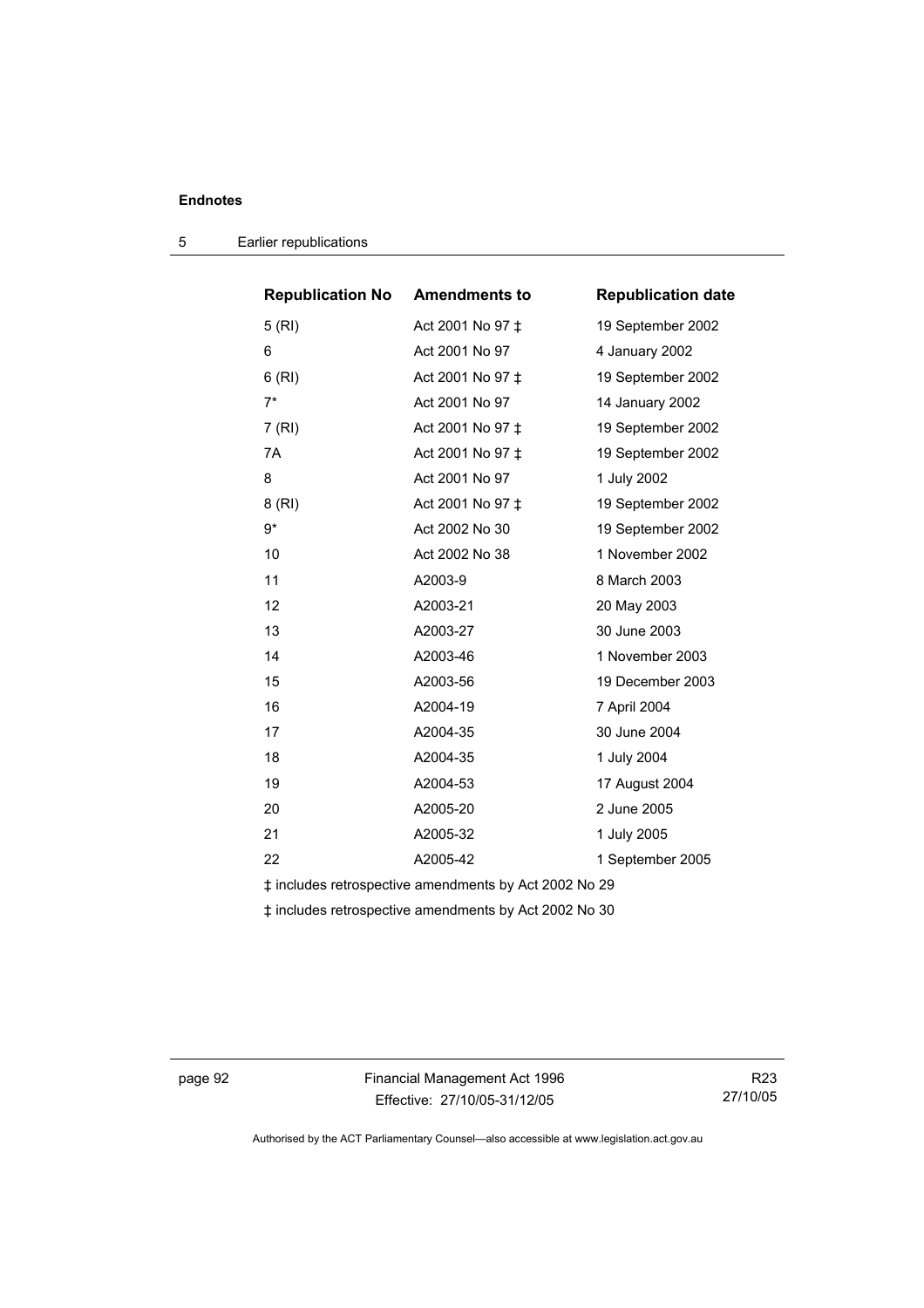### **6 Uncommenced amendments**

The following amendments have not been included in this republication because they were uncommenced at the republication date:

 **Financial Management Legislation Amendment Act 2005 A2005-52 ss 3-6, s 8, ss 11-13, s 16, ss 33-37, s 38 (in part), s 41, s 42 (in part), ss 43-48, ss 50-56** 

### **3 Legislation amended**

This Act amends the *Financial Management Act 1996.* 

*Note* This Act also amends or repeals other legislation (see sch 1).

### **4 Section 3B**

*substitute* 

# **3B Declaration that certain bodies are not territory authorities for Act**

- (1) The Treasurer may declare that a stated body (other than a body mentioned in section 54 (1)) is not a territory authority for this Act or a stated provision of this Act.
- (2) The Treasurer may declare that a stated body mentioned in section 54 (1) is not a territory authority for a stated provision of this Act (other than section 73 (1)).
	- *Note* Section 73 gives territory authorities to which pt 9 (Governance of territory authorities) applies corporate status.
- (3) A declaration is a notifiable instrument.
	- *Note* A notifiable instrument must be notified under the Legislation Act.

# **5 Section 8**

*substitute* 

page 93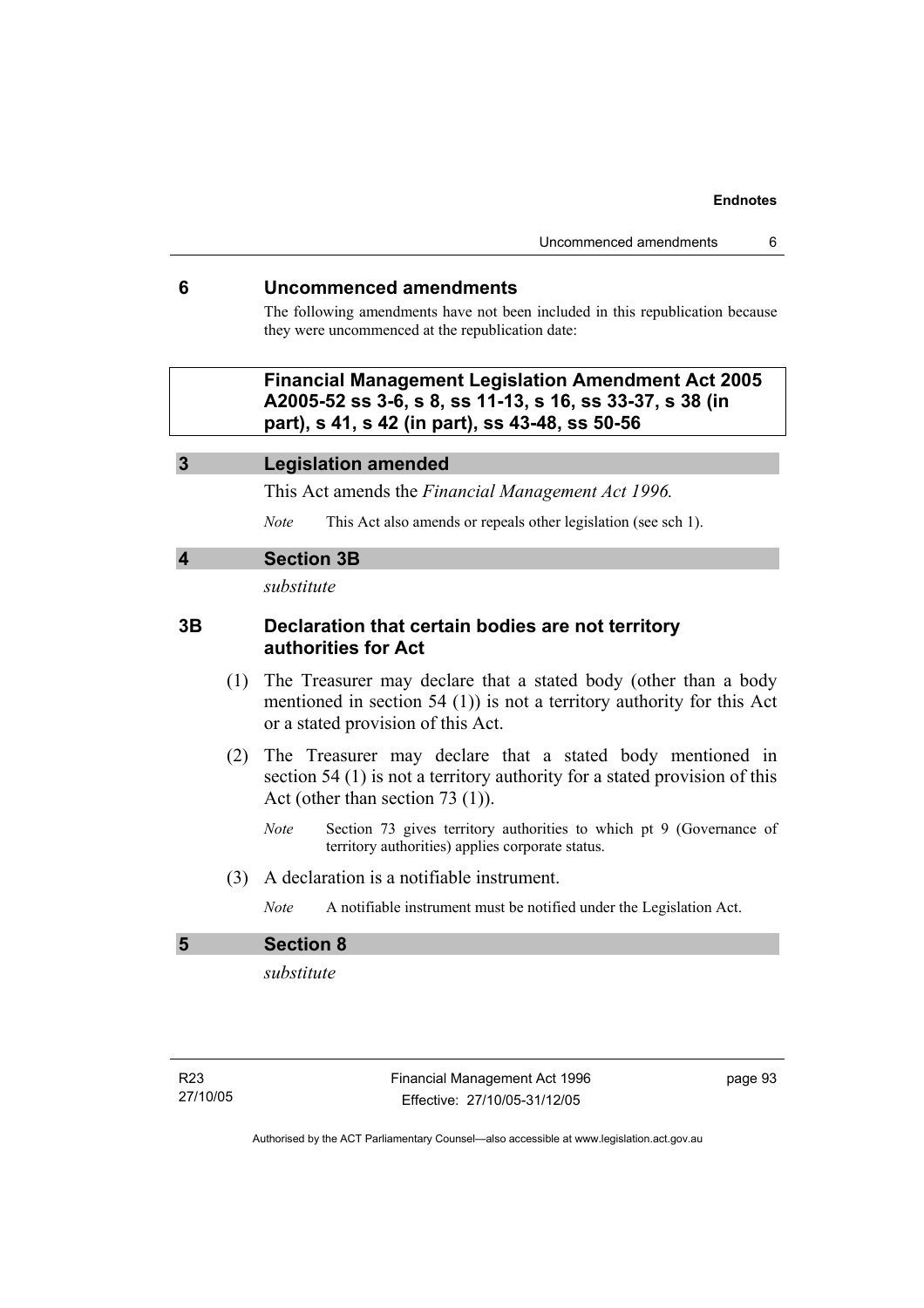| 6 | Uncommenced amendments |
|---|------------------------|
|---|------------------------|

### **8 Form of appropriations**

- (1) An Appropriation Act may make separate appropriations in relation to each department for—
	- (a) the provision of outputs by the department; and
	- (b) any capital injection to be provided to the department; and
	- (c) any payments to be made by the department on behalf of the Territory.
- (2) An Appropriation Act may make separate appropriations in relation to a territory authority or territory-owned corporation for—
	- (a) the provision of outputs by the authority or corporation; and
	- (b) any capital injection to be provided to the authority or corporation.

### **6 Budget papers Section 10 (c)**

# *substitute*

- (c) the proposed budget for each territory authority and territory-owned corporation for the year; and
- **8 Section 12A**

*substitute* 

# **12A Territory authority and territory-owned corporation budgets**

- (1) A proposed budget presented to the Legislative Assembly under section 10 (c) for a territory authority or territory-owned corporation for a financial year must include—
	- (a) the financial statements required under the financial management guidelines; and

R23 27/10/05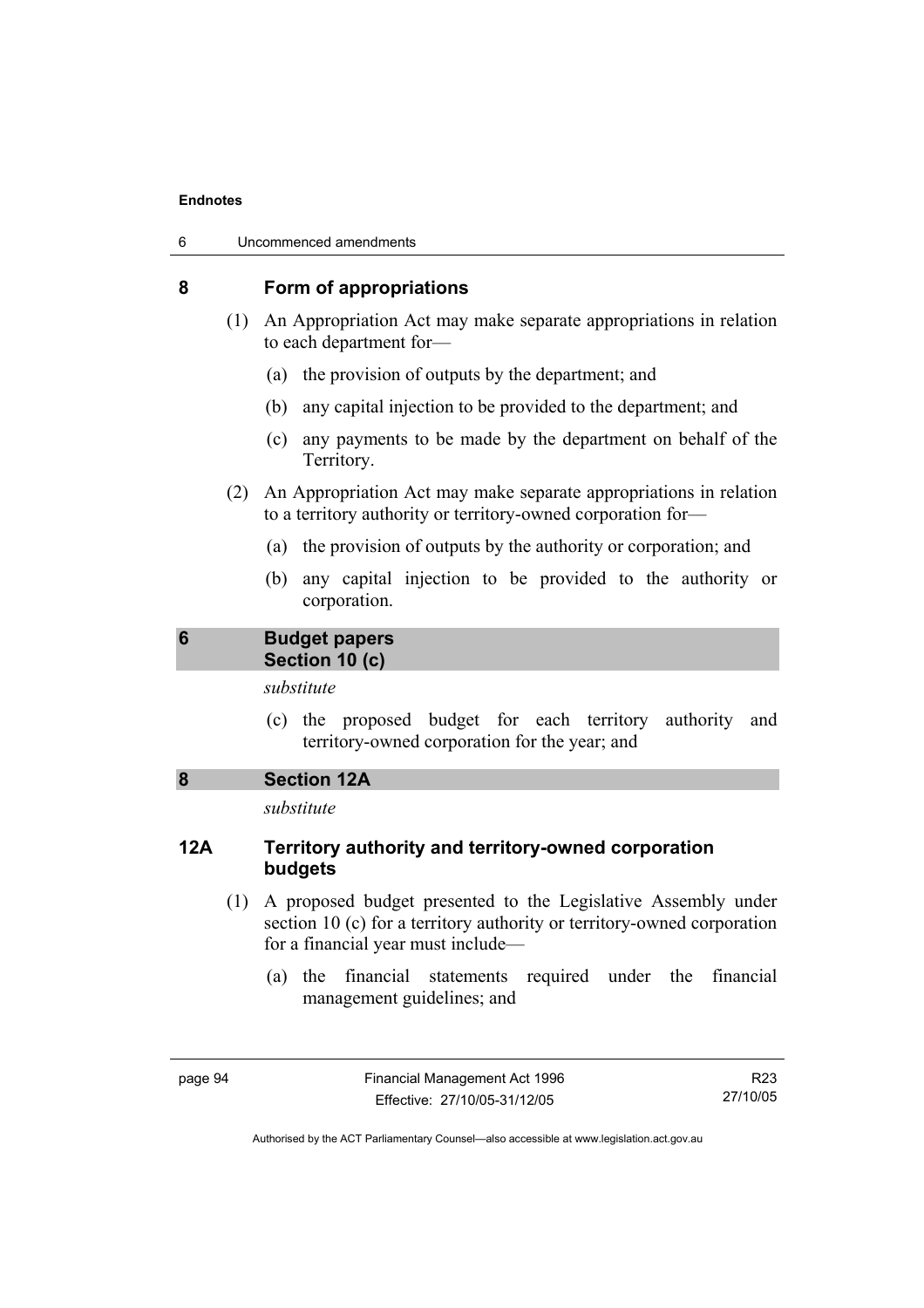- (b) for a prescribed territory authority or prescribed territory-owned corporation—a statement that sets out the outputs and classes of outputs it is proposed that the authority or corporation should provide during the year and the performance criteria to be met by the authority in providing the outputs; and
- (c) for a territory authority or territory-owned corporation that, during the year, is to be given a capital injection that must be repaid—a statement that—
	- (i) states that the capital injection is an injection that must be repaid; and
	- (ii) sets out the conditions under which the injection is to be given, including the requirements about the time within which it must be repaid.
- (2) A proposed budget must be in a form that facilitates a comparison between—
	- (a) the proposed budget for the authority or corporation; and
	- (b) the budget for the authority or corporation for the previous financial year; and
	- (c) the estimated results for the authority or corporation for the previous financial year.
- (3) A proposed budget must also include, for the financial statements mentioned in subsection (1) (a), budget estimates for each of the next 3 financial years.

### **11 Section 16**

*substitute* 

# **16 Transfer of functions after Appropriation Act passed**

 (1) This section applies if, after an Appropriation Act for a financial year is passed, the responsibility for a service or function for which

| R23      | Financial Management Act 1996 | page 95 |
|----------|-------------------------------|---------|
| 27/10/05 | Effective: 27/10/05-31/12/05  |         |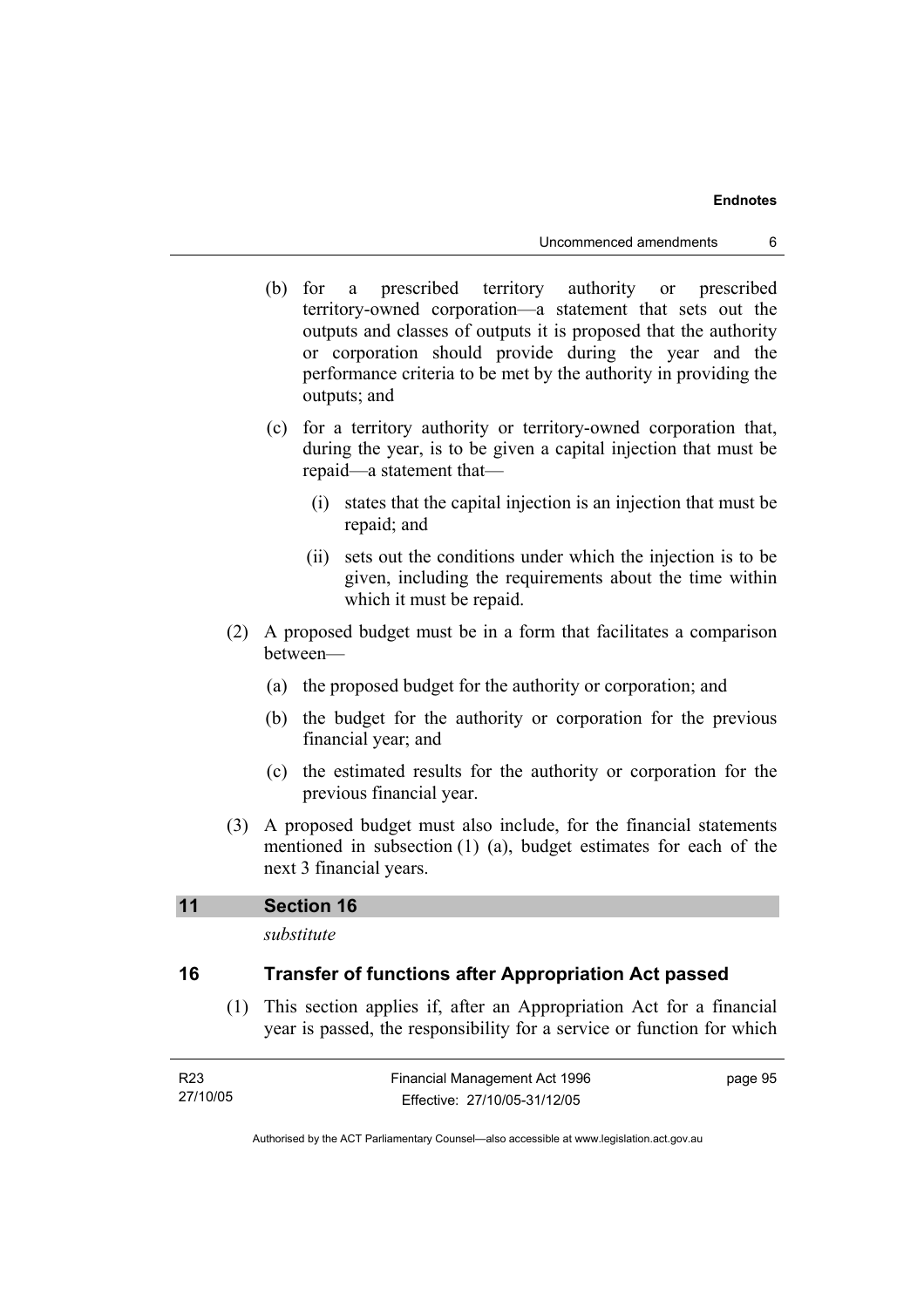#### 6 Uncommenced amendments

an appropriation is made in the Act is transferred from the entity to which the appropriation is made to another entity.

- (2) The Treasurer may, in writing, direct that the appropriation does not lapse but may, in accordance with the direction, be issued to, or applied by, the other entity for the service or function.
- (3) If the Treasurer gives a direction under subsection (2), the Treasurer must present a copy of the direction to the Legislative Assembly within 3 sitting days after the day it is given.
- (4) This section does not apply to a superannuation appropriation.
- (5) In this section:

*entity* means a department, territory authority or territory-owned corporation.

### **12 Section 19C**

*substitute* 

# **19C Amendment of capital injection conditions**

- (1) This section applies in relation to the conditions of a capital injection set out in a statement included in a proposed budget for a department, a territory authority or a territory-owned corporation for a financial year under section  $12 (1) (c) (ii)$  or section  $12A(1)$  (c) (ii).
- (2) The Treasurer may, in writing, amend the conditions.
- (3) An amendment must state the Treasurer's reasons for the amendment.
- (4) An amendment is a notifiable instrument.
	- *Note* A notifiable instrument must be notified under the Legislation Act.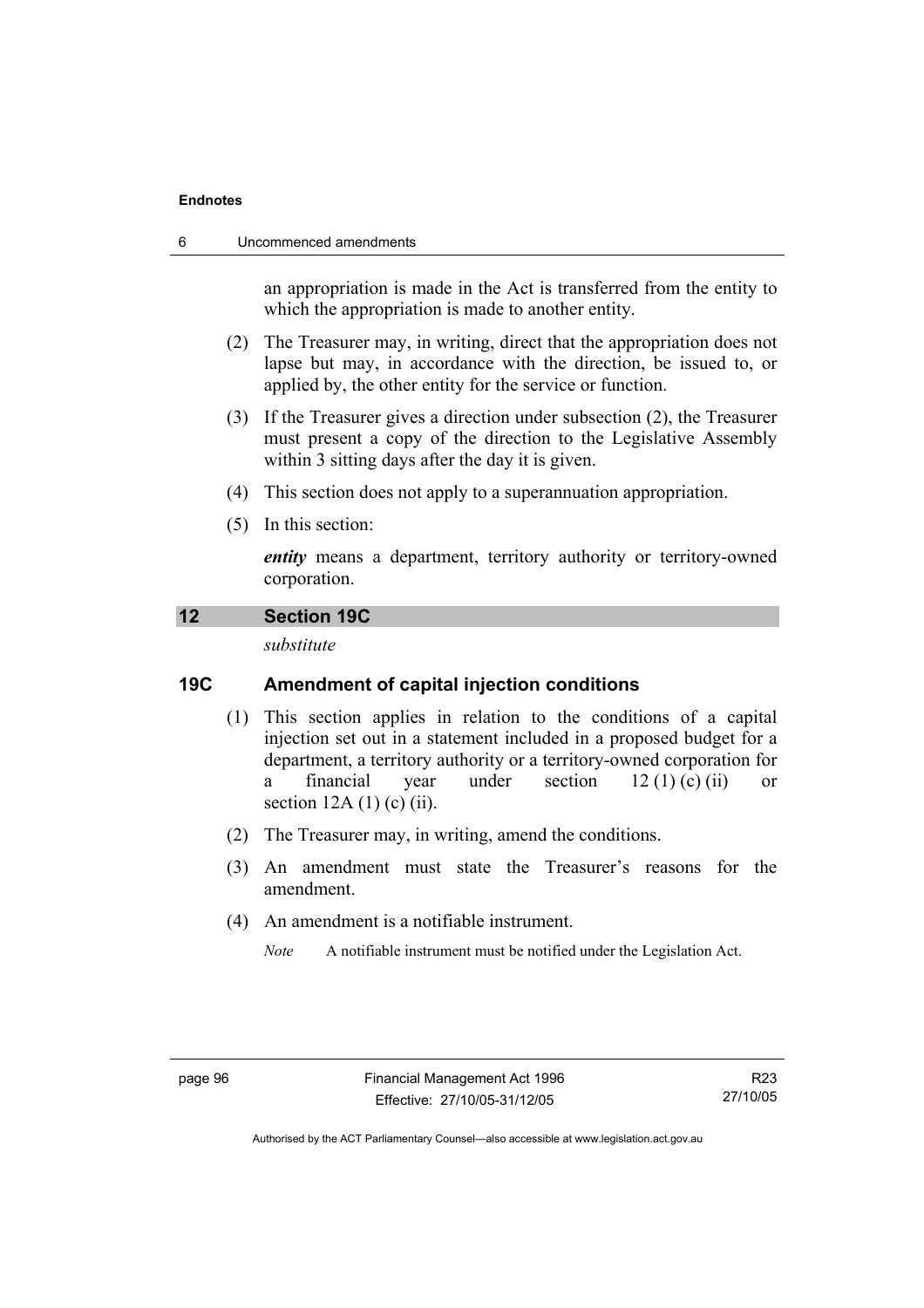### **13 Section 19D**

*substitute* 

# **19D Amendment of performance criteria**

- (1) This section applies in relation to the performance criteria set out in a statement included in a proposed budget for a department, a prescribed territory authority or a prescribed territory-owned corporation for a financial year under section 12 (1) (b) or section  $12A(1)(b)$ .
- (2) The responsible Minister for the department, territory authority or territory-owned corporation may, in writing, amend the performance criteria.
- (3) Without limiting subsection (2) the responsible Minister may amend the performance criteria if—
	- (a) the appropriations for the department, authority or corporation are varied under section 14 (Transfer of funds between appropriations) or section 17 (Variation of appropriations for Commonwealth grants); or
	- (b) a direction is given under section 15 (1) (Transfer of funds within appropriations) in relation to an appropriation made for the department, authority or corporation; or
	- (c) funds are transferred to or from the department, authority or corporation under section 16 (Transfer of functions after Appropriation Act passed); or
	- (d) funds are given to the department, authority or corporation under section 18 (Treasurer's advance); or
	- (e) funds mentioned in section 19B (Authorisation of expenditure of certain Commonwealth grants) are given to the department, authority or corporation; or
	- (f) changes happen in the priorities of the department, authority or corporation; or

| R <sub>23</sub> | Financial Management Act 1996 | page 97 |
|-----------------|-------------------------------|---------|
| 27/10/05        | Effective: 27/10/05-31/12/05  |         |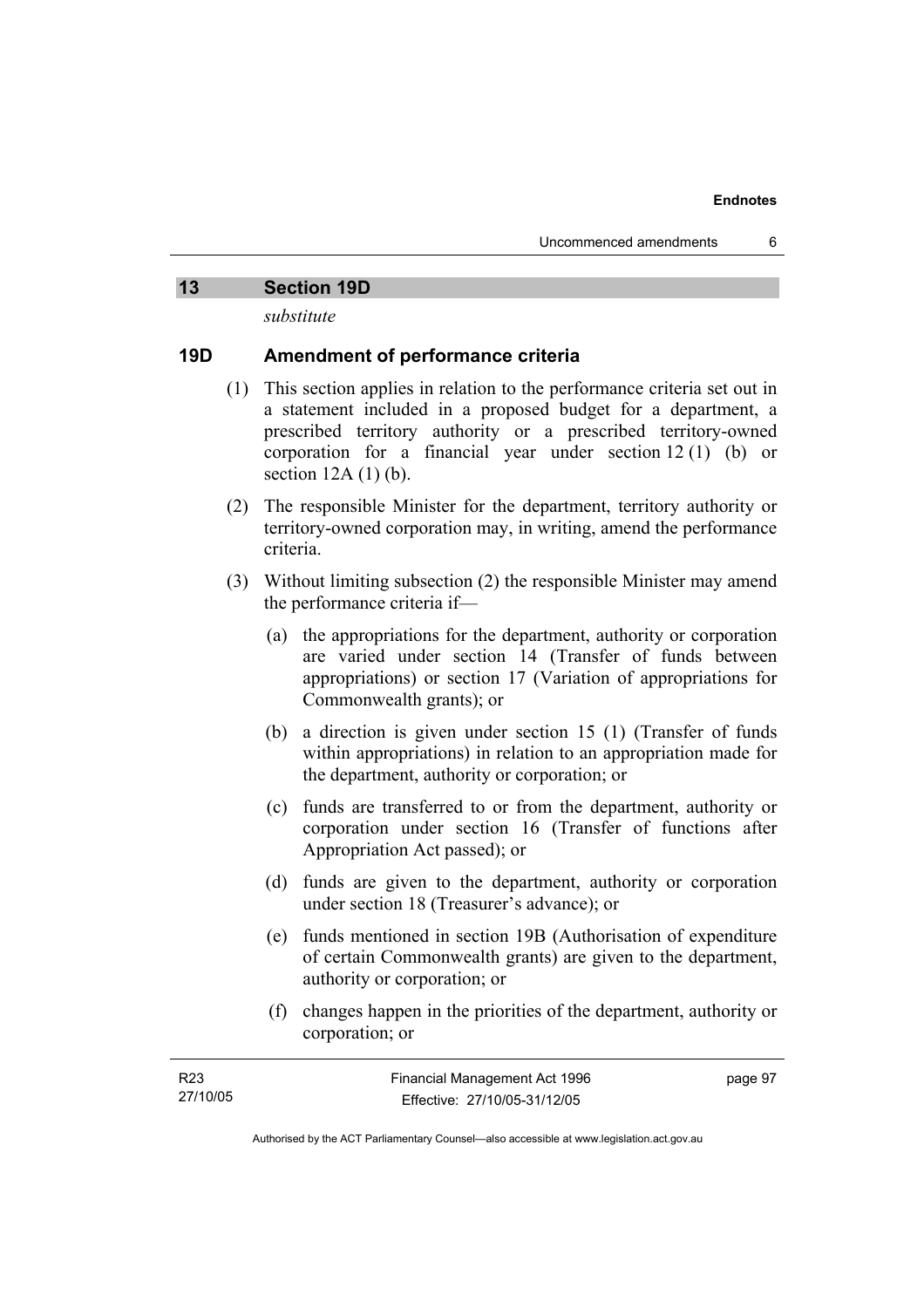- 6 Uncommenced amendments
	- (g) the Minister is satisfied that other performance criteria should be adopted for the provision of outputs by the department, authority or corporation.
	- (4) An amendment of the performance criteria must be made in a way that—
		- (a) for a department—the budget as amended will comply with section  $12(3)$ ; and
		- (b) for a territory authority or territory-owned corporation—the budget as amended will comply with section 12A (2).
	- (5) An amendment of the performance criteria is a notifiable instrument.

*Note* A notifiable instrument must be notified under the Legislation Act.

(6) In this section:

*budget*, for the department, territory authority or territory-owned corporation, means the budget for the department, authority or corporation for the financial year presented to the Legislative Assembly under section 10 (b) or (c) (Budget papers) and, if the budget has been amended under this Act, the budget as amended.

*prescribed territory authority* means a territory authority prescribed for section  $12A(1)$  (b).

*prescribed territory-owned corporation* means a territory-owned corporation prescribed for section 12A (1) (b).

# **16 Purpose and contents of pre-election budget update Section 20D (3) (b)**

*omit* 

public trading enterprises

*substitute* 

the public trading enterprise sector

page 98 Financial Management Act 1996 Effective: 27/10/05-31/12/05

R23 27/10/05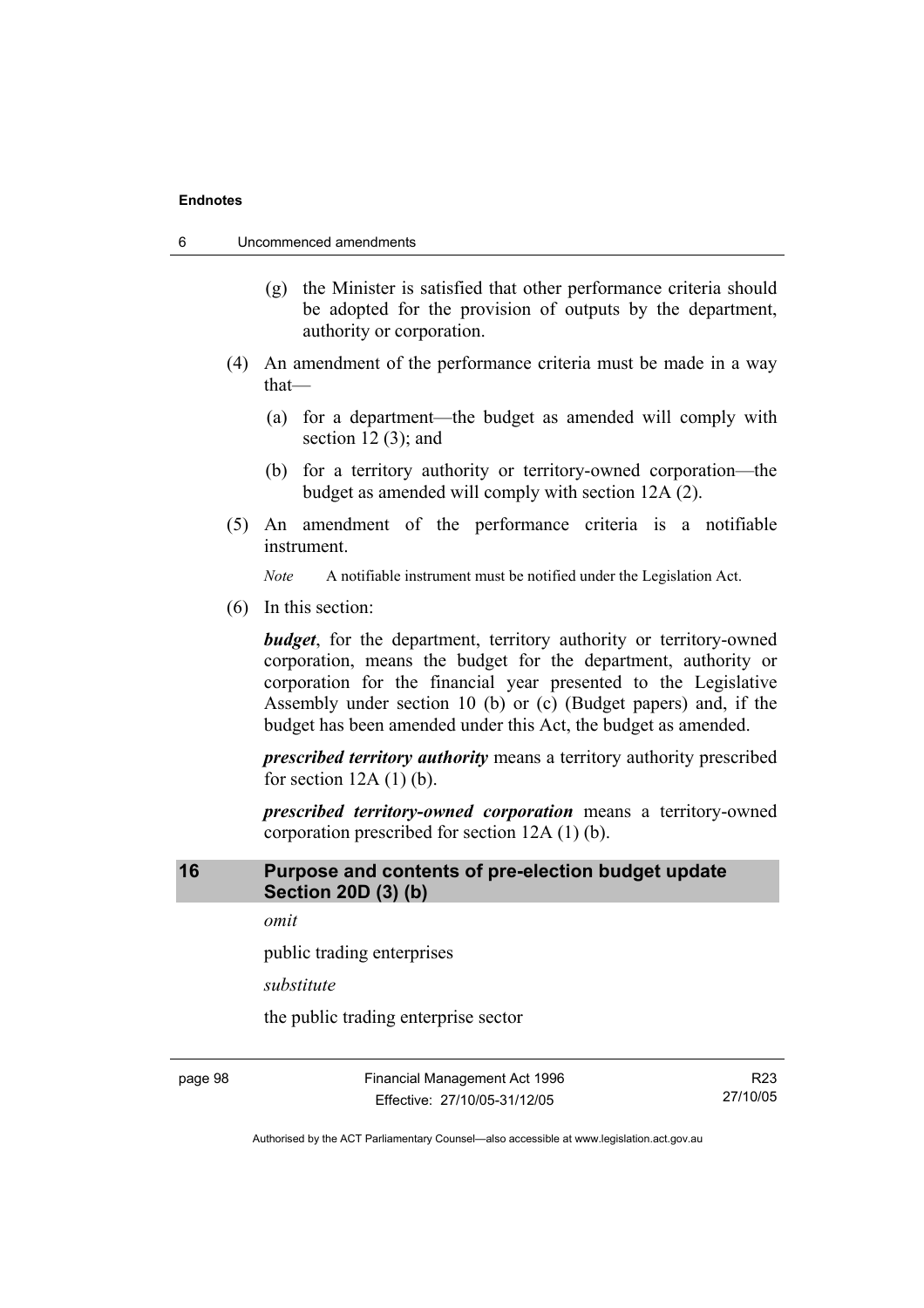# **33 Payments from territory banking account Section 37 (1)**

# *substitute*

 (1) An amount must not be paid out of the territory banking account except under an appropriation to a departmental banking account, a territory authority banking account or a territory-owned corporation banking account.

# **34 Section 37 (2) (d)**

# *substitute*

 (d) this Act, section 58 (7) (which is about transfers between the territory banking account and territory authorities of interest earned on certain investments for territory authorities).

# **35 New section 37 (3)**

### *insert*

 (3) This section does not apply to an overdraft or credit facility for a territory authority approved under section 59 (5).

# **36 New sections 51A, 51B and 51C**

*insert* 

# **51A Transfer of departmental trust banking accounts**

- (1) This section applies if the Treasurer believes that it is desirable, because of changes in departmental responsibilities, to transfer a departmental trust banking account from a department to another department.
- (2) The Treasurer may, in writing, direct the responsible chief executive of the department that holds the account to arrange for it to be transferred to the other department.
- (3) If a chief executive receives a direction under subsection (2), the chief executive must comply with it.

| R23      | Financial Management Act 1996 | page 99 |
|----------|-------------------------------|---------|
| 27/10/05 | Effective: 27/10/05-31/12/05  |         |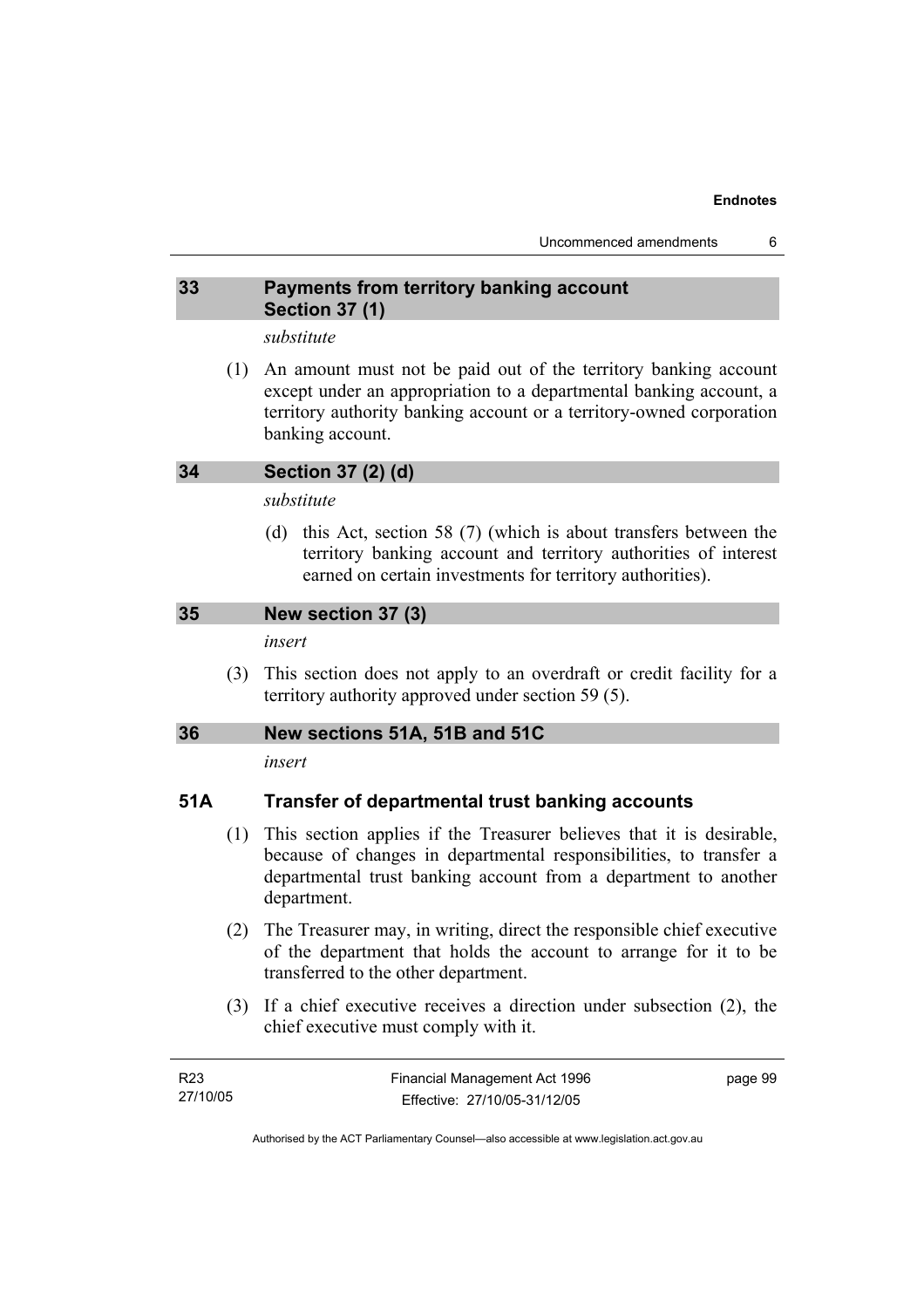| Uncommenced amendments |
|------------------------|
|                        |

 (4) An account transferred in accordance with the direction becomes a trust banking account of the department to which it is transferred.

# **51B Transfers between trust banking accounts—changes in departmental responsibilities**

- (1) This section applies if the Treasurer believes that it is necessary, because of changes in departmental responsibilities, to transfer an amount held in a departmental trust banking account (the *first account*) to a trust banking account of another department.
- (2) The Treasurer may, in writing, direct the responsible chief executive of the department that holds the first account to transfer the amount.
- (3) If a chief executive receives a direction under subsection (2), the chief executive must comply with it.

### **51C Transfers between trust banking accounts—investment**

Amounts may at any time be transferred between trust banking accounts to facilitate investment of trust money.

| <b>Section 52</b><br>37 |  |
|-------------------------|--|
|-------------------------|--|

*substitute* 

# **52 Transfers between trust banking account and territory banking account**

Amounts may only be transferred between a trust banking account and the territory banking account—

- (a) to facilitate investment of the trust money; or
- (b) to make a payment required by section 53A (6) (Unclaimed trust money).

# **38 Part 8**

*substitute* 

| page 100 |  |
|----------|--|
|----------|--|

Financial Management Act 1996 Effective: 27/10/05-31/12/05

R23 27/10/05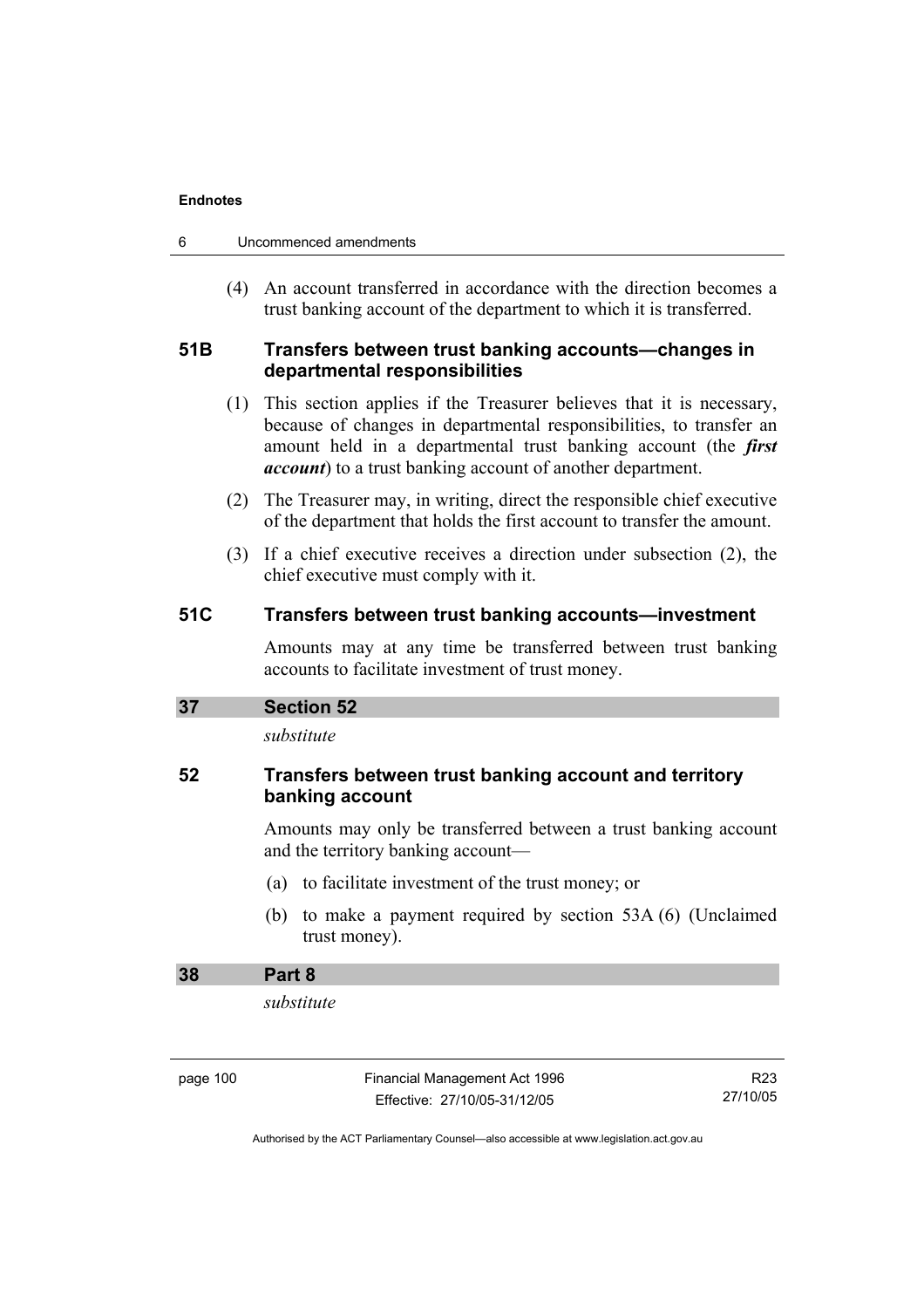# **Part 8 Financial provisions for territory authorities**

## **54 Application—pt 8**

- (1) This part applies to the following territory authorities:
	- ACT Gambling and Racing Commission
	- ACT Health Promotion Authority
	- ACT Insurance Authority
	- ACTION Authority
	- Australian Capital Territory Public Cemeteries Authority
	- Australian Capital Tourism Corporation
	- Building and Construction Industry Training Fund Authority
	- Canberra Institute of Technology
	- Cleaning Industry Long Service Leave Authority
	- Construction Industry Long Service Leave Authority
	- Cultural Facilities Corporation
	- Exhibition Park Corporation
	- Independent Competition and Regulatory Commission for the Australian Capital Territory
	- Land Development Agency
	- Legal Aid Commission (A.C.T.)
	- Public Trustee for the Australian Capital Territory
	- Stadiums Authority
	- University of Canberra.
- (2) This part also applies to a territory authority prescribed by the financial management guidelines.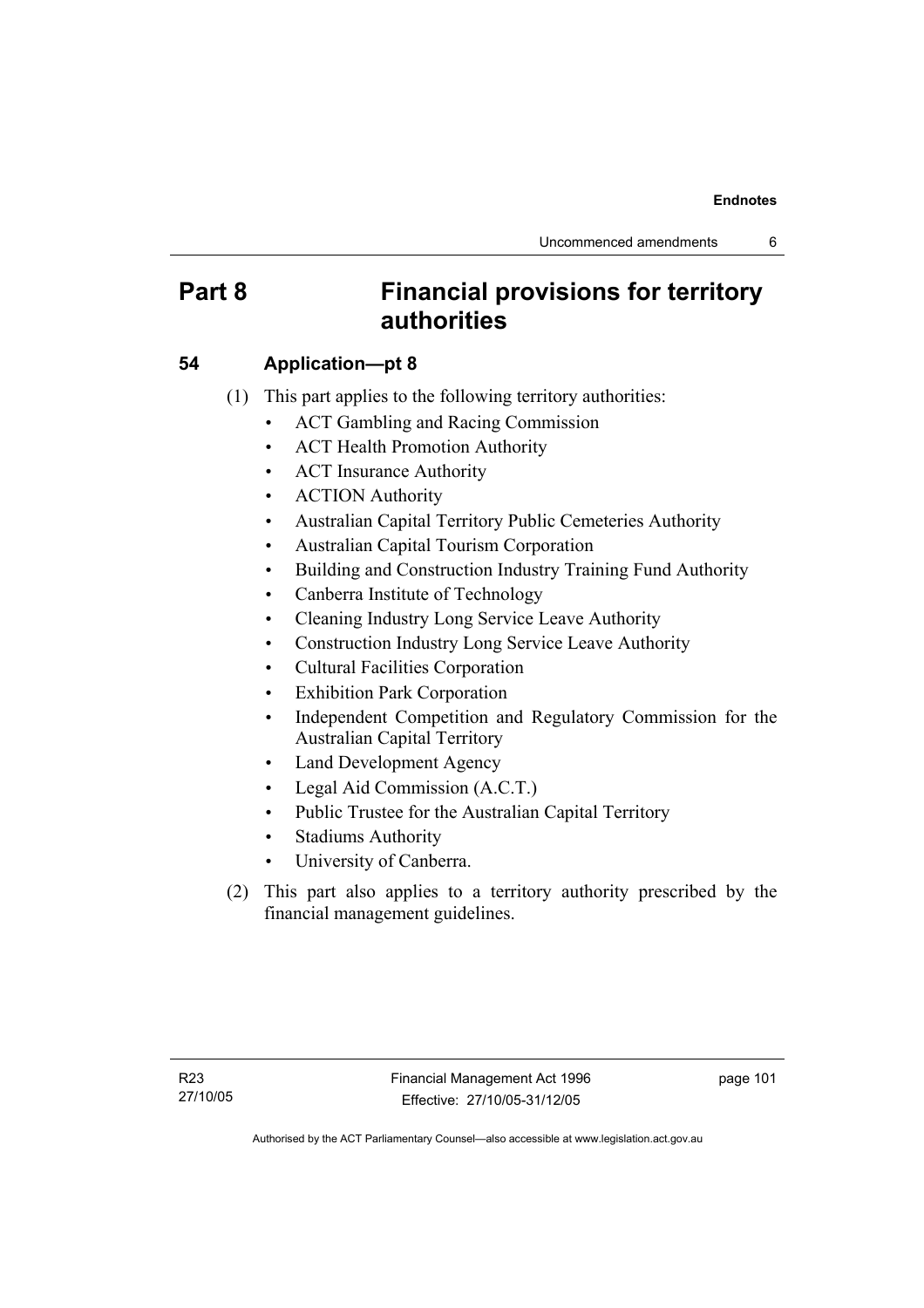### **55 Responsibilities of chief executive officers of territory authorities**

- (1) This section applies to a territory authority if the authority does not have a governing board.
	- *Note* Section 76 (2) sets out the territory authorities that have governing boards.
- (2) The chief executive officer of the territory authority is responsible, under the responsible Minister, for the efficient and effective financial management of the authority.
- (3) Without limiting subsection (2), the chief executive officer of the territory authority is responsible, under the responsible Minister, for ensuring the following:
	- (a) that the expenses incurred by the authority are properly authorised;
	- (b) that, if an appropriation is made in relation to the authority, any amount of the appropriation spent by the authority is spent in accordance with the appropriation;
	- (c) that, as far as practicable, the operations of the authority during a financial year are consistent with, and comparable to, the estimates in the authority's statement of intent for the year.
	- (d) that payments made by the authority are properly authorised and correctly made;
	- (e) that the staff of the authority comply with the requirements of this Act;
		- *Note* A reference to an Act includes a reference to the statutory instruments made or in force under the Act, including in this case the financial management guidelines (see Legislation Act, s 104).
	- (f) that proper accounts and records are kept of the transactions and affairs of the authority in accordance with generally accepted accounting principles;

Authorised by the ACT Parliamentary Counsel—also accessible at www.legislation.act.gov.au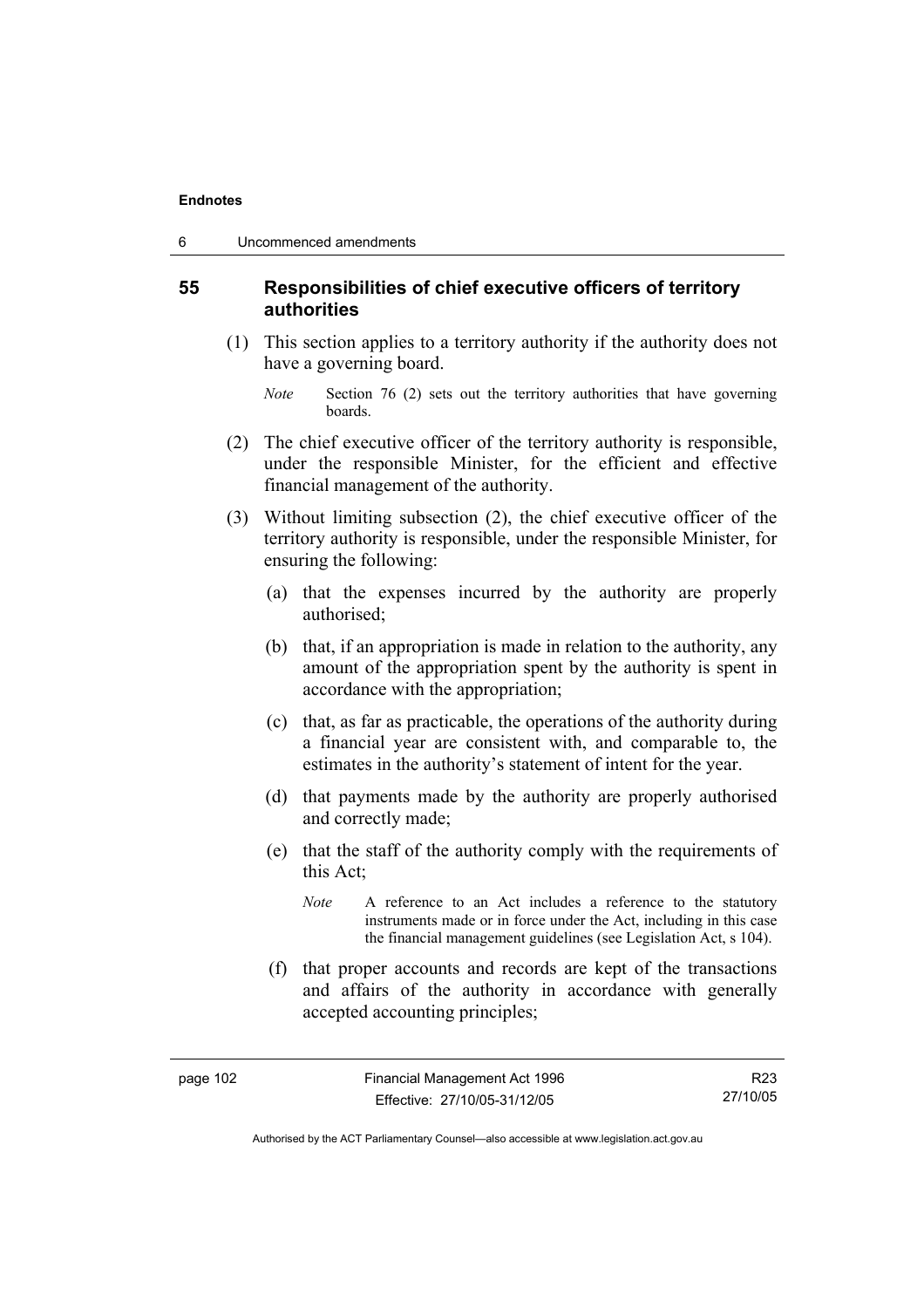- (g) that adequate control is maintained over the assets of the authority and assets under the authority's control;
- (h) that adequate control is maintained over the incurring of liabilities by the authority.
- (4) A report prepared by the territory authority under the *Annual Reports (Government Agencies) Act 2004* for a financial year must include an explanation of material variations between the actual results of the authority for the year and the estimates in the authority's statement of intent for the year.

### **56 Responsibilities of governing boards of territory authorities**

- (1) This section applies to a territory authority if the authority has a governing board.
	- *Note* Section 76 (2) sets out the territory authorities that have governing boards.
- (2) The governing board of the territory authority is responsible, under the responsible Minister, for the efficient and effective financial management of the authority.
- (3) Without limiting subsection (2), the governing board of the territory authority is responsible, under the responsible Minister, for ensuring the following:
	- (a) that expenses incurred by the authority are properly authorised;
	- (b) that, if an appropriation is made in relation to the authority, any amount of the appropriation spent by the authority is spent in accordance with the appropriation;
	- (c) that, as far as practicable, the operations of the authority during a financial year are consistent with, and comparable to, the estimates in the authority's statement of intent for the year;
	- (d) that payments made by the authority are properly authorised and correctly made;

| R23      | Financial Management Act 1996 | page 103 |
|----------|-------------------------------|----------|
| 27/10/05 | Effective: 27/10/05-31/12/05  |          |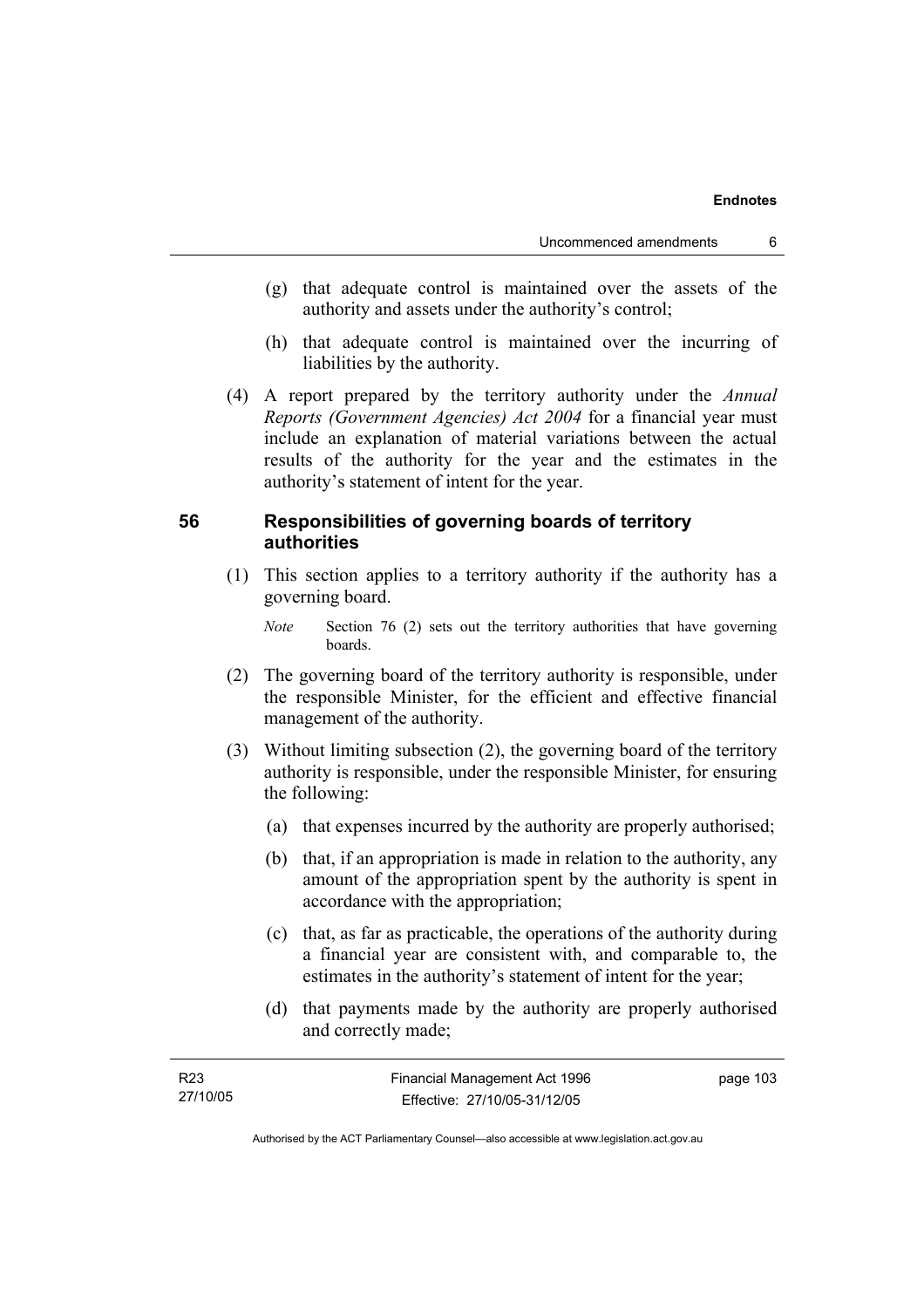- 6 Uncommenced amendments
	- (e) that the staff of the authority comply with the requirements of this Act;
		- *Note* A reference to an Act includes a reference to the statutory instruments made or in force under the Act, including in this case the financial management guidelines (see Legislation Act, s 104).
	- (f) that proper accounts and records are kept of the transactions and affairs of the authority in accordance with generally accepted accounting principles;
	- (g) that adequate control is maintained over the assets of the authority and assets under the authority's control;
	- (h) that adequate control is maintained over the incurring of liabilities by the authority.
	- (4) A report prepared by the territory authority under the *Annual Reports (Government Agencies) Act 2004* for a financial year must include an explanation of material variations between the actual results of the authority for the year and the estimates in the authority's statement of intent for the year.

### **57 Banking accounts of territory authorities**

- (1) A territory authority may open 1 or more banking accounts for the purposes of the authority.
- (2) A territory authority must at all times keep at least 1 banking account.
- (3) A banking account of a territory authority must not, without the Treasurer's written approval, be opened or kept otherwise than with an authorised deposit-taking institution with which an agreement is in force under section 32 (Agreement for the conduct of banking for Territory).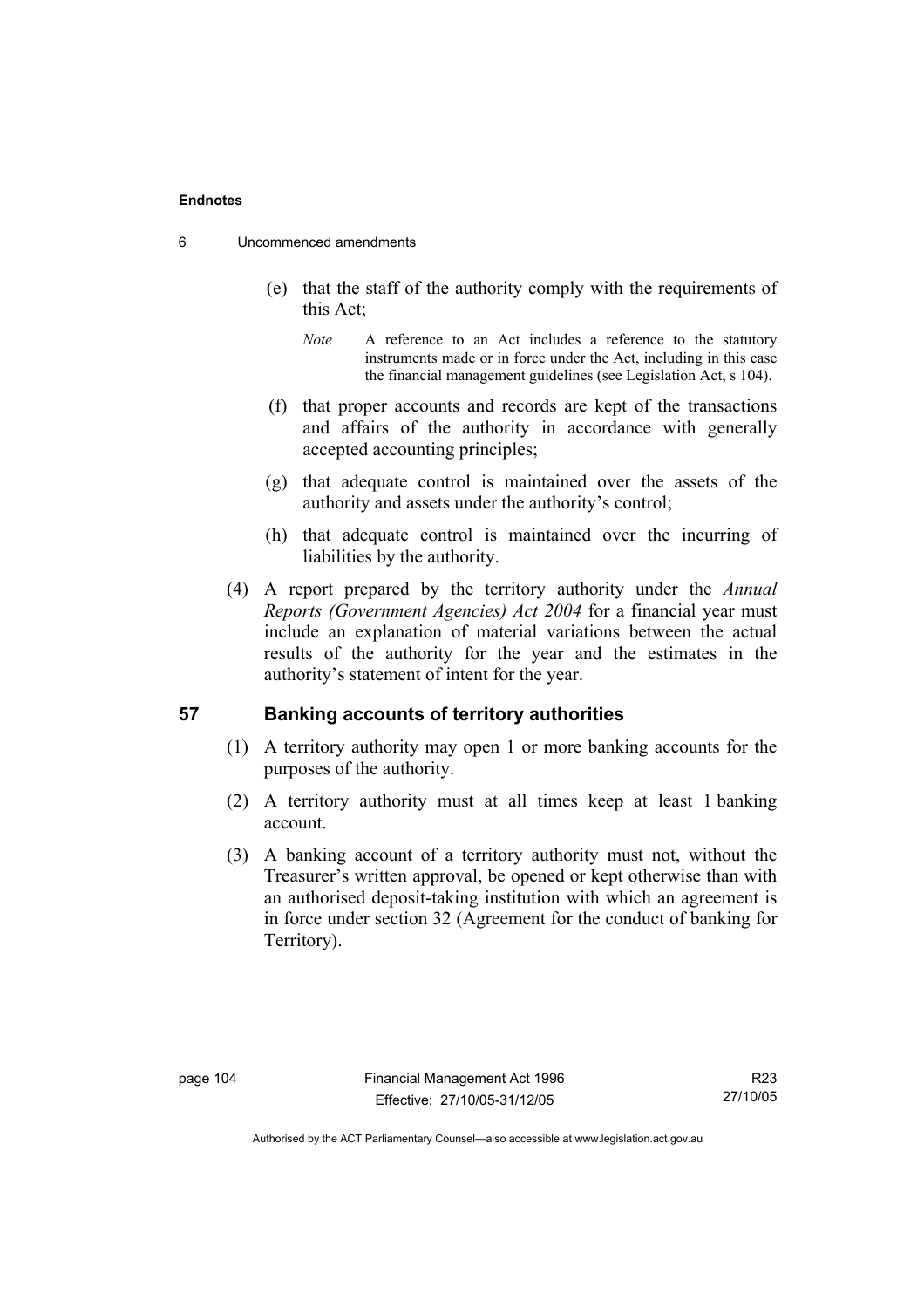### **58 Investment by territory authorities**

- (1) Funds not immediately required for the purposes of a territory authority may be invested—
	- (a) on deposit with an authorised deposit-taking institution; or
	- (b) in Territory, State or Commonwealth securities; or
	- (c) by the Treasurer, for the territory authority, in an investment mentioned in section 38 (1) (a) to (e); or
	- (d) in an investment prescribed for this paragraph.
- (2) However, the funds of the territory authority may only be invested under this section to increase or protect the financial wealth of the authority.
- (3) Transfers between the territory banking account and the banking account of a territory authority to facilitate investments may be made without appropriation.
- (4) Interest received by the Treasurer for the investment of funds of a territory authority must be paid to the territory authority.
- (5) However, if an investment of funds of a territory authority is made or managed by a department, the department may deduct from the interest received by the department for the investment—
	- (a) a fee charged by the department for making or managing the investment; and
	- (b) expenses reasonably incurred by the department in making or managing the investment.
- (6) Interest that is to be paid to a territory authority under subsection (4) may be paid direct to the territory authority or through the territory banking account.
- (7) If interest to be paid to a territory authority is paid into the territory banking account under subsection (6), the interest may be paid to the authority from that account without further appropriation.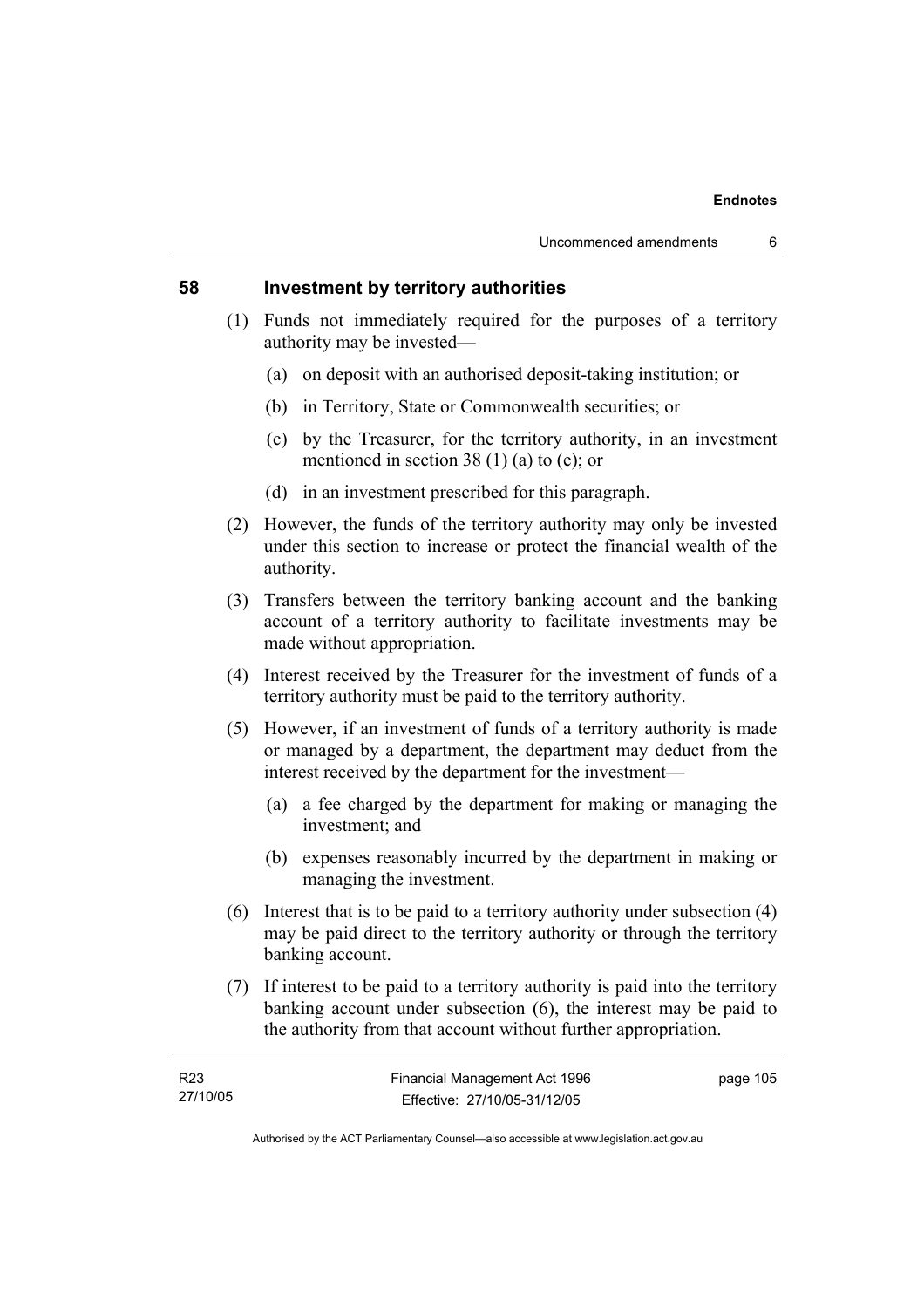| Uncommenced amendments<br>-6 |  |
|------------------------------|--|
|------------------------------|--|

 (8) This section does not apply to money held on trust by a territory authority.

### **59 Borrowing by territory authorities**

- (1) The Treasurer may, on the terms and conditions the Treasurer considers appropriate—
	- (a) borrow money for a territory authority; or
	- (b) lend public money to a territory authority.
- (2) A borrowing may be secured by the territory authority's assets approved by the Treasurer for this section.
- (3) A territory authority may arrange an overdraft or credit facility only with the written approval of the Treasurer.
- (4) A loan under subsection (1) (b) may be made only from—
	- (a) money appropriated for the purpose of making the loan; or
	- (b) money appropriated for purposes that include the purpose of making the loan.
- (5) However, subsection (4) does not apply to an overdraft or credit facility for a territory authority from the territory banking account that is approved, in writing, by the Treasurer for the authority.
- (6) The Treasurer may approve an overdraft or credit facility for a territory authority under subsection (5) only if satisfied that it is for a purpose consistent with a function of the authority.
- (7) An approval under subsection (5) must state, for the overdraft or credit facility—
	- (a) each purpose for which it may be used; and
	- (b) the maximum amount that may be outstanding at any time; and
	- (c) conditions about—
		- (i) the repayment of principal; and

R23 27/10/05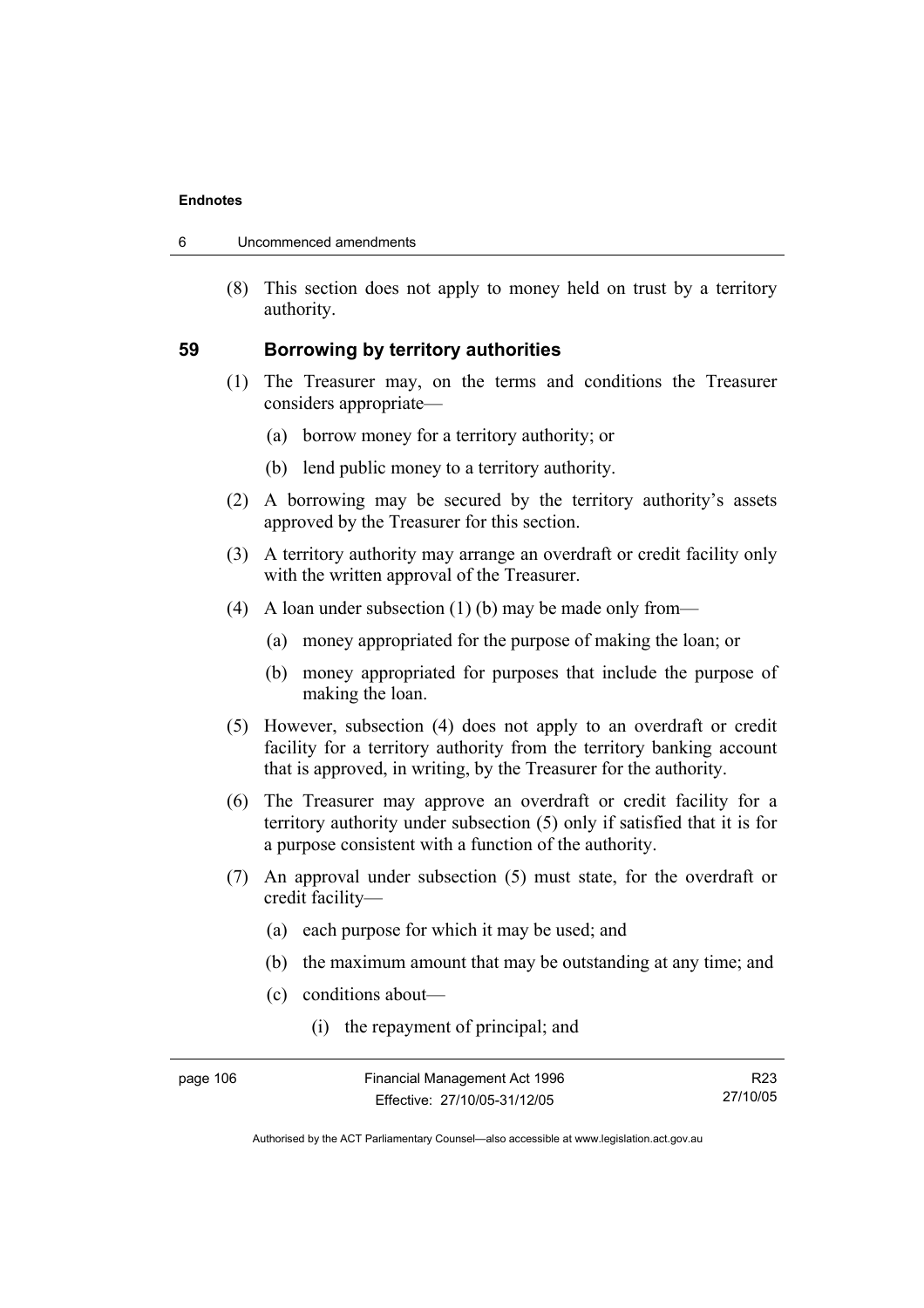- (ii) the interest rate; and
- (iii) the repayment of interest.
- (8) An approval under subsection (5) may also state any other condition that the Treasurer requires.
- (9) An approval under subsection (5) is a disallowable instrument.
	- *Note* A disallowable instrument must be notified, and presented to the Legislative Assembly, under the Legislation Act.
- (10) An overdraft or credit facility approved under subsection (5) must be reviewed annually by the Treasurer.

### **60 Guarantees by territory authorities**

A territory authority may only give a guarantee with the written approval of the Treasurer.

### **61 Territory authority statements of intent**

- (1) A territory authority must give the Treasurer a statement (a *statement of intent*) for each financial year.
- (2) A territory authority must consult the responsible Minister in preparing a statement of intent.
- (3) A territory authority must show the responsible Minister a copy of the proposed statement of intent, and take into consideration any comment by the Minister, before giving it to the Treasurer.
- (4) A statement of intent must be—
	- (a) in the form the Treasurer requires; and
	- (b) as agreed between the relevant person for the authority and the Treasurer; and
	- (c) provided to the Treasurer within the period the Treasurer requires.

page 107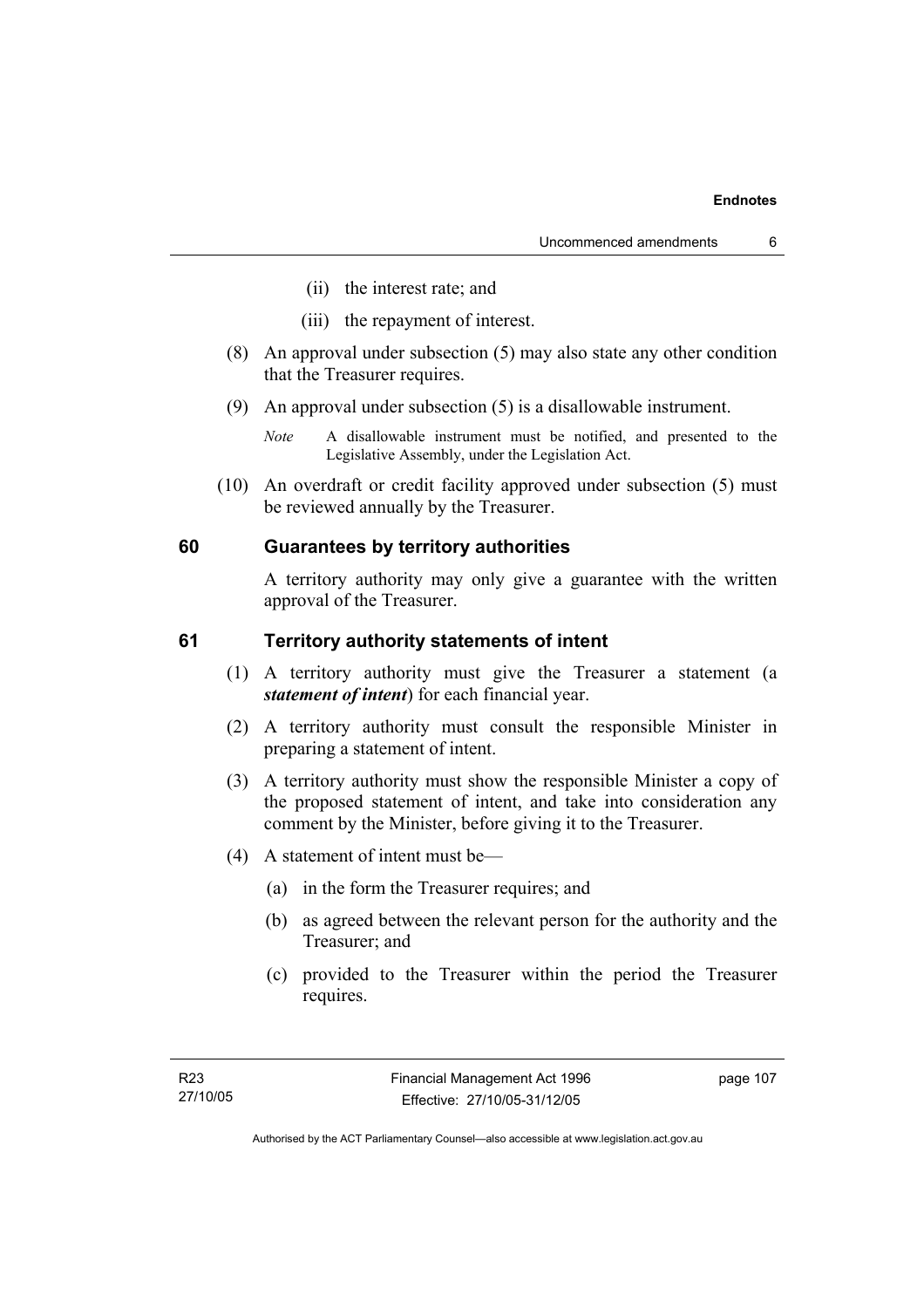- 6 Uncommenced amendments
	- (5) A statement of intent for a financial year must include the following:
		- (a) the financial statements required under the financial management guidelines;
		- (b) a statement of the objectives of the authority for the year, and each of the next 3 financial years;
		- (c) a statement of the nature and scope of the activities to be carried out by the authority during the year, and each of the next 3 financial years;
		- (d) the performance criteria and other measures by which the performance of the authority may be assessed against its objectives for the year, and each of the next 3 financial years;
		- (e) an assessment of the performance (or estimated performance) of the authority in the previous financial year against its objectives for that year;
		- (f) the results of any review under section 59 (10) in the previous financial year of an overdraft or credit facility approved for the authority;
		- (g) any other information the Treasurer directs.
	- (6) In this section:

*relevant person*, for a territory authority, means—

- (a) if the authority has a governing board—the chair of the governing board; or
- (b) if the authority does not have a governing board—the chief executive officer.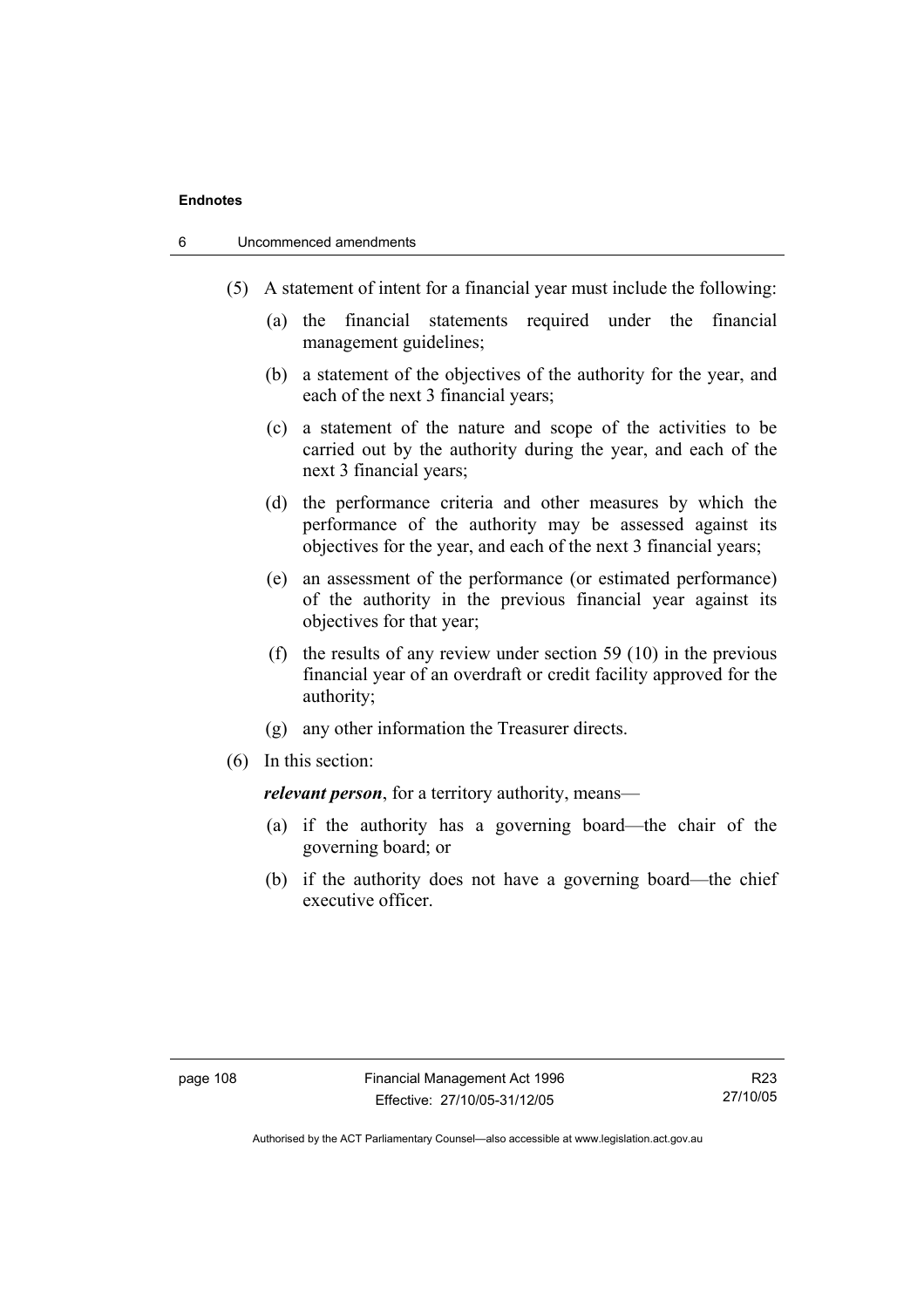### **62 Presentation of statements of intent of territory authorities**

- (1) The Treasurer must present to the Legislative Assembly, with the budget papers for a financial year, a statement of intent for each territory authority for the year.
- (2) If the Treasurer does not present to the Legislative Assembly, with the budget papers for a financial year, a statement of intent for a territory authority, the Treasurer must—
	- (a) as soon as practicable after the budget papers are presented, explain to the Legislative Assembly why the statement of intent was not presented; and
	- (b) present the statement of intent to the Legislative Assembly as soon as practicable after presenting the budget papers.

### **41 New part 9**

*insert* 

# **Part 9 Governance of territory authorities**

#### *Notes for pt 9*

- *Note 1* Div 9.1 and div 9.5 apply to a territory authority, whether or not it has a governing board, unless the establishing Act otherwise provides (see eg the *Legal Aid Act 1977*, s 94A).
- *Note 2* The Legislation Act contains provisions relevant to territory authorities, including the following:
	- making appointments (s 206, s 207)
	- consultation with a committee of the Legislative Assembly (div 19.3.3)
	- eligibility for reappointment (s 208 and dict, pt 1, def *appoint*)
	- acting appointments (s 209)
	- resignations (s 210)

R23 27/10/05 Financial Management Act 1996 Effective: 27/10/05-31/12/05

page 109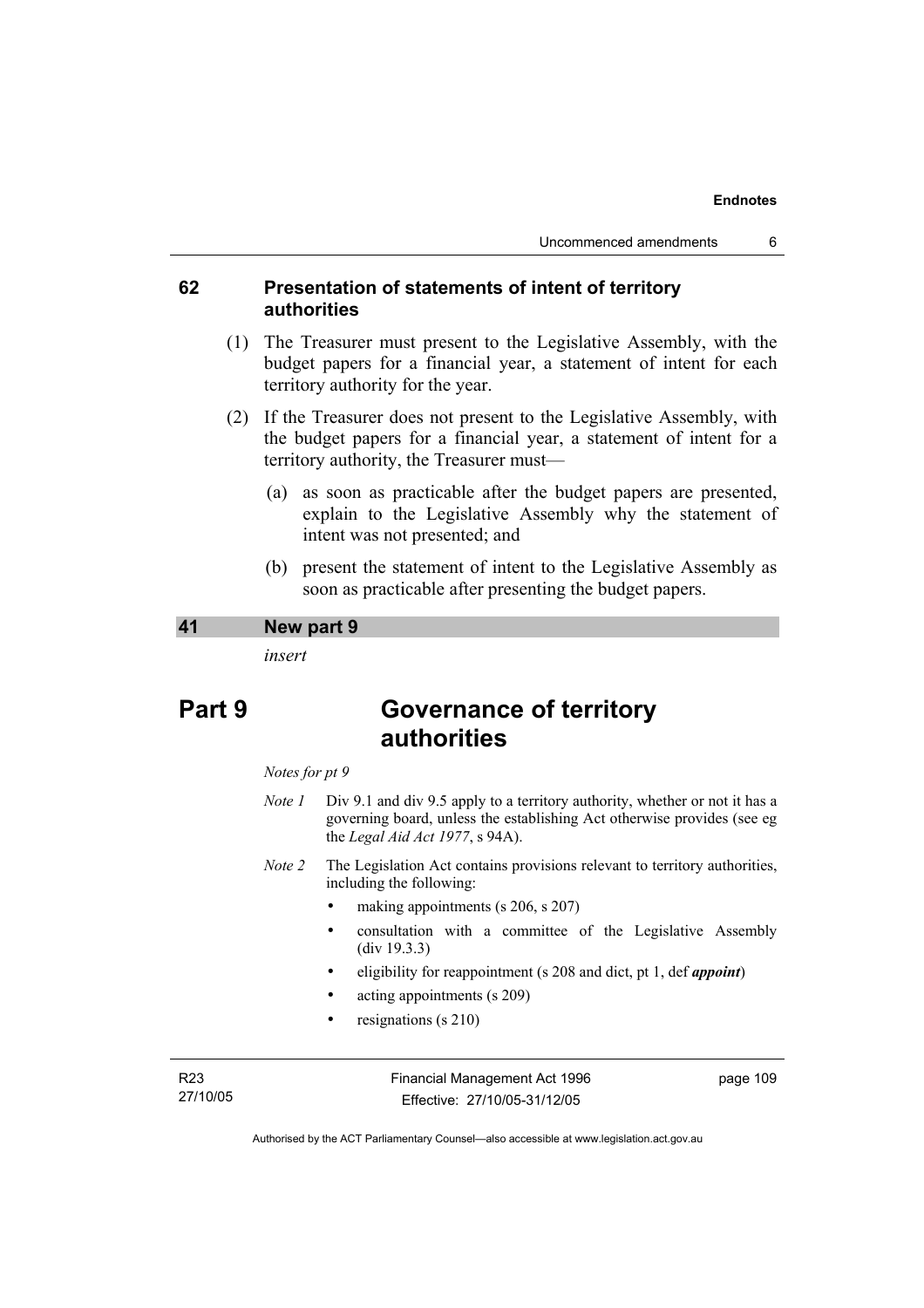|  | Uncommenced amendments |
|--|------------------------|
|--|------------------------|

- effect of appointment irregularity or defect (s 212).
- *Note 3* The *Remuneration Tribunal Act 1995* allows terms and conditions for people appointed to be set by determination under that Act.

### **Division 9.1 Definitions and important concepts**

### **72 Definitions—pt 9**

In this part:

*applicable governmental policies*, for a territory authority—see section 103.

*establishing Act*, for a territory authority, governing board or governing board member, means the Act that establishes the authority or governing board.

*financial year*, for a territory authority, means—

- (a) a period of 12 months beginning on 1 July; or
- (b) if the territory authority has, in writing, fixed another 12-month period as its financial year—the period fixed.

*governing board member*, for a territory authority with a governing board, includes the CEO.

*material interest*—see section 88 (4).

*relevant territory authority*—a territory authority to which part 8 applies is a *relevant territory authority*, unless the establishing Act for the authority provides otherwise.

### **73 Nature of relevant territory authorities**

- (1) A relevant territory authority—
	- (a) is a corporation; and
	- (b) may sue and be sued in its corporate name; and
	- (c) may have a seal.

page 110 Financial Management Act 1996 Effective: 27/10/05-31/12/05

R23 27/10/05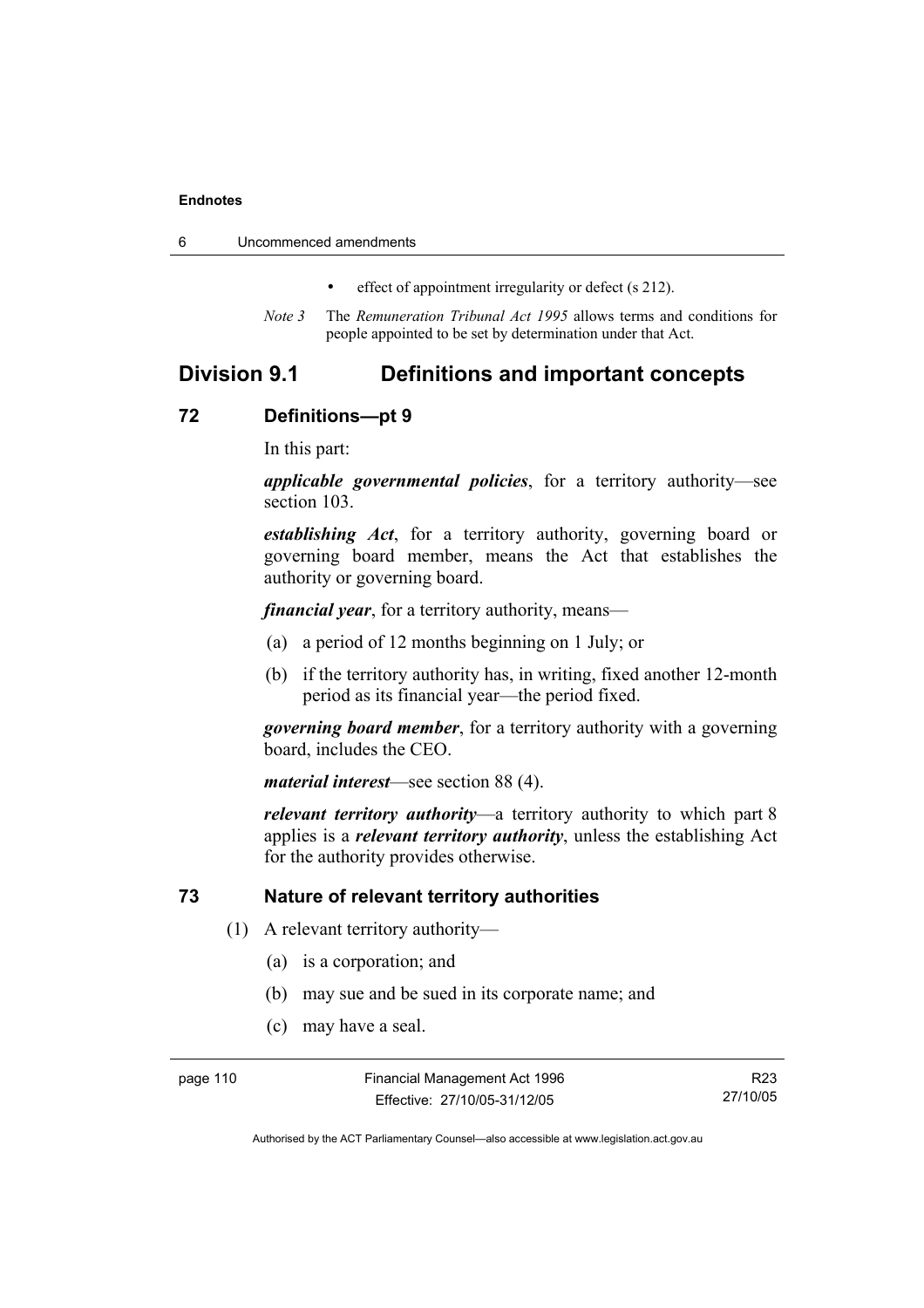- (2) A relevant territory authority represents the Territory when exercising its functions, unless the establishing Act for the authority or another territory law otherwise provides.
- (3) A relevant territory authority has the same status, privileges and immunities as the Territory so far as it represents the Territory.

### **74 Powers of territory authorities generally**

 (1) A relevant territory authority has the legal capacity and powers of an individual both in and outside the ACT (including outside Australia).

#### **Examples**

- 1 to enter into a contract
- 2 to own, deal with and dispose of property
- 3 to act as trustee
- *Note* An example is part of the Act, is not exhaustive and may extend, but does not limit, the meaning of the provision in which it appears (see Legislation Act, s 126 and s 132).
- (2) Without limiting subsection (1), a relevant territory authority—
	- (a) has the powers given to it under this Act or another territory law; and
	- (b) may do anything that it is authorised to do by a territory law or a law of another jurisdiction; and
	- (c) may exercise its powers in and outside the ACT (including outside Australia).

### **Example for par (b)**

A territory authority may arrange for the authority to be registered or recognised under a law of another jurisdiction.

- (3) A relevant territory authority's legal capacity to do something is not affected by the fact that the authority's interests are not, or would not be, served by doing it.
- (4) To remove any doubt, this section does not—

| R <sub>23</sub> | Financial Management Act 1996 | page 111 |
|-----------------|-------------------------------|----------|
| 27/10/05        | Effective: 27/10/05-31/12/05  |          |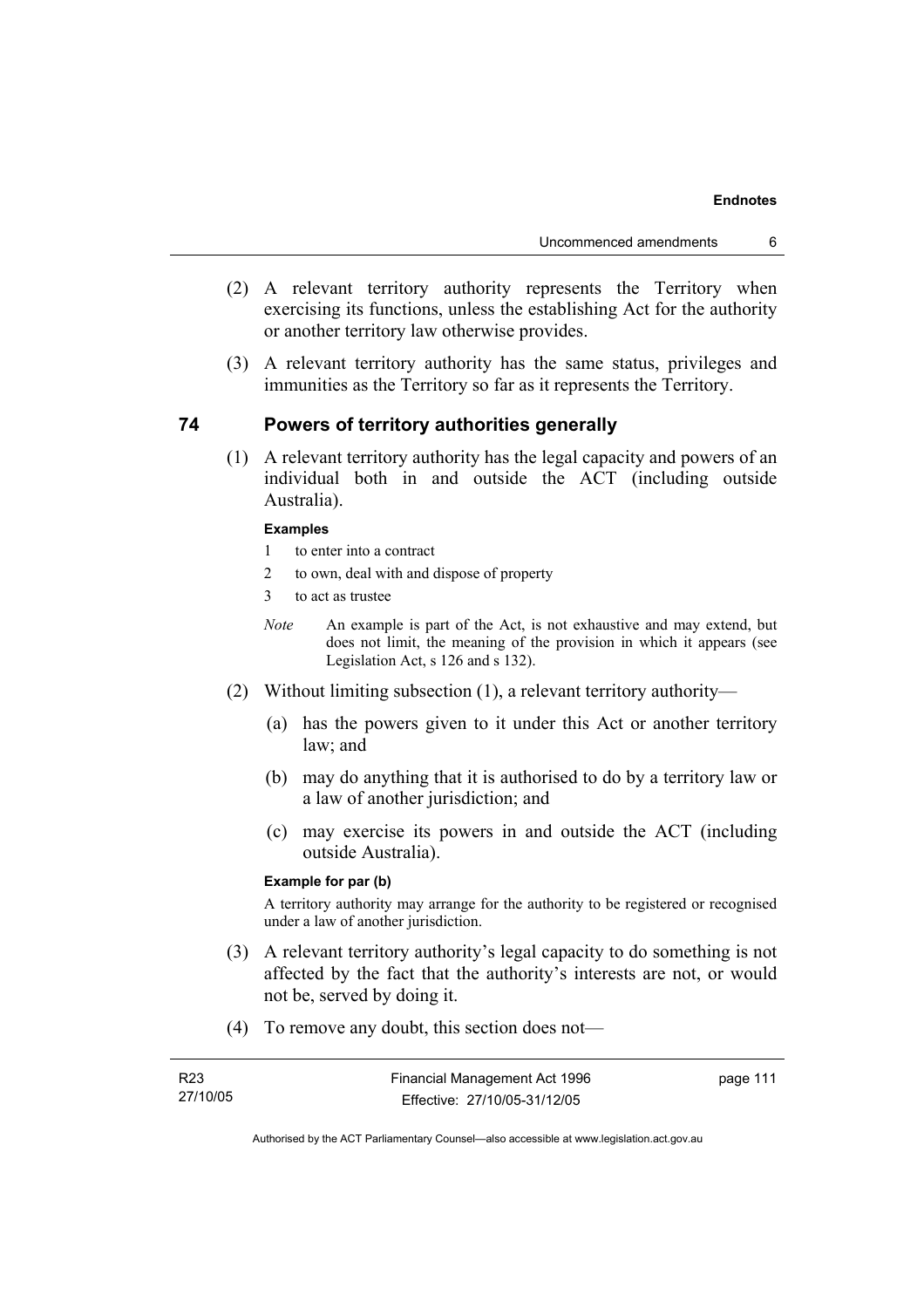- 6 Uncommenced amendments
	- (a) authorise a relevant territory authority to do anything that is prohibited by a territory law or a law of another jurisdiction; and
	- (b) give a relevant territory authority a right that a territory law or a law of another jurisdiction denies to the authority.
	- (5) In this section:

*another jurisdiction* means the Commonwealth, a State, another Territory or a foreign country.

### **75 Execution of documents and assumptions people dealing with relevant territory authority may make**

(1) In this section:

*applied Corporations Act provisions* means the following provisions of the Corporations Act:

- (a) section 127 (which is about the execution of documents by a company);
- (b) section 128 (which is about a person's entitlement to make certain assumptions in dealing with a company);
- (c) section 129 (which is about the assumptions that may be made).
- (2) The applied Corporations Act provisions apply to a relevant territory authority as if—
	- (a) a reference to a *company* were a reference to the authority; and
	- (b) a reference to a *common seal* were a reference to any seal of the authority; and
	- (c) a reference to a *director* were a reference to a board member; and
	- (d) a reference to a company's *constitution* were a reference to this Act and the establishing Act; and

| page 112 | Financial Management Act 1996 | R23      |
|----------|-------------------------------|----------|
|          | Effective: 27/10/05-31/12/05  | 27/10/05 |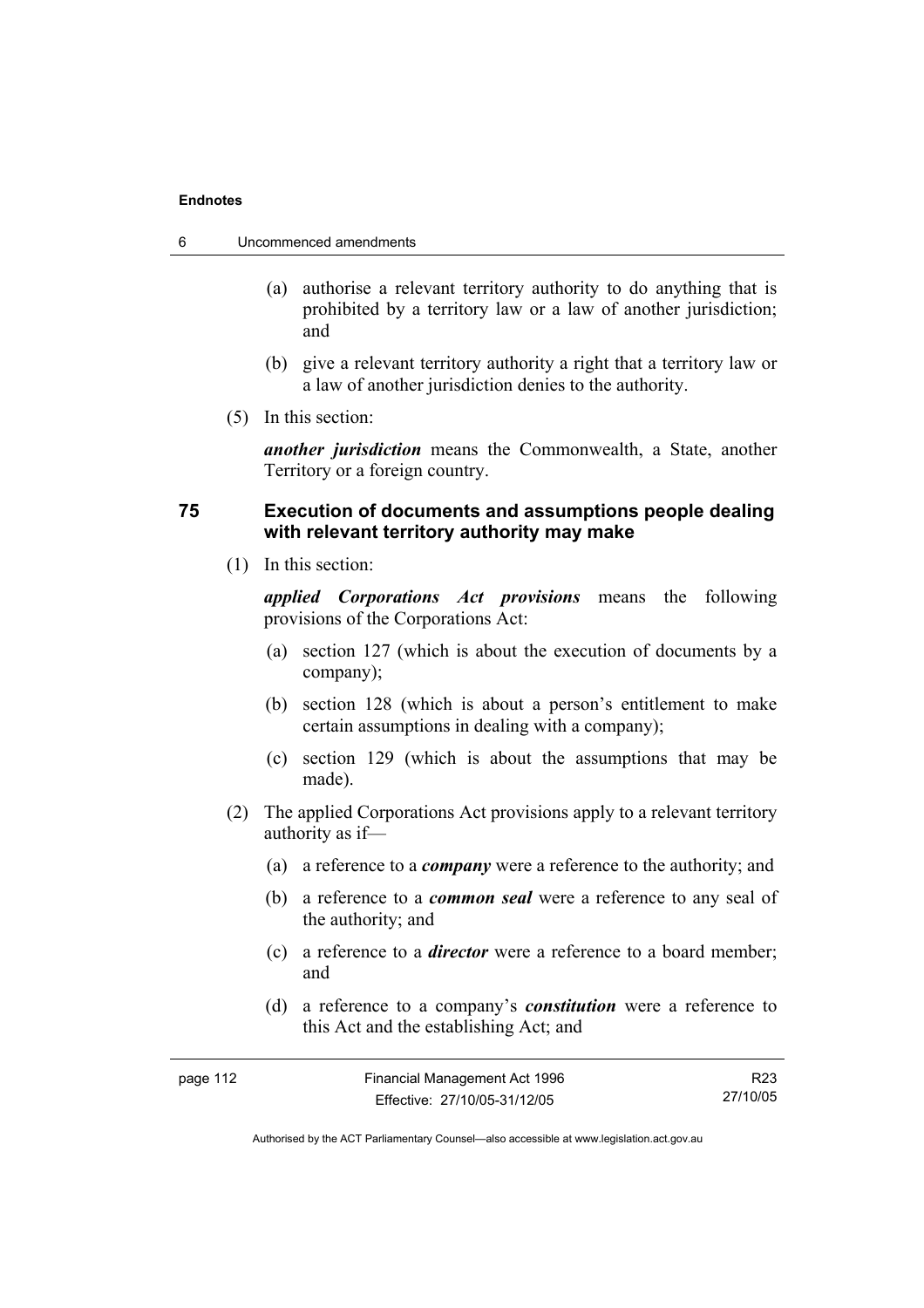- (e) a reference to an *officer* of a company were a reference to the chief executive officer and any member of staff of the authority; and
- (f) a reference to *information available to the public from ASIC*  were a reference to information available to the public from the Territory; and
- (g) any other necessary changes, and any change prescribed by regulation, were made.

### **76 Governing board of territory authority**

- (1) A territory authority has a governing board if the establishing Act for the authority establishes a governing board for the authority.
- (2) To remove any doubt, only the following territory authorities have governing boards:
	- ACT Gambling and Racing Commission
	- ACT Health Promotion Authority
	- ACTION Authority
	- Australian Capital Territory Public Cemeteries Authority
	- Australian Capital Tourism Corporation
	- Building and Construction Industry Training Fund Authority
	- Cleaning Industry Long Service Leave Authority
	- Construction Industry Long Service Leave Authority
	- Cultural Facilities Corporation
	- Exhibition Park Corporation
	- Land Development Agency
	- Stadiums Authority
	- a territory authority prescribed by the financial management guidelines.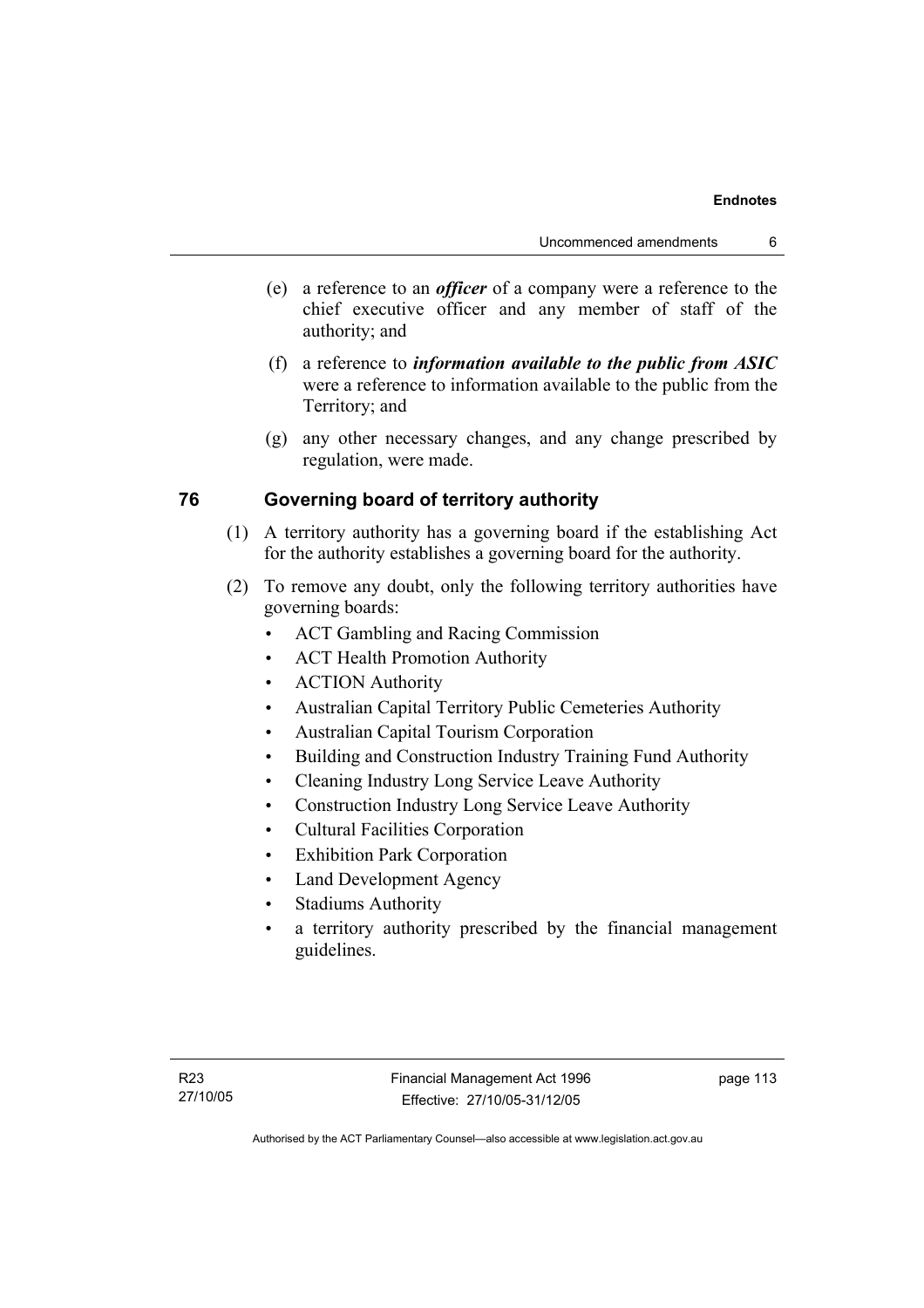| 6 | Uncommenced amendments |
|---|------------------------|
|---|------------------------|

### **77 Role of governing board**

- (1) If a territory authority has a governing board, the governing board has the following functions:
	- (a) setting the authority's policies and strategies;
	- (b) governing the authority consistently with the authority's establishing Act and other relevant legislation;
	- (c) ensuring, as far as practicable, that the authority operates in a proper, effective and efficient way;
	- (d) ensuring, as far as practicable, that the authority complies with applicable governmental policies (if any).

### **Examples of policies for par (a)**

1risk management 2communication with government 3corporate planning

- *Note* An example is part of the Act, is not exhaustive and may extend, but does not limit, the meaning of the provision in which it appears (see Legislation Act, s 126 and s 132).
- (2) This section does not limit the functions of a governing board.

# **Division 9.2 Governing board member appointments**

### **78 Appointment of governing board members generally**

 (1) This section applies to the appointment of the members of the governing board of a territory authority, other than the CEO.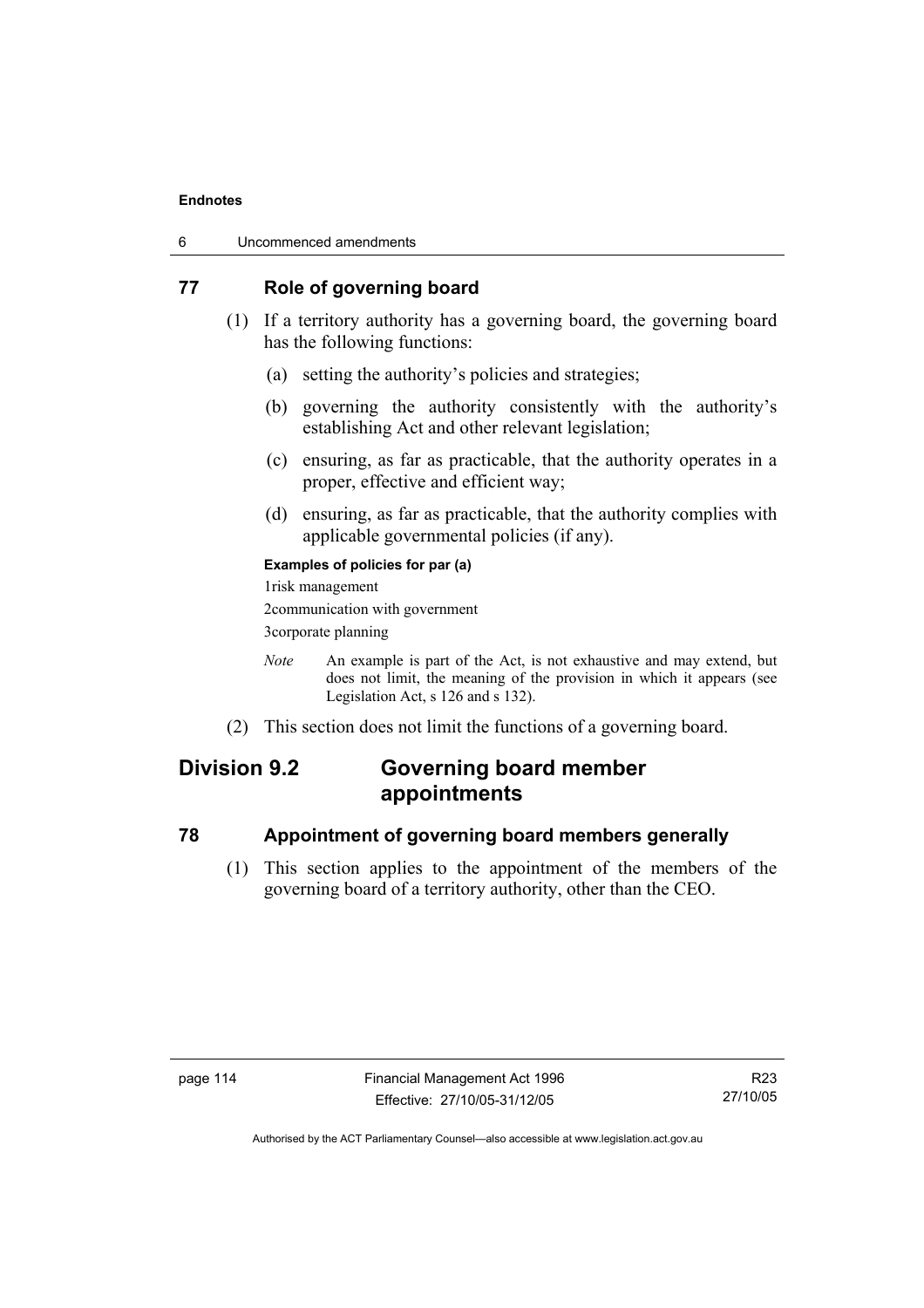- (2) The responsible Minister for the territory authority may appoint the members.
	- *Note 1* For the making of appointments (including acting appointments), see the Legislation Act, pt 19.3.
	- *Note 2* In particular, an appointment may be made by naming a person or nominating the occupant of a position (see s 207).
	- *Note 3* Certain Ministerial appointments require consultation with an Assembly committee and are disallowable (see Legislation Act, div 19.3.3).
- (3) The only criteria for deciding whether to appoint a person as a member are—
	- (a) the contribution the person can make to the goals and objectives of the governing board; and
	- (b) the criteria stated in applicable governmental policies (if any) relating to appointments.
- (4) However, the establishing Act may prescribe other criteria for deciding whether to appoint a person as a member.
- (5) An appointment of a member—
	- (a) must not be for longer than 3 years, unless the establishing Act allows a longer period; and
	- (b) is an appointment under the provision of the establishing Act that establishes the governing board.
- (6) The conditions of appointment of a member (other than a member required under the establishing Act to be a public servant or statutory office holder) are the conditions agreed between the Minister and the member, subject to any determination under the *Remuneration Tribunal Act 1995*.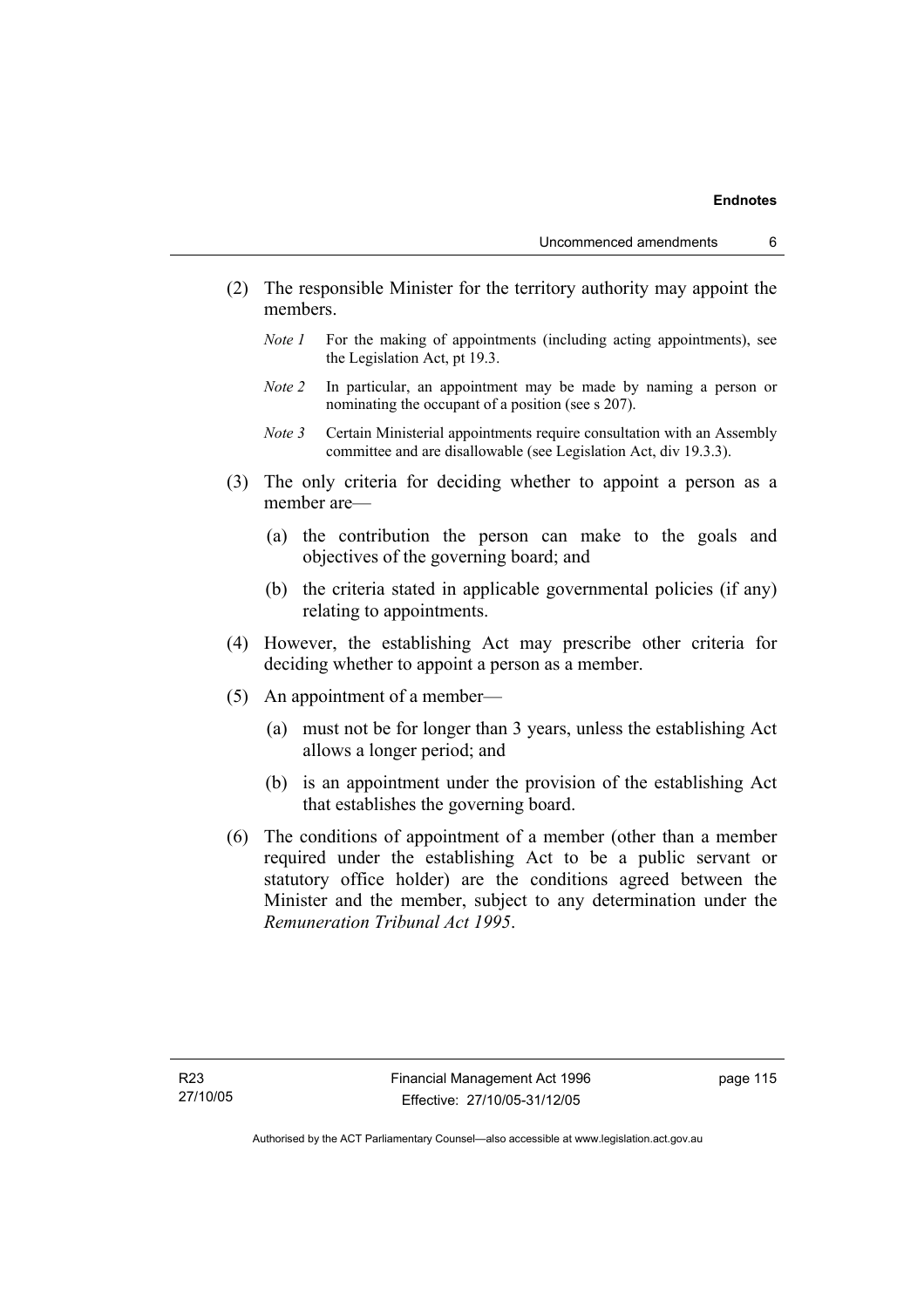| 6 | Uncommenced amendments |  |
|---|------------------------|--|
|---|------------------------|--|

### **79 Appointment of chair and deputy chair**

- (1) The responsible Minister for a territory authority with a governing board may appoint a chair for the board and, unless the establishing Act otherwise provides, a deputy chair for the board.
	- *Note 1* For the making of appointments (including acting appointments), see the Legislation Act, pt 19.3.
	- *Note 2* In particular, an appointment may be made by naming a person or nominating the occupant of a position (see s 207).
	- *Note 3* Certain Ministerial appointments require consultation with an Assembly committee and are disallowable (see Legislation Act, div 19.3.3).
- (2) However, the responsible Minister must not appoint the CEO of the territory authority as chair or deputy chair.
- (3) The responsible Minister must try to ensure that the governing board of a territory authority always has a chair and, unless the establishing Act otherwise provides, deputy chair.

### **80 Appointment of CEO of authority with governing board**

- (1) This section applies to a territory authority with a governing board.
- (2) The governing board of the territory authority must, after consulting the responsible Minister, appoint a CEO for the authority.
	- *Note 1* For the making of appointments (including acting appointments), see the Legislation Act, pt 19.3.
	- *Note 2* In particular, an appointment may be made by naming a person or nominating the occupant of a position (see s 207).
- (3) However, if the CEO is required under the establishing Act to be a public servant, the chief executive of the administrative unit responsible for the establishing Act must, after consulting the governing board and the responsible Minister, appoint a CEO for the authority.
- (4) The CEO is a member of the governing board.

Authorised by the ACT Parliamentary Counsel—also accessible at www.legislation.act.gov.au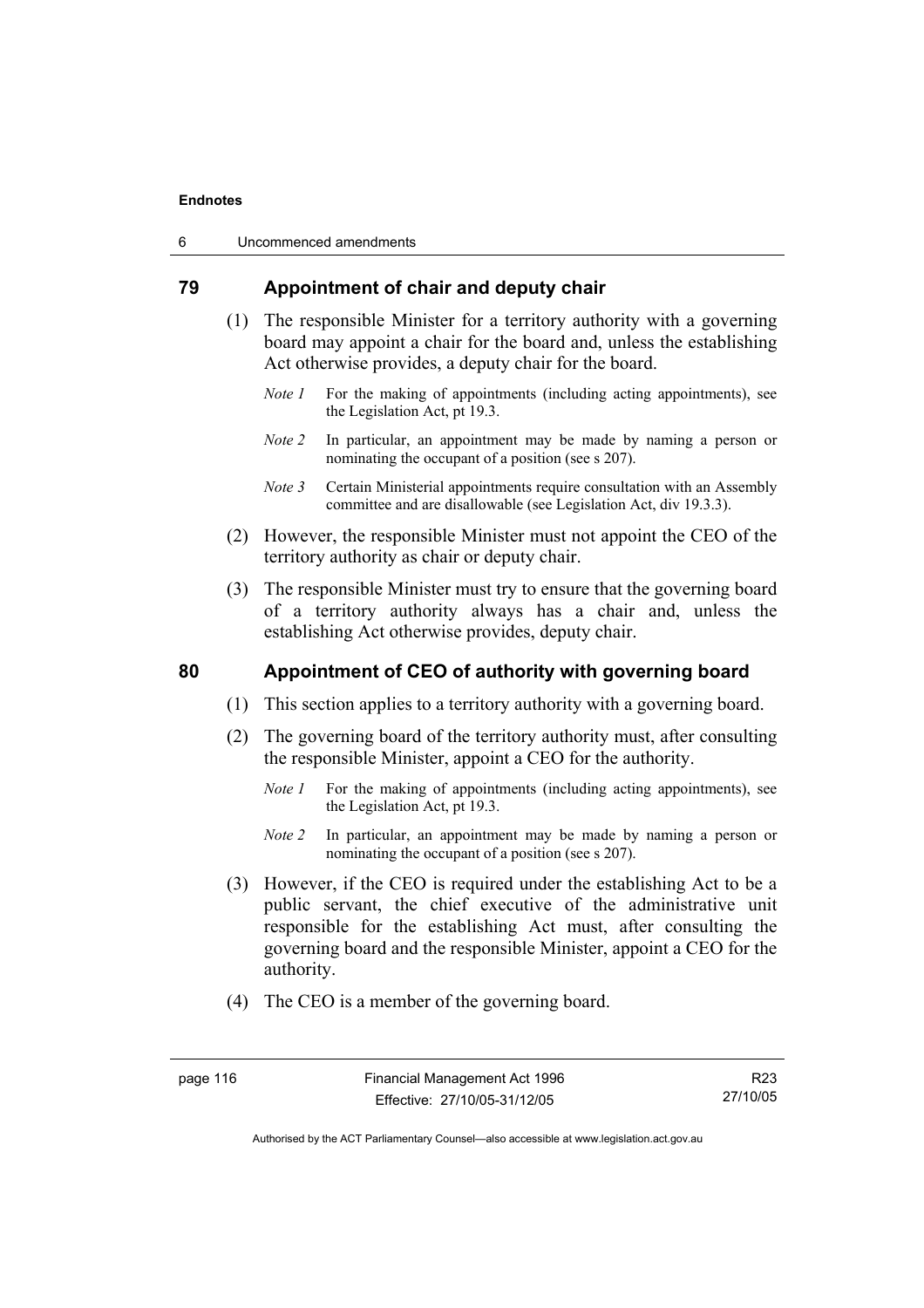- (5) However, the CEO is not a member of the governing board if it is considering or deciding—
	- (a) the appointment, or the ending of the appointment, of the CEO; or
	- (b) the CEO's conditions of appointment.
- (6) The conditions of appointment of a CEO (other than a CEO required under the establishing Act to be a public servant) are the conditions agreed between the governing board and the CEO, subject to any determination under the *Remuneration Tribunal Act 1995*.

### **81 Ending board member appointments**

- (1) This section applies to a governing board member other than the CEO.
- (2) The responsible Minister may end the member's appointment—
	- (a) if the member contravenes a territory law; or
	- (b) for misbehaviour; or
	- (c) if the member becomes bankrupt or executes a personal insolvency agreement; or
	- (d) if the member is convicted, or found guilty, in Australia of an offence punishable by imprisonment for at least 1 year; or
	- (e) if the member is convicted, or found guilty, outside Australia of an offence that, if it had been committed in the ACT, would be punishable by imprisonment for at least 1 year; or
	- (f) if the member exercises the member's functions other than in accordance with section 85 (Honesty, care and diligence of governing board members); or
	- (g) if the member fails to take all reasonable steps to avoid being placed in a position where a conflict of interest arises during the exercise of the member's functions; or

page 117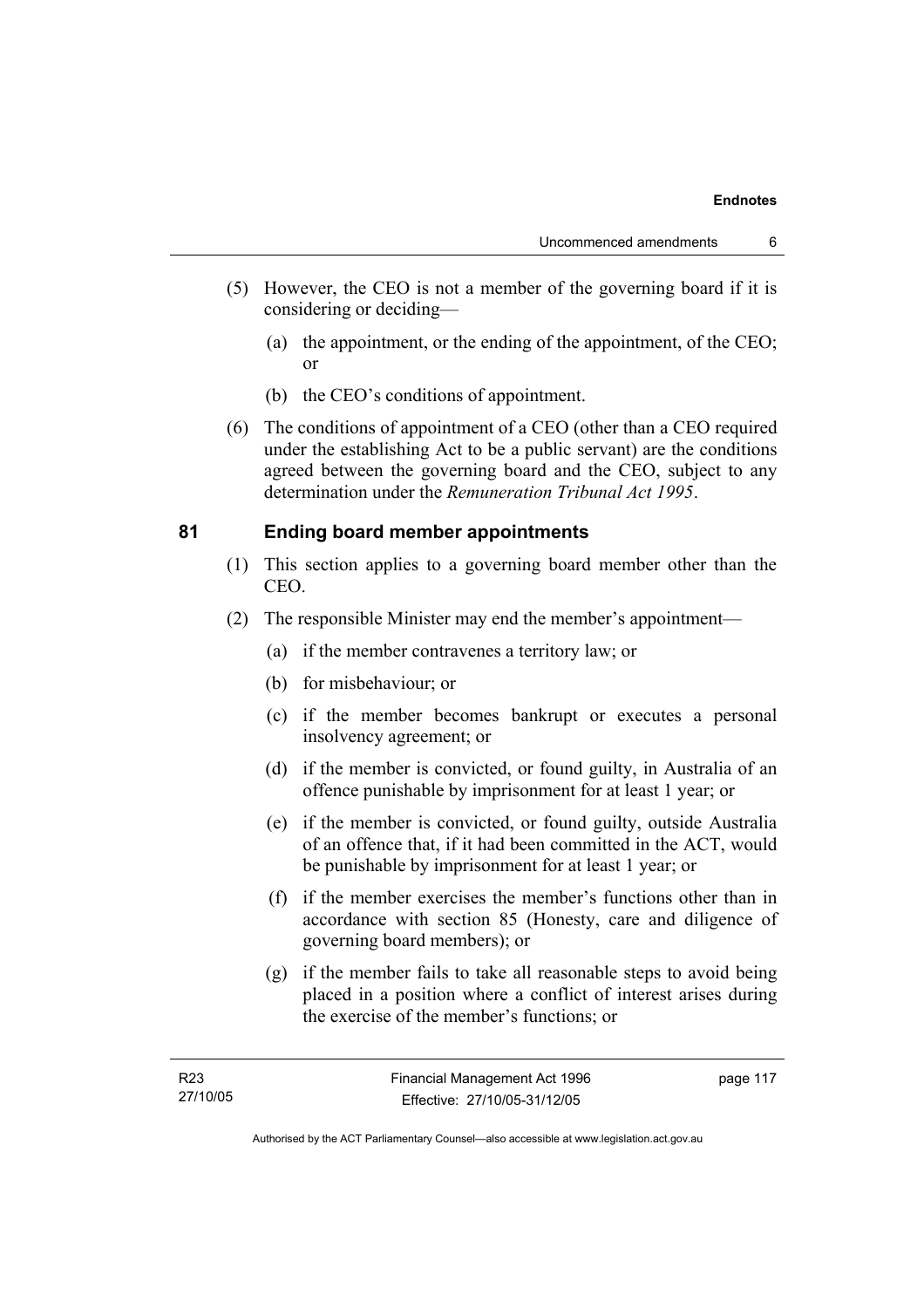| 6 | Uncommenced amendments |  |
|---|------------------------|--|
|---|------------------------|--|

- (h) if the member contravenes section 88 (Disclosure of interests by governing board members); or
- (i) if the member is absent from 3 consecutive meetings of the board, otherwise than on approved leave; or
- (j) for physical or mental incapacity, if the incapacity substantially affects the exercise of the member's functions.
- *Note* A person's appointment also ends if the person resigns (see Legislation Act, s 210).
- (3) The Minister may also end the appointment of the member (the *member concerned*) if the board tells the Minister in writing that it has resolved, by a majority of at least  $\frac{2}{3}$  of the members, to recommend to the Minister that the member's appointment be ended.
- (4) The governing board may pass a resolution mentioned in subsection (3) only if—
	- (a) at least 3 weeks written notice of the intention to consider the proposed resolution has been given to the member concerned; and
	- (b) the member concerned has been given an opportunity to make submissions and present documents to a meeting of the board; and
	- (c) if the member concerned has used the opportunity mentioned in paragraph (b)—a summary of the member's submissions is recorded in the minutes of the board and a copy of any documents presented is included in the minutes.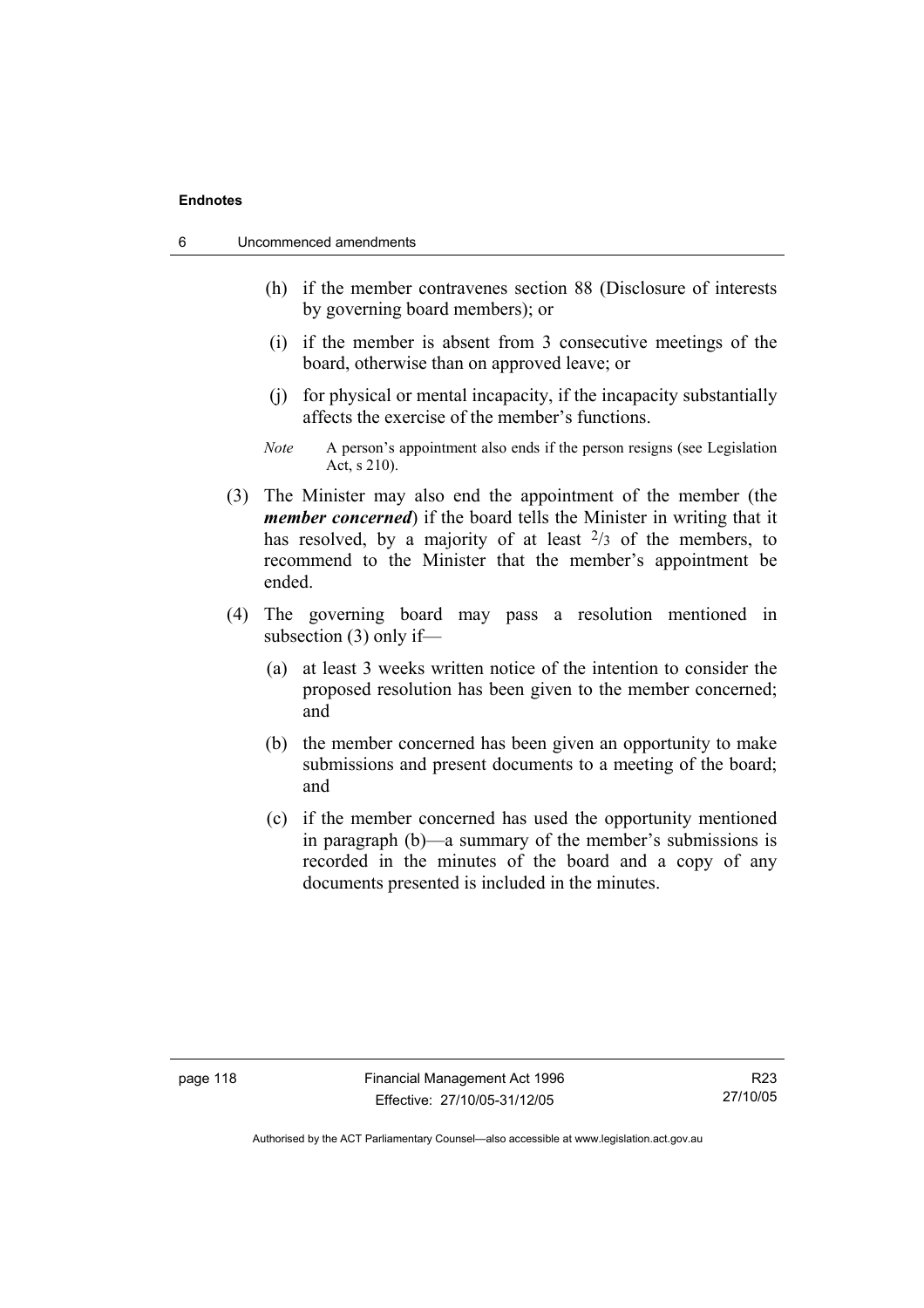# **Division 9.3 Functions of governing board members**

### **82 Chair's functions**

The chair of the governing board of a territory authority has the following functions:

- (a) managing the affairs of the governing board;
- (b) ensuring, as far as practicable, that there is a good working relationship between the governing board and management of the authority;
- (c) ensuring the responsible Minister is kept informed about the operations of the authority.

### **83 Deputy chair's functions**

- (1) If the chair of the governing board of a territory authority is absent or cannot for any reason exercise the functions of the chair, the deputy chair of the governing board must exercise the functions of the chair.
- (2) However, this section does not apply to a territory authority if the establishing Act for the authority provides that it need not have a deputy chair.

*Note* The Legislation Act, s 209 deals with acting appointments.

### **84 CEO's functions**

- (1) The CEO of a territory authority with a governing board has the following functions:
	- (a) ensuring, as far as practicable, that the authority's statement of intent is implemented effectively and efficiently;

**Example of implementation of statement of intent**  achieving objectives in statement of intent

R23 27/10/05 page 119

Authorised by the ACT Parliamentary Counsel—also accessible at www.legislation.act.gov.au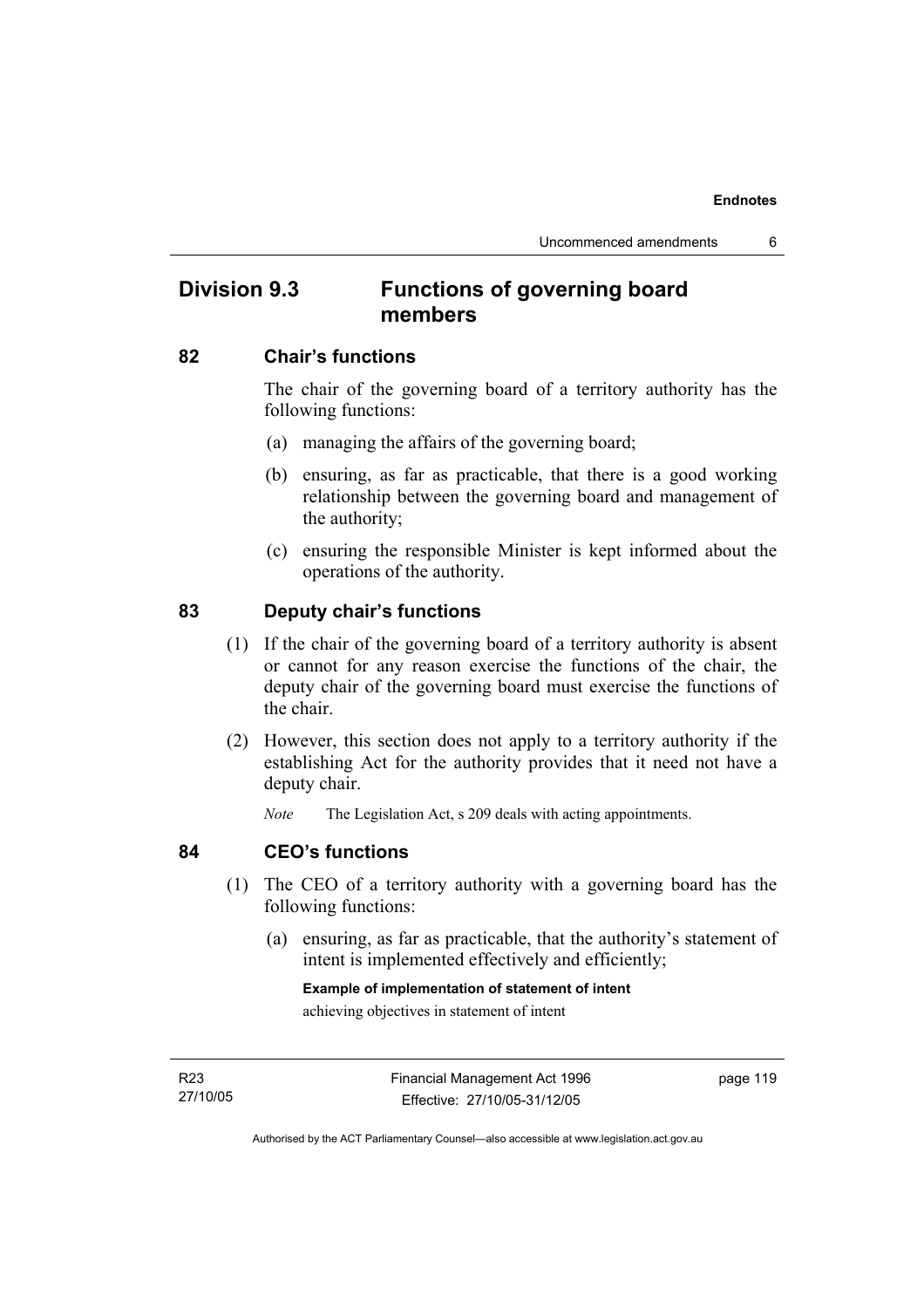- 6 Uncommenced amendments
	- *Note* An example is part of the Act, is not exhaustive and may extend, but does not limit, the meaning of the provision in which it appears (see Legislation Act, s 126 and s 132).
	- (b) managing the day-to-day operations of the authority in accordance with—
		- (i) applicable governmental policies (if any); and
		- (ii) the policies of the authority set by the board; and
		- (iii) each legal requirement that applies to the authority;

#### **Example for par (iii)**

a direction by the independent competition and regulatory commission that relates to the authority

- (c) regularly advising the board about the operation and financial performance of the authority;
- (d) immediately advising the board about significant events.
- (2) In this section:

*significant event*, for a territory authority, means an event that the authority is required to tell the responsible Minister about under section 101.

### **85 Honesty, care and diligence of governing board members**

In exercising the functions of a governing board member, a member must exercise the degree of honesty, care and diligence required to be exercised by a director of a corporation in relation to the affairs of the corporation.

### **86 Conflicts of interest by governing board members**

A governing board member must take all reasonable steps to avoid being placed in a position where a conflict of interest arises during the exercise of the member's functions.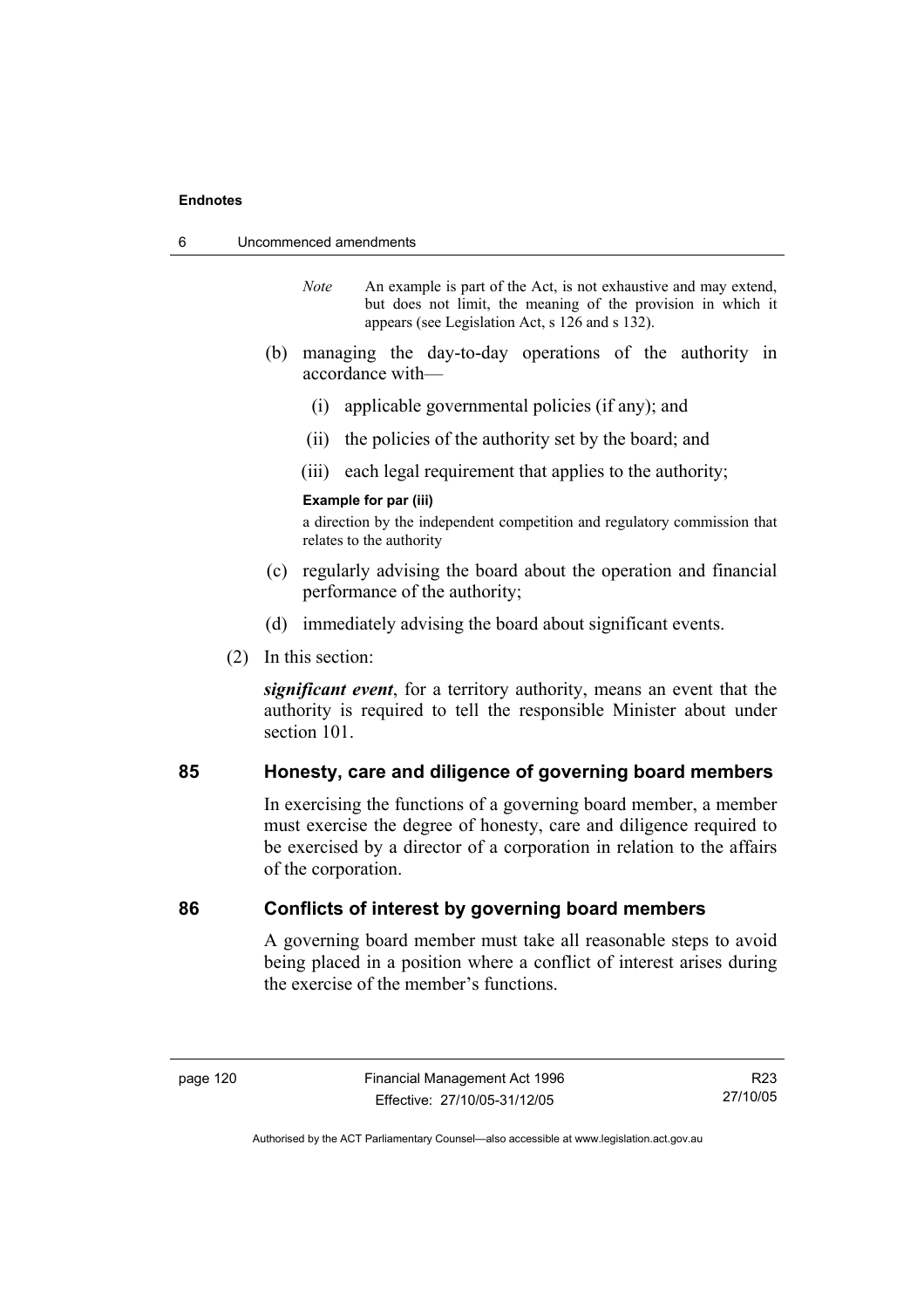### **87 Agenda to require disclosure of interest item**

The agenda for each meeting of a territory authority governing board must include an item requiring any material interest in an issue to be considered at the meeting to be disclosed to the meeting.

### **88 Disclosure of interests by governing board members**

 (1) If a governing board member has a material interest in an issue being considered, or about to be considered, by the governing board, the member must disclose the nature of the interest at a board meeting as soon as practicable after the relevant facts come to the member's knowledge.

- (2) The disclosure must be recorded in the governing board's minutes and, unless the board otherwise decides, the member must not—
	- (a) be present when the board considers the issue; or
	- (b) take part in a decision of the board on the issue.

#### **Example**

Albert, Boris and Chloe are members of a governing board. They have an interest in an issue being considered at a governing board meeting and they disclose the interest as soon as they become aware of it. Albert's and Boris's interests are minor but Chloe has a direct financial interest in the issue.

The governing board considers the disclosures and decides that because of the nature of the interests:

- Albert may be present when the board considers the issue but not take part in the decision
- Boris may be present for the consideration and take part in the decision.

The board does not make a decision allowing Chloe to be present or take part in the board's decision. Accordingly, since Chloe has a material interest she cannot be present for the consideration of the issue or take part in the decision.

*Note* An example is part of the Act, is not exhaustive and may extend, but does not limit, the meaning of the provision in which it appears (see Legislation Act, s 126 and s 132).

page 121

*Note Material interest* is defined in s (4). The definition of *indirect interest* in s (4) applies to the definition of *material interest*.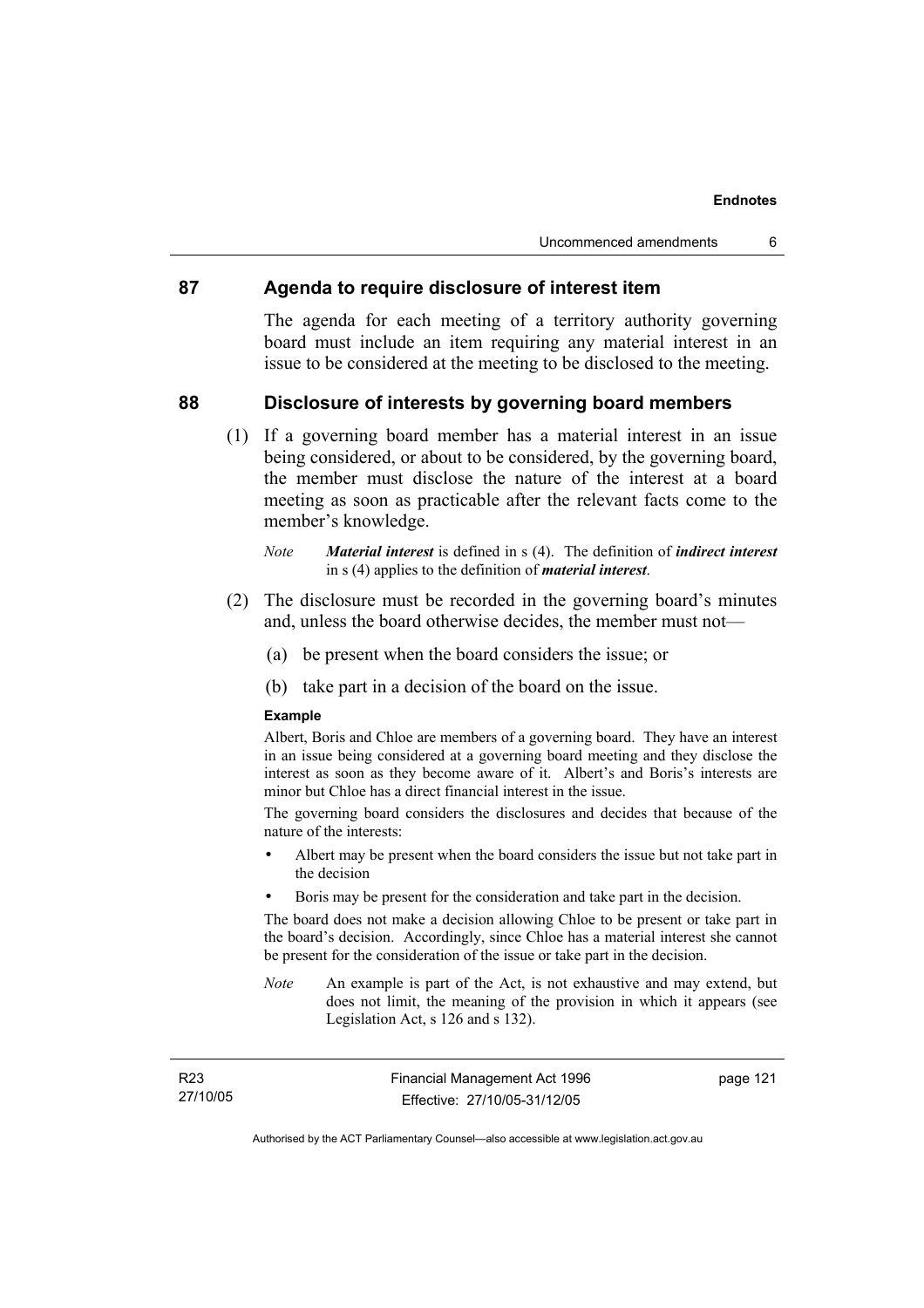- 6 Uncommenced amendments
	- (3) Any other governing board member who also has a material interest in the issue must not be present when the board is considering its decision under subsection (2).
	- (4) In this section:

*associate*, of a person, means—

- (a) the person's business partner; or
- (b) a close friend of the person; or
- (c) a family member of the person.

*executive officer*, of a corporation, means a person (however described) who is concerned with, or takes part in, the corporation's management, whether or not the person is a director of the corporation.

*indirect interest*—without limiting the kinds of indirect interests a person may have, a person has an *indirect interest* in an issue if any of the following has an interest in the issue:

- (a) an associate of the person;
- (b) a corporation if the corporation has not more than 100 members and the person, or an associate of the person, is a member of the corporation;
- (c) a subsidiary of a corporation mentioned in paragraph (b);
- (d) a corporation if the person, or an associate of the person, is an executive officer of the corporation;
- (e) the trustee of a trust if the person, or an associate of the person, is a beneficiary of the trust;
- (f) a member of a firm or partnership if the person, or an associate of the person, is a member of the firm or partnership;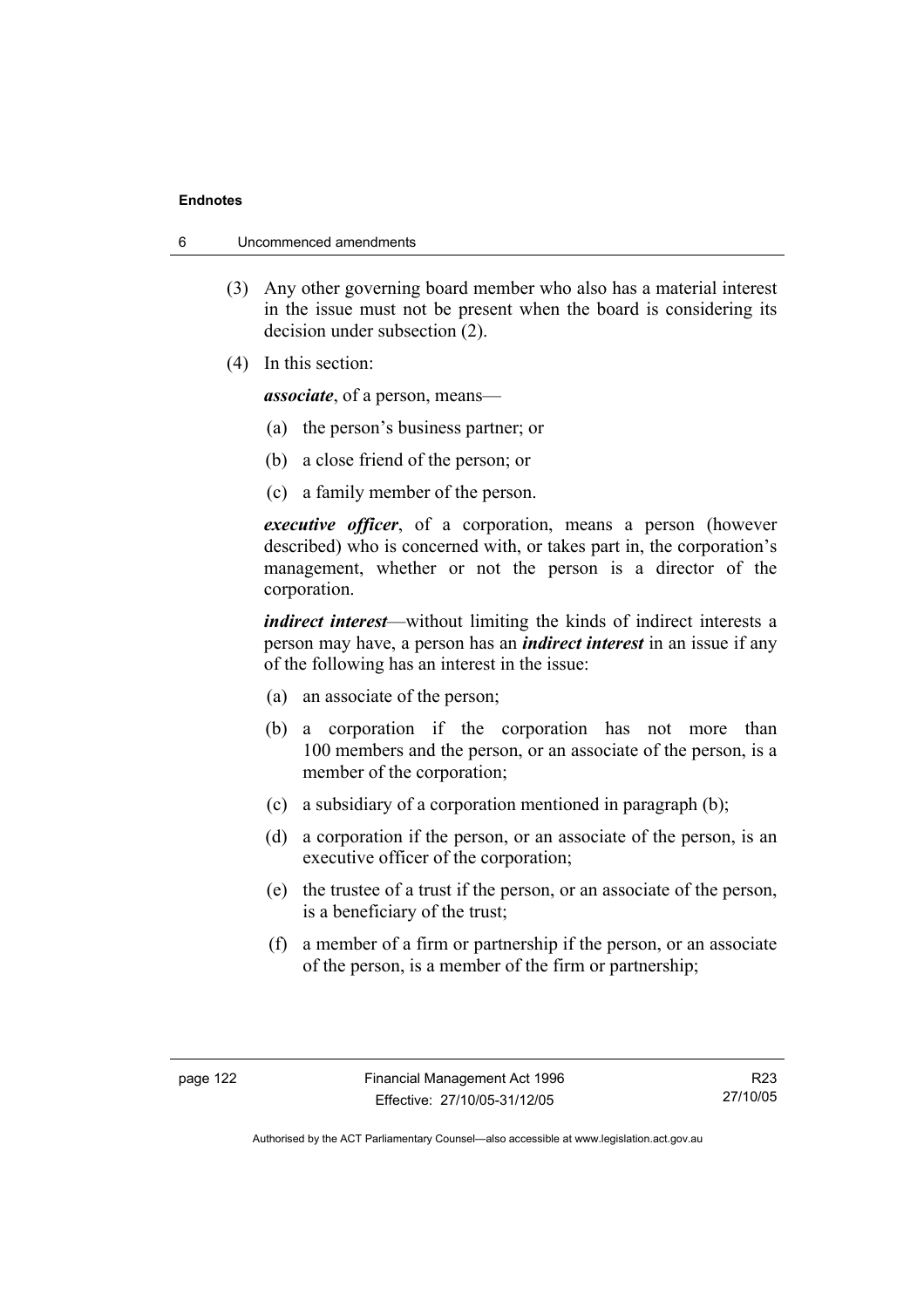(g) someone else carrying on a business if the person, or an associate of the person, has a direct or indirect right to participate in the profits of the business.

*material interest*—a governing board member has a *material interest* in an issue if the member has—

- (a) a direct or indirect financial interest in the issue; or
- (b) a direct or indirect interest of any other kind if the interest could conflict with the proper exercise of the member's functions in relation to the board's consideration of the issue.

### **89 Reporting of disclosed governing board interests to Minister**

- (1) Within 3 months after the day a material interest is disclosed under section 88 (1), the chair of the governing board must report to the responsible Minister in writing about—
	- (a) the disclosure; and
	- (b) the nature of the interest disclosed; and
	- (c) any decision by the board under section 88 (2).
- (2) The chair must also give the responsible Minister, not later than 31 days after the end of each financial year, a statement that sets out the information given to the Minister in reports under subsection (1) that relate to disclosures made during the previous financial year.
- (3) The responsible Minister must give a copy of the statement to the relevant committee of the Legislative Assembly within 31 days after the day the Minister receives the statement.
- (4) In this section:

### *relevant committee* means—

 (a) a standing committee of the Legislative Assembly nominated by the Speaker for subsection (3); or

page 123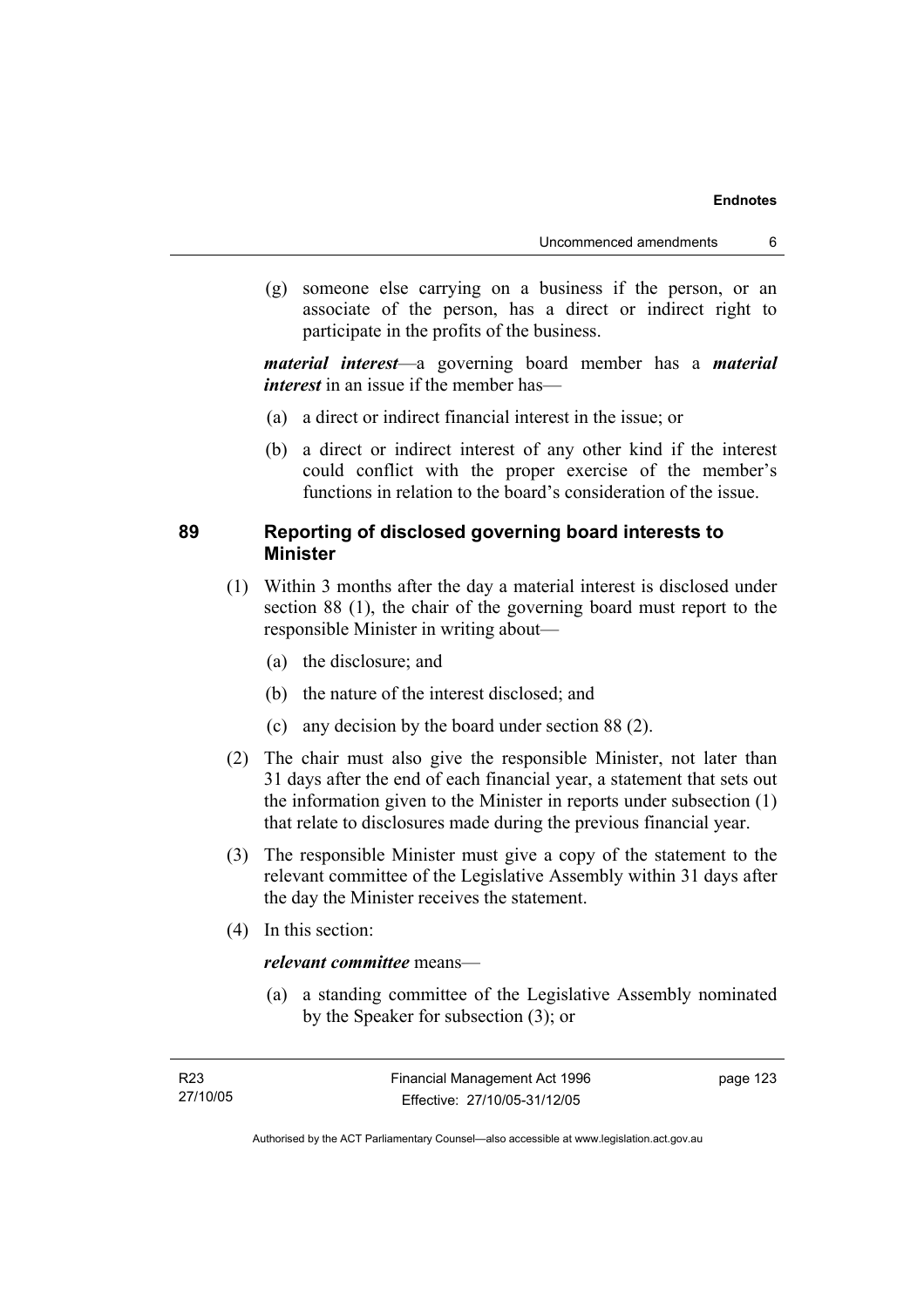| Uncommenced amendments<br>6 |  |
|-----------------------------|--|
|-----------------------------|--|

 (b) if no nomination under paragraph (a) is in effect—the standing committee of the Legislative Assembly responsible for public accounts.

### **90 Protection of governing board members from liability**

- (1) A governing board member is not civilly liable for anything done or omitted to be done honestly and without recklessness—
	- (a) in the exercise of a function under a territory law; or
	- (b) in the reasonable belief that the act or omission was in the exercise of a function under a territory law.
- (2) Any liability that would, apart from this section, attach to a governing board member of a territory authority attaches instead to the authority.

### **91 Indemnification and exemption of governing board members**

- (1) A territory authority must not exempt a governing board member (whether directly or through another entity) from liability to the authority.
- (2) A territory authority must not indemnify a governing board member (whether directly or through another entity and whether by agreement or by making a payment) against any of the following liabilities incurred as a board member:
	- (a) a liability owed to the authority;
	- (b) a liability owed to someone other than the authority that did not arise from honest conduct.
- (3) A territory authority must not indemnify a governing board member (whether directly or through another entity and whether by agreement or by making a payment) against legal costs incurred as a member if the costs are incurred—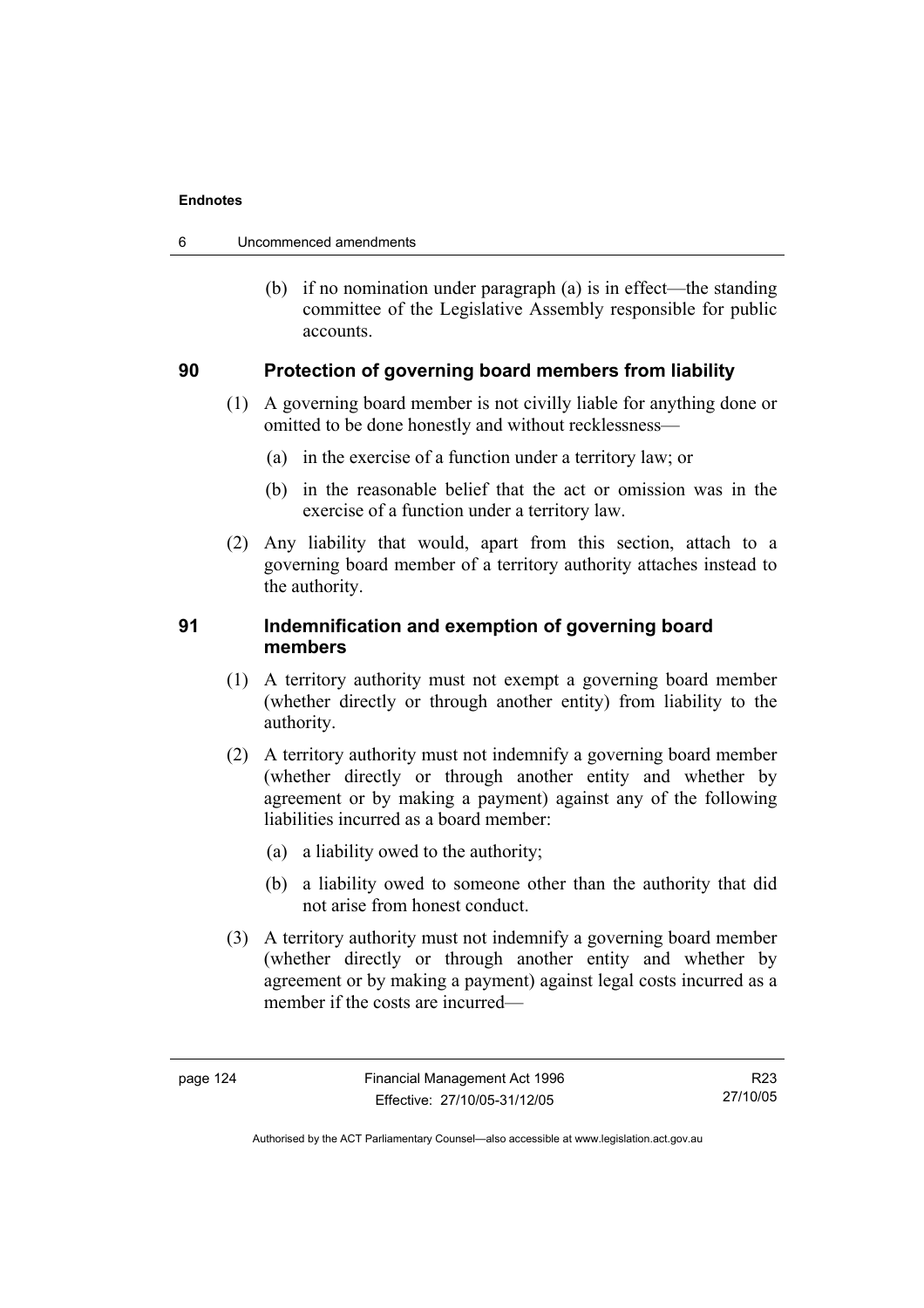- (a) in defending or resisting a proceeding if the person is found to have a liability for which the person could not be indemnified under subsection (2); or
	- *Note* A governing board member is not personally liable for certain acts done or omissions made honestly and without recklessness (see s 90).
- (b) in defending or resisting a criminal proceeding in which the person is found guilty.
- (4) In this section:

*authority* includes a subsidiary (if any) of the authority.

### **92 Compensation for exercise of functions etc**

- (1) A person may claim compensation from the Territory if the person suffers loss because of the exercise, or purported exercise, of a function under this part or the establishing Act.
- (2) Compensation may be claimed and ordered in a proceeding for compensation brought in a court of competent jurisdiction.
- (3) A court may order the payment of reasonable compensation for the loss or expense only if it is satisfied it is just to make the order in the circumstances of the particular case.
- (4) A regulation may prescribe matters that may, must or must not be taken into account by the court in considering whether it is just to make the order.

### **Division 9.4 Governing board meetings**

### **93 Time and place of governing board meetings**

- (1) Meetings of the governing board of a territory authority are to be held when and where it decides.
- (2) However, the governing board must meet—

page 125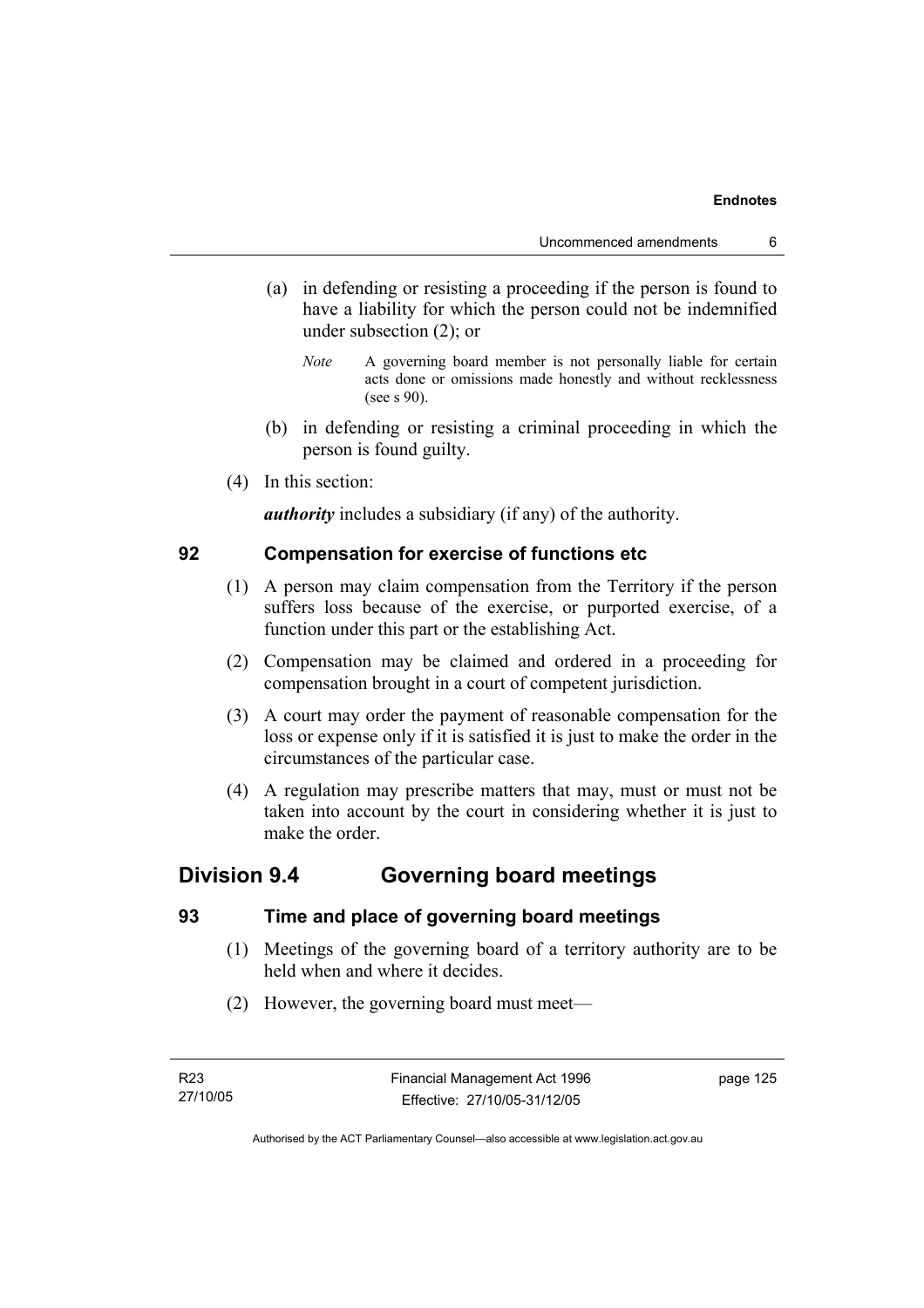| 6 | Uncommenced amendments |  |
|---|------------------------|--|
|   |                        |  |

- (a) at least once every 3 months; or
- (b) if the establishing Act requires the governing board to meet more frequently—at the times required under the establishing Act.
- (3) The chair—
	- (a) may at any time call a meeting of the governing board; and
	- (b) must call a meeting if asked by the Minister or at least 2 members.
- (4) The chair must give the other members reasonable notice of the time and place of a meeting called by the chair.

### **94 Presiding member at governing board meetings**

- (1) The chair presides at all meetings at which the chair is present.
- (2) If the chair is absent and the governing board has a deputy chair, the deputy chair presides.
- (3) If the chair and the deputy chair are absent or the chair is absent and there is no deputy chair, the member chosen by the members present presides.
- (4) However, the members must not choose the CEO to preside.

### **95 Quorum at governing board meetings**

- (1) Business may be carried on at a meeting of the governing board only if at least 1/2 the number of members appointed are present.
- (2) However, if the establishing Act for the governing board provides that a board member is a non-voting member, that board member is not counted as a member appointed or present for subsection (1).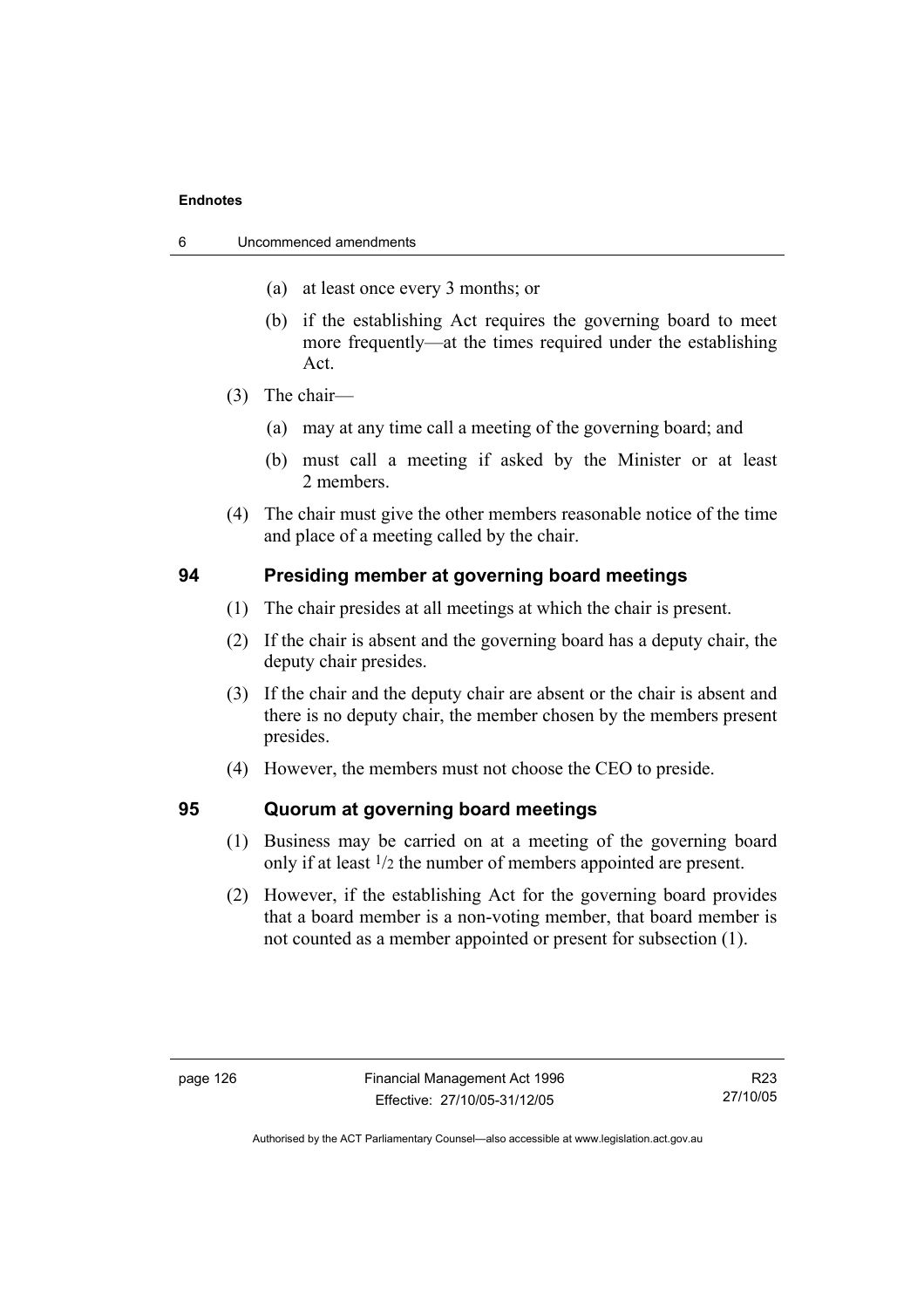### **96 Voting at governing board meetings**

- (1) At a meeting of the governing board each member has a vote on each question to be decided, unless the establishing Act for the board otherwise provides.
- (2) A question is decided by a majority of the votes of the members present and voting but, if the votes are equal, the member presiding has a deciding vote.

### **97 Conduct of governing board meetings etc**

- (1) The governing board may conduct its proceedings (including its meetings) as it considers appropriate.
- (2) A meeting may be held using a method of communication, or a combination of methods of communication, that allows a board member taking part to hear what each other member taking part says without the members being in each other's presence.

### **Examples**

a phone link, a satellite link

- *Note* An example is part of the Act, is not exhaustive and may extend, but does not limit, the meaning of the provision in which it appears (see Legislation Act, s 126 and s 132).
- (3) A governing board member who takes part in a meeting conducted under subsection (2) is taken, for all purposes, to be present at the meeting.
- (4) A resolution is a valid resolution of the governing board, even if it is not passed at a meeting of the board, if all members agree to the proposed resolution in writing or by electronic communication.

### **Example of electronic communication**  email

(5) The board must keep minutes of its meetings.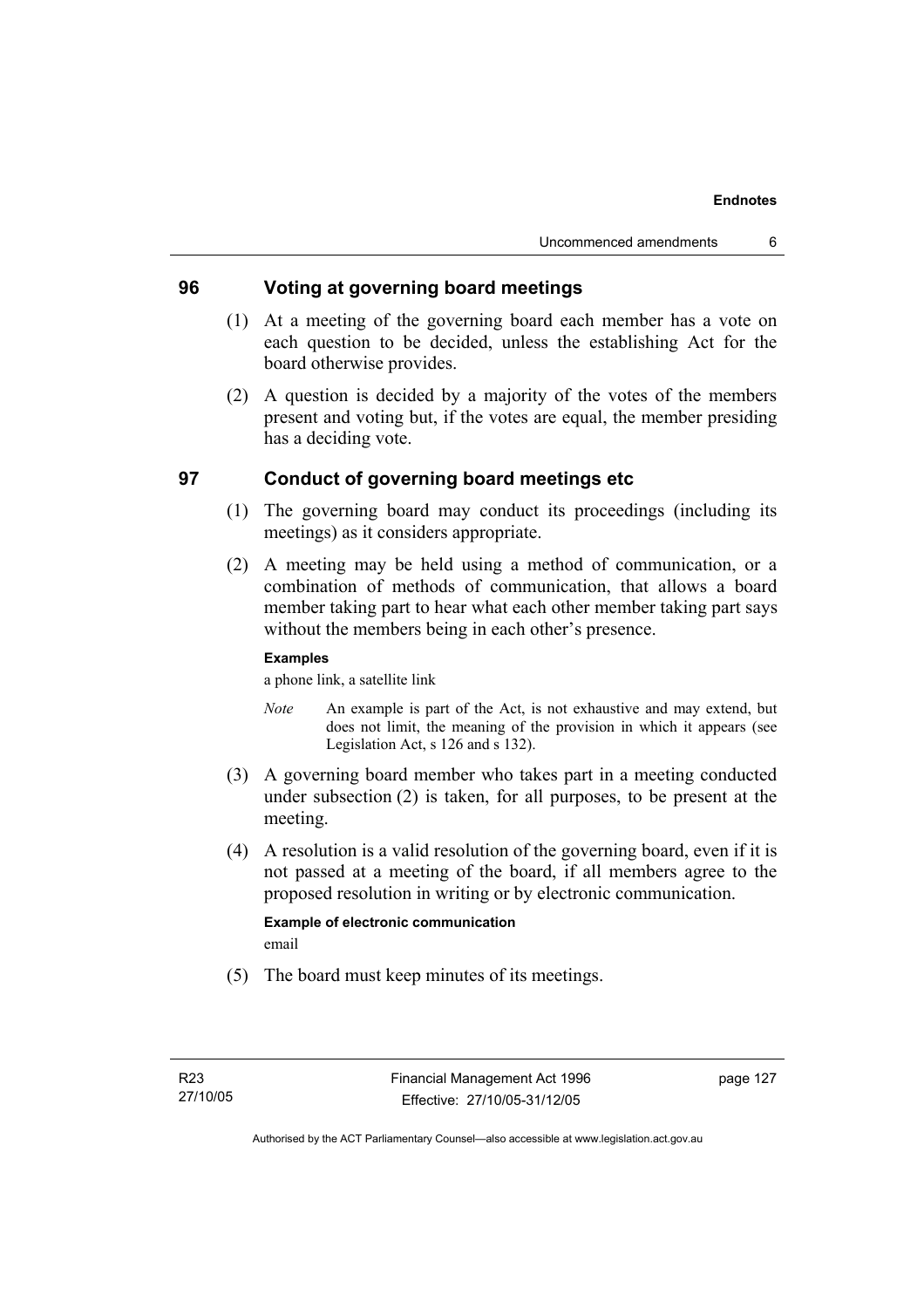6 Uncommenced amendments

# **Division 9.5 Requirements and obligations for territory authorities**

### **98 Limitations on authorities forming corporations etc**

- (1) A relevant territory authority must not do any of the following without the Treasurer's prior written approval:
	- (a) subscribe for, or purchase, shares in or debentures or other securities of, a corporation;
	- (b) form, or take part in the formation of, a corporation.
- (2) An approval under subsection (1)—
	- (a) must relate only to a particular corporation or proposed corporation; and
	- (b) may be given subject to the conditions or restrictions stated in the approval.
- (3) If a relevant territory authority does something mentioned in subsection (1), the authority must tell the responsible Minister within 2 weeks after the day the authority does the thing.
- (4) The responsible Minister must—
	- (a) prepare a written statement setting out details of, and reasons for, the relevant territory authority's action; and
	- (b) present the statement to the Legislative Assembly within 6 sitting days after the day the Minister is told about the action.
- (5) A statement need not include any material that is commercially sensitive.
- (6) However, if commercially sensitive information is not included in the statement, the responsible Minister must, when presenting the statement to the Legislative Assembly, also present a further statement setting out the general nature of the information and the reason for its non-inclusion in the statement.

R23 27/10/05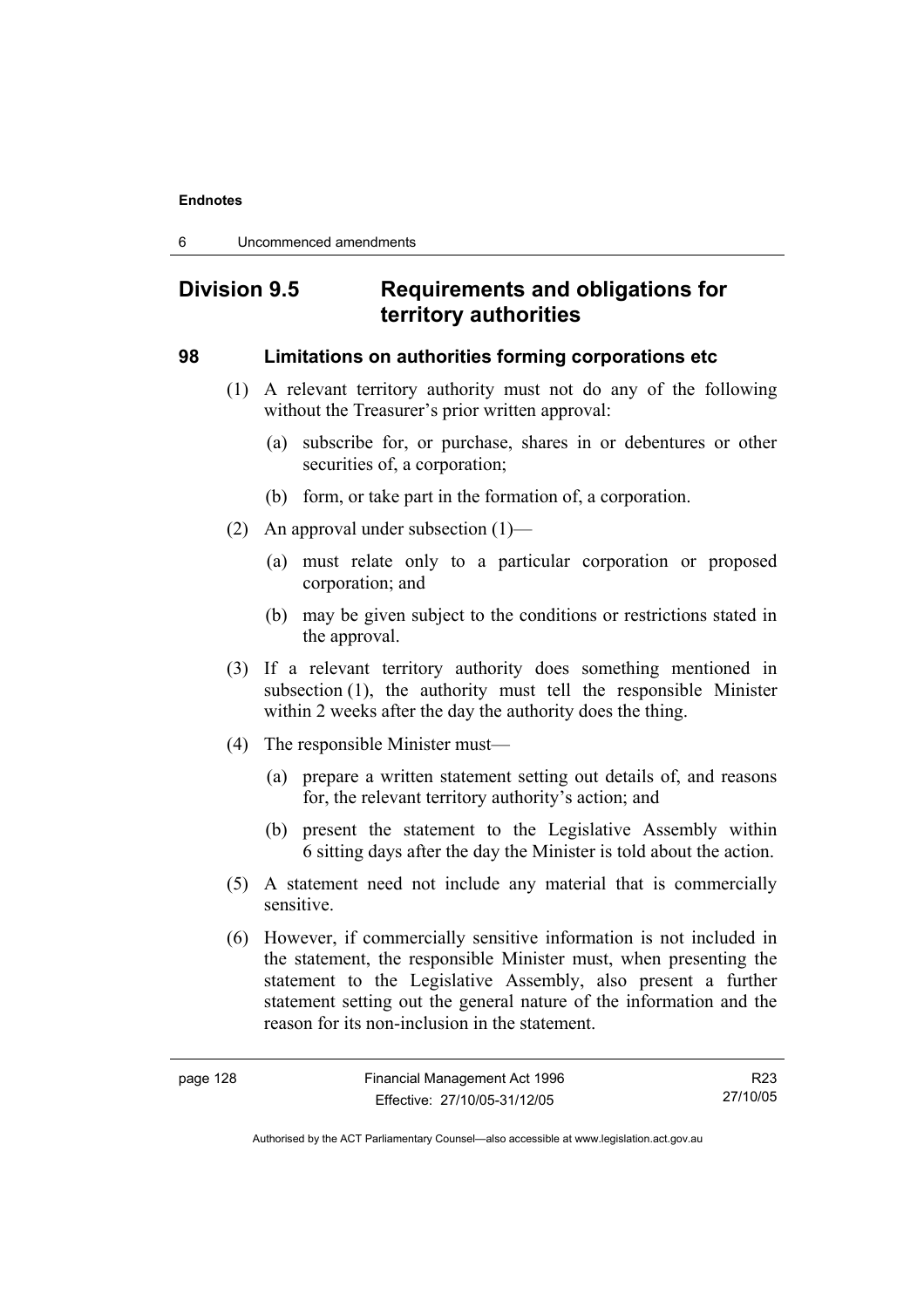### **99 Limitations on authorities taking part in joint ventures and trusts**

- (1) A relevant territory authority must not take part in a joint venture or trust without the Treasurer's prior written approval.
- (2) An approval under subsection (1)—
	- (a) may apply generally or may relate to a particular proposed joint venture or trust; and
	- (b) may be given subject to the conditions or restrictions stated in the approval.
- (3) If a relevant territory authority enters into an agreement for a joint venture or trust, the authority must tell the responsible Minister within 2 weeks after the day the authority enters into the agreement.
- (4) The responsible Minister must—
	- (a) prepare a written statement setting out details of, and reasons for, the agreement; and
	- (b) present the statement to the Legislative Assembly within 6 sitting days after the day the Minister is told about the agreement.
- (5) A statement need not include any material that is commercially sensitive.
- (6) However, if commercially sensitive information is not included in the statement, the responsible Minister must, when presenting the statement to the Legislative Assembly, also present a further statement setting out the general nature of the information and the reason for its non-inclusion in the statement.

### **100 Corporations, joint ventures and trusts in which authority has interest**

 (1) If a relevant territory authority has a controlling interest in a corporation, joint venture or trust, the authority must ensure that—

| R23      | Financial Management Act 1996 | page 129 |
|----------|-------------------------------|----------|
| 27/10/05 | Effective: 27/10/05-31/12/05  |          |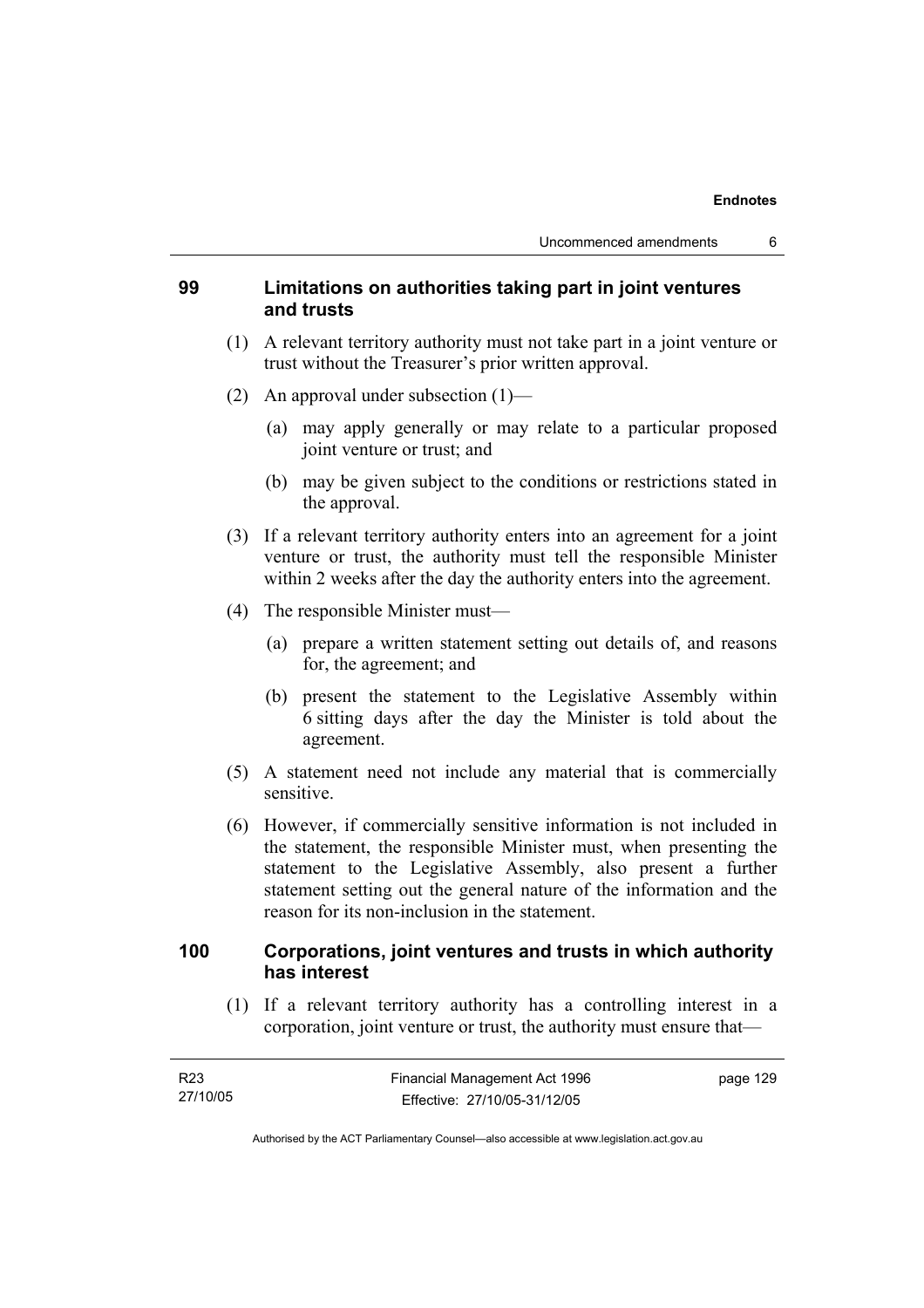- 6 Uncommenced amendments
	- (a) the auditor-general is appointed auditor for the corporation, joint venture or trust; and
	- (b) the corporation or joint venture, or a trustee for the trust, does not do anything that the authority itself could not do.
	- (2) If a relevant territory authority has an interest, other than a controlling interest, in a corporation, joint venture or trust, the authority must try to ensure that the auditor-general is appointed auditor for the corporation, joint venture or trust.
		- *Note* The *Auditor-General Act 1996*, s 14 allows the auditor-general to require a person to give to the auditor-general information and documents.
	- (3) In this section—

*controlling interest*—see the *Auditor-General Act 1996*, section 5.

### **101 Obligation of authorities to tell Minister about significant events**

- (1) A relevant territory authority must, as soon as practicable, tell the responsible Minister of any significant event that affects, or seems likely to affect—
	- (a) the value of the authority; or
	- (b) a significant part of the authority's assets; or
	- (c) the performance of the authority as a whole; or
	- (d) the carrying out of a significant activity of the authority.
- (2) For this section, an event, part of assets or activity is *significant* for a relevant territory authority if—
	- (a) it is significant when interpreted in accordance with accounting standards relating to materiality ordinarily used in Australia when the decision about whether it is significant is made; or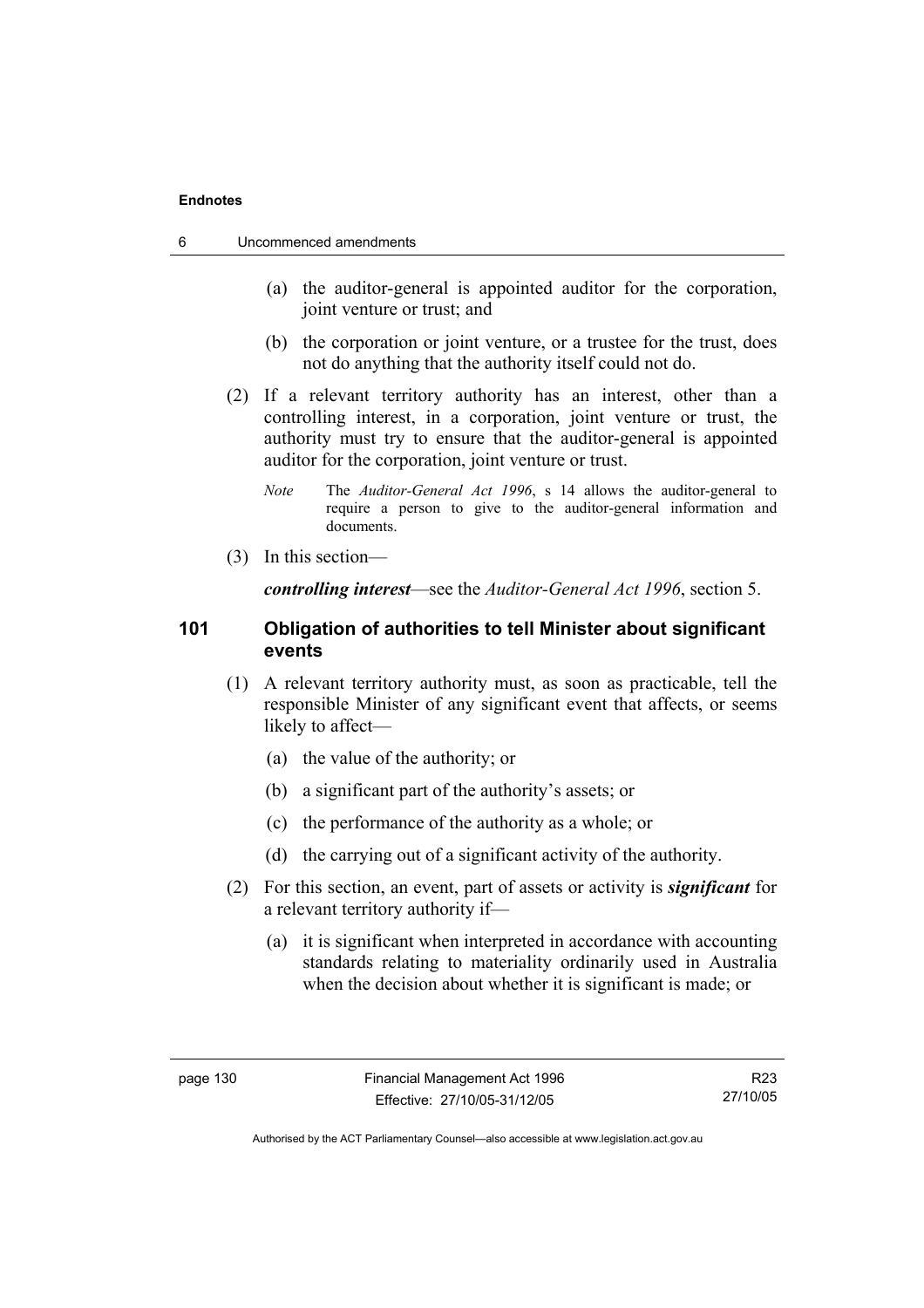- (b) a document published by the authority identifies it as significant (however described); or
- (c) a memorandum of understanding or other agreement between the responsible Minister or Treasurer and the authority identifies it as significant (however described); or
- (d) it is prescribed under the financial management guidelines.

### **102 Ministerial directions to authorities about financial etc statements**

- (1) The responsible Minister for a relevant territory authority may, in writing, direct the relevant person for the authority to give the Minister financial or other statements relating to the authority.
- (2) Without limiting subsection (1), the direction may state the form in which the statements are to be given and the period to which they must relate.
- (3) A relevant person for a relevant territory authority who receives a direction under subsection (1) must prepare the statements required by the direction and give them to the responsible Minister within 1 month after the day the person receives the direction or, if a longer period is allowed by the Minister, within the longer period.
- (4) The responsible Minister must not allow a longer period under subsection (3) for complying with a direction unless satisfied that there are special circumstances that justify the longer period.
- (5) In this section:

*relevant person*, for a relevant territory authority, means—

- (a) if the authority has a governing board—the chair of the governing board; or
- (b) if the authority does not have a governing board—the chief executive officer.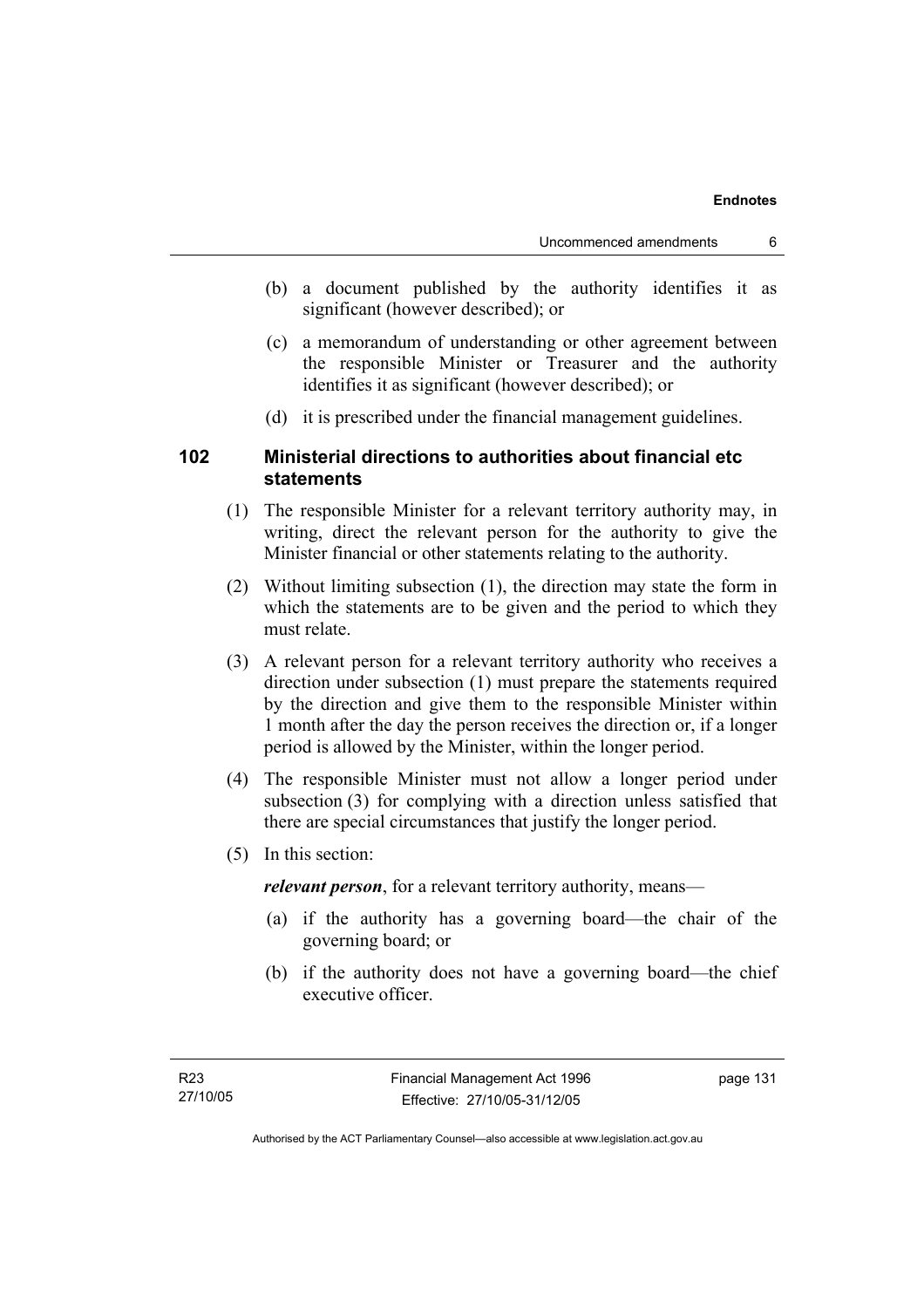| 6 | Uncommenced amendments |  |
|---|------------------------|--|
|---|------------------------|--|

### **103 Application of government policies to authorities**

- (1) The responsible Minister for a relevant territory authority may, after consulting the authority, tell the authority, in writing, the general government policies (*applicable governmental policies*) that are to apply to the authority.
- (2) A relevant territory authority must ensure that the authority complies, as far as practicable, with the applicable governmental policies.
- (3) For the *Trade Practices Act 1974* (Cwlth), this Act authorises—
	- (a) the decision to apply applicable governmental policies to an authority; and
	- (b) the doing of, or the failure to do, anything by or in relation to the authority to comply with applicable governmental policies.
- (4) A notice under subsection (1) is a notifiable instrument.

*Note* A notifiable instrument must be notified under the Legislation Act.

# **42 New part 11**

*insert* 

 **\* \* \* \* \* \* \* \*** 

### **110 Financial Management Legislation Amendment Act 2005—provisions with 1 July 2006 application**

 (1) The 1 July 2006 sections, as in force immediately after the commencement of this section, apply in relation to the financial year commencing on 1 July 2006 and all subsequent financial years.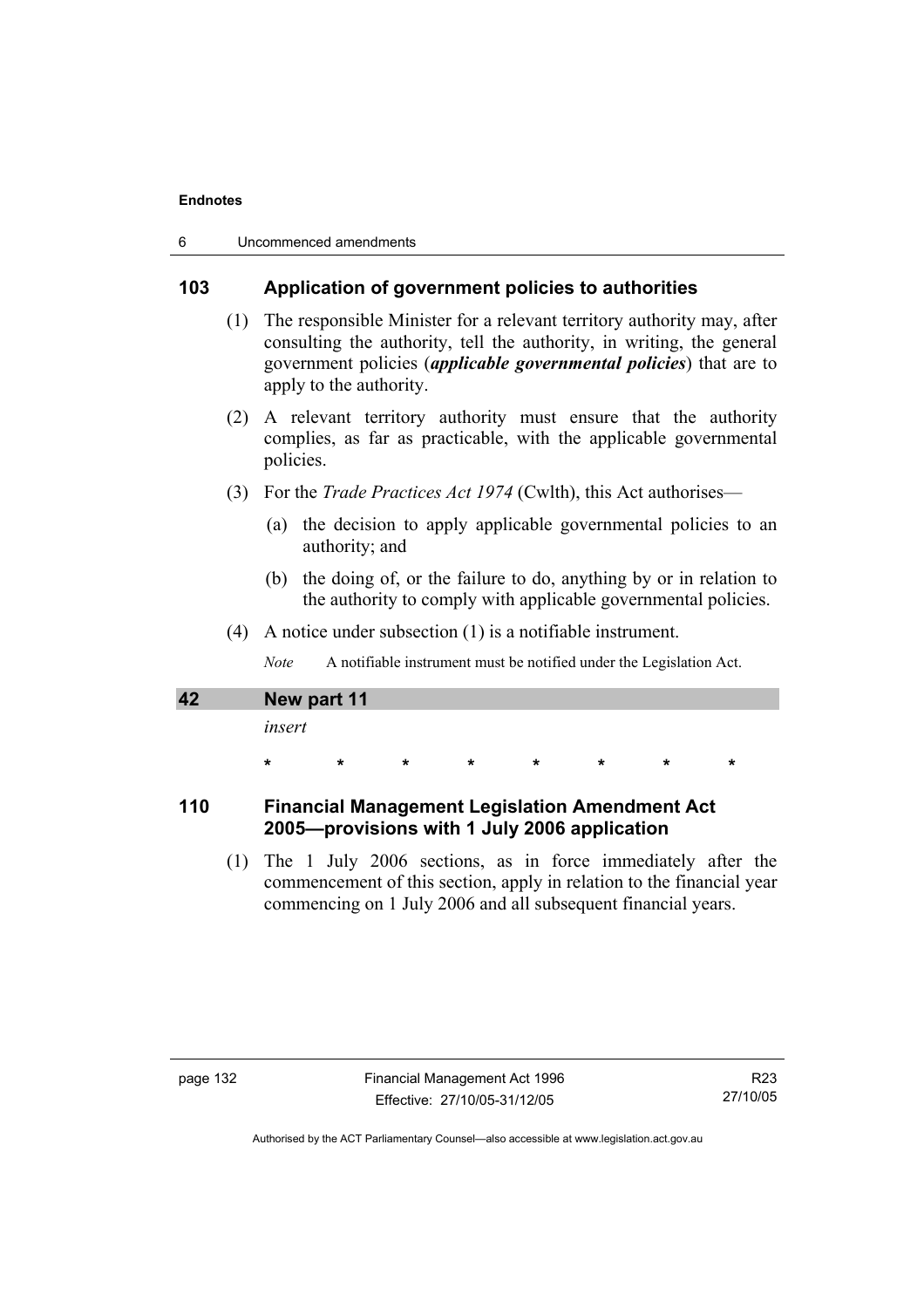Uncommenced amendments 6

- (2) Despite the amendments of this Act made by the *Financial Management Legislation Amendment Act 2005*, the following sections, as in force immediately before the commencement of this section, continue to apply in relation to the financial year that commenced on 1 July 2005:
	- section 10 (Budget papers)
	- section 58 (Statements of intent).
- (3) In this section:

### *1 July 2006 sections* means the following sections:

- section 10 (Budget papers)
- section 12A (Territory authority and territory-owned corporation budgets)
- section 61 (Territory authority statements of intent)
- section 62 (Presentation of statements of intent of territory authorities).
- (4) This section expires on the expiry of section 109.

### **43 Dictionary, note 2 new dot points**

*insert* 

- Act
- exercise
- function
- GST
- person.

### **44 Dictionary, new definition of** *applicable governmental policies*

#### *insert*

*applicable governmental policies*, for a territory authority, for part 9 (Governance of territory authorities)—see section 103.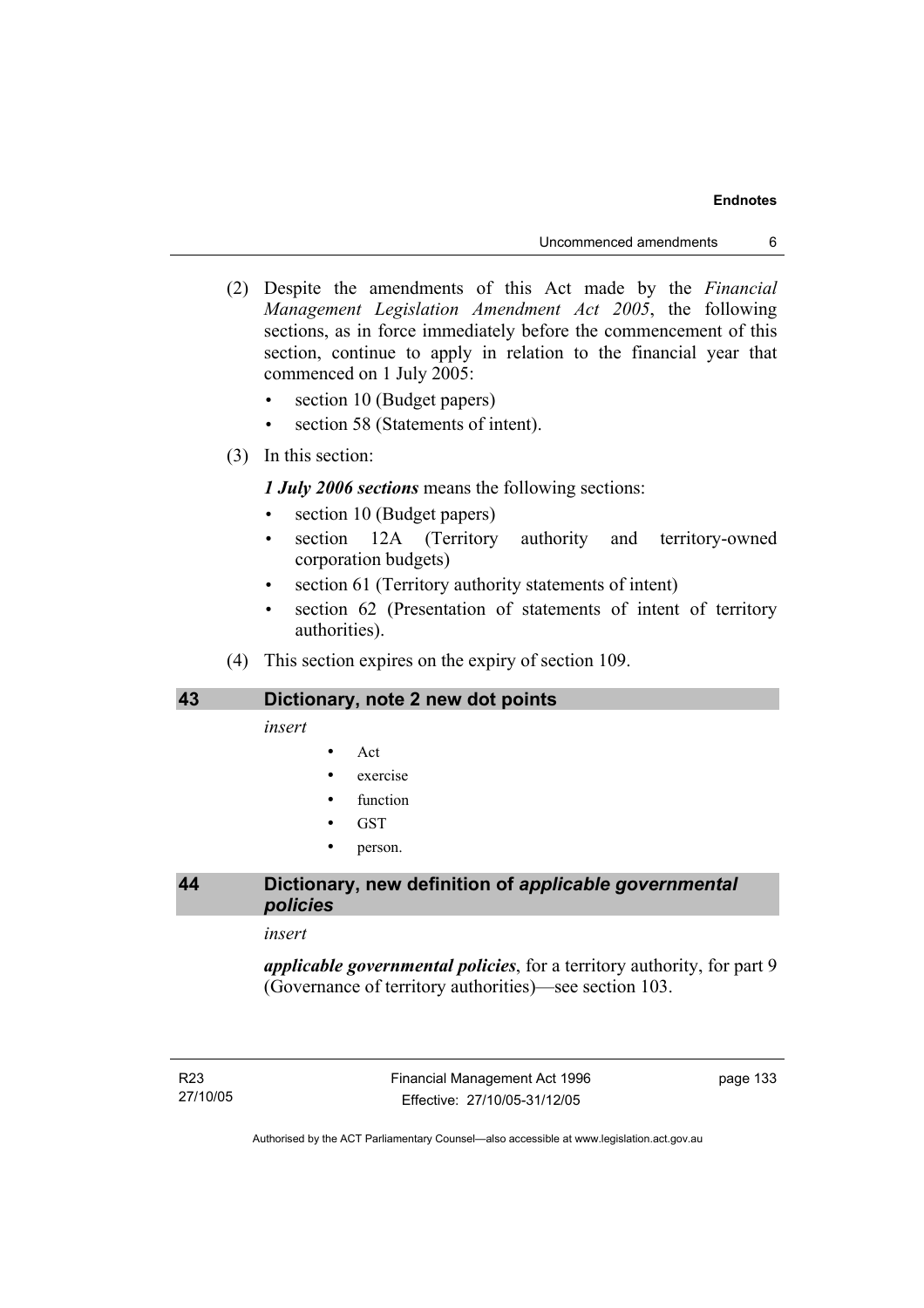| 6 | Uncommenced amendments |
|---|------------------------|
|---|------------------------|

### **45 Dictionary, definition of** *capital injection*

*substitute* 

*capital injection* means an amount provided, or to be provided, to a department, a territory authority or a territory-owned corporation for—

- (a) the purchase of assets to be held by the department or to be owned by the authority or corporation; or
- (b) the development of assets held by the department or owned by the authority or corporation; or
- (c) augmenting the assets held by the department or owned by the authority or corporation; or
- (d) reducing the liabilities of the department, the authority or the corporation;

but does not include an amount provided from an appropriation for a purpose mentioned in section  $8(1)(a)$  or (c) or  $(2)(a)$ .

### **46 Dictionary, new definition of** *CEO*

*insert* 

*CEO*—see *chief executive officer*.

### **47 Dictionary, definition of** *chief executive officer*

### *substitute*

*chief executive officer* (or *CEO*), of a territory authority, means the person (however described) who is responsible for managing the affairs of the authority.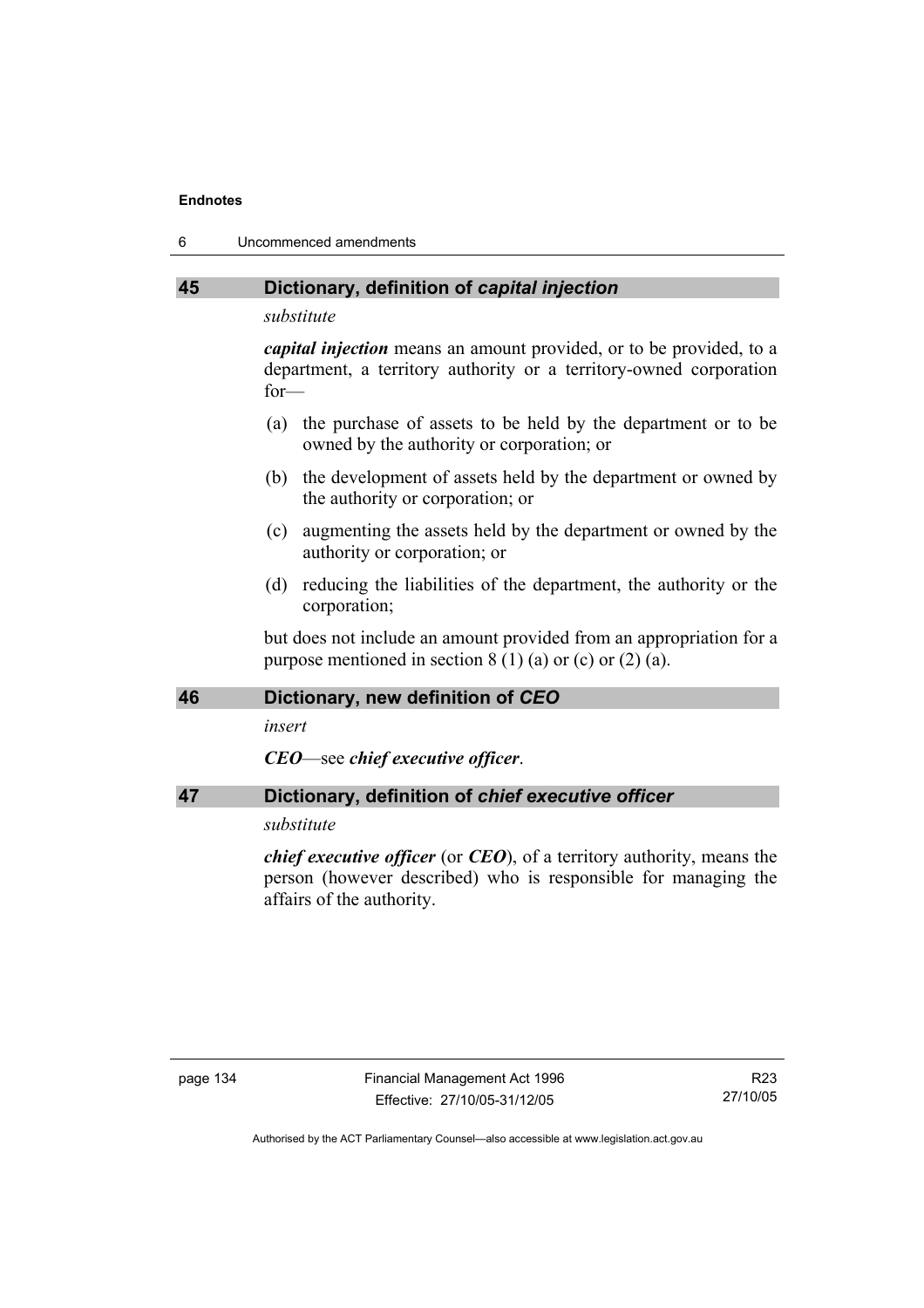### **48 Dictionary, new definitions**

*insert* 

*establishing Act*, for a territory authority, governing board or governing board member, for part 9 (Governance of territory authorities)—see section 72.

*financial year*, for a territory authority, for part 9 (Governance of territory authorities)—see section 72.

### **50 Dictionary, new definitions**

*insert* 

27/10/05

*governing board*, for a territory authority, means the governing board for the authority mentioned in section 76.

*governing board member*, for a territory authority with a governing board for part 9 (Governance of territory authorities)—see section 72.

| 51              | Dictionary, definition of GST                                                                             |  |  |  |
|-----------------|-----------------------------------------------------------------------------------------------------------|--|--|--|
|                 | omit                                                                                                      |  |  |  |
| 52              | Dictionary, new definition of <i>material interest</i>                                                    |  |  |  |
|                 | insert                                                                                                    |  |  |  |
|                 | <i>material interest</i> , for part 9 (Governance of territory authorities)—<br>see section $88(4)$ .     |  |  |  |
| 53              | Dictionary, definition of public trading enterprise                                                       |  |  |  |
|                 | omit                                                                                                      |  |  |  |
| 54              | Dictionary, new definition of relevant territory authority                                                |  |  |  |
|                 | insert                                                                                                    |  |  |  |
|                 | <i>relevant territory authority</i> , for part 9 (Governance of territory<br>authorities)—see section 72. |  |  |  |
| R <sub>23</sub> | Financial Management Act 1996<br>page 135                                                                 |  |  |  |

Authorised by the ACT Parliamentary Counsel—also accessible at www.legislation.act.gov.au

Effective: 27/10/05-31/12/05